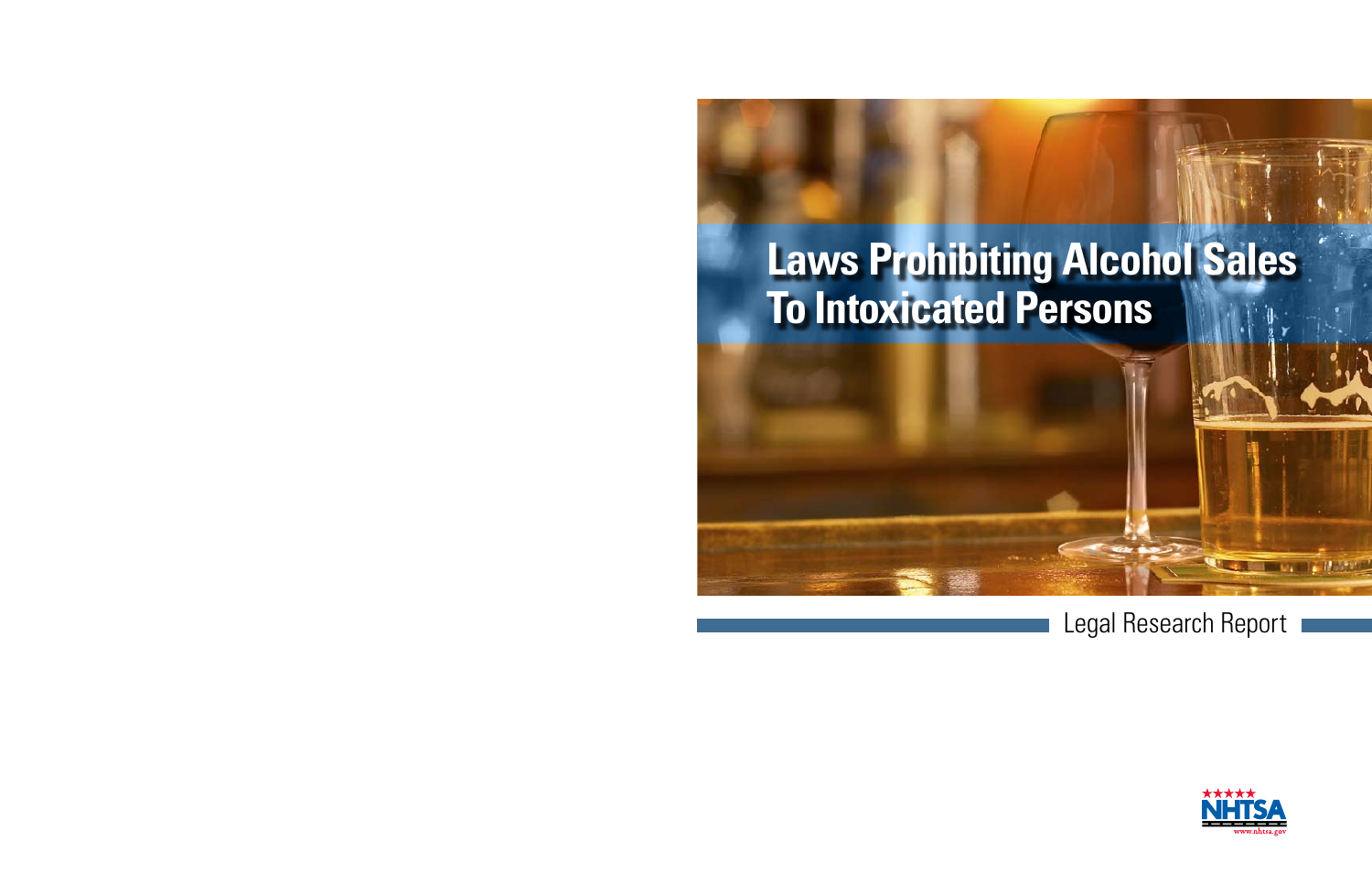This document is distributed by the U.S. Department of Transportation, National Highway Traffic Safety Administration, in the interest of information exchange. The opinions, findings, and conclusions expressed in this publication are those of the authors and not necessarily those of the Department of Transportation or the National Highway Traffic Safety Administration. The United States Government assumes no liability for its contents or use thereof. If trade or manufacturers' names are mentioned, it is only because they are considered essential to the object of the publication and should not be construed as an endorsement. The United States Government does not endorse products or manufacturers.

This report was prepared by James Mosher, Allyson Hauck, Maria Carmona, Ryan Treffers, Dave Reitz, Chris Curtis, Rebecca Ramirez, Aidan Moore, and Stacy Saetta, staff of the Pacific Institute for Research and Evaluation.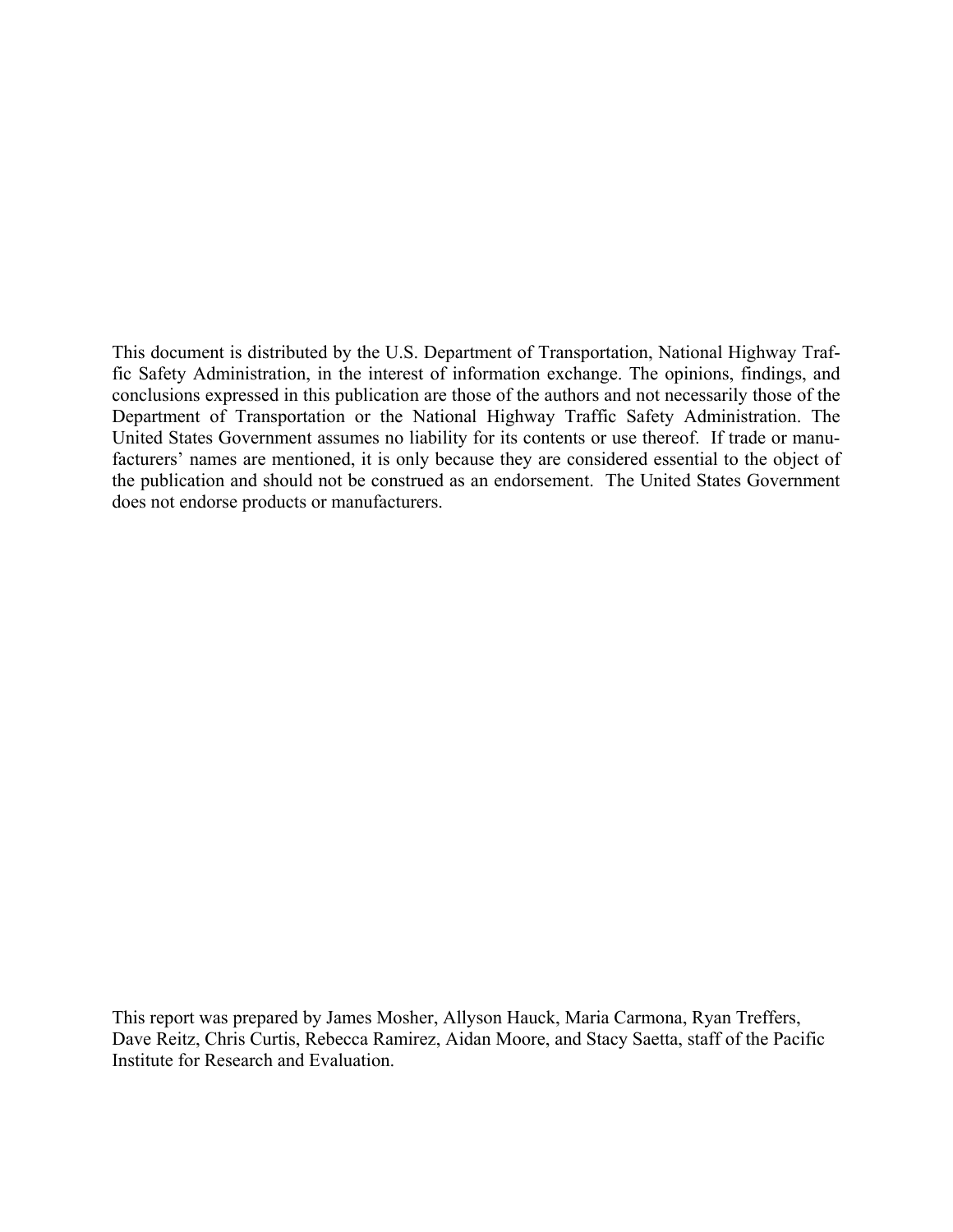**Technical Report Documentation Page** 

| Technical Report Documentation Page                                                                                                                                                                                                                                                                                                                                                                                                                                                                                                                                                                                                                                                                                                                                                                                                                                                                                                                           |                                                                                                                                                   |                                       |           |  |  |  |  |  |
|---------------------------------------------------------------------------------------------------------------------------------------------------------------------------------------------------------------------------------------------------------------------------------------------------------------------------------------------------------------------------------------------------------------------------------------------------------------------------------------------------------------------------------------------------------------------------------------------------------------------------------------------------------------------------------------------------------------------------------------------------------------------------------------------------------------------------------------------------------------------------------------------------------------------------------------------------------------|---------------------------------------------------------------------------------------------------------------------------------------------------|---------------------------------------|-----------|--|--|--|--|--|
| 1. Report No.<br>2. Government Accession No.<br><b>DOT HS 811 142</b>                                                                                                                                                                                                                                                                                                                                                                                                                                                                                                                                                                                                                                                                                                                                                                                                                                                                                         |                                                                                                                                                   | 3. Recipient's Catalog No.            |           |  |  |  |  |  |
| 4. Title and Subtitle<br>Legal Research Report: Laws Prohibiting Alcohol Sales to Intoxicated Persons                                                                                                                                                                                                                                                                                                                                                                                                                                                                                                                                                                                                                                                                                                                                                                                                                                                         | 5. Report Date<br>June 2009                                                                                                                       |                                       |           |  |  |  |  |  |
|                                                                                                                                                                                                                                                                                                                                                                                                                                                                                                                                                                                                                                                                                                                                                                                                                                                                                                                                                               | 6. Performing Organization Code                                                                                                                   |                                       |           |  |  |  |  |  |
| 7. Author(s)<br>James Mosher, Allyson Hauck, Maria Carmona, Ryan Treffers, Dave Reitz, Chris<br>Curtis, Rebecca Ramirez, Aidan Moore, and Stacy Saetta                                                                                                                                                                                                                                                                                                                                                                                                                                                                                                                                                                                                                                                                                                                                                                                                        | 8. Performing Organization Report No.                                                                                                             |                                       |           |  |  |  |  |  |
| 9. Performing Organization Name and Address<br>Pacific Institute for Research and Evaluation                                                                                                                                                                                                                                                                                                                                                                                                                                                                                                                                                                                                                                                                                                                                                                                                                                                                  | 10. Work Unit No. (TRAIS)                                                                                                                         |                                       |           |  |  |  |  |  |
| 11720 Beltsville Drive, Suite 900                                                                                                                                                                                                                                                                                                                                                                                                                                                                                                                                                                                                                                                                                                                                                                                                                                                                                                                             | 11. Contract or Grant No.                                                                                                                         |                                       |           |  |  |  |  |  |
| Calverton, MD 20705                                                                                                                                                                                                                                                                                                                                                                                                                                                                                                                                                                                                                                                                                                                                                                                                                                                                                                                                           | DTNH 22-06-H-00062                                                                                                                                |                                       |           |  |  |  |  |  |
| 12. Sponsoring Agency Name and Address                                                                                                                                                                                                                                                                                                                                                                                                                                                                                                                                                                                                                                                                                                                                                                                                                                                                                                                        |                                                                                                                                                   | 13. Type of Report and Period Covered |           |  |  |  |  |  |
| National Highway Traffic Safety Administration                                                                                                                                                                                                                                                                                                                                                                                                                                                                                                                                                                                                                                                                                                                                                                                                                                                                                                                |                                                                                                                                                   | Legal Research Report                 |           |  |  |  |  |  |
| 1200 New Jersey Avenue SE.                                                                                                                                                                                                                                                                                                                                                                                                                                                                                                                                                                                                                                                                                                                                                                                                                                                                                                                                    |                                                                                                                                                   | September 2006 - August 2007          |           |  |  |  |  |  |
| Washington, DC 20590                                                                                                                                                                                                                                                                                                                                                                                                                                                                                                                                                                                                                                                                                                                                                                                                                                                                                                                                          |                                                                                                                                                   | 14. Sponsoring Agency Code            |           |  |  |  |  |  |
| 15. Supplementary Notes                                                                                                                                                                                                                                                                                                                                                                                                                                                                                                                                                                                                                                                                                                                                                                                                                                                                                                                                       |                                                                                                                                                   |                                       |           |  |  |  |  |  |
| Robert L. Hohn was the Contracting Officer's Technical Representative for this project.                                                                                                                                                                                                                                                                                                                                                                                                                                                                                                                                                                                                                                                                                                                                                                                                                                                                       |                                                                                                                                                   |                                       |           |  |  |  |  |  |
| 16. Abstract                                                                                                                                                                                                                                                                                                                                                                                                                                                                                                                                                                                                                                                                                                                                                                                                                                                                                                                                                  |                                                                                                                                                   |                                       |           |  |  |  |  |  |
| In September 2006, the National Highway Traffic Safety Administration funded the Pacific Institute for Research and Evaluation<br>to conduct legal research on State statutes and regulations that pertain to alcohol sales and/or service to intoxicated people to re-<br>duce injuries and fatalities stemming from alcohol impaired driving. The research was to explore the variation in State sales to<br>intoxicated people (SIP) laws and include examination of case law to assess how statutory language has been interpreted in court<br>cases. The research was also to include a qualitative component that collected data on key issues specific to SIP law enforcement<br>and adjudication practices. This report summarizes the findings of this research.                                                                                                                                                                                     |                                                                                                                                                   |                                       |           |  |  |  |  |  |
| Legal research findings related to six key elements: types of laws; defendants; definition of intoxication in statutory language;<br>prohibited activities; evidentiary requirements; and penalties. The single most notable finding from the qualitative enforcement<br>research is that SIP enforcement is relatively rare. Lack of enforcement appears to be due to three main factors: cultural<br>norms/lack of political will to address SIP law violations; limited resources to engage in SIP enforcement operations; and statu-<br>tory evidentiary provisions that make the collection of evidence overly burdensome. Other noteworthy findings concern factors<br>that affect enforcement practice. Three case studies of State-specific enforcement and adjudication issues offer insight into SIP<br>enforcement in Baton Rouge, Louisiana, and in California and New Mexico. The report concludes with 13 "best practice" rec-<br>ommendations. |                                                                                                                                                   |                                       |           |  |  |  |  |  |
| Laws Prohibiting Alcohol Sales to Intoxicated Persons is designed for policymakers, administrators, researchers, law enforce-<br>ment professionals, health and safety advocacy groups, and others who are working to reduce injuries and fatalities stemming<br>from alcohol impaired driving. The findings and best practice recommendations provide a foundation for augmenting their ef-<br>forts to prevent these tragedies on the Nation's highways with the effective application of State SIP laws.                                                                                                                                                                                                                                                                                                                                                                                                                                                   |                                                                                                                                                   |                                       |           |  |  |  |  |  |
| 17. Key Words                                                                                                                                                                                                                                                                                                                                                                                                                                                                                                                                                                                                                                                                                                                                                                                                                                                                                                                                                 |                                                                                                                                                   | 18. Distribution Statement            |           |  |  |  |  |  |
| Alcohol statutes, alcohol regulations, alcohol law enforcement, over-service of al-<br>cohol, DUI, DUI reduction, alcohol sales to intoxicated people, retail alcohol sales<br>practices                                                                                                                                                                                                                                                                                                                                                                                                                                                                                                                                                                                                                                                                                                                                                                      | This document is available to the public<br>online at www.nhtsa.dot.gov and from<br>the National Information Service, Spring-<br>field, VA 22160. |                                       |           |  |  |  |  |  |
| 19 Security Classif. (of this report)                                                                                                                                                                                                                                                                                                                                                                                                                                                                                                                                                                                                                                                                                                                                                                                                                                                                                                                         | 20. Security Classif. (of this page)                                                                                                              | 21 No. of Pages<br>124                | 22. Price |  |  |  |  |  |

**Form DOT F 1700.7 (8/72) Reproduction of completed page authorized**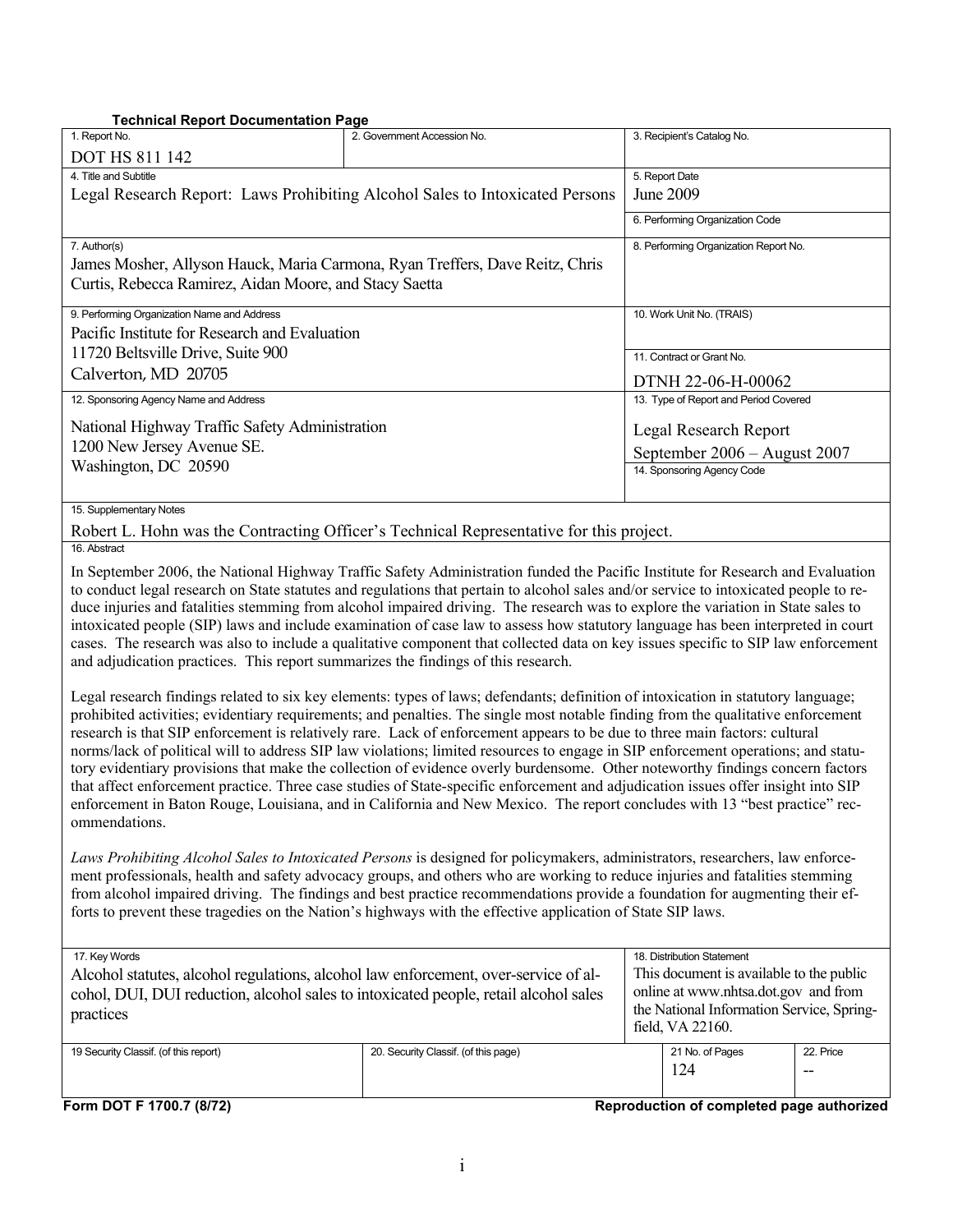#### **Acknowledgements**

<span id="page-3-0"></span>The authors would like to thank the Special Investigations Division of the New Mexico Department of Public Safety, the Alcohol and Gaming Division of the New Mexico Department of Regulation and Licensing, the California Department of Alcoholic Beverage Control, the Detective Support and Vice Division of the Los Angeles Police Department, the Louisiana Office of Alcohol and Tobacco Control and the Office of Alcoholic Beverage Control and Gaming Enforcement within the City of Baton Rouge Louisiana's Office of the Parish Attorney. Their willingness to share information about this important area of alcohol law enforcement is truly appreciated.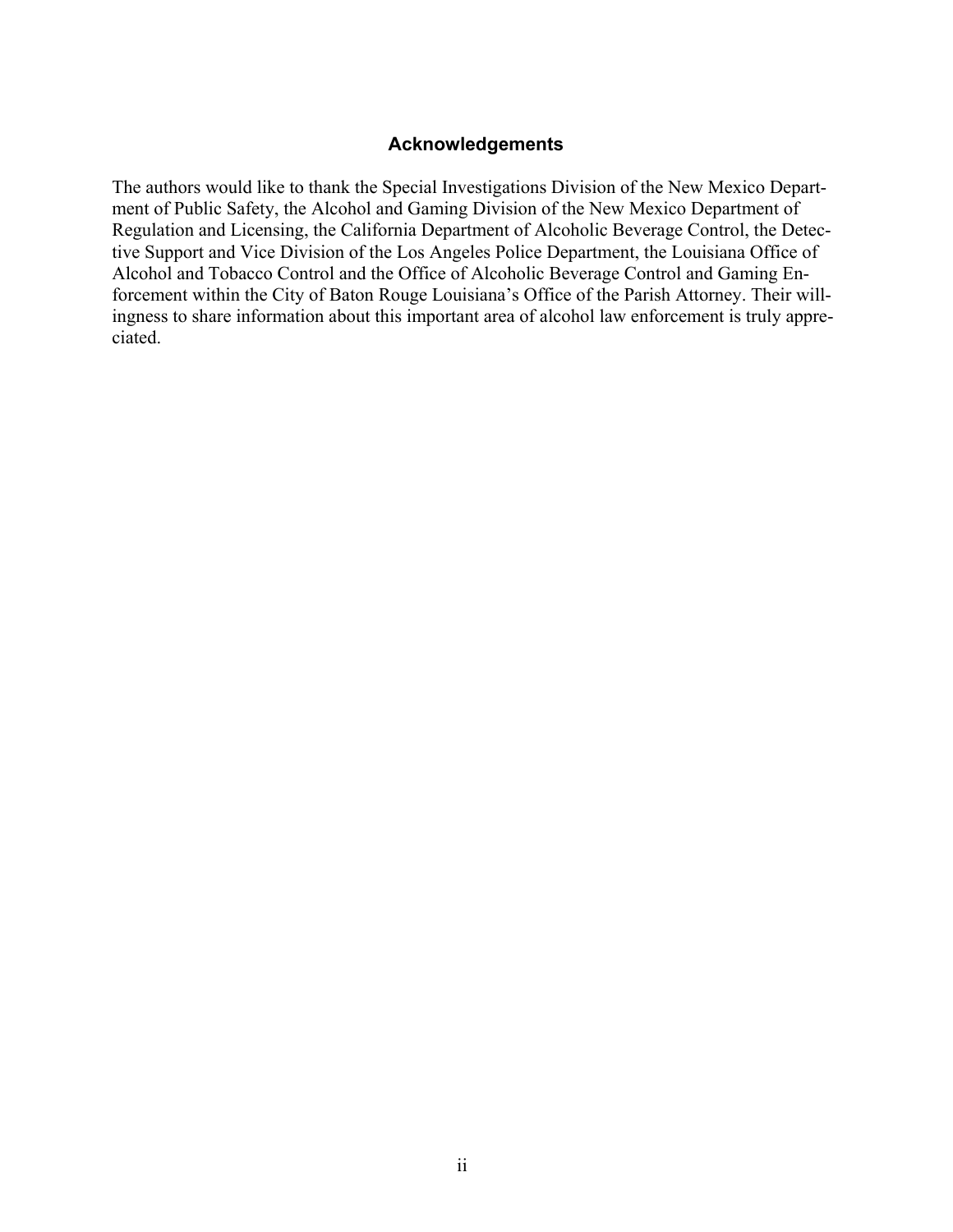| Addressing the Challenge of Sufficient Resources for Enforcement 39 |  |
|---------------------------------------------------------------------|--|
|                                                                     |  |
|                                                                     |  |
|                                                                     |  |
|                                                                     |  |
|                                                                     |  |
|                                                                     |  |
|                                                                     |  |

# **TABLE OF CONTENTS**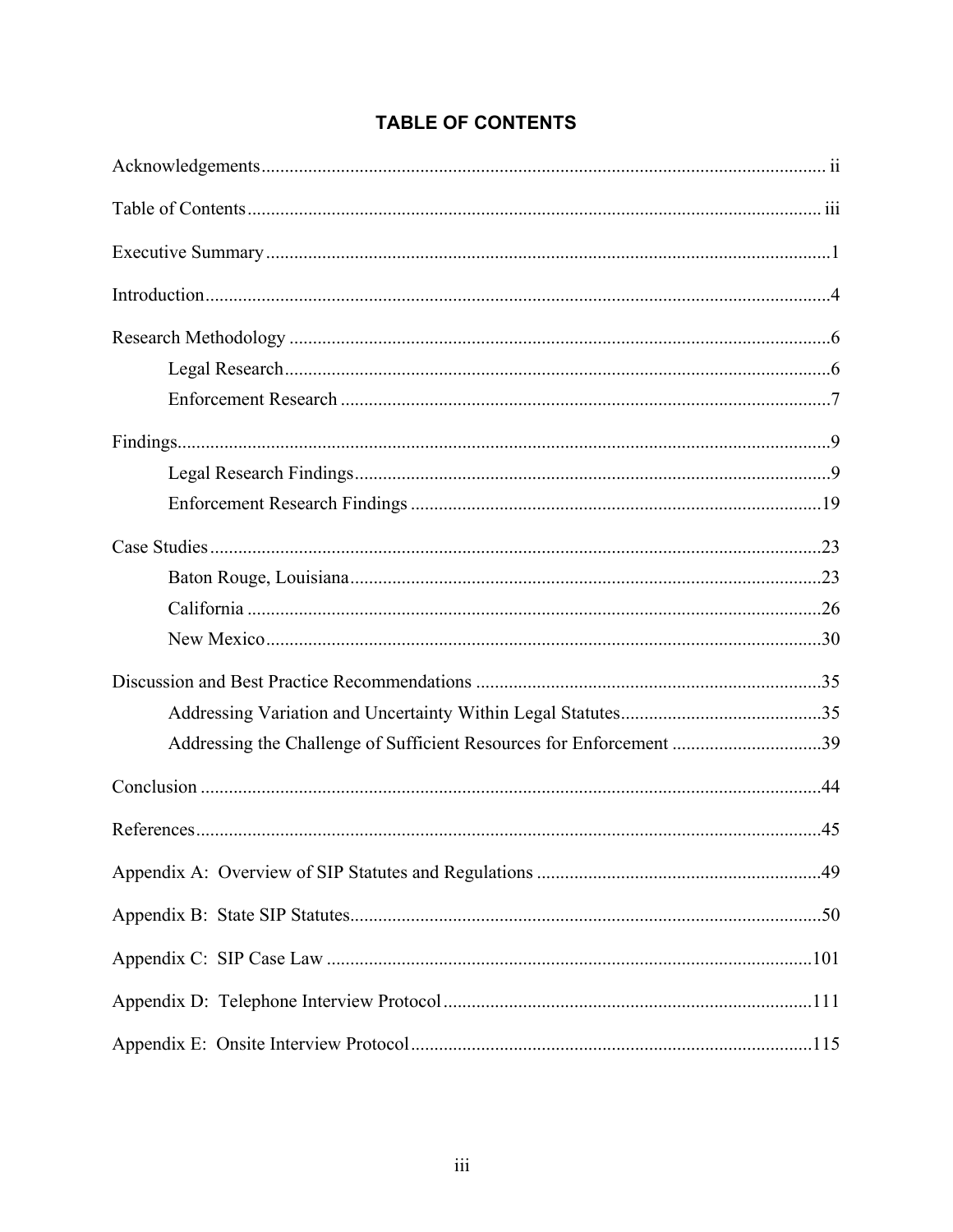### **EXECUTIVE SUMMARY**

<span id="page-5-0"></span>In September 2006, the National Highway Traffic Safety Administration funded the Pacific Institute for Research and Evaluation to conduct legal research on State statutes and regulations that pertain to alcohol sales and/or service to intoxicated people. The research was to explore the variation in State sales to intoxicated people (SIP) laws and include examination of case law to assess how statutory language has been interpreted in court cases. The research was also to include a qualitative component that collected data on key issues specific to SIP law enforcement and adjudication practices. This report summarizes the findings of this research.

The methodology employed for this study began with legal research using Westlaw, an online tool providing quick, easy access to current and historical statutes and regulations for all 50 States, the District of Columbia, and the Federal Government, case law, and law review journal articles. The first step of the legal research involved identifying 8 to10 State statutes and regulations and analyzing them to determine key variables. Variables were selected and defined based on both legal and social science criteria to insure accurate descriptions of the laws and to facilitate comparisons across jurisdictions. Step two of the legal research followed with statutory/regulatory research on a jurisdiction-by-jurisdiction basis using a "terms and connectors" query available in Westlaw. Once statutory/regulatory research was completed, researchers conducted a selective review of State case law using the *Liquor Liability Law* treatise and Westlaw to identify major cases for each State.

When the legal research was completed, key informant interviews were conducted with law enforcement chiefs from 10 State alcohol beverage control agencies to confirm findings vis-à-vis statutes, regulations, and case law. These 10 States included States with strong SIP statutes; States in which case law research findings required more clarification or a law enforcement interpretation; a geographically diverse sample of States; and a combination of license and control States. Based on the results of both the legal research and the key informant interviews, three jurisdictions were selected for deeper-in-depth qualitative research specific to SIP enforcement and adjudication practices. Onsite, semi-structured interviews were conducted with officials from the City of Baton Rouge Office of Alcoholic Beverage Control, the California Department of Alcoholic Beverage Control, the Los Angeles Police Department, and the New Mexico Division of Special Investigations and the New Mexico Division of Alcohol and Gaming.

Legal research findings related to six key elements:

- 1) **Types of Laws** Most States have both criminal and administrative laws prohibiting sales of alcohol to intoxicated people; only Florida and Nevada have no such laws at the State level. There are important differences between criminal and administrative SIP laws in terms of the standards of evidence required to prove guilt, who may be charged with a violation, and what types of penalties may be imposed on SIP law violators.
- 2) **Defendants** Criminal SIP statutes indicate variation among States in terms of who may be cited for alcohol service to intoxicated people. Twenty-eight States hold that "any person" may be held liable for violation of the criminal statute. Eighteen hold licensees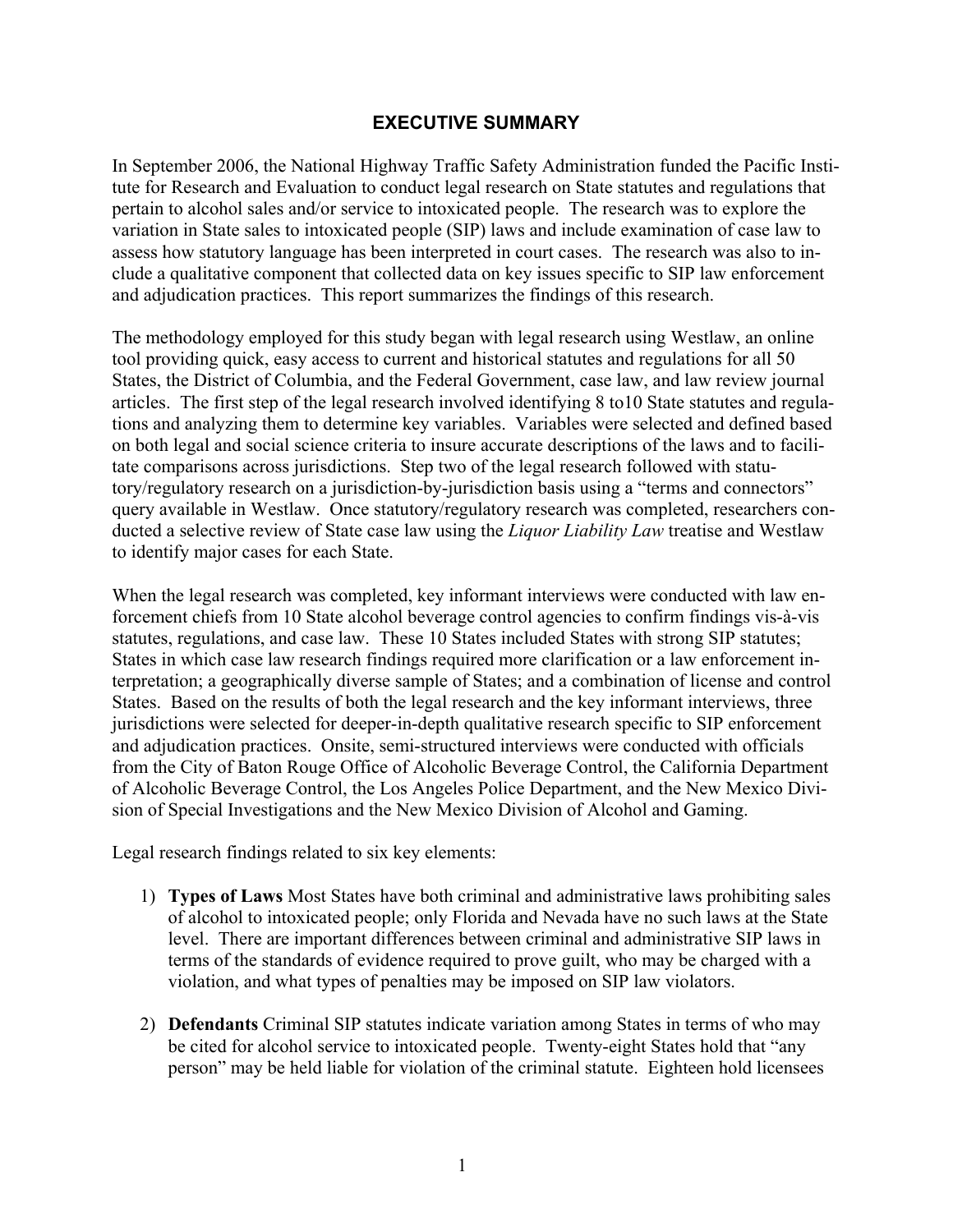and/or servers liable. Three States impose more narrow restrictions on who may be held criminally liable.

The 48 States with administrative SIP statutes/regulations impose liability on licensees for violations. States with mandatory Responsible Beverage Service (RBS) programs may also impose separate administrative violations applicable to servers. Two States limit the application of their administrative laws to servers if the licensee has trained its staff (Texas) and to licensees with drive-in areas (Wyoming).

- 3) **Definition of intoxication in statutory language** State statutes use a variety of terms for denoting visible (or obvious) intoxication in their SIP laws, and most provide no definition for the term employed; however, court opinions across States are remarkably consistent in their interpretations of these laws.
- 4) **Prohibited activities** Most States use a variety of terms to denote that any furnishing of alcohol to an intoxicated person is prohibited. At least 16 State laws have an explicit provision that prohibits allowing intoxicated people to consume alcohol on licensed premises and may also prohibit remaining on the premises or loitering.
- 5) **Evidentiary requirements** Although there is a great deal of consistency across States in their interpretation State laws defining intoxication, States vary widely in what evidence is required to establish a SIP violation. Many States have multiple statutes that may have differing evidentiary standards, with criminal proceedings likely to have stricter standards than administrative hearings. In most cases State statutes and regulations provide little or no guidance, leaving it ultimately to the courts to determine the proper standards to be applied.
- criminal and administrative provisions, each of which may involve differing penalties. 6) **Penalties** SIP laws can involve two distinct sets of penalties – criminal and administrative – each with distinct penalty provisions. In addition, many States have multiple Most States do not specify what the penalties are for SIP violations in the SIP statutes and regulations. In these cases, reference must be made to general penalty provisions that apply to multiple offenses. Of the 47 jurisdictions with criminal statutes, 45 appear to permit imprisonment. Fines may be imposed either instead of or in addition to imprisonment, with maximum fines varying widely by State. Only a handful of States have established graduated penalty structures, with relatively more severe penalties imposed for repeat offenses.

Most States give wide latitude to administrative agencies in determining penalties for SIP violations, and only a small number of State statutes and regulations provide limits on the agency's discretion or mandate structured punishments. Eleven States have established tiered or graduated penalty schedules providing harsher administrative penalties for repeat offenses.

The single most notable finding from the qualitative enforcement research is that **SIP enforcement is relatively rare.** Lack of enforcement appears to be due to three main factors: (1) cul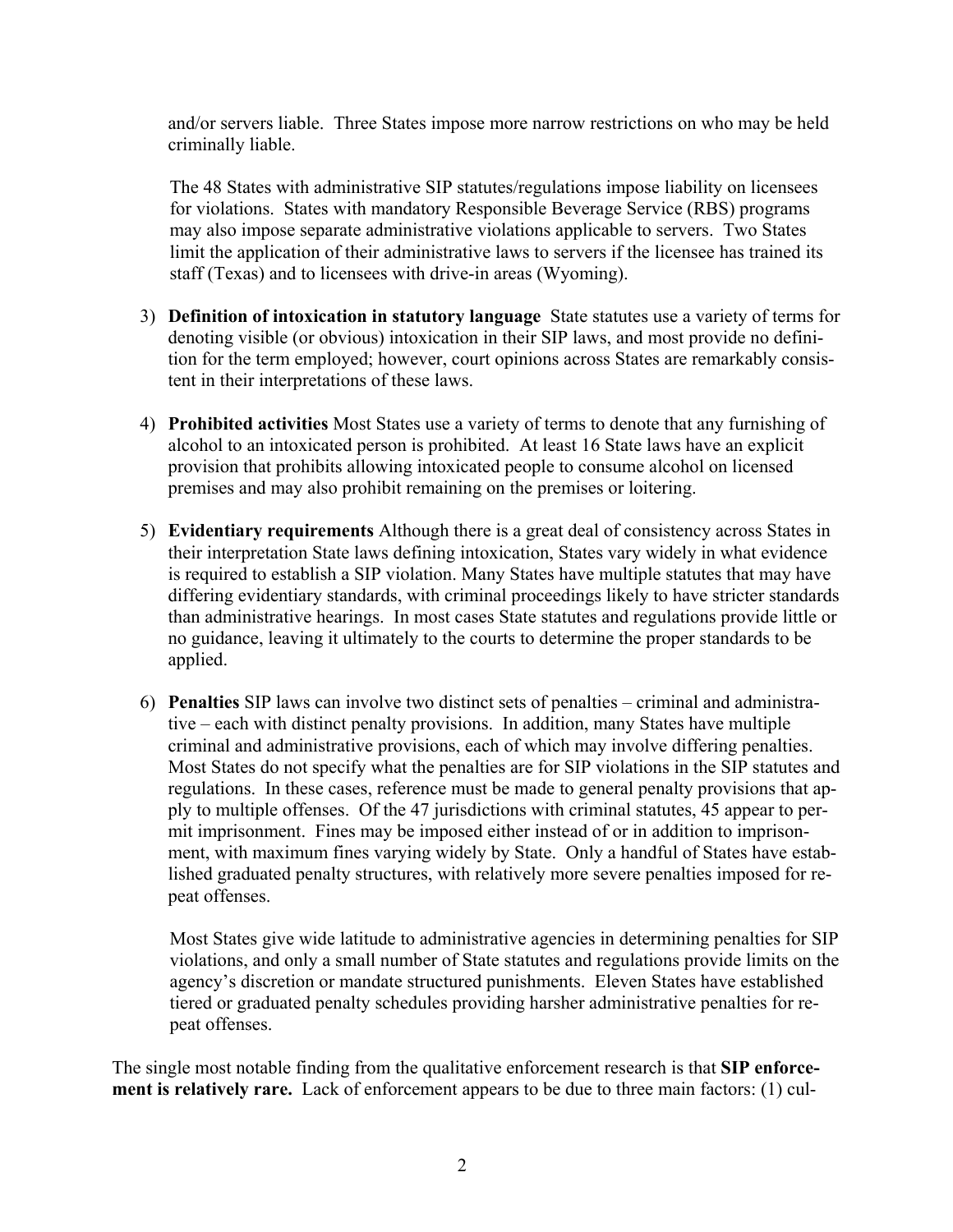tural norms regarding the acceptability of alcohol sales to intoxicated people or lack of political will to address a known problem with SIP law violations; (2) Limited resources to engage in SIP enforcement operations; and (3) statutory provisions specific to elements of proof that make the collection of evidence overly burdensome. Other noteworthy findings concern factors that affect enforcement practice such as the imposition of penalties, interagency collaboration, training, and use of technology. Three case studies of State-specific enforcement and adjudication issues offer insight into SIP enforcement in Baton Rouge, Louisiana, and the States of California and New Mexico.

The report concludes with "13 Best Practice Recommendations." Legal best practice recommendations pertain to statutory language on defendants, definition of intoxication, prohibited activities, evidentiary requirements, and penalties. Enforcement best practice recommendations pertain to interagency collaboration, data collection and analysis, forging alliances with health agencies and advocacy groups, using data to set priority enforcement areas and drive decisionmaking about resource allocation, providing training in SIP enforcement for law enforcement officers, and making use of available technologies to gather evidence.

*Laws Prohibiting Alcohol Sales to Intoxicated Persons* is designed for policymakers, administrators, researchers, law enforcement professionals, health and safety advocacy groups, and others who are working to reduce injuries and fatalities stemming from alcohol-impaired driving. The findings and best practice recommendations provide a foundation for augmenting their efforts to prevent these tragedies on the Nation's highways with the effective application of State SIP laws.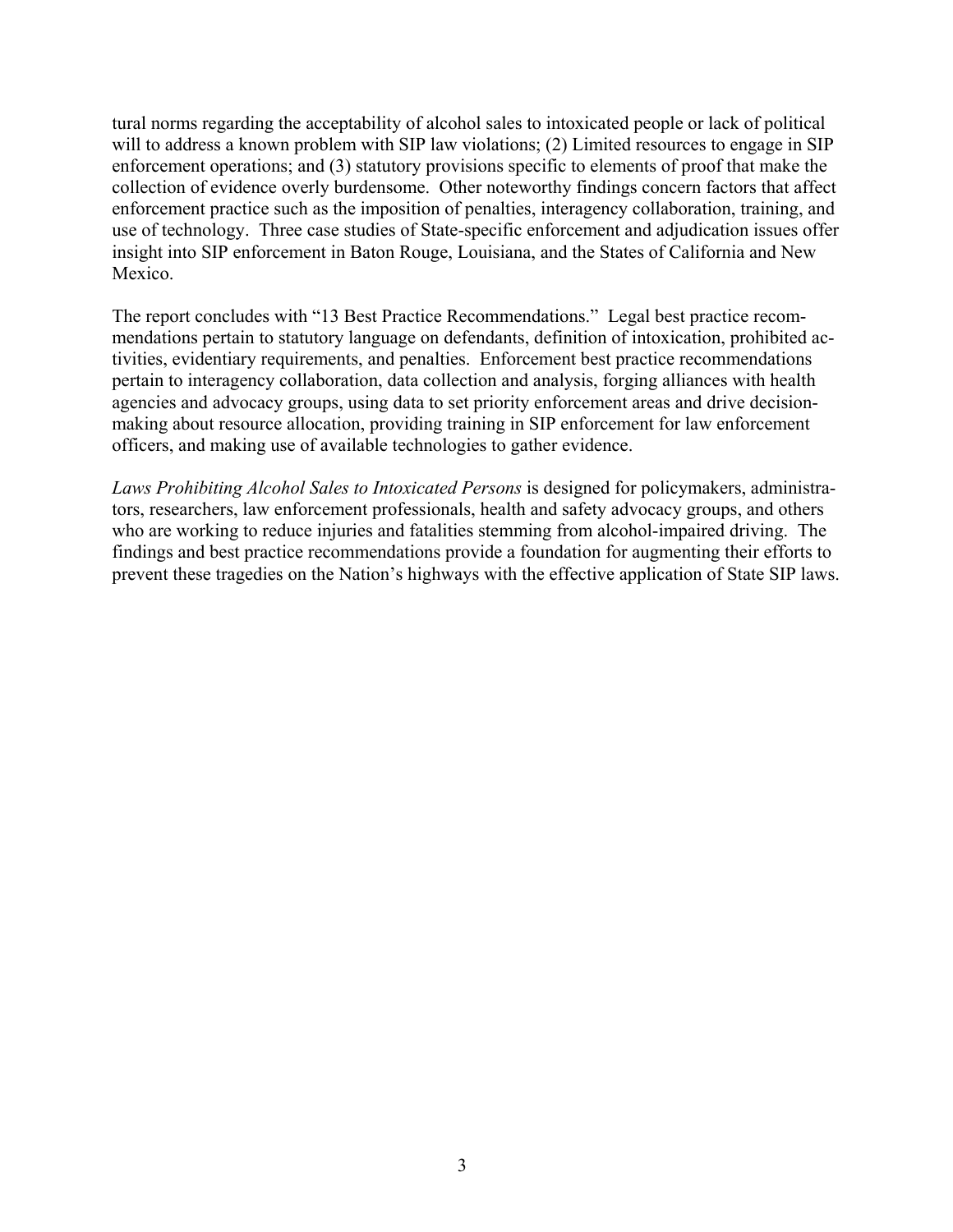# **INTRODUCTION**

<span id="page-8-0"></span>The cost of alcohol-related harm to society is enormous, in both human and economic terms:

- At least 85,000 people die each year from alcohol-related causes, making alcohol-related problems the third leading cause of death in the United States.<sup>1</sup>
- sulting in  $12,998$  fatalities.<sup>2</sup> • Impaired driving is a significant cause of injuries and fatalities in the United States. Alcohol impaired driving was involved in 32 percent of traffic crash fatalities in 2007, re-
- preceded by alcohol consumption by the perpetrator.<sup>4</sup> • Almost one in four victims of violent crime report that the perpetrator had been drinking prior to committing the violence.<sup>3</sup> It is estimated that 32 to 50 percent of homicides are
- States are linked to the consumption of alcohol.<sup>5</sup> • Approximately 39 percent of accidental deaths and 29 percent of suicides in the United
- The total monetary cost of alcohol-attributable consequences (including health care costs, productivity losses, and alcohol-related crime costs) in 1998 was estimated to be a staggering \$185 billion.<sup>6</sup>

Alcohol service and sales practices can be linked to the increased risk of impaired driving and alcohol-related violence and injury. Approximately 50 percent of drinking drivers start their intoxicated journey from licensed establishments.<sup>7</sup> Serving alcohol to intoxicated people can also result in other risky behavior and criminal outcomes.<sup>8</sup> One out of 10 alcohol-involved violent incidents occurs in a bar or restaurant.<sup>9</sup> Excessive alcohol consumption also leads to law en forcement "calls for service" for a variety of problems, including motor vehicle crashes, assaults, alcohol poisoning, vandalism, and disorderly conduct.<sup>10</sup> These findings strongly suggest that the enforcement and prosecution of laws governing the sale or provision of alcohol at licensed establishments should have a significant impact on alcohol-related problems since intoxication can be controlled at the level of the licensed establishment.

The public health research literature has largely ignored the role of alcohol service laws in reducing problems related to intoxication. What little research is available strongly suggests that: (1) there is an association between serving practices and the over consumption of alcohol;<sup>11</sup> and (2) interventions designed to improve serving practices and the enforcement of laws governing these practices will produce a decrease in alcohol-related harm.<sup>12</sup>

In 2005, Pacific Institute for Research and Evaluation (PIRE) produced a report for the National Highway Traffic Safety Administration examining State laws addressing alcohol service to intoxicated people and the sale of reduced-price alcoholic beverages (i.e., "drink specials").<sup>13</sup> As part of this work, PIRE also reviewed the research literature documenting the association between over-consumption and serving practices, and the then current status of enforcement and adjudication of these laws, and identified existing promising enforcement strategies to address overservice of alcohol. Major findings of the report specific to SIP laws were as follows: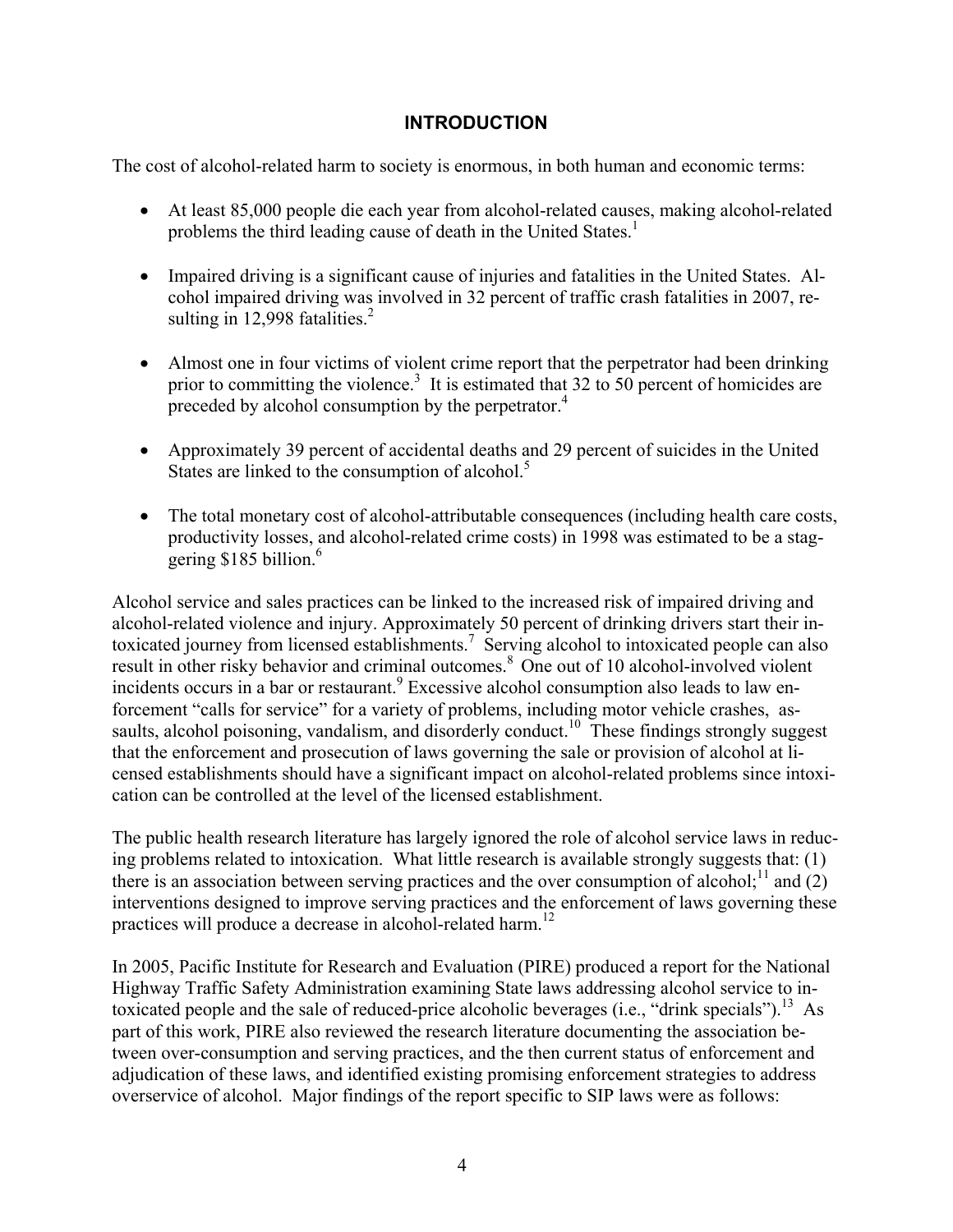- Nearly every State and the District of Columbia prohibit sales to intoxicated people.
- There is considerable variation among State laws in terms of language employed to describe the state of intoxication as well as the provision of alcohol.
- States also vary on the level of proof required to prove guilt as well as who can be held liable for a violation of the SIP law.
- States may employ two types of penalties on licensees whose establishments are found to have sold alcohol to an intoxicated person: criminal penalties and civil penalties.
- SIP laws appear to go largely unenforced.
- Two promising enforcement strategies for addressing SIP law violations involved collecting "place of last drink" information for all DUI arrests (Washington State and Utah) and targeting undercover SIP investigations to establishments identified by local law enforcement as "problem locations."

In September 2006, NHTSA funded PIRE to conduct additional legal research in order to build upon earlier findings. This research involved deeper-in-depth analysis of statutes and regulations that pertain to alcohol sales and/or service to intoxicated people. It also explored the variation in State SIP laws and included examination of case law to further assess how SIP statutory language has been interpreted in SIP court cases. Last, this research included a qualitative component that collected data on key enforcement issues specific to SIP enforcement. This report summarizes the findings of this research.

*Laws Prohibiting Alcohol Sales to Intoxicated Persons* begins with an overview of the methodologies used to conduct the legal research on State SIP statutes and the qualitative research on SIP enforcement issues. Findings are then presented in the subsequent section. Three case studies of State-specific enforcement and adjudication issues are then presented. The report concludes with recommendations specific to statutory language and enforcement practice. The Appendices contain tables providing an overview of State SIP laws, deeper-in-depth State-by-State profiles of SIP laws, and SIP case law findings, as well as the protocols used for the telephone and on-site interviews.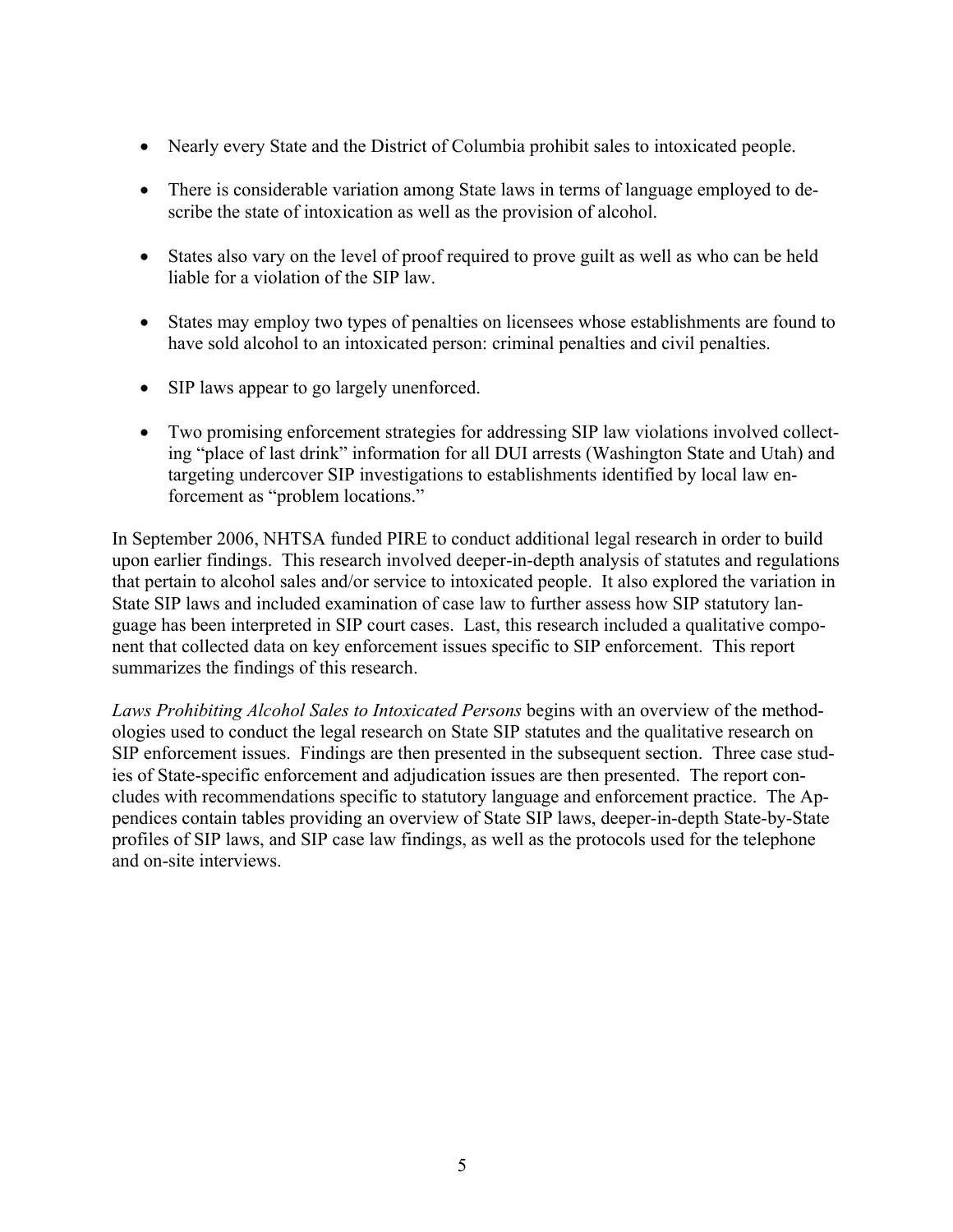# **RESEARCH METHODOLOGY**

### <span id="page-10-0"></span>**Legal Research**

To provide accurate and complete legal data, legal research staff researched all State SIP laws and regulations using Westlaw, a primary source for legal data. Westlaw is an online legal research tool that includes current and historical statutes and regulations for all 50 States, the District of Columbia, and the Federal Government, case law, and law review journal articles. The primary legal research is supplemented with reference to secondary resources including legal treatises, newsletter, reports, journals, and other documents.

In general, the legal research followed the protocols established for the Alcohol Policy Information System (APIS), a project of the National Institute on Alcohol Abuse and Alcoholism.<sup>14</sup> The legal researchers of the project team serve as staff for the APIS project. Step one involved identifying eight to 10 State statutes and regulations and analyzing them to determine key variables. Variables were selected and defined based on both legal and social science criteria to insure accurate descriptions of the laws and to facilitate comparisons across jurisdictions. Six variables were selected.

- Who may be held liable?
- For what act?
- Definition of intoxication
- Mental state of seller
- Penalties: Administrative
- Penalties: Criminal

If a given statute or regulation applied only criminally or administratively, a notation to this effect was made.

In step two, research attorneys conducted the statutory/regulatory research on a jurisdiction-byjurisdiction basis using a "terms and connectors" query in Westlaw. The query contained the key terms necessary to capture the applicable law in that jurisdiction and policy topic, searching for all relevant codified statutes and adopted regulations in effect as of January 1, 2007 (the endpoint used for this research). During the course of the research, it was found that numerous States had more than one statutory or regulatory provision addressing SIP violations. In these cases, each provision was analyzed separately. If the laws operated in conjunction with each other (e.g., a regulation further defined a more general statutory provision) a single entry in the variables fields was completed. If two separate violations were defined in a single jurisdiction, then two entries were made. Relevant citations were also collected and posted. See Appendix A for an overview of SIP statues and regulations. See Appendix B for detailed State-by-State results of the statutory/regulatory research.

The most difficult aspect of this type of legal research is the risk that a critical statute or regulation will be inadvertently omitted. States use differing terminology to refer to SIP violations. Although most SIP laws are in the State's Alcoholic Beverage Control (ABC) laws, this is not always the case, particularly for the penalty variables. For these reasons, the "terms and connectors" search may not capture all relevant data. For States that appeared to contain missing data,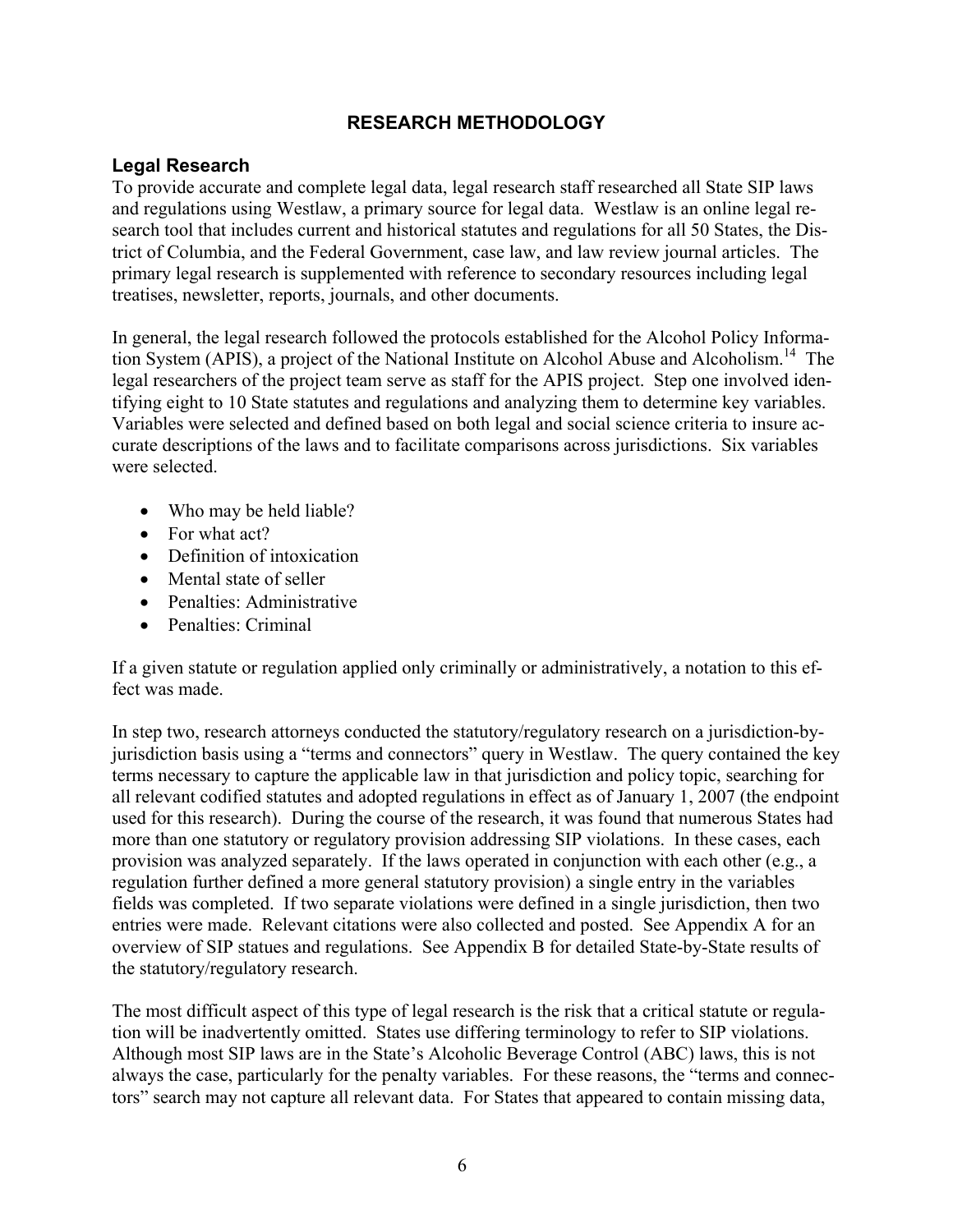<span id="page-11-0"></span>the research was supplemented by (1) examining Westlaw's tables of contents; (2) reviewing secondary sources; (3) examining the *Liquor Control Law Reporter*15 and the *Liquor Liability Law* treatise;<sup>16</sup> and (4) conducting a "natural language" search in Westlaw.

As discussed in more detail in the findings section, in many cases relevant laws were unclear, making interpretation and categorization difficult or impossible. This problem arose particularly in the research of penalties. The SIP laws frequently did not include penalties or refer to relevant penalty provisions. In these cases, more general penalty provisions apply. These can be located in a variety of places within a State's legal codes, and several may apply. In these circumstances, coding cannot be definitive without referring to internal agency documents or interviewing relevant State personnel, steps that are beyond the scope of this research project. For this reason, the penalty data is not included in the State tables, and the findings are presented in more general terms in the body of the report. When a State law failed to address a given variable, the relevant cell of the table was left blank.

Step three involved a selective review of State case law. The *Liquor Liability Law* treatise was used to identify major cases for each State. Appendix A of the treatise contains State-by-State summaries of key case law. The summaries include references, and the cases were located on Westlaw and downloaded for review. Although the cases focus primarily on dram shop liability claims, many contain interpretations of the SIP laws, which frequently serve as the basis for a finding of dram shop liability. The cases found in the *Liquor Liability Law* treatise were supplemented with additional case law identified in the Westlaw statutory/regulatory research. No attempt was made to identify all case law; such an attempt would be an expensive and technically difficult endeavor with questionable benefits. It would require identification and review of all historical case law and extensive interpretation and conjecture regarding the applicability of a given case to modern circumstances and varying fact patterns. The resulting analysis would therefore of necessity be uncertain and speculative, not justifying the high labor costs involved.

Each case included in the project was analyzed and summarized. Summaries are found in Appendix C.

# **Enforcement Research**

Once the research attorneys completed the legal research, 10 States were selected for additional study in order to confirm findings vis-à-vis statutes, regulations, and case law. Ten law enforcement chiefs from State alcohol beverage control agencies were contacted and asked to participate in semi-structured telephone interviews. The States selected were chosen based on the following criteria:

- States with stringent statutes on sales to intoxicated people;
- States with case laws that appeared to need more clarification or a law enforcement perspective on how case law has affected law enforcement practice;
- Geographically diverse sample of States; and
- Mix of license and control States.

Interviews were conducted with officials from California, Colorado, Louisiana, New Mexico, New Hampshire, Oregon, Texas, Utah, Virginia, and Washington. Every State official who was approached agreed to participate in the key informant interview process.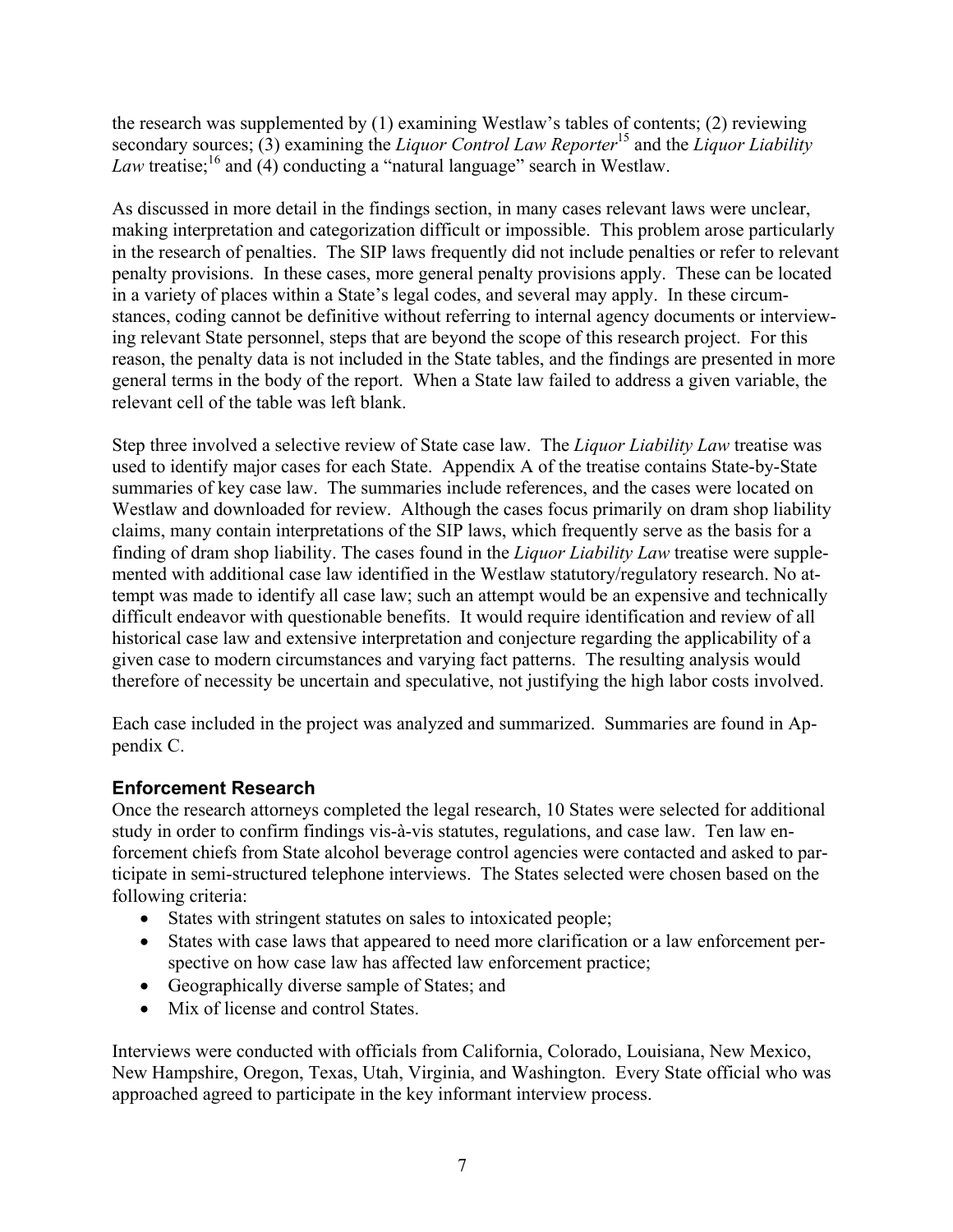The first portion of the interview questions aimed at determining the implications of the legal research findings on law enforcement practice. The remaining portions of the interview focused on administrative proceedings, administrative penalties, and the potential roles and responsibilities of local jurisdictions. The list of questions completed during this portion of the project is included as Appendix D.

Based on the results from the legal research and key informant interviews that indicated a comprehensive set of statutes but variation in level of enforcement, three jurisdictions were selected for a deeper-in-depth analysis specific to enforcement and legal practices involved in the adjudication of cases involving sales and service to intoxicated patrons. Onsite, semistructured interviews were conducted with officials from the Baton Rouge Office of Alcoholic Beverage Control, the Louisiana Office of Alcohol and Tobacco Control, the California Department of Alcoholic Beverage Control, the Los Angeles Police Department, the New Mexico Division of Special Investigations, and the New Mexico Division of Alcohol and Gaming. The interview protocol used during these interviews focused on SIP enforcement protocols and procedures, resource allocation for SIP enforcement, and barriers to enforcement. (Appendix E contains the interview protocol used during the three onsite visits.) These key informant interviews form the bases of the three case studies that appear later in this report.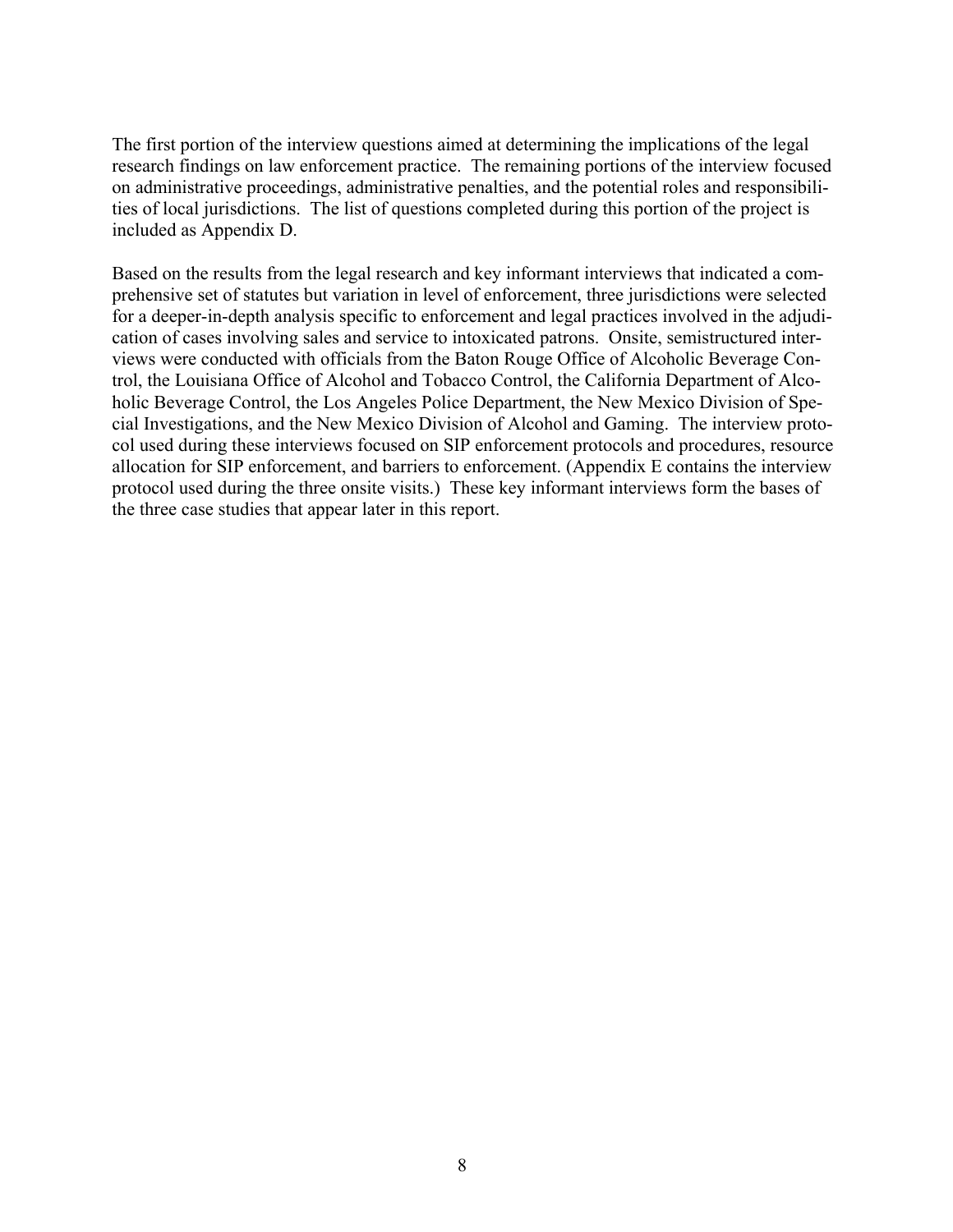# **FINDINGS**

# <span id="page-13-0"></span>**Legal Research Findings**

Legal statutory and case law research produced important findings related to six key elements: (1) types of laws; (2) defendants; (3) definition of intoxication in statutory language; (4) prohibited activities; (5) evidentiary requirements; and (6) penalties.

# **1. Types of laws: Administrative/criminal**

Laws prohibiting alcohol sales to intoxicated people can be either criminal or administrative. Criminal laws are enacted by statute and adjudicated through the criminal justice system. Criminal convictions are considered more serious than administrative violations, as they reflect moral approbation and have potentially serious restrictions on individual freedom. Prosecutors must meet more demanding standards of proof in a jury trial, with sufficient evidence to establish that the defendant committed the crime "beyond a reasonable doubt."<sup>17</sup> A guilty verdict can result in criminal penalties, including fines and/or imprisonment.

an administrative judge usually based on the "preponderance of the evidence."<sup>19</sup> By contrast, administrative laws are adjudicated by executive agencies, typically (although not always) the State's alcoholic beverage control agency under authority granted by the State legislatures. They are initiated only when an alcohol retail licensee ("licensee") or one of its employees ("servers") is alleged to have violated the law. A SIP violation can lead to restrictions on the licensee's ability to do business through sanctions imposed against the establishment's license, in the form of fines, suspensions, or revocation. Thirteen States mandate Responsible Beverage Service ("RBS") programs for servers and have SIP administrative laws.<sup>18</sup> In these States, sanctions similar to those imposed on licensees can also be imposed on the server's permit. Evidentiary requirements in administrative hearings are not as rigorous and factual findings are made by

One illegal SIP event may lead to both criminal and administrative action. For example, in a case where a server sells alcohol to an intoxicated person, the server may be charged criminally for making the sale, an administrative action may be taken to suspend the clerk's serving permit, and the licensee may be charged criminally and/or administratively for the actions of the server. The criminal case will be transferred to the relevant district attorney's office. The administrative case will be handled by an agency assigned this responsibility, often within the same agency that is responsible for the administrative law's enforcement.

county's licensing ordinance. This is the case in Las Vegas, by far the largest city in Nevada.<sup>20</sup> Most States have both types of laws. (Citations for State statutes can be found in Appendix B, which provides summaries of each State's laws and regulations.) The same underlying law may provide the basis for either type of proceeding, or two or more statutes and regulations may be present. Only Florida and Nevada have neither type of law at the State level. Nevada cities and counties have primary responsibility for licensing alcohol outlets. Administrative laws prohibiting alcohol sales to intoxicated people may therefore exist at the local level as part of a city or Rhode Island and Vermont have administrative laws but no criminal penalties. The remaining 46 States and the District of Columbia have both types of laws.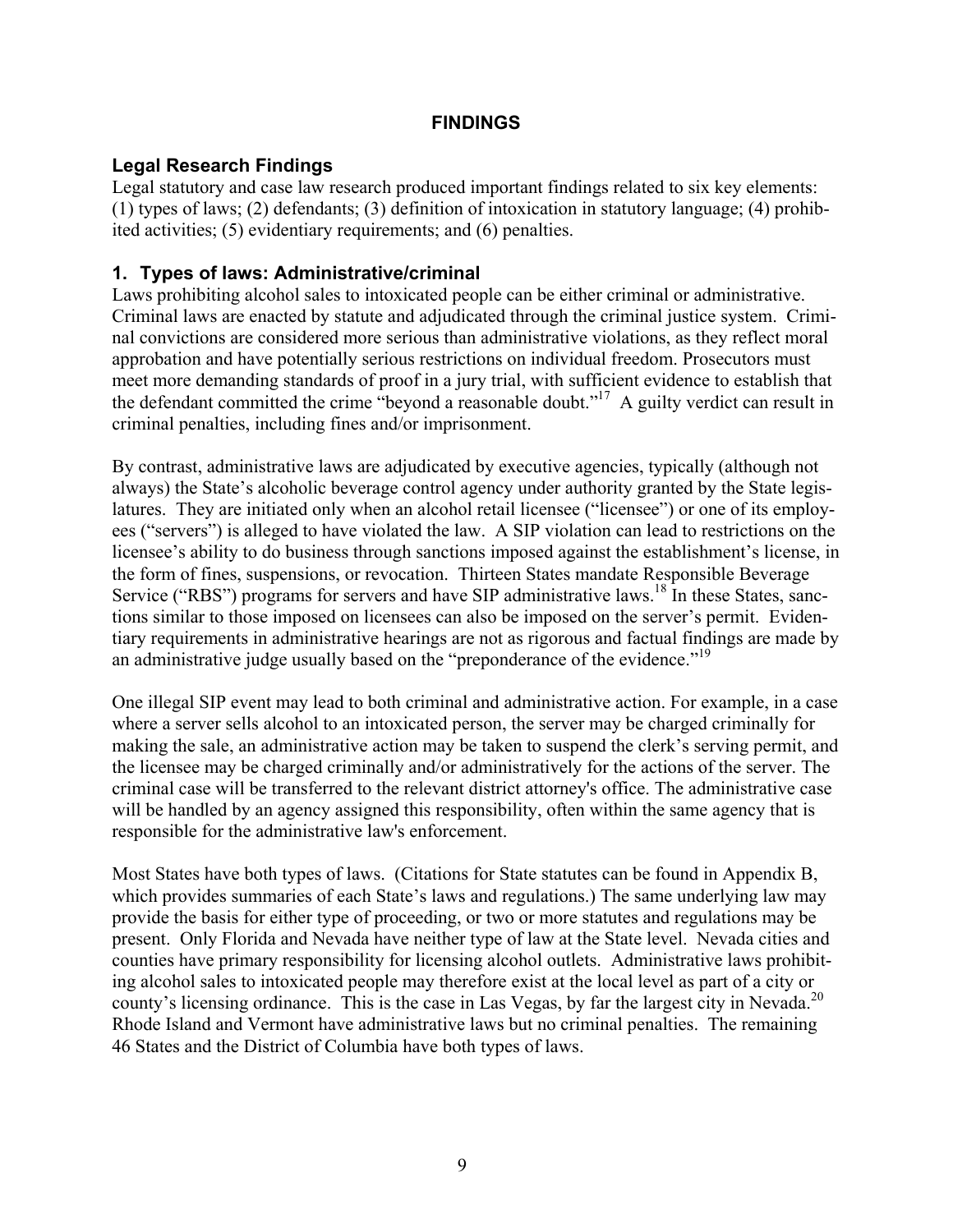# **2. Defendants: Who may be found in violation?**

Potential violators will differ depending on whether the statute is criminal or administrative, since administrative laws apply only to licensees and servers in States with mandatory RBS programs. Criminal laws can apply to any individual who serves an intoxicated person, whether in a commercial or non-commercial setting (so that they can be applied to social hosts serving in private homes). Twenty-seven of the 46 States with criminal statutes, as well as the District of Columbia, apply them to "any person," which includes licensees and servers.

The remaining 18 States apply their criminal statutes only to licensees and/or servers (see Appendix A). Texas has one statute that applies to "any person," but another statute protects licensees from criminal and administrative liability if the licensee's employees have received RBS training. Texas law therefore applies to "any person" except licensees with trained employees. Wyoming administrative and criminal laws apply only to licensees "with a drive-in area adjacent or contiguous to the licensed room." This language exempts all non-commercial service and limits its application to a small subset of retail licensees. South Dakota limits criminal liability to licensees and does not include servers.

Forty-eight States and the District of Columbia have administrative laws all of which apply to licensees (every State except Florida and Nevada, which do not have SIP laws). As noted above, the 13 States with mandatory RBS programs and SIP laws may impose separate administrative violations applicable to servers. Texas and Wyoming limit the application of their administrative laws to servers if the licensee has trained its staff (Texas) and to licensees with drive-in areas (Wyoming).

# **3. Intoxication definition in SIP laws**

States use a variety of terms to define the types of service that are prohibited, e.g., to a person who is intoxicated, drunk, visibly intoxicated, obviously intoxicated, has become intoxicated, or is incapacitated due to alcohol consumption.<sup>21</sup> At least 7 States actually define the term "intoxicated" by statute: Alaska, Arizona, Hawaii, Nebraska, New Hampshire, New Jersey, and Virginia. Although using differing terms, the statutory definitions are similar, referring to alcohol's observable intoxicating effect on an individual's physical and/or mental conduct. Virginia, for example, has this definition:

Intoxicated means "a condition in which a person has drunk enough alcoholic beverages to observably affect his manner, disposition, speech, muscular movement, general appearance or behavior."<sup>22</sup>

Alaska uses the term "drunken person," which has a substantially similar definition:

"Drunken person" means a person whose physical or mental conduct is substantially impaired as a result of the introduction of an alcoholic beverage into the person's body and who exhibits those plain and easily observed or discovered outward manifestations of behavior commonly known to be produced by the overconsumption of alcoholic beverages. $^{23}$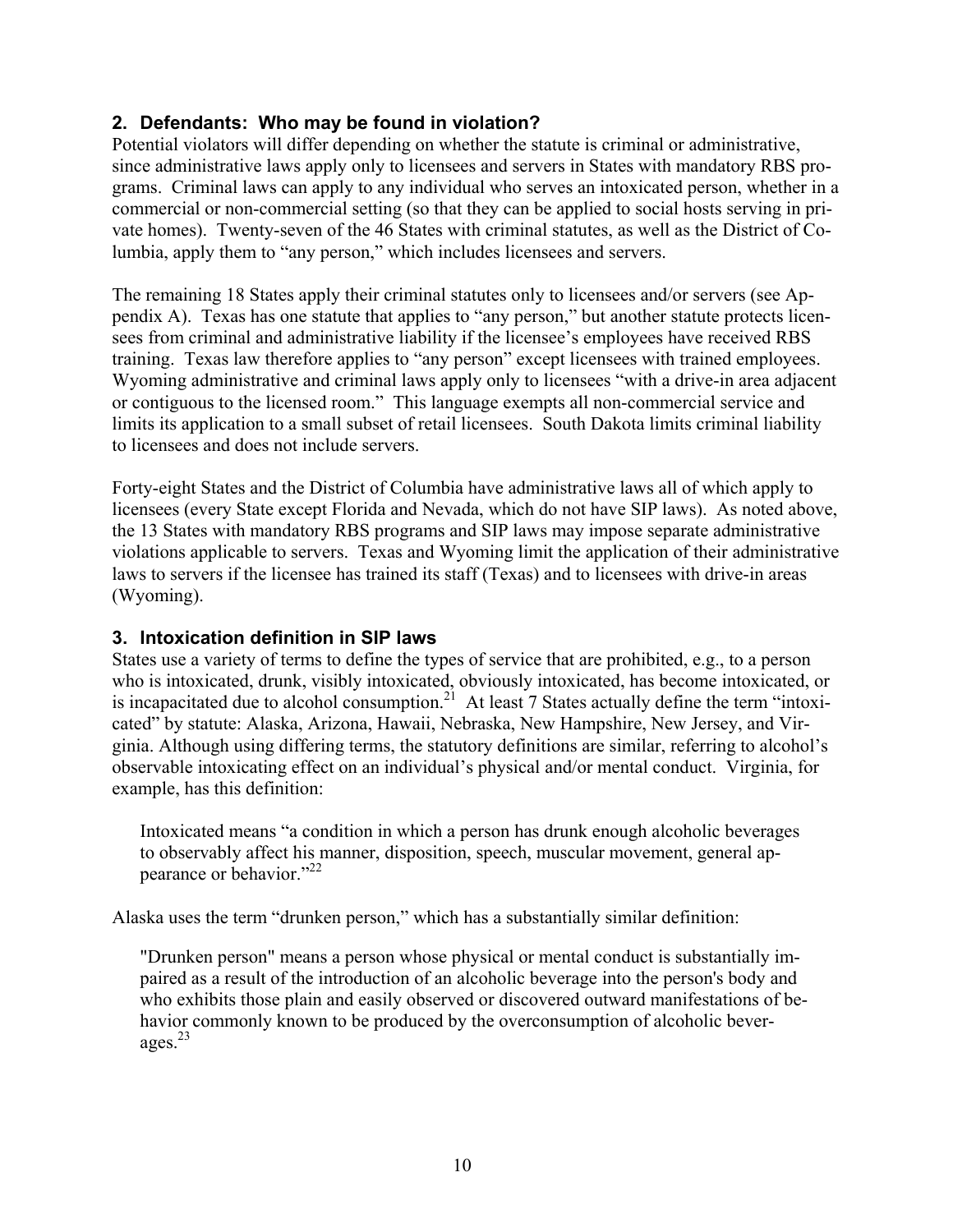Nebraska provides the most comprehensive definition by providing a non-inclusive list of visible intoxication indicators in its regulation:

- Problems with balance, inability to maintain balance, e.g., stumbling, staggering gait, bumping into furniture while walking, falling against bar or off stool, head on bar;
- Ineffective muscular coordination, e.g., spilling and/or knocking over drinks, unable to pick up change;
- Strong smell of alcohol;
- Slurred speech, e.g., thick tongue, uncontrollable voice pitch, muttering;
- Bloodshot and/or glassy eyes, e.g., flushed face;
- Condition of clothes and hair, e.g., disheveled appearance, messy hair, unzipped clothing;
- Unusual behavior, e.g., vomiting, profanity, hiccups, fighting, loud, boisterous, obnoxious behavior.<sup>24</sup>

Definitions for Hawaii and New Hampshire also note that intoxication includes inability to care for self or guard against casualty.

statutes, which define impairment without reference to visible or obvious signs of intoxication.<sup>25</sup> For States that do not define intoxication in their statutes, substantially similar definitions are found in State court opinions. Courts have refused to apply definitions of intoxication or impairment found in other parts of the law, for example, from driving under the influence (DUI) Such a substitution would create a strict liability standard whereby servers could be held in violation even if there was no visible basis for the server to determine that the person being served was intoxicated.<sup>26</sup> Courts instead infer the requirement that the individual's impairment be "apparent," "visible," or "obvious" when these terms are not included in the SIP statute.<sup>27</sup> By creating this inference, courts uphold the statute in the face of challenges that the definition is ambiguous, vague, or arbitrary.<sup>28</sup>

An additional definitional issue involves the *extent* to which a person's intoxication is visible or obvious. Most statutes do not address this issue. Courts generally interpret the law in a similar fashion, even if not explicit, creating a fluid standard that becomes an issue of fact rather than law. Visible intoxication involves multiple outwardly observable signs of alcohol consumption. Evidence that a person had been drinking is not sufficient, but evidence of heavy intoxication is not required. A Connecticut court, for example, held in one case that the term intoxication requires something more than merely being under the influence of alcohol, but in a later case clarified that a violation does not require showing that the person was "dead-drunk."<sup>29</sup>

In summary, State statutes use a wide variety of terms for denoting intoxication in their SIP laws, and most provide no definition of the term. Despite the various terms used in State statutes and various case law interpretations, court opinions across States are remarkably consistent in their interpretations of these laws.

# **4. Prohibited activities**

Most States use a variety of terms to denote that any furnishing to an intoxicated person is prohibited.<sup>30</sup> New Mexico, for example, prohibits the "selling, serving, procuring, or aiding in the procurement of alcoholic beverages to an intoxicated person." Georgia's law uses the terms "sold," "bartered," "exchanged," "given," "provided," or "furnished"; the District of Columbia's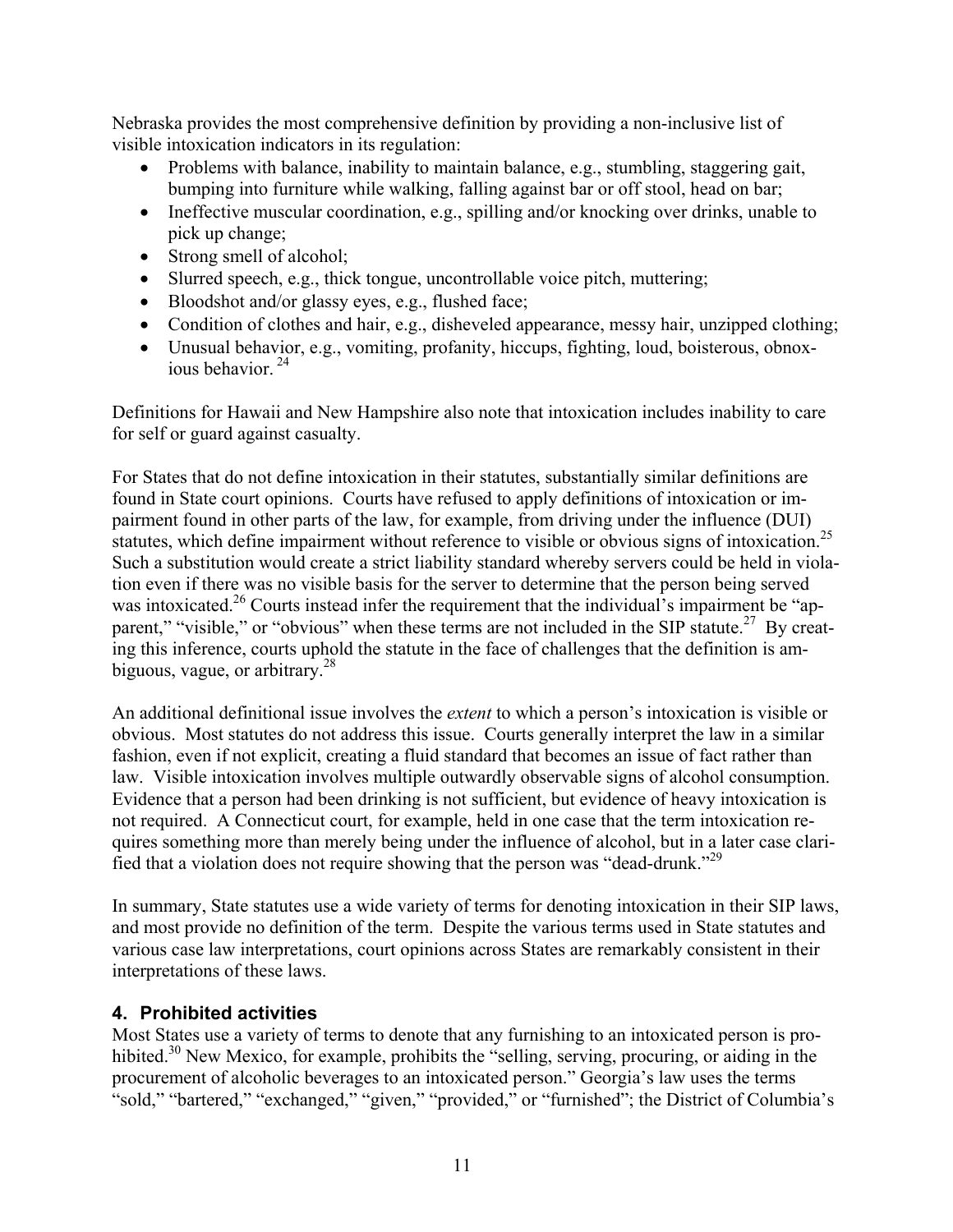law uses the terms "sale" or "delivery"; and Delaware's law uses only the terms "sell" or "serve." The variation in terms probably has no legal significance, so long as any exchange of the alcoholic beverage from the server to the intoxicated person is included. Four States – Rhode Island, South Carolina, Tennessee (off-sale retailers only), and Virginia – only prohibit "sales" in their SIP laws. This creates the possibility that their statutes do not apply to other forms of delivery, such as gifts. A court or administrative agency may interpret the provision to avoid this artificial distinction, at least as the law applies to commercial vendors. For example, the term "sale" may be defined elsewhere in the State law to include gratuities.<sup>31</sup>

At least 15 States and the District of Columbia have an explicit provision that prohibits allowing intoxicated people to consume alcohol on licensed premises (see Appendix A), and may also prohibit remaining or loitering. The prohibition can either be included in the list of other prohibited acts or be listed as a separate offense. As discussed below, this violation may involve differing evidentiary requirements and may involve separate penalties.

ceiving compensation for transporting alcoholic beverages."<sup>33</sup> Tennessee has a unique provision that prohibits off-sale retailers to sell to any person who is accompanied by a person who is drunk.<sup>32</sup> Alaska has a separate provision applicable to those "re-

# **5. Evidentiary requirements**

Although there is a de facto national standard for defining intoxication, States vary widely in what evidence is required to establish a SIP violation. The analysis is complicated by the fact that many States have multiple statutes that may have differing evidentiary standards, with criminal proceedings likely to have stricter standards than administrative hearings. As discussed below, in most cases State statutes and regulations provide little or no guidance, leaving it ultimately to the courts to determine the proper standards to be applied.

A central concern is whether State law requires evidence of the mental state of the server at the time of the service. Eight statutes define the offense as "knowingly" providing alcohol to the intoxicated person. In these States, evidence of a purchaser's intoxication must be presented from which the fact finder can infer that the server knew that the person being served was visibly intoxicated. This is sometimes described as a "subjective" rather than an "objective" standard – evidence is required from which the fact finder can infer that the server was actually aware that the patron was intoxicated. As described by an Indiana court:

"To prove violation of the [SIP] statute, the provider's knowledge must be shown by a subjective standard, not an objective one. … [It] requires proof that the provider either had as his conscious objective, or was aware of a high probability, that he was providing alcoholic beverage to an intoxicated recipient.<sup>34</sup>

At least four additional State laws (Arizona, New Mexico, Utah, and Virginia) explicitly use a negligence standard, often defined in terms of evidence that the server knew or *should have known* or *had reason to believe* that the patron was intoxicated based on the circumstances of the service. This is sometimes referred to as an "objective" standard. Evidence that addresses the server's perspective is still required, but the subjective mental state is not necessary. Evidence of the circumstances surrounding the service can be used to demonstrate that a "reasonable person"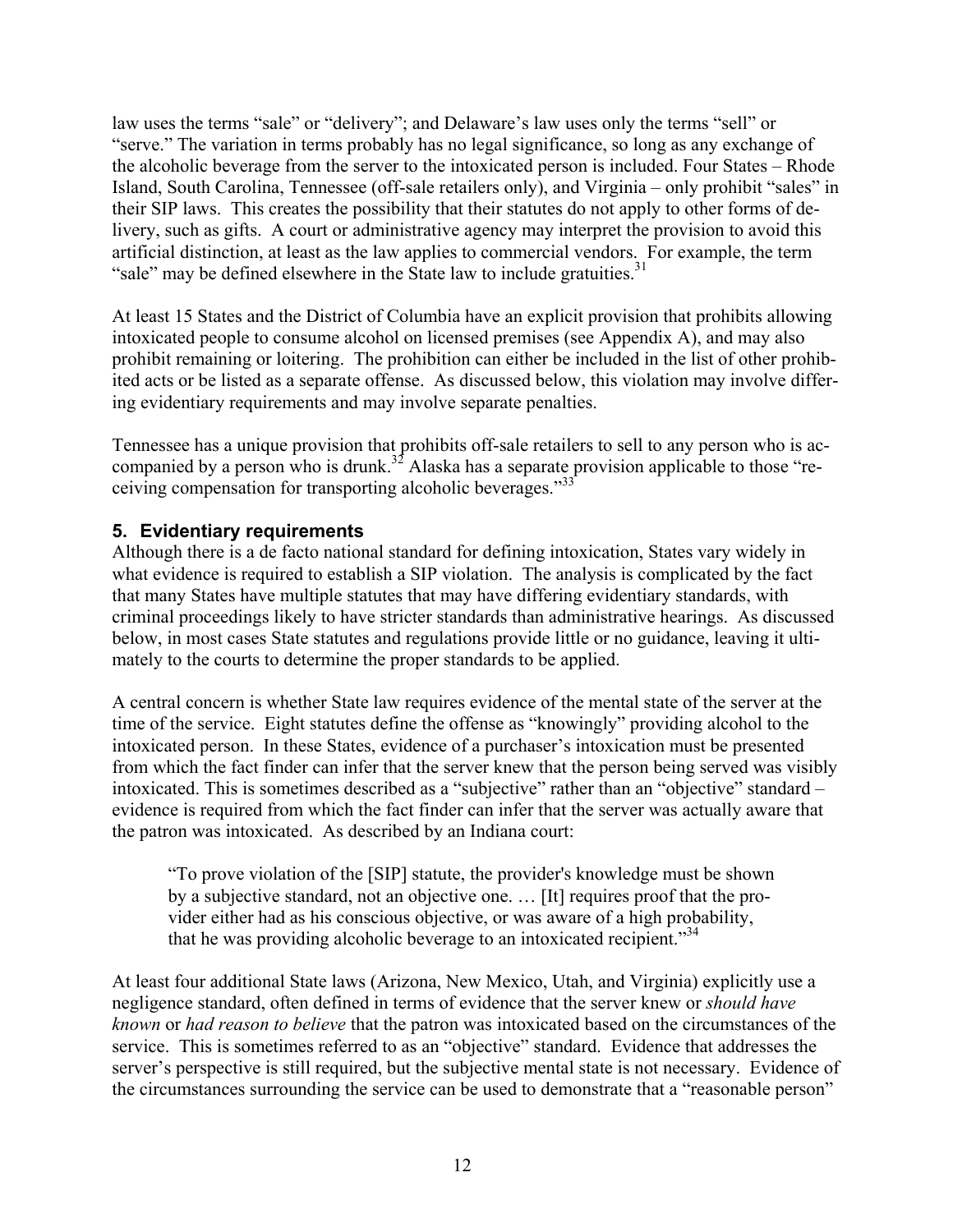would have refrained from providing alcohol to the intoxicated person even if the server did not have actual knowledge of the visible intoxication.<sup>35</sup>

Statutes in two States – Alaska and Texas – use a "criminal negligence" standard, requiring evidence of the server's failure to perceive risk. In practice, evidence of criminal negligence falls between the two standards described above: There needs to clearer evidence that the server should have known (sometimes described as reckless disregard), but actual knowledge need not be established. $36$ 

In States that require evidence of the server's state of mind, direct evidence of the service is clearly required – that is, evidence that directly establishes that a particular server provided alcohol to an intoxicated person. Testimony by a law enforcement agent that he/she observed a visibly intoxicated patron being served by a named server provides a classic example of direct evidence of the offense being committed. The stricter the standard, the more compelling the direct evidence needs to be. Inferring actual knowledge on the part of the server is much more difficult to prove than establishing that a reasonable person would have recognized the intoxicated state of the patron.

Indirect, circumstantial evidence is relevant to the determination of the server's state of mind, but not sufficient standing alone to support a finding of a violation. Drink counts, blood alcohol concentration (BAC) readings, observations made after the service (e.g., at a DUI arrest), and observations by law enforcement officers or other patrons after the service was made are examples of indirect evidence.

The remaining States and the District of Columbia do not reference the mental state of the server in their statutes. In these jurisdictions, direct evidence of the server's provision of alcohol to an obviously intoxicated patron is clearly sufficient, but not necessarily required, to establish the offense. Courts may allow a case to go forward based on indirect evidence, from which the trier of fact can infer that an illegal sale occurred. In some cases, indirect evidence may be sufficient to establish that a server should have known of the patron's intoxication, even if there is no actual observation of the service. For example, a New York court allowed a case to proceed against a restaurant where the evidence included the following: (1) testimony of a police officer regarding the intoxicated behavior of a patron one hour after the patron left the restaurant; (2) the patron's BAC of .20 grams per deciliter (g/dL) 90 minutes after his crash; and (3) the testimony of an expert regarding the likelihood that the patron's intoxication was visible based on the BAC reading.<sup>37</sup> In Oklahoma, a similar case included evidence that the staff had not received RBS training and the conditions of the bar made observation difficult or impossible.<sup>38</sup> A Georgia court allowed a dram shop case to proceed with no direct evidence of the server's observation of the patron. The evidence included expert testimony regarding acute alcohol intoxication at particular BAC readings, the length of time spent by the patron in the establishment, and testimony that the patron had not eaten for more than 24 hours (thus increasing the alcohol's intoxicating effects).<sup>39</sup> In Massachusetts, the court allowed a case to proceed where the evidence of obvious intoxication was the number of drinks the patron consumed.<sup>40</sup> None of these cases included any direct evidence that a particular server had served the intoxicated patron.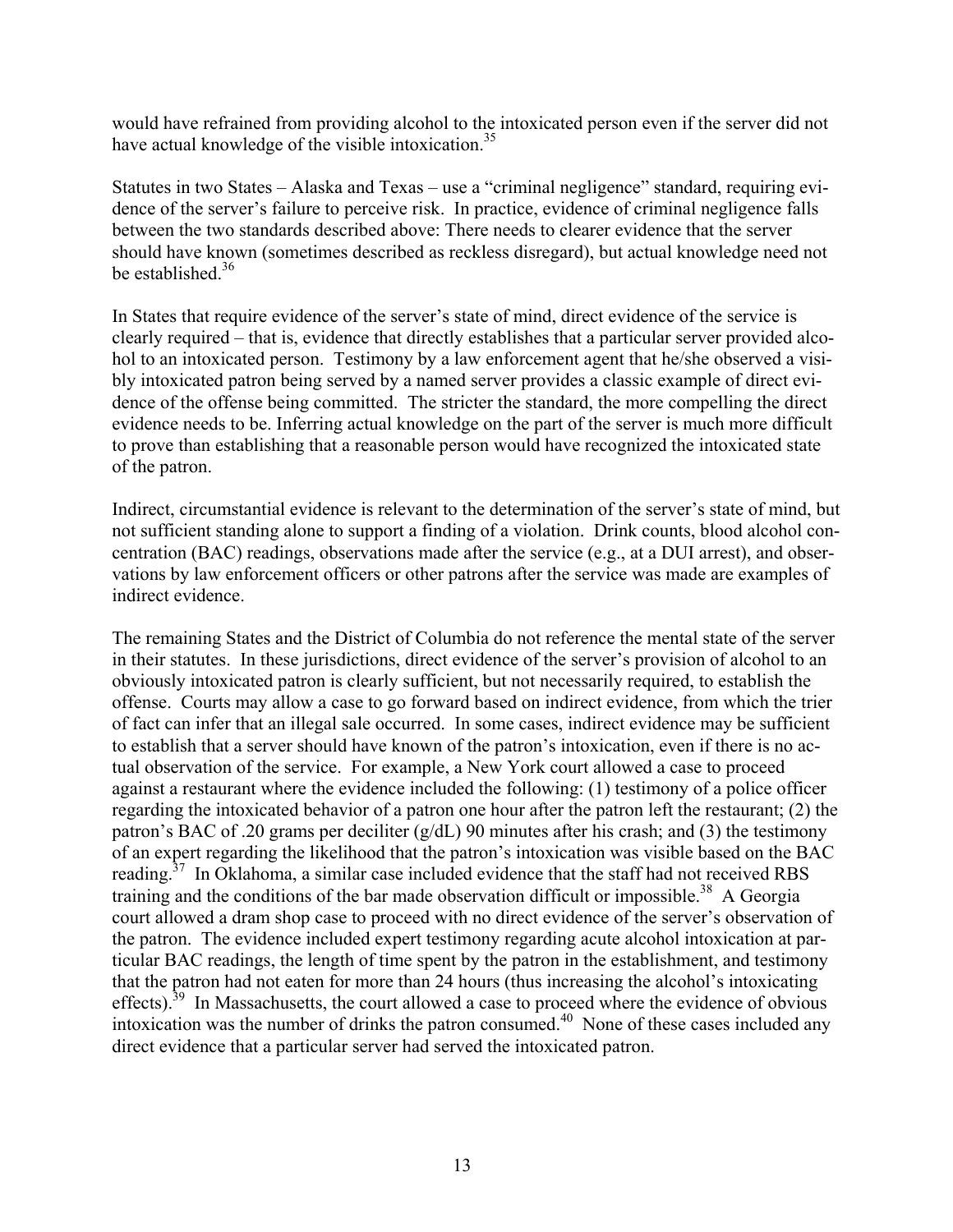else." $42$ Courts may infer a server mental component and/or require direct evidence without specific statutory reference. The Hawaii statute, for example, is silent on the matter, but the State's courts have required evidence that the server knew or should have known of the patron's intoxication.<sup>41</sup> A Vermont court, interpreting a similar Vermont's regulation, has held that direct evidence is required: "[T]he observation [of the visibly intoxicated person] must be made by the one selling the liquor. It is not enough that the purchaser's intoxication was apparent to someone

Courts may allow circumstantial evidence to be presented, but may determine that it is insufficient as a matter of law to support a conviction. A Massachusetts court, for example, drew the line at a patron's admission that he was intoxicated at the time he was served to be evidence sufficient to establish that his intoxication was observable.<sup>43</sup> On the other hand, the knowledge requirement should not be interpreted literally. A server cannot avoid a violation by being willfully ignorant of the patron's intoxicated condition.<sup>44</sup>

Courts are more likely to infer a knowledge element in criminal prosecutions, which involve judgments regarding personal wrongdoing. Administrative violations do not necessarily involve proof of personal intent or wrongdoing and can be treated akin to traffic tickets or findings of public nuisance.

allow such evidence without it being specified in the law.<sup>45</sup> Two State statutes specify that BAC readings can be used as evidence in determining obvious intoxication. In Nebraska, a BAC reading of .10 can be used as an indicator of obvious intoxication, but at least one additional indicator is required before a violation can be found. Courts may

New Mexico has enacted a unique regulation regarding evidentiary requirements that addresses the burden of proof. It provides that circumstantial evidence that the person served had a BAC of .14 or higher within one hour of the service of alcohol creates a rebuttal presumption that the person was visibly intoxicated for the purposes of a SIP violation. Once the prosecution establishes the rebuttal presumption by introducing evidence of the patron's BAC level, the defendant has the burden of establishing the lack of visible signs of intoxication. Since there is often conflicting evidence regarding visible signs of intoxication, this shift in the burden of proof can significantly increase the chances that the prosecution will prevail.

 As noted above, at least 16 States have additional prohibitions against allowing intoxicated people to consume alcoholic beverages and/or remain on a licensed premise. These provisions do not require evidence of an actual exchange of alcohol from the server to the intoxicated person, and there may be differing evidentiary requirements regarding server knowledge and direct evidence of the intoxicated person consuming or remaining on the premises.<sup>46</sup> In most cases, the statutes and regulations do not provide guidance in this regard. Oregon law provides an exception to this general finding. It has a knowledge requirement included in both of its provisions.

# **6. Penalties**

Analysis of SIP penalties is complex due to three primary factors: (1) As discussed above, SIP laws involve two distinct sets of penalties – criminal and administrative – each with distinct penalty provisions. (2) Many States have multiple criminal and administrative provisions, each of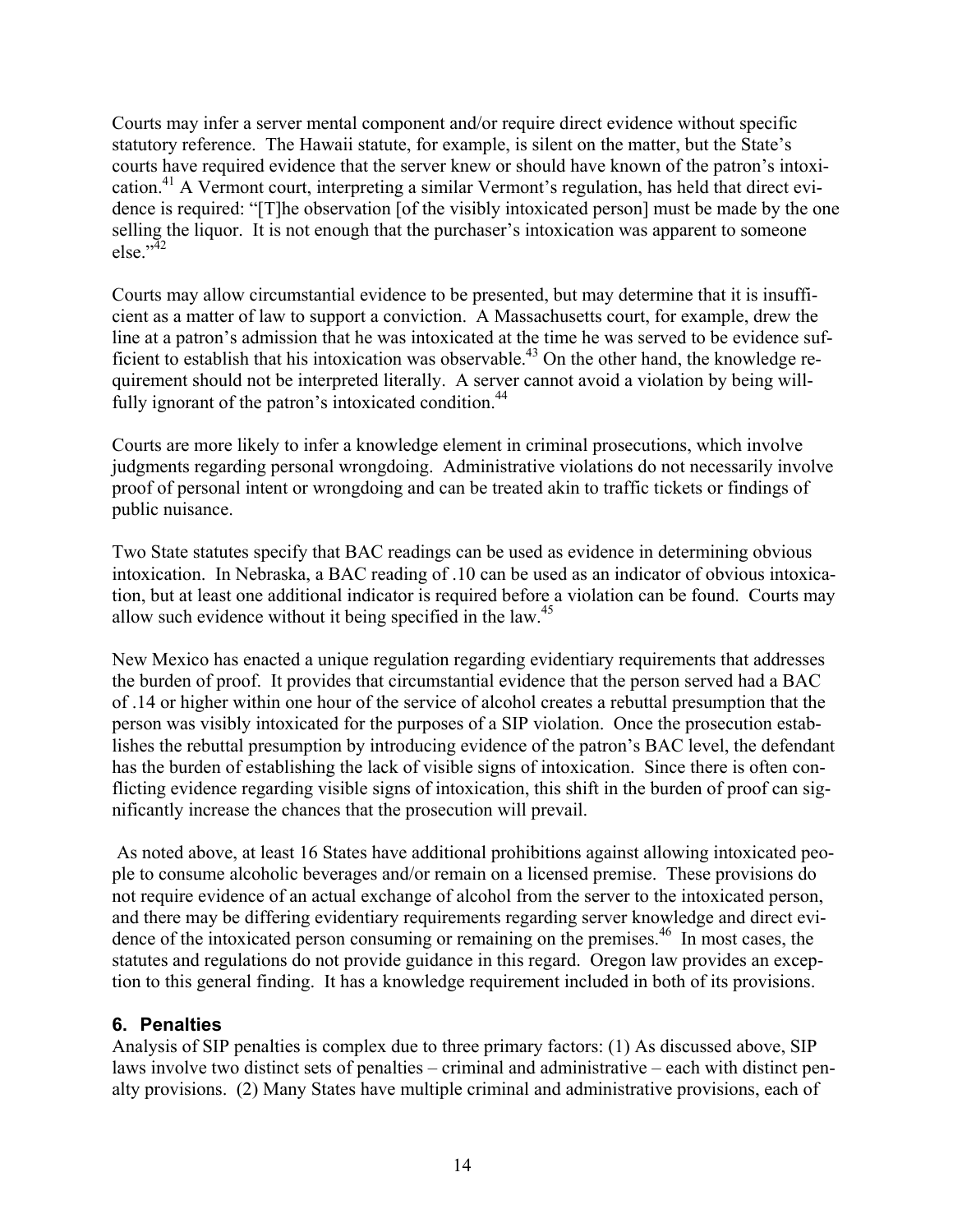which may involve differing penalties. (3) Most States do not specify what the penalties are for SIP violations in the SIP statutes and regulations. In these cases, reference is made to general penalty provisions that apply to multiple offenses. There may be multiple general penalty provisions, and it is often difficult or impossible to determine which apply to the SIP laws. Our research provides an overview of the State penalty structures focusing in particular on laws that specify SIP penalties.

#### *Criminal penalties*

Criminal penalties are specified by State legislatures in State statutes. Of the 47 jurisdictions with criminal statutes, 45 appear to permit imprisonment, with maximum terms ranging from no imprisonment (Maine and Washington) to three years (New Jersey), with most States falling in the six months to one year range. Delaware and Pennsylvania impose jail sentences only if the specified fines are not paid.

Fines may be imposed either instead of or in addition to imprisonment, with maximum fines also varying widely by State. Alaska permits fines up to \$10,000, while New York and Utah do not impose fines for SIP violations. Seventeen States have a \$500 maximum and 15 States have a \$1,000 maximum fine for first offenses. North Carolina permits fines at the judge's discretion without providing a statutory maximum. Two States allow for additional punishment beyond fines and imprisonment: Delaware requires the defendant to pay the costs of the prosecution, and North Carolina permits "seizure of alcoholic beverages; forfeiture of related property; and restitution to the law enforcement agency."

Minimum penalties may be provided. At least 13 States impose minimum fines, ranging from \$50 (Missouri and Massachusetts) to \$500 (Illinois). New York and North Carolina impose a minimum imprisonment terms of 15 days and 1 day, respectively; Idaho, New Jersey, and Louisiana give the judge discretion to impose either minimum fines or minimum jail terms.

At least 6 States (Arkansas, Kentucky, Pennsylvania, Rhode Island, South Carolina, and Texas) have established graduated penalty structures, with relatively more severe penalties imposed for repeat offenses. Four States (Arizona, Colorado, New Hampshire, and Utah) have differing penalties depending on what type of crime is charged. Utah imposes stiffer penalties if the seller or server had knowledge that the person served was intoxicated. Arizona, Colorado, and New Hampshire give discretion to the prosecutor regarding the type of offense to be charged, with differing penalties possible. In New Hampshire, the crime may be treated as a felony or misdemeanor; in Colorado as a petty offense misdemeanor; and in Arizona, as a choice of two types of misdemeanors.

Numerous exceptions or special provisions create additional distinctions. Colorado, for example, treats furnishing alcohol to an intoxicated person as a misdemeanor (punishable by fine and/or imprisonment) and allowing an intoxicated person to loiter on the premises as a petty offense (punishable by small fine). Tennessee has differing penalties for on- and offsale premises; Louisiana and West Virginia base penalties in part on the type of alcohol being served.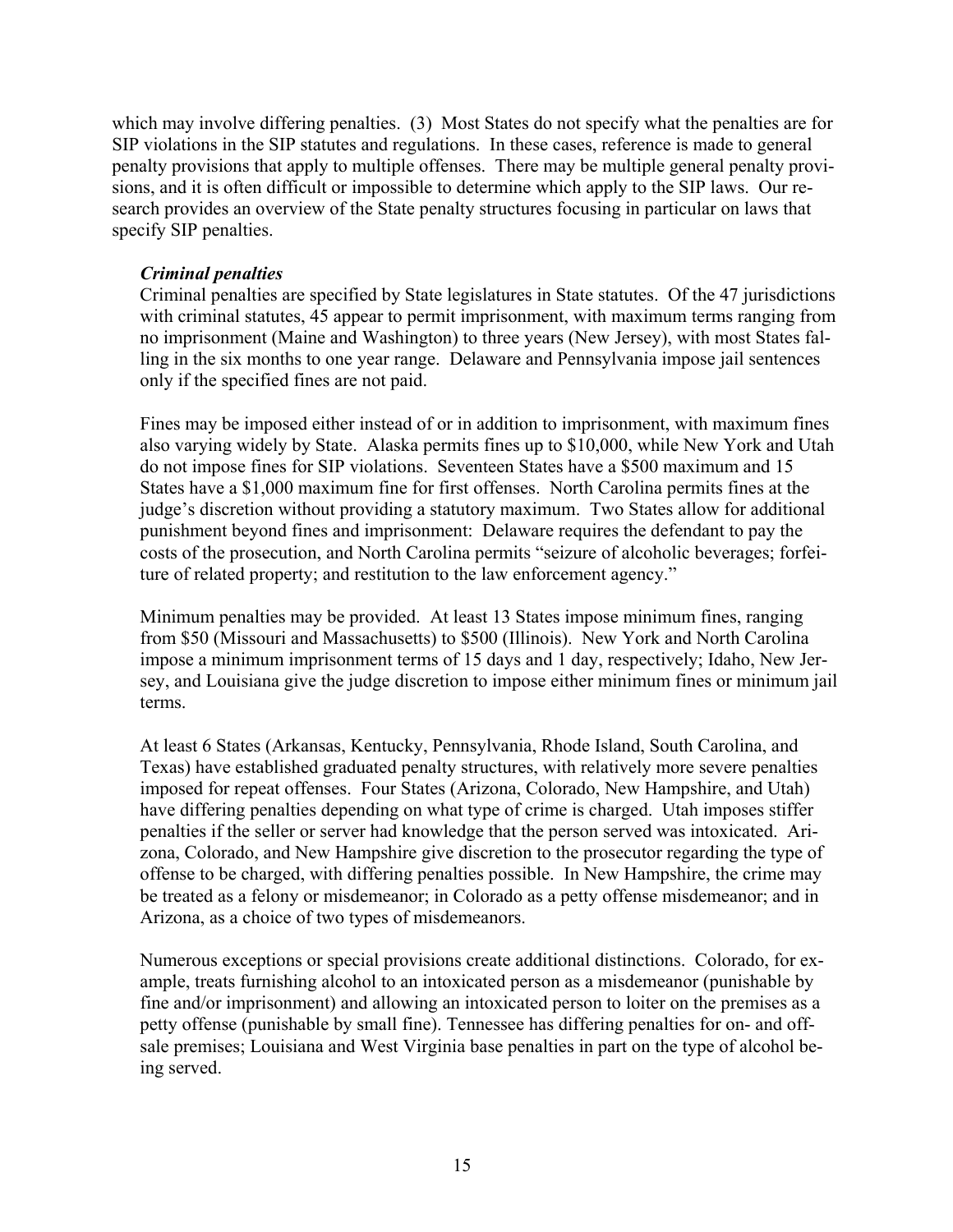As noted above, criminal penalties may be specific to a given crime or general for a class of crime (e.g. misdemeanor, felony). In most cases, punishments are not specifically provided in SIP laws, so that reference must be made to general statutes. This explains at least in part the relatively high maximum fines/jail terms and the limited number of statutes that provide minimum and graduated penalties. General penalty statutes are designed to apply to a wide variety of crimes, these statutes typically contain high maximum penalties and give wide latitude to prosecutors and judges in their choices of punishment.

#### *Administrative penalties*

Administrative penalties may be imposed by State statute, administrative regulations, and/or agency internal guidelines. For SIP violations, the target is the alcohol retail operator's license or the alcohol server's permit. As with criminal violations, most State statutes and regulations applicable to SIP violations are general in nature (and apply to numerous violations), so these statutes provide minimal guidance to administrative agencies regarding adequate penalties. Previous research suggests that many administrative agencies have developed internal sentencing guidelines to augment these general provisions.47 Our legal research focused solely on statutory and regulatory law so did not capture these more informal administrative procedures.

All but one State with administrative laws have statutory provisions that permit revocation of a retailer's license for a single SIP violation and either explicitly or implicitly allow lesser penalties, including fines and suspensions. Missouri's law permits revocation for an administrative violation and mandates revocation after a criminal SIP conviction. Oregon's statute prohibiting sales to intoxicated people allows for cancellation of the license; its statute making it a violation to allow an intoxicated person to continue drinking imposes only letters of reprimand for the first three violations within a two-year period and specifies that the violations shall not be used in determining a licensee's record of compliance when applying for renewal. South Dakota permits only fines (and not license suspension or revocation), even for multiple offenses. As noted above, two States – Florida and Nevada – have no State law, and Wyoming's law is limited to retailers with drive-in facilities where purchases can be made from a motor vehicle that has pulled up to the establishment's drive-up window.

Several States provide statutory or regulatory guidelines or limitations on this broad grant of authority to administrative agencies. For example, New Mexico and Washington permit revocation after a single offense only when aggravating circumstances exist. New Hampshire requires consideration of aggravating circumstances, the licensee's record of past violations, the danger posed to public health and safety, and any adverse impact of the licensee's business on the community. Maryland and North Carolina allow licensees to offer to pay fines in lieu of revocation, although their agencies are not required to accept them.

Eleven States have established tiered or graduated penalty schedules (see Table 1), providing harsher penalties for repeat offenses. The schedules vary widely in the penalties provided and the extent to which they are mandated. Ten of the 11 permit agencies to impose harsher penalties, including revocation in at least some circumstances. Nine of the 11 do not mandate that any penalty be imposed, so the administrative agency can also decide to impose lesser or no penalty for a violation. Oregon's regulation lists specific aggravating and mitigating cir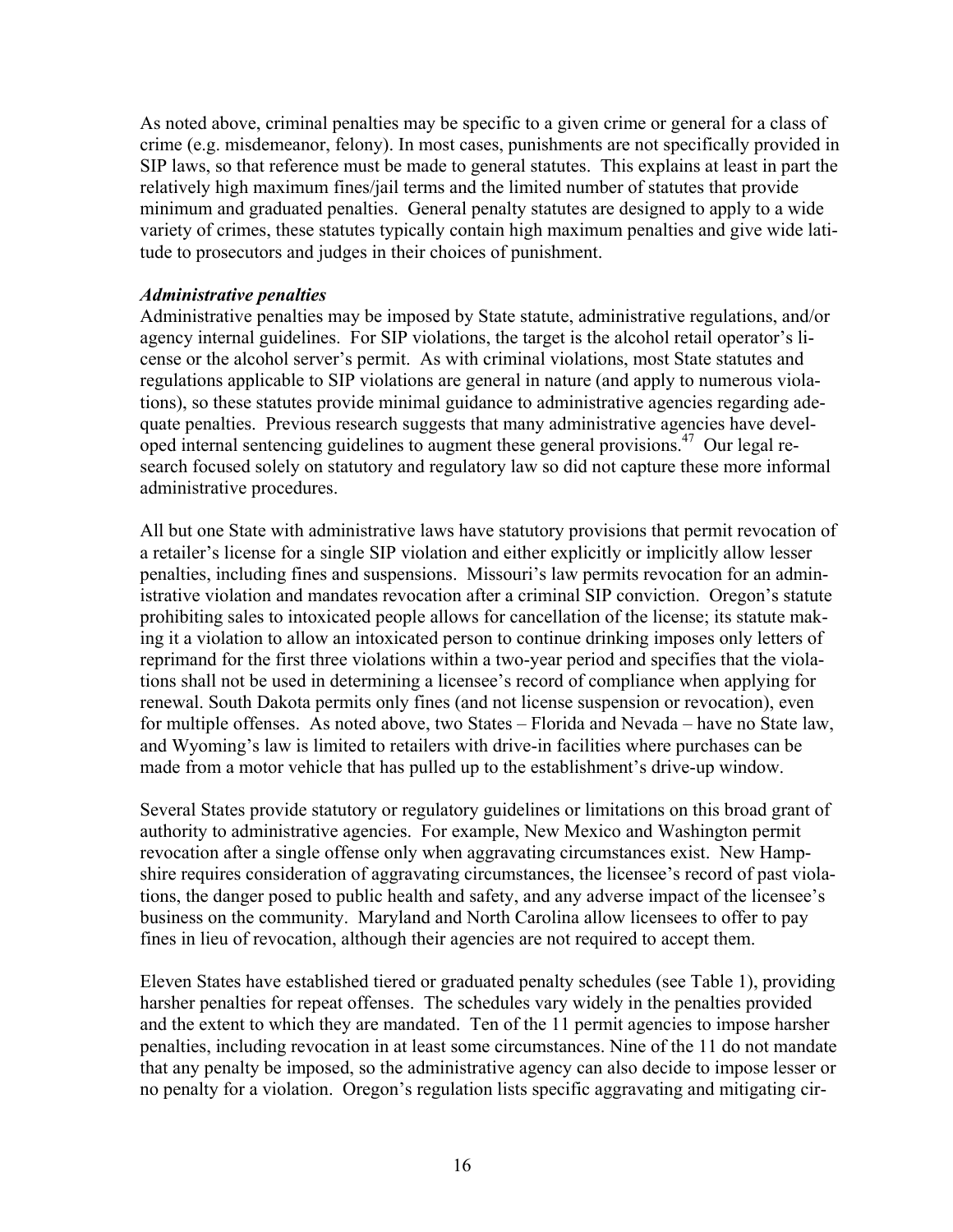cumstances that may affect the penalty guidelines. Rhode Island mandates that a fine be imposed, but only provides the maximum amount of the fine, which does not increase after the second violation. The time period for counting repeat offenses varies from one to five years.

New Mexico's regulation is noteworthy. It imposes minimum, increasingly severe fines and suspensions for the first two offenses in one year, and the third offense in one year leads to a \$10,000 fine and mandatory revocation. The third offense penalty can be imposed in cases where the server is shown to have knowingly violated the SIP law.

Administrative penalties assessed against alcohol servers (in the 13 States that have SIP laws and mandated server RBS training) vary across jurisdictions. Louisiana and Washington apply the same penalties to server permitees as licensees. Oregon establishes a lesser fine than that imposed on licensees for a server's first offense.<sup>48</sup> New Mexico imposes a separate tiered penalty structure for servers: first offense – up to \$500 fine or 30-day suspension; second offense – up to \$500 fine and/or 1-year suspension; third offense – fine, suspension and/or revocation. Alaska appears to impose only criminal penalties on server violators; a server criminal conviction can be the basis for administrative penalties imposed on the licensee.

Participation by licensed establishments in RBS programs may mitigate administrative penalties. As noted above, Texas law provides the broadest mitigation, insulating licensees from acts committed by their servers if the licensee successfully participated in the State's voluntary RBS program. Louisiana prohibits the suspension or revocation of a license for the first offense if the licensee establishes it is a responsible vendor on the State's mandatory RBS law. Pennsylvania law requires a reduction in fines if the licensee has successfully participated in the State's voluntary RBS program. Agencies may reduce penalties in this manner as a matter of internal policy without specific statutory authorization.

As this summary suggests, the laws of most States give wide latitude to administrative agencies in determining penalties for SIP violations. Only a small number of State statutes and regulations impose limits on the agency's discretion or on mandatory, structured punishment structures. Previous research found that agencies seldom if ever use their authority to revoke a retail license for a SIP violation.<sup>49</sup> Some State agencies have established internal penalty guidelines and others address SIP violations on an ad hoc basis. As discussed later in this report, the lack of attention to penalties in such a large number of States probably reflects the lack of enforcement. If cases are not brought before the administrative agency, there is no need to develop formal penalty guidelines.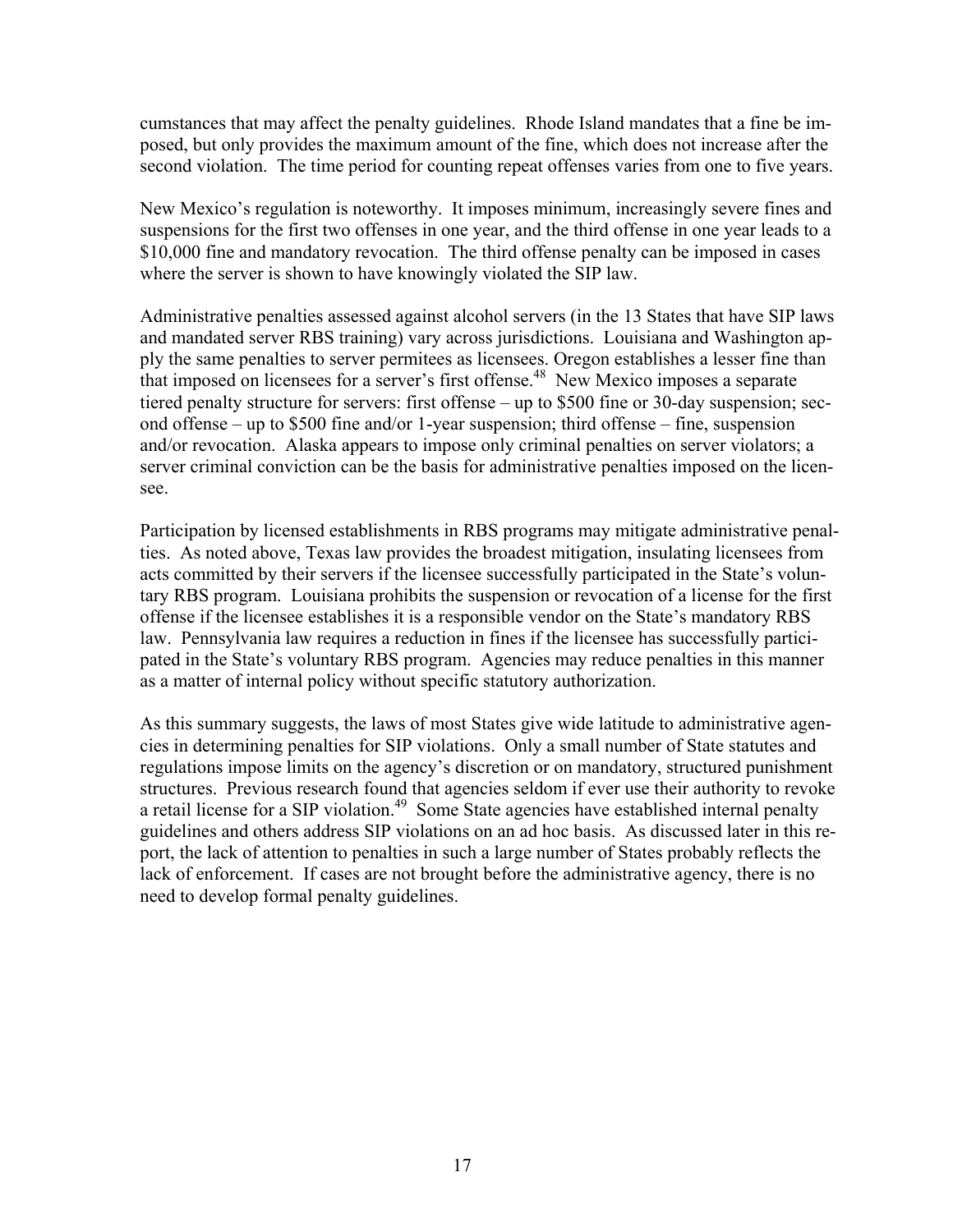| Table 1: Tiered Administrative Penalties for Licensees |                    |                 |                                                       |                                                     |                                                                   |                         |                                                                                                          |  |  |  |
|--------------------------------------------------------|--------------------|-----------------|-------------------------------------------------------|-----------------------------------------------------|-------------------------------------------------------------------|-------------------------|----------------------------------------------------------------------------------------------------------|--|--|--|
| <b>State</b>                                           | <b>Period</b>      | <b>Mandated</b> | 1 <sup>st</sup> Offense                               | $2nd$ Offense                                       | 3rd Offense                                                       | 4 <sup>th</sup> Offense | <b>Additional</b>                                                                                        |  |  |  |
| AK <sup>1</sup>                                        | 5 years            | no              | 45-day suspen-                                        | 90-day suspen-                                      | Suspension or                                                     |                         | Revocation permitted.                                                                                    |  |  |  |
|                                                        |                    |                 | sion                                                  | sion                                                | revocation                                                        |                         |                                                                                                          |  |  |  |
| DC <sup>2</sup>                                        | See of-            | no              | \$1,000 to \$2,000                                    | \$2,000-\$4,000                                     | \$4,000-\$6,000                                                   | Revocation              | Revocation permitted.                                                                                    |  |  |  |
|                                                        | fenses             |                 | fine                                                  | fine $(2 \text{ years})$                            | fine $(3 \text{ years})$                                          | $(4 \text{ years})$     |                                                                                                          |  |  |  |
| LA <sup>3</sup>                                        |                    | no              | \$50-\$500 fine                                       | \$250 to \$1,000                                    | \$500 to \$2,500                                                  |                         |                                                                                                          |  |  |  |
|                                                        | 3 years            |                 |                                                       | fine                                                | fine                                                              |                         | Revocation or suspension permitted.                                                                      |  |  |  |
| MS <sup>4</sup>                                        | 1 year             | no              | \$500-\$1,000 fine<br>and/or $3$ -month<br>suspension | \$500-\$2,000 fine<br>and/or 6-month<br>suspension  | \$2,000-\$5,000<br>fine and/or sus-<br>pension or revo-<br>cation |                         | Light beer and wine permit holders only.<br>Revocation permissible for other types of<br>permit holders. |  |  |  |
| $NJ^5$                                                 | 2 years            | no              | 15-day suspen-<br>sion                                | 30-day suspen-<br>sion                              | 45-day suspen-<br>sion                                            | Revocation              | Revocation permitted.                                                                                    |  |  |  |
| NM <sup>6</sup>                                        | 1 year             | yes             | $$1,000-S2,000$ &<br>1-day suspension                 | \$2,000 to \$3,000<br>fine $& 7$ -day<br>suspension | \$10,000 fine and<br>revocation                                   |                         | Knowingly provided: \$10,000 fine, sus-<br>pension, or revocation permitted for sin-<br>gle violation    |  |  |  |
| $NC^7$                                                 | None pro-<br>vided | no              | \$500 fine                                            | \$750 fine                                          | \$1,000 fine                                                      |                         | 3-year suspension and revocation permit-<br>ted                                                          |  |  |  |
| $OR^8$                                                 | 2 years            | no              | \$1,650 fine or 7-<br>day suspension                  | \$4,950 fine or<br>30-day suspen-<br>sion           | 30-day suspen-<br>sion                                            | Revocation              | Aggravating//mitigating circumstances<br>listed                                                          |  |  |  |
| RI <sup>9</sup>                                        | 3 years            | yes             | Fine not to ex-<br>ceed \$500                         | Fine not to ex-<br>ceed \$1,000                     |                                                                   |                         | Suspension or revocation permitted.                                                                      |  |  |  |
| SD <sup>10</sup>                                       | 2 years            | no              | \$500 fine                                            | \$700 fine                                          | \$1,000 fine                                                      |                         |                                                                                                          |  |  |  |
| WA <sup>11</sup>                                       | 2 years            | no              | \$500 fine or 5-<br>day suspension                    | \$2,500 fine or 5-<br>day suspension                | \$5,000 fine and<br>10-day suspen-<br>sion                        | Revocation              | Aggravating circumstances can lead to<br>stiffer penalties.                                              |  |  |  |

**Table 1: Tiered Administrative Penalties for Licensees** 

 $^{1}$  AK ST § 04.16.180.

2 DC ST § 25-830; 23 DC ADC § 801; DC ST § 25-823.

 $^{3}$  LSA-R.S. 26:96<br><sup>4</sup> Miss. Code Ann. § 67-3-69.

<sup>5</sup> N.J.A.C. 13:2-19.11, N.J.S.A. 33:1-31.

<sup>6</sup> N.M. Admin. Code 15.10.61; NMSA 1978, § 60-6C-1.<br><sup>7</sup> N.C.G.S.A. § 18B-104.

 $8$  Or. Adm. Rules § 845-006-0500; O.R.S. § 471.315.

 $9^9$  Gen. Laws, 1956, § 3-5-21.

 $^{10}$  SDCL § 35-4-78.3.

 $^{11}$  WAC 314-29-020; WA ADC 314-29-015.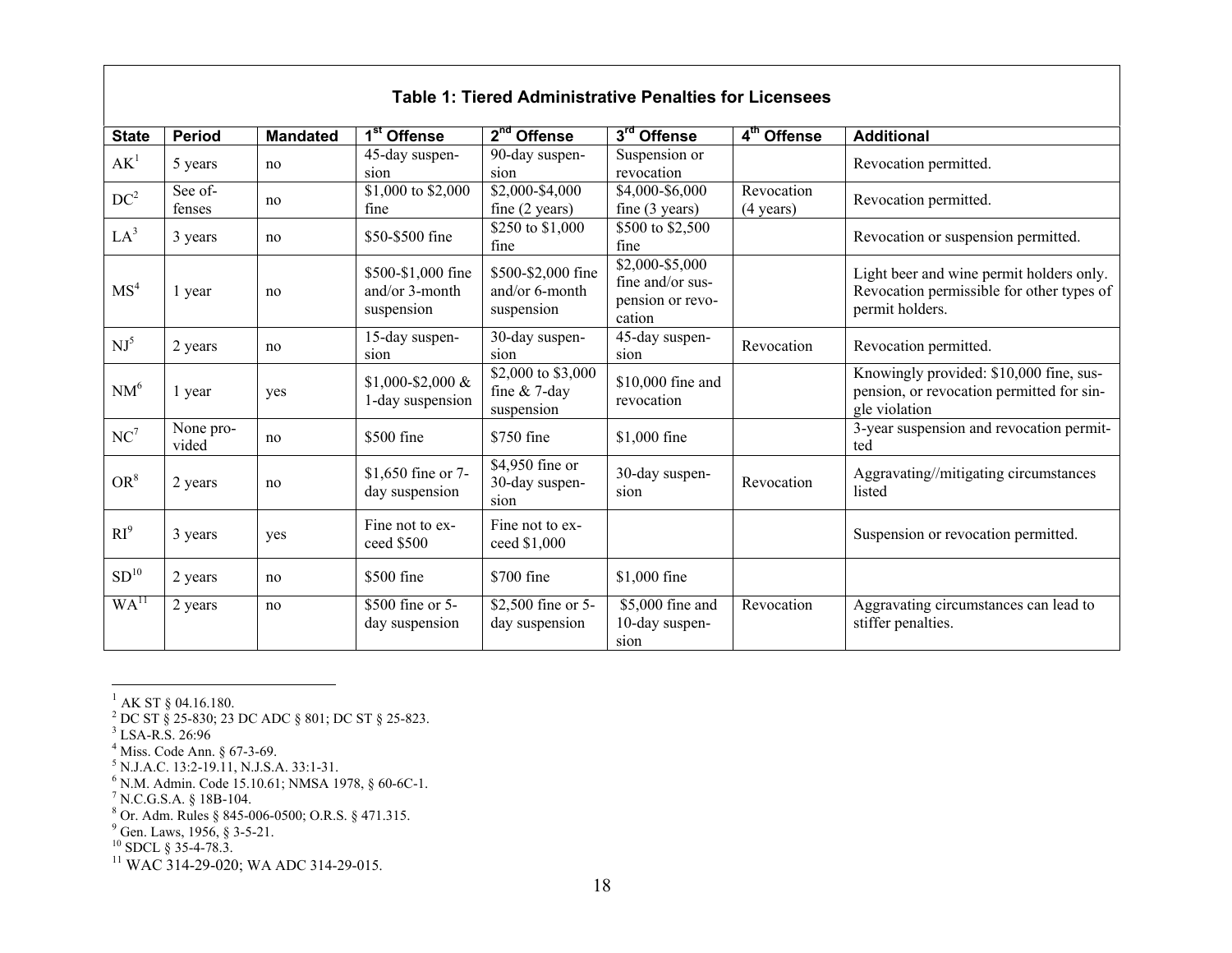# <span id="page-23-0"></span>**Enforcement Research Findings**

The single most notable finding from the enforcement research is that **SIP enforcement is relatively rare.** Lack of enforcement appears to be due to three main factors: cultural norms and lack of political will; resource limitations; and statutory provisions. Other noteworthy findings concern factors that affect (or would affect) enforcement practice where SIP enforcement occurs: imposition of penalties; interagency collaboration; training; and use of technology.

# **1. Cultural norms and lack of political will**

A culture that tolerates excessive drinking or that supports the idea that bars are appropriate places for patrons to become intoxicated presents a challenge for effective SIP enforcement. These cultural norms may be pervasive, not only among community members, but also within the enforcement agencies. In such settings, it is unlikely that greater resources or training would provide the key to stepped-up enforcement.

Lack of political will to create laws, regulations, or other enforcement policies also serves as a barrier to SIP enforcement. Several interviews produced comments attesting to the belief that SIP enforcement would not increase in the absence of the willingness of high-ranking policymakers and administrators advocating an increase. It was generally agreed that this lack of political will stems from unwillingness to establish any policy that that could be interpreted as having an adverse impact on commerce (e.g., tourism industry, hospitality industry).

It is noteworthy that the State for which active SIP enforcement was evident, New Mexico, a significant increase in enforcement was directly attributed to the governor's decision to make SIP enforcement a public safety priority. Due to this prioritization, recent rule changes in the State increased fines and penalties for SIP violations by licensed establishments. The Alcohol and Gaming Division (within the Department of Public Safety) must also report all licensing actions to the Office of the Governor. With this reporting, licensees found in violation have received stiffer penalties than they had in the past. Thus, the New Mexico example lends support to the reports from enforcement authorities interviewed in other States on the importance of political will to active SIP enforcement.

# **2. Resource limitations**

While States and local enforcement agencies may desire a more coordinated and comprehensive SIP enforcement program, lack of resources prevents this from happening. All States noted that the bulk of alcohol enforcement work is directed to underage drinking enforcement and prevention, often leaving any SIP enforcement program with inadequate resources.

SIP enforcement can be a time-consuming endeavor that yields minimal results in terms of potential penalty, unlike minimum purchase age (MPA) retail compliance checks. MPA compliance checks center on an alcohol purchase attempt by a youth and last only a few minutes. As discussed in the legal research findings section above, many SIP laws have demanding evidentiary requirements even for administrative violations. During SIP investigations, undercover agents may need to spend several hours in an establishment and still not observe anyone sufficiently intoxicated to bring administrative action, and because of the need for adequate evidence and the potential physical altercations at least two (and sometimes more) agents may be assigned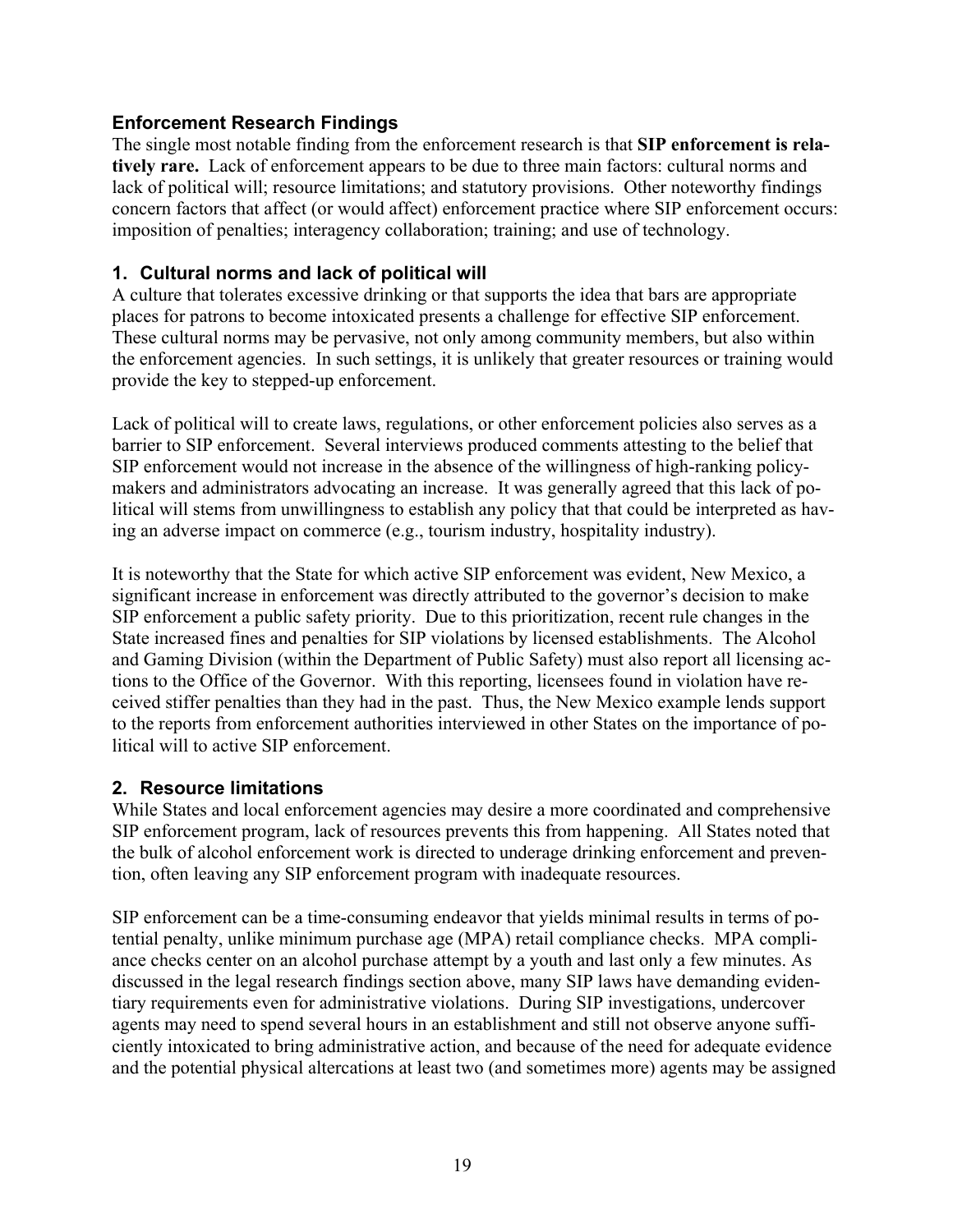to the case. When conducted (most often in response to a complaint), SIP enforcement often ties up too many resources for too much time, given the many other demands on the agency.

Among the States interviewed, only one local agency, the Los Angeles Police Department (LAPD), appears to have made sales to intoxicated people a priority matter due primarily to its statistics on police calls for service for criminal incidents in close proximity to bars. LAPD's "Drunk Decoy" operations involve undercover officers posing as drunk patrons seeking to purchase alcohol. These operations should not be confused with SIP investigations since they do not result in citations (no intoxicated patron is involved). The purpose is to assess retail practices at establishments that appear to violate the law and then to use the results of this assessment to encourage and justify the need for the establishment's participation in RBS training. Although Drunk Decoy operations require less time than SIP investigations to conduct, they still require considerable resources since two-agent teams are required for safety concerns.

The decision to increase SIP enforcement in New Mexico was also facilitated by data. Licensed establishments produce 58 percent of DWI arrests in the State. This statistic was made possible thanks to agency recordkeeping that collects place of last drink data on DUI arrest reports and retains this data and other data on licensees in a format that lends itself to analysis. This and complementary data analysis is presented to the Governor in an annual SIP report.

The prioritization of sales to intoxicated people in both New Mexico and Los Angeles can be related back to resources for a different purpose. Data collection and recordkeeping link to any jurisdiction's ability to document the need for SIP enforcement. In the absence of resources to collect meaningful data and maintain such data in useful formats, SIP enforcement remains a low priority. For example, data collection in Baton Rouge is quite basic and maintained largely in paper format. Moreover, statistical data is generally kept in a simple spreadsheet with little, if any, data analysis conducted.

# **3. Statutory provisions**

Certain legal barriers impact enforcement efforts. As discussed in the legal research findings section above, if a SIP violation requires proof of certain elements that are difficult to corroborate, then enforcement agencies are likely to forgo enforcement. In Oregon, for example, seller knowledge of patron intoxication at the time of continued service is an element of the State's law. This has proven to be a barrier to enforcement since enforcement administrators recognize that this "mental state" element can be difficult to prove. Conversely, States that do not include any mental state element in the law establish the lowest burden of proof and are less likely to encounter legal challenges. Consequently, States with laws that do not require proof of server's mental state are more conducive to enforcement.

The New Mexico SIP law employs a negligence standard, permits indirect evidence as a basis for finding a violation, and creates a rebuttal presumption that a person with a BAC of .14 or higher within an hour of being served was obviously intoxicated at the time of service. These legal reforms overcome many of the barriers to enforcement found in the laws of other States. Its implementation has encountered a significant barrier, however. Some enforcement agents have misinterpreted the regulation to mean that additional evidence beyond the BAC reading is not necessary. This is not the case. The regulation creates only a rebuttal presumption, and it should be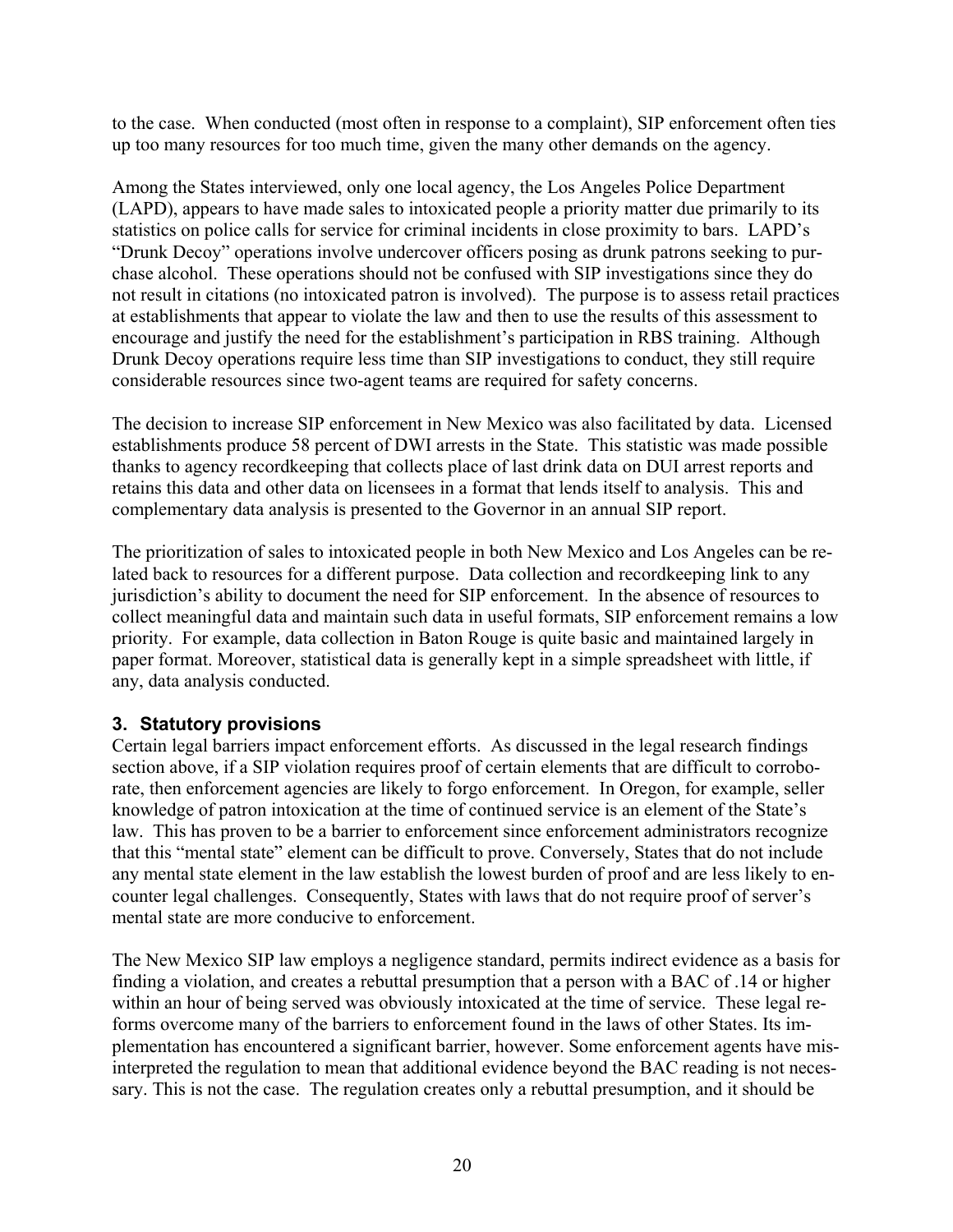assumed that licensees will provide evidence that despite the BAC level, the patron was not visibly intoxicated at the time of sale. The regulation anticipates this by introducing the BAC presumption with the phrase, "In addition to other commonly recognized tests of intoxication." It is critical that enforcement personnel collect additional evidence of visible intoxication. This points to the need to train those charged with enforcing the law regarding proper techniques and interpretations of relevant legal provisions, a topic addressed below.

# **4. Penalties as a behavior change incentive**

States reported that adequate civil penalties for violators of SIP laws could provide deterrence for repeat behavior. Frequently, however, other penalties are crafted for licensees charged with a violation either through negotiated pre-hearing settlements or as a condition to be met in order to avoid suspension or other disciplinary action against the licensee. In other instances, for example in Texas, a licensee is immune from penalties if the server or seller received RBS training.

In New Mexico, stiff penalties appear likely to serve as **The Effects of Increased Penalties**<br>an effective deterrent for licensees (See New Mexico) **The Effects of Increased Penalties** an effective deterrent for licensees. (See New Mexico Case Study later in this report.) Administrative<br>penalties for licensees and servers/sellers follow a<br>graduated approach, with a fine and suspension of  $\begin{array}{c|c}\n\text{New Mexico imposes license revocation}\n\end{array}$ <br>stablishments that violate the<br>stablishm alcohol license/server certification possible for even a  $\parallel$  month period. Since these increased first offense. penalties went into effect, six establish-

# **5. Interagency collaboration 19. Interagency collaboration**

The responsibility for alcohol law enforcement differs  $\parallel$  An establishment owner is entitled to a from State to State. A few States rely solely on the hearing with the Department of Regula-<br>State ABC department, other States parse out tion and Licensing's Alcohol and Gam-State ABC department, other States parse out tion and Licensing's Alcohol and Gam-<br>enforcement efforts among local agencies and still ing Division. If convicted, the license enforcement efforts among local agencies, and still ing Division. If convicted, the license<br>others may coordinate efforts between both local and<br>State agencies. Drawing from the underage drinking<br>license. In addition, a li enforcement model in many States, a coordinated effort fined as much as \$10,000. appears to provide the most comprehensive and organized structure for SIP enforcement.

ments find themselves facing license

will not be allowed to sell or transfer the

The California ABC provides partial funding to LAPD's Drunk Decoy program, and has shared information about the program with other local enforcement agencies in the State. The agency also disburses funds to local law enforcement agencies through its Grant Assistance Program or "GAP" grants that focus on increasing enforcement of alcohol beverage laws, with a special emphasis on underage drinking laws. The training conducted for GAP grantee agencies includes tactics for conducting SIP enforcement, and as a result of this training, five other agencies in the State have begun implementing SIP enforcement activities, (e.g., Drunk Decoy operations, undercover SIP investigations).

While Baton Rouge ABC does not focus specifically on SIP enforcement, there appears to be an excellent working relationship between the agency and the Louisiana Office of Alcohol and Tobacco Control, the Baton Rouge Police Department and the East Baton Rouge Parish Sheriff's Department on underage drinking enforcement. This multi-agency collaborative model repre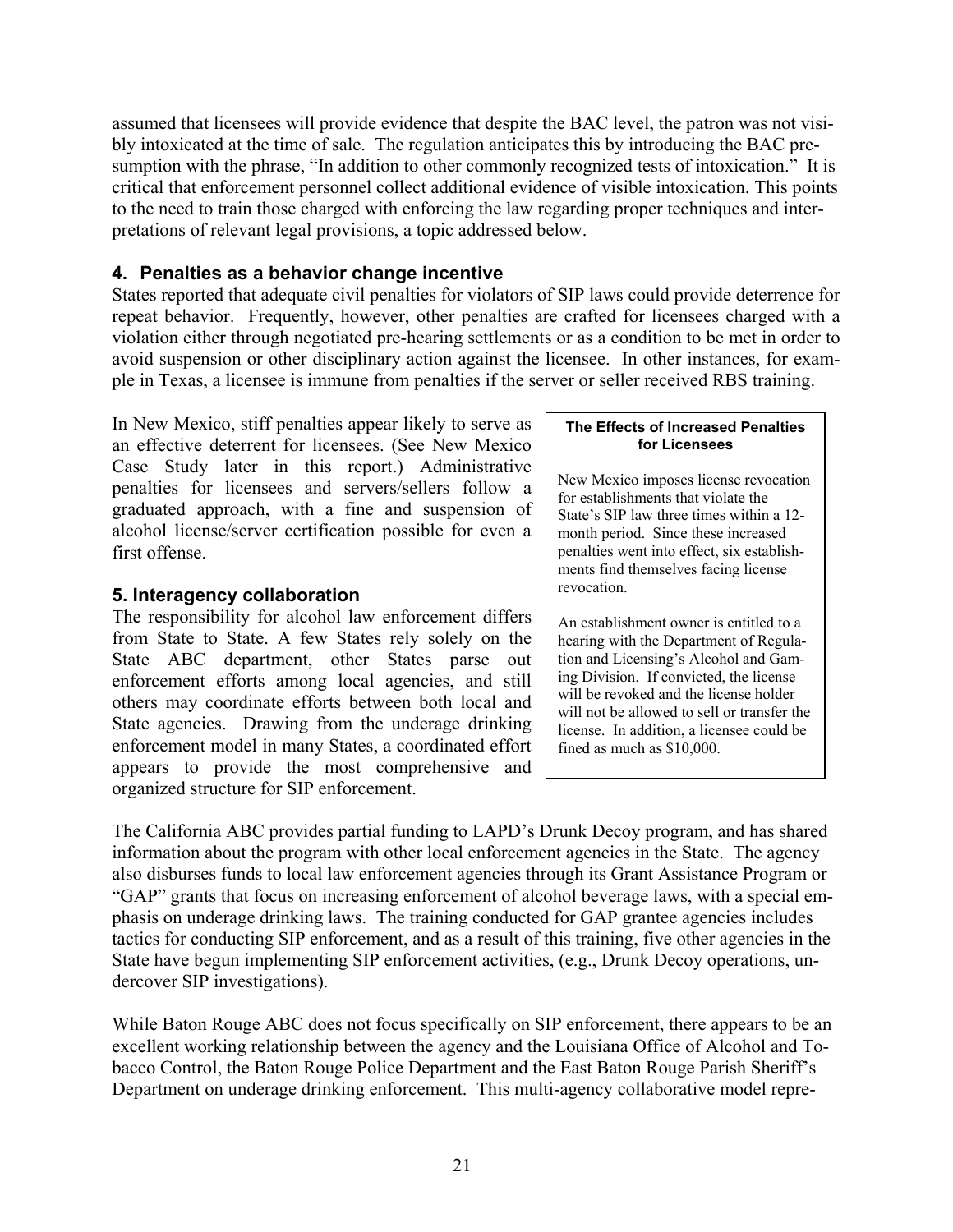sents an ideal approach for conducting SIP enforcement operations if the political will and other factors existed.

# **6. Proper training**

Effective SIP enforcement requires specialized training for enforcement officers. It is important to understand the burden of proof required to establish "intoxication" and to collect sufficient evidence to establish each element of the State's SIPS law. New Mexico officials noted that more training is needed on collecting evidence despite the .14 g/dL BAC presumption.

Training on SIP enforcement is required for all law enforcement agencies that receive GAP grants from the California ABC. It is noteworthy that even though the GAP program emphasizes underage drinking enforcement, a few GAP grantee agencies have decided to use some funding to conduct SIP-related enforcement activities after receiving SIP enforcement training.

# **7. Use of technology**

Interview data indicates that greater use of technology would facilitate SIP enforcement. Portable breathalyzers can be of tremendous utility in States where statutes do not require that officers observe actual sales of alcohol to an intoxicated person, as in New Mexico. Another desired use of technology involves videotaping an intoxicated patron at time of arrest for use as evidence. As one interview respondent noted, 30 seconds of videotape makes a powerful Statement that is much more difficult to challenge than verbal testimony by an officer. Such footage can also help to meet evidentiary requirements that require the prosecution to demonstrate that servers/sellers should have known or had reason to believe that a patron was intoxicated or that a "reasonable person" would have detected intoxication.

In the section that follows, three case studies of SIP law enforcement practice follow. As stated previously in this report, these case studies are based on qualitative data gathered through semistructured interviews with two key informants in each State. The States selected for the case studies reflect different levels of SIP enforcement practice, ranging from little enforcement to regular, high-profile enforcement.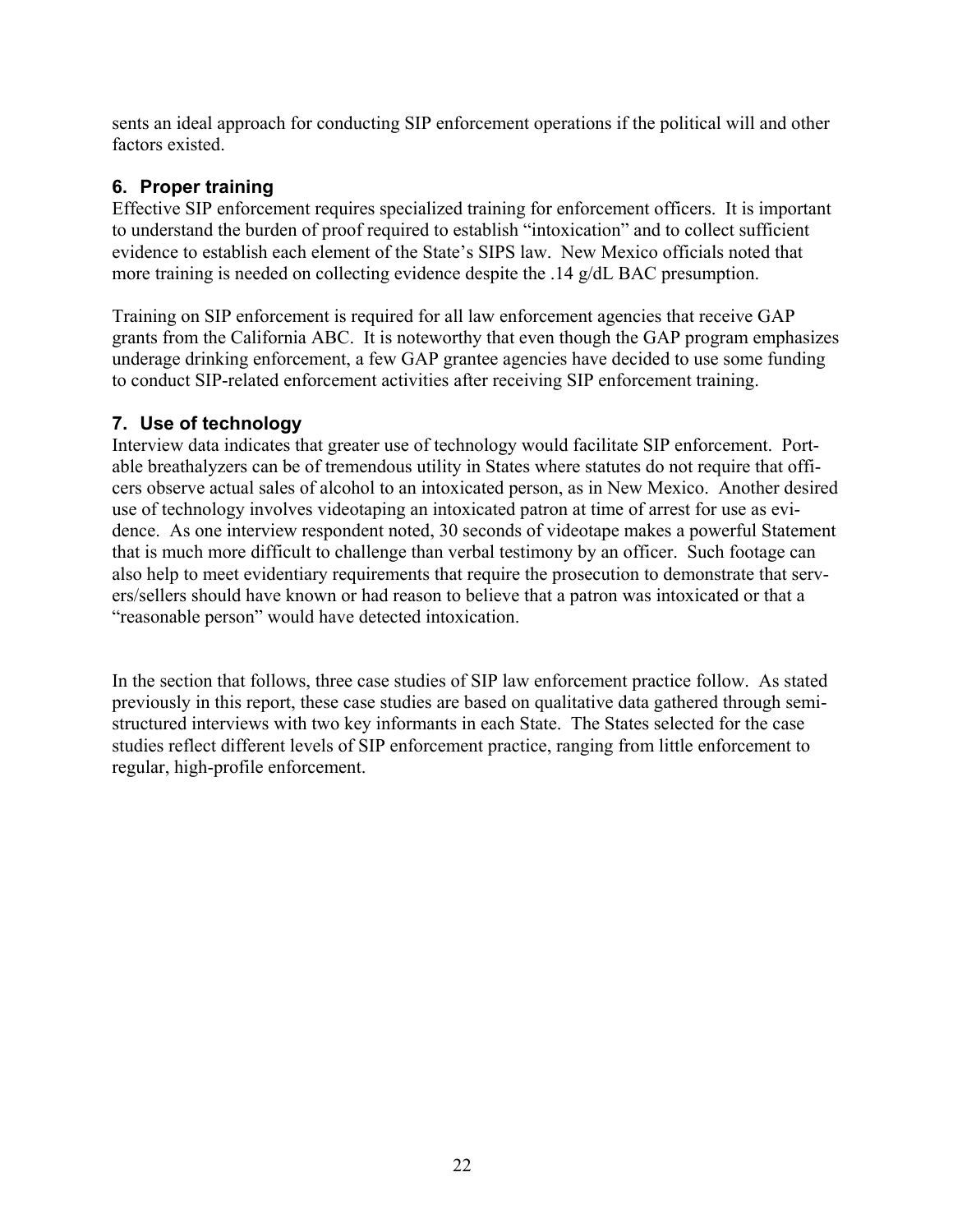# **CASE STUDY: BATON ROUGE, LOUISIANA**

# <span id="page-27-0"></span>**City of Baton Rouge Office of Alcoholic Beverage Control**

The Office of Alcoholic Beverage Control and Gaming Enforcement licenses and regulates all businesses and individuals in East Baton Rouge Parish who sell, serve, or dispense alcoholic beverages. In an effort to maintain compliance with the State laws, all businesses are routinely inspected by ABC investigators and all complaints are investigated.

and dealing with underage sales/possession. There are approximately10 full-time employees in the Office of ABC and Gaming Enforcement, of whom 3 serve as alcohol enforcement agents. When necessary, other investigators in the office assist with alcohol enforcement work. Nearly all of the agency's resources (an estimated 95%) are devoted to background investigations for applicants for alcohol permits (i.e., licenses)

Applicants for alcohol licenses are required to attend RBS training conducted by the office before the license will be granted. Licensees who violate the State SIP law are subject to disciplinary action and may have their licenses suspended or revoked. When cited for a violation, a licensee is entitled to a hearing. This hearing is typically held before the agency bringing the charge (State or local), but may be cited by both agencies if there are particularly aggravating circumstances.

# **The Problem of Alcohol Sales to Intoxicated People**

The State and local enforcement authorities interviewed for this case study did not consider sales of alcoholic beverages to intoxicated people a significant problem in the city; however, the enforcement authorities did believe that there were problems associated with alcohol consumption by college students in the parish. These problems include impaired driving, assault, vandalism, and other acts of irresponsible behavior.

### **SIP Enforcement**

Investigations into the sale of alcohol beverages to intoxicated people can be conducted by either ABC investigators or local police department officers. During investigations, undercover agents/officers working as a team enter and remain in a licensed alcohol establishment for a period of time (often several hours) to observe server or seller practices. An establishment employee who serves or sells alcohol to an intoxicated person may be criminally cited for the sale by the undercover officer. In addition to issuing the criminal citation, the undercover officer will also refer the case for administrative action.

Enforcement of the State's SIP laws is not perceived to be a priority concern for the city's enforcement agency, and when such enforcement occurs, it is in response to complaints about nuisance establishments or situations involving an intoxicated person so inebriated that he is an immediate threat to himself or others.

According to the individuals interviewed for this case study, two reasons account for the "low priority" status of SIP enforcement. First, many Louisiana residents have long-standing traditions around drinking and partying, with a "let the good times roll" attitude pervading daily life in many parts of the State. The second reason cited by the interviewees is a lack of political will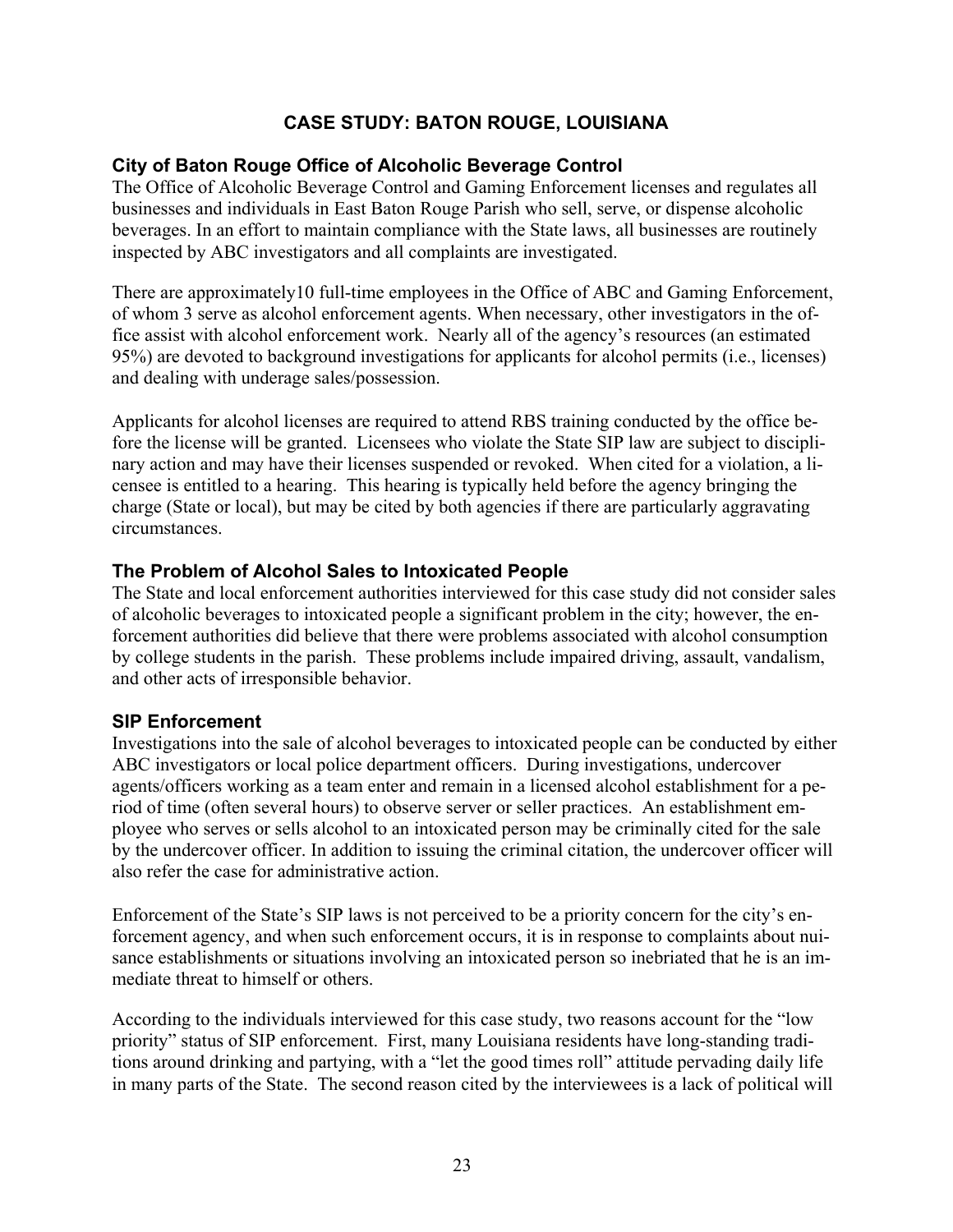to create enforcement policies that could have an adverse impact on tourism and the hospitality industry.

In spite of these barriers, the officials interviewed for this case study believed that if more funding were made available, SIP enforcement would increase. It was speculated that such enforcement would be used to pay overtime costs for officers to conduct SIP investigations targeting the establishments frequented by college students.

While the Baton Rouge ABC does not focus specifically on SIP enforcement, it is clear that its staff communicates and coordinates enforcement operations and initiatives with other agencies such as the Louisiana Office of Alcohol and Tobacco Control, the Baton Rouge Police Department, and the East Baton Rouge Sheriff's Department. These agencies have formed a task force to address underage drinking, and coordination efforts appear to be focused on this issue.

Financial and other resource constraints on law enforcement agencies in general were noted as contributing to at least two enforcement-related issues. The level of collaboration among local agencies is sometimes at the mercy of funding. For example, there was a period of time during which the East Baton Rouge Sheriff's Department had to withdraw from the task force on underage drinking, and this temporary departure affected the level of active enforcement in this area.

Financial constraints also contribute to the State of records maintenance for the agency. Records maintenance is basic, with many paper documents awaiting imaging before storage. Statistical information is generally kept in basic spreadsheet software with very little, if any, analysis conducted. For example, the total number of arrests for a specific period of time can be calculated, but there is no way – short of searching by hand – to ascertain how many charges were made for a specific arrest.

### **Prosecution of SIP Cases**

Louisiana's SIP law holds retail alcohol permit holders (i.e., licensees) and their employees liable for selling or serving any alcoholic beverage to an intoxicated person. Violations are subject to both criminal and civil penalties. Criminal penalties may include a fine of not less than \$100 and not more than \$500, imprisonment for not less than 30 days and not more than 6 months, or both a fine and imprisonment. Civil penalties may include suspension or revocation of a server's permit or a fine. Criminal prosecution of SIP cases is rare.

According to the officials interviewed for this case study, the Louisiana SIP statute is not burdensome. It does not include a provision addressing the mental state of the seller of alcohol, and successful prosecutions would simply have to prove that sale or service of an alcoholic beverage to a visibly intoxicated person occurred. In the few SIP cases that are pursued annually, the key element of evidence involves an undercover investigator/agent's observation of the sale or service of alcohol to a patron displaying signs of intoxication (slurred speech, lack of coordination, glassy eyes, etc.). As reported by agency officials, ideally the observation of the sale is supported by a procured sample of the beverage served (for analysis), but other evidence can establish that the product is an alcoholic beverage; for example, statements from the intoxicated person or server, viewing the bar tab, and the observation of the investigator/agent as to the color, smell, etc., of the product.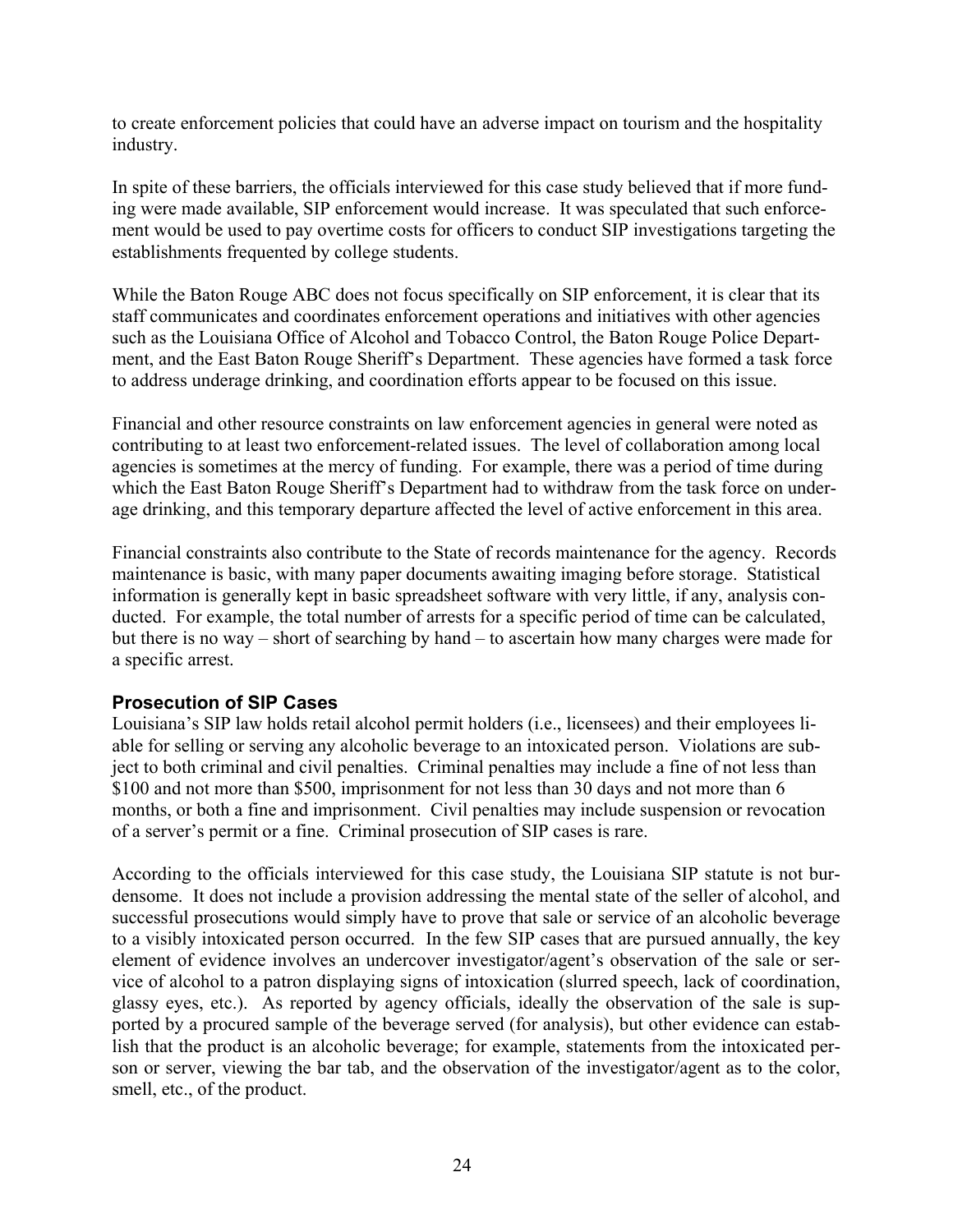When a permittee is charged with a SIP violation, an administrative violation report is submitted to the ABC Board for processing. The board will docket the case for hearing if not settled beforehand through negotiated settlement or payment of the fine according to a schedule. The adjudication process can take as few as 10 days if the fine is paid and the hearing is waived. If a hearing is docketed it may take 2 to 3 months. Cases may be appealed to a local court. The officials interviewed for this case study reported that the hearing process works fairly well.

# **Key Findings**

Louisiana's SIP law and SIP enforcement includes several noteworthy elements:

- State law does not impose a standard on the mental state of the seller/server of alcohol at the time of sale/service to the intoxicated person. This is advantageous to prosecution in that seller/server knowledge of patron intoxication is not required.
- The State employs a graduated approach to sanctioning licensees whose establishments violate the law. These graduated penalties are based on a 3-year time period initiated at the time of the first violation.

#### **Administrative Penalties for Permit Holders**

 sion or revocation. In lieu of suspen-Administrative penalties for violations include the possibility of permit suspension or revocation, fines may be imposed according to the schedule below.

- $\bullet$  1<sup>st</sup> offense: Fine of not less than \$50 and not more than \$500.
- $2<sup>nd</sup>$  offense within 3 years of 1<sup>st</sup> violation: Fine of not less than \$250 and not more than \$1,000.
- $3<sup>rd</sup>$  offense within 3 years of 1<sup>st</sup> violation: Fine of not less than \$500 and not more than \$2,500.

Permit suspension or revocation is not possible for a first offense or if the permit holder is deemed a "responsible vendor" as indicated by certification of his/her participation and of the participation of his/her employees in a Stateapproved RBS training program, and the maintenance of certification.

The few SIPS cases that are pursued generally result in a \$250 fine for a first violation unless there are aggravating circumstances (e.g., sale to an intoxicated minor). Subsequent violations produce harsher penalties.

- dustry and tourism. • SIP enforcement is weak due to cultural attitudes regarding drinking and lack of political will to enact policies that are perceived to have an adverse impact on the hospitality in-
- SIP investigations that do occur are in response to complaints, and such cases often result in fines (following the predetermined penalty schedule). These fines are often on the lower end of the allowable range.

The law enforcement authorities consulted for this case study were in agreement that alcohol sales to intoxicated people in Louisiana was not a significant problem in the city in general, but they did believe the problem exists, particularly among college students. Perhaps not surprisingly, they recognized that the chief barrier to implementing greater enforcement was lack of financial resources. Given that the law is relatively favorable to the prosecution of cases, it is unfortunate that greater support for enforcement of SIP laws is lacking.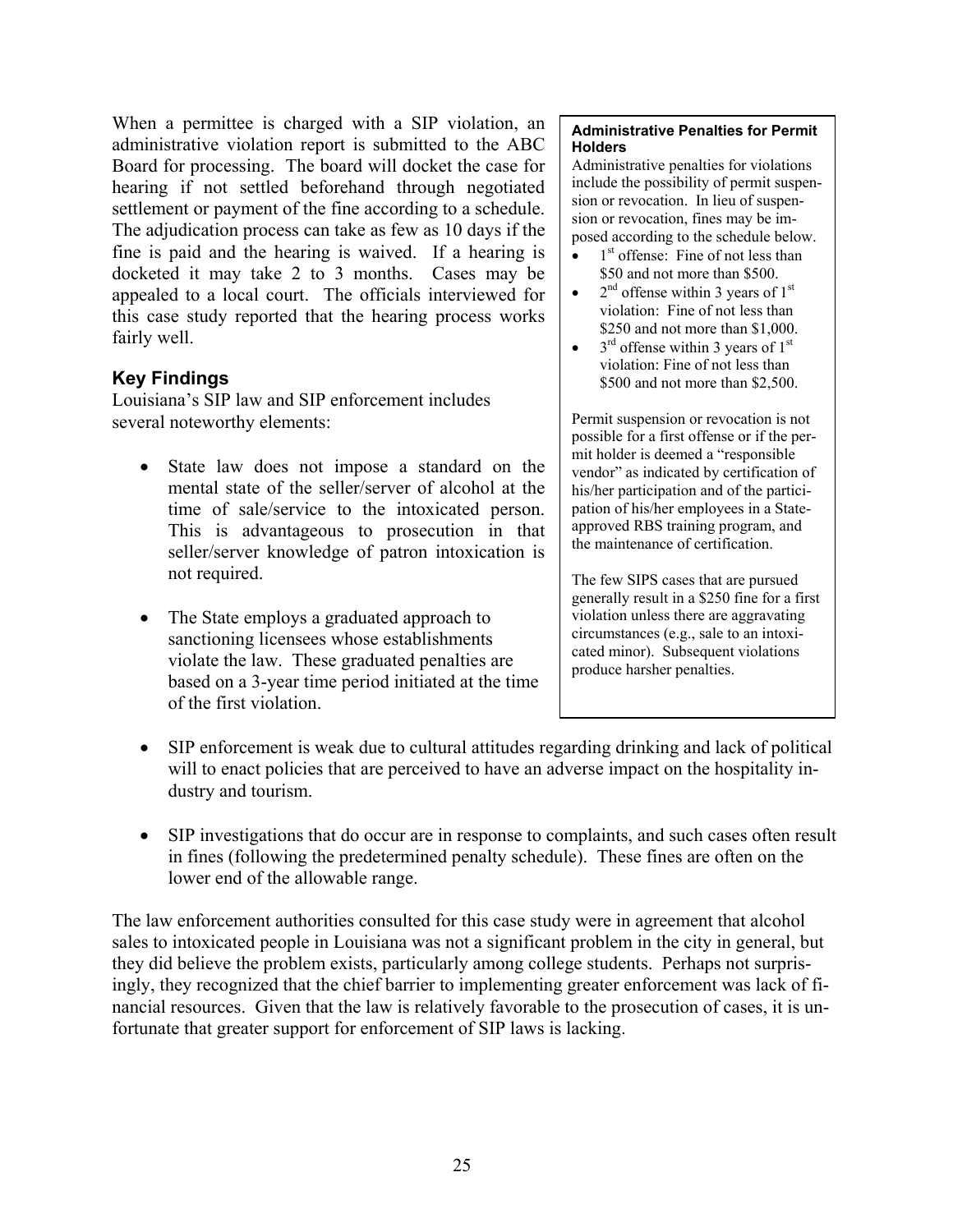# **CASE STUDY: CALIFORNIA**

#### <span id="page-30-0"></span>**The California Department of Alcoholic Beverage Control**

The California Department of Alcoholic Beverage Control Administration (CABC) is is a State agency charged with overseeing the provisions of the California Alcoholic Beverage Control Act. Its mission is to meet its responsibilities in a manner that fosters and protects the health, safety, welfare, and economic well-being of State residents.

There are approximately 77,000 alcoholic beverage licensees in California. CABC employs 165 field investigators based at 24 field offices throughout the State to enforce State alcohol laws. Investigators are sworn peace officers empowered to investigate and make arrests for violations of the Business and Professions Code that occur on or about licensed premises.

Licensees who violate applicable State laws or local ordinances are subject to disciplinary action and may have their licenses suspended or revoked. These licensees are entitled to a hearing before an administrative law judge and an appellate process to the California Supreme Court.

#### **The Problem of Alcohol Sales to Intoxicated People**

According to both the State and local enforcement authorities interviewed for this case study, the sale of alcoholic beverages to intoxicated people in California is a problem that merits greater attention. One indicator of this need is police calls for service to bars in response to assaults, vandalism, and public indecency complaints. Other indicators include DWI arrests, traffic crashes and fatalities, sexual assaults, and cases of domestic violence.

#### **SIP Enforcement**

Investigations into the sale of alcohol beverages to intoxicated people can be conducted by either CABC investigators or local law enforcement department officers. During investigations, undercover agents/officers enter and remain in a licensed alcohol establishment for a period of time in order to observe server or seller practices. An establishment employee who serves or sells alcohol to an intoxicated person will be criminally cited for the sale by the undercover officer. In addition to issuing the criminal citation, the undercover officer will also refer the licensee for administrative action.

Enforcement of the State's SIP laws is not perceived to be a priority concern for State policymakers and administrators. Chief among the reasons for this is the agency's emphasis on enforcement of underage drinking laws due to Federal grant funding for such work from the U.S. Department of Justice. It was also noted that the sometimes time-consuming nature of SIP investigations and the evidence requirements for successful prosecution of SIP cases may also hinder enforcement administrators' desire to engage in proactive SIP investigations, particularly in light of the CABC's limited resources.

The State official interviewed for this case study affirmed that if more funding and other resources were made available, SIP enforcement would increase. He indicated that State investigators would be required to conduct more on-premise and off-premise establishment visits. In addition, local agency recipients of CABC grants for enforcement would be required to conduct SIP investigations in addition to underage drinking law enforcement operations. Using the level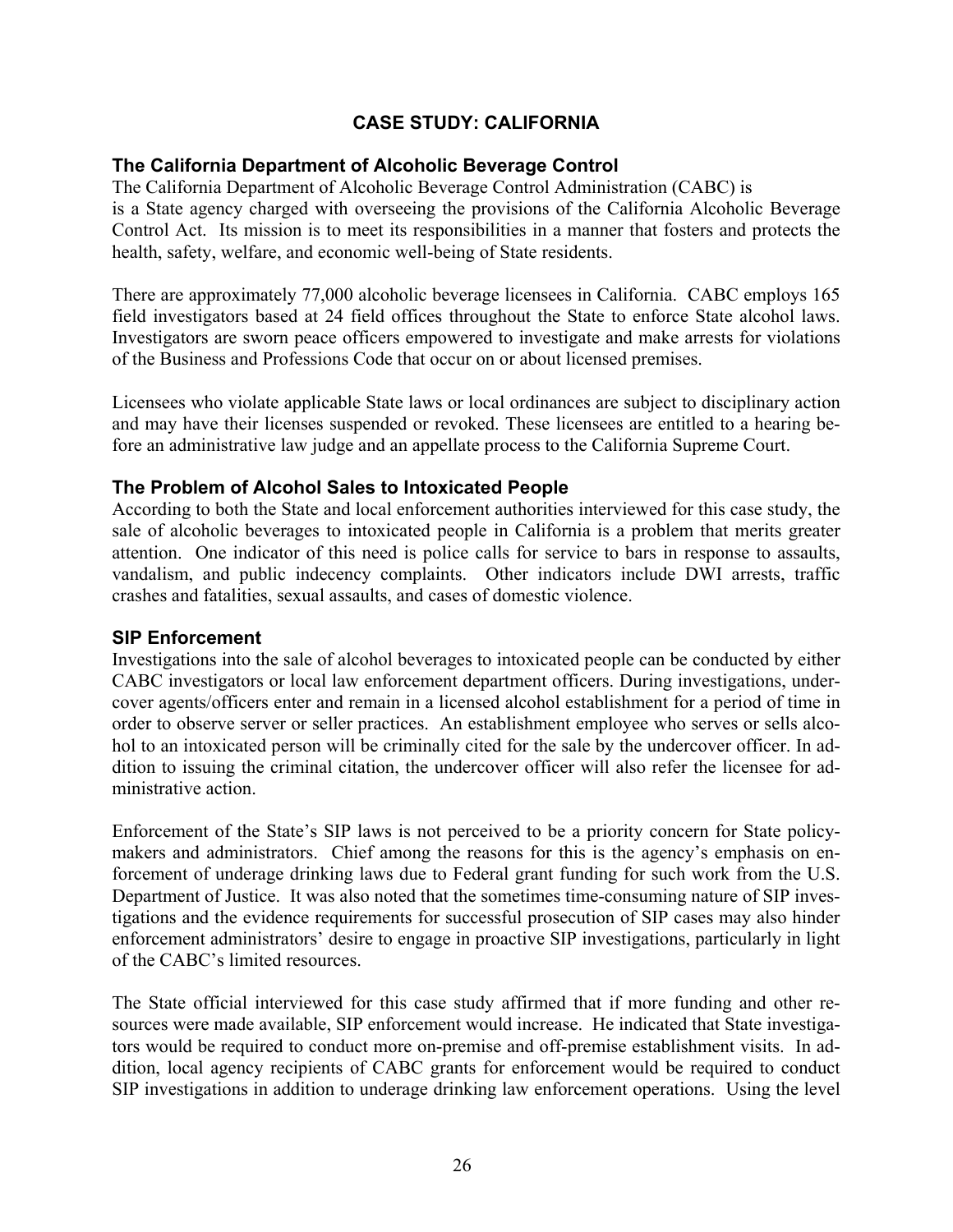of Federal support for underage drinking enforcement as a guide, it was estimated that approximately \$250,000 would be necessary to generate noticeable levels of increased SIP law enforcement throughout the State.

# **Special Programs: LAPD's Drunk Decoy Operations**

The Los Angeles Police Department does engage in operations to address sales to intoxicated patrons at licensed establishments. LAPD's "Drunk Decoy" operations are conducted by the department's Vice Unit, and they are supported in part by CABC. Drunk Decoy operations involve an undercover police officer impersonating an intoxicated person seeking to purchase an alcoholic beverage.

Drunk Decoy operations were started in 2003 in response to problems resulting from intoxicated people in the vicinity of alcohol establishments. LAPD hoped to use the operations to generate retailer participation in the responsible vendor program offered by the department.

During an operation, if bar staff sells to the undercover officer, the sale is reported to the bar/store manager who is then offered an opportunity for bar staff and management to undergo training. Establishments that decline the offer are monitored more closely. Citations are not issued for alcohol sales to undercover officers since a true violation of the law did not occur. Actions against the establishment (e.g., fine, license suspension) are not taken for the same reason. Repeat violators of Drunk Decoy operations are not sanctioned in any way.

Although the operations do not result in any enforcement action against alcohol servers, the program is perceived to be effective in changing retail practices and reducing sales to intoxicated patrons. The program has achieved SIP compliance rates as high as 90 percent on some of its operations, which shows significant improvement from pre-program compliance rates of 40 to 50 percent.

Since LAPD began implementing its Drunk Decoy operations, five other jurisdictions in the State have begun conducting similar operations. CABC coordinates with these other local agencies during their Drunk Decoy operations, arranging for agency training for local law enforcement officers on SIP enforcement operations and SIP investigations.

### **Prosecution of SIP Cases**

California's SIP law holds "any person" liable for selling or furnishing an alcoholic beverage to an "obviously intoxicated" person. Violations of the law are punishable as a misdemeanor crime that could result in not more than 6 months in jail, a \$1,000 fine, or both. According to agency guidelines, sales of alcohol to an intoxicated person could also result in a fine, license suspension, and/or license revocation for the holder of the establishment's liquor license. The State and local authorities interviewed for this case study consider California's SIP law adequate, but they noted that criminal cases are rare.

In order to successfully prosecute SIP cases against a licensee, CABC investigators must document multiple indicators of intoxicated behavior in order to meet the "obvious intoxication" standard. They must also establish that the behavior was in view of the server/seller. Physical evidence of the alcohol consumed is not required; an observation of a beer bottle or statements as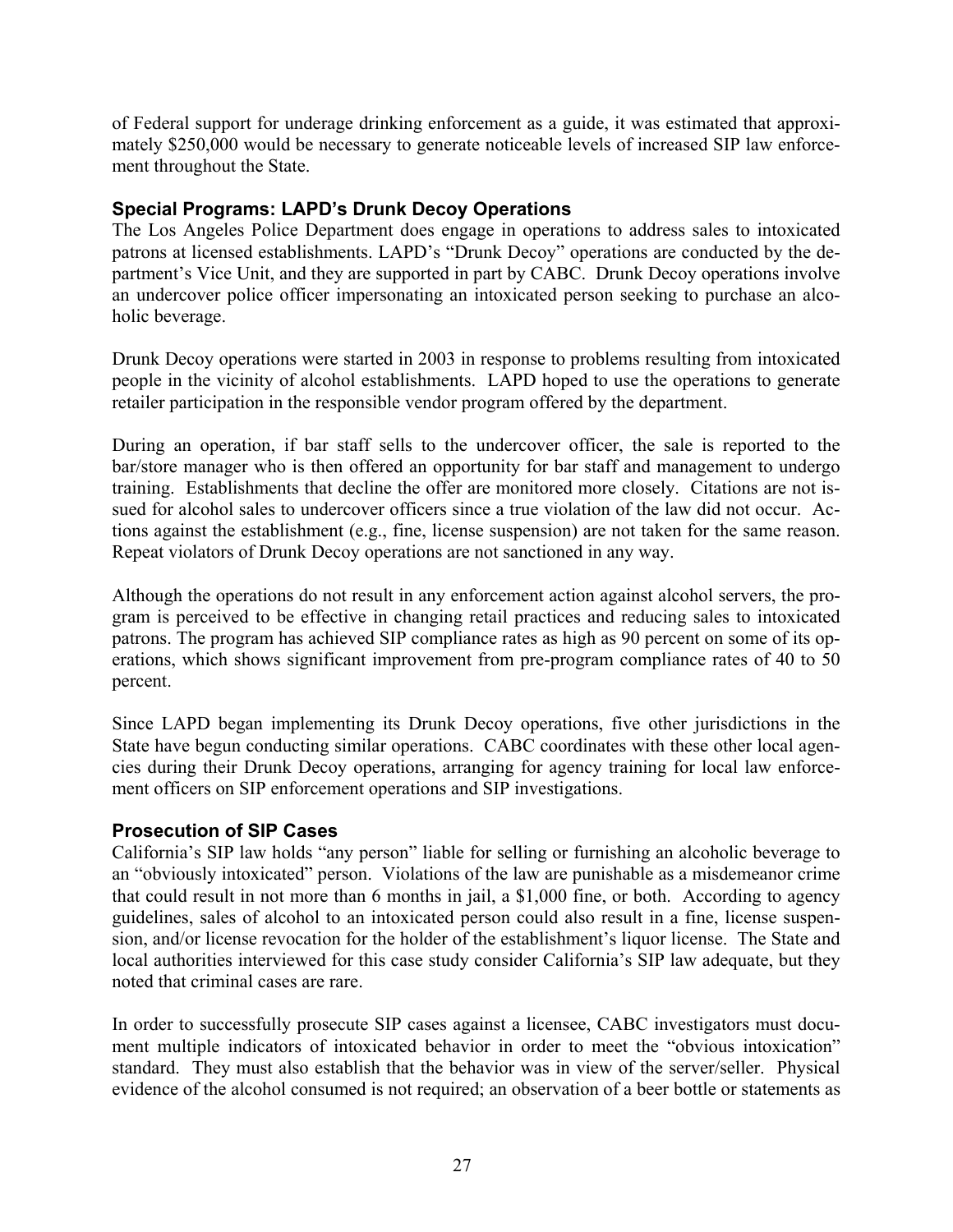to the type of alcohol that was consumed is adequate for prosecution. Per agency guidelines, a diagram of the premises identifying the locations of the patron, undercover officers, and bar staff is desirable. Evidence of the patron's BAC level is admissible, but not required.

When a SIP case is presented for an administrative **Administrative Penalties for** hearing, CABC attempts to settle the case following the **Licensees** agency's penalty guidelines. If no agreement is reached, Administrative penalties are imposed the case will be referred to an administrative law judge  $\vert$  according the CABC guidelines that who will issue a ruling. If it is determined that a violation who will issue a ruling. If it is determined that a violation<br>occurred, the judge will forward a recommended sanction<br>to the CABC director who can approve or modify the<br>proposed sanction. Licensees may appeal the penalty the ABC Appeals Board and, at the next level, to the pension or a fine equal to 50 per-<br>District Court of Appeals. If not sottled before the bearing cent of the establishment's aver-District Court of Appeals. If not settled before the hearing,<br>the administrative hearing process lasts approximately six<br>months.<br>months.

California's SIP law and SIP Enforcement does contain several noteworthy elements:

violation.

- pension or a fine equal to 50 per-
- $\bullet$   $2<sup>nd</sup>$  violation: License suspension **Key Findings** for a period of time determined by<br>
California's SIP law and SIP Enforcement does contain the CABC Director.
	- The State does not impose a standard on the mental state of the provider of alcohol. That is, a successful prosecution of a SIP case does not require proof that the seller or server *knew* that the patron was intoxicated. Rather, the case must prove that the intoxicated person demonstrated clear signs of intoxication that were evident to the server/seller.
	- Through CABC guidelines, the State does appear to attempt to apply stiff sanctions to licensees whose establishments violate the law. Moreover, the State employs a graduated approach to penalties, facilitating the likelihood that repeat violators will be punished severely. The possibility of a 15-day suspension or a significant fine (i.e., 50% of average alcohol beverage sales for a 15-day period) for a first-time violation is not insignificant and a strong incentive for changing retail practices. Moreover, the recommended license suspension for second violations within a 3-year period may be appropriate to deter additional violations.
	- SIP law enforcement is generally limited Statewide although there is a perceived need for greater enforcement. LAPD's Drunk Decoy operations, while not true enforcement, represent an attempt to "crack down" on illegal sales of alcohol though clerks and establishments can not be cited for breaking the law.
	- Weak enforcement of SIP laws results primarily from lack of sufficient resources to cover the costs of proactive investigations. Agency resources for enforcement are geared primarily to the State's underage drinking laws.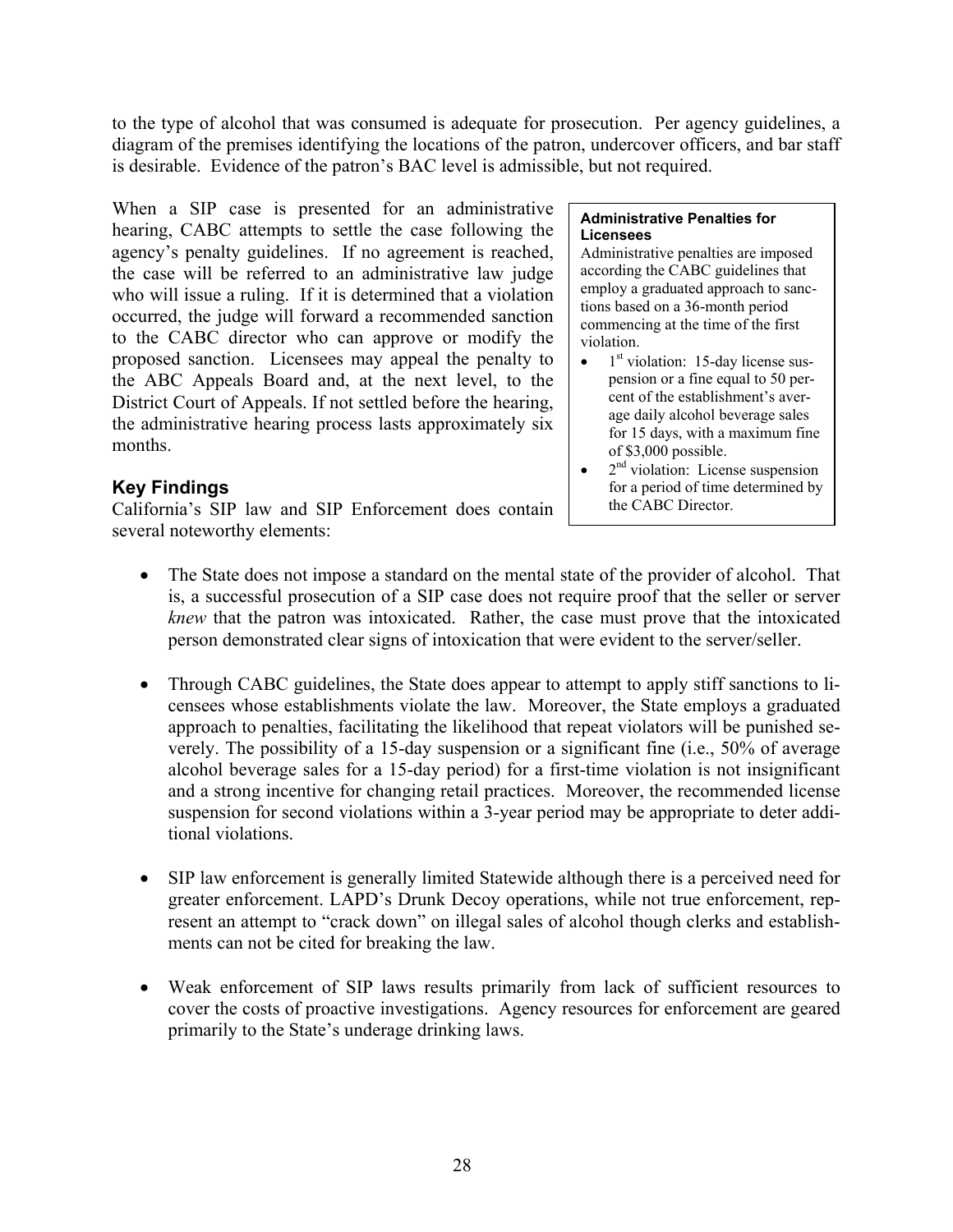#### **Conclusion**

The law enforcement authorities consulted for this case study were in agreement that SIP violations in California are a problem that merits greater attention from policymakers and enforcement administrators. Citing law enforcement calls for service and criminal incidents as the documentation of the need for greater enforcement, they recognized that the chief barrier to enforcement was lack of financial resources and, perhaps, lack of understanding about the relationship between alcohol sales to intoxicated people and crime. Given that the State law and CABC's approach to sanctioning licensees are favorable to prosecution, it is unfortunate that greater support for enforcement of SIP laws (financial and otherwise) is lacking.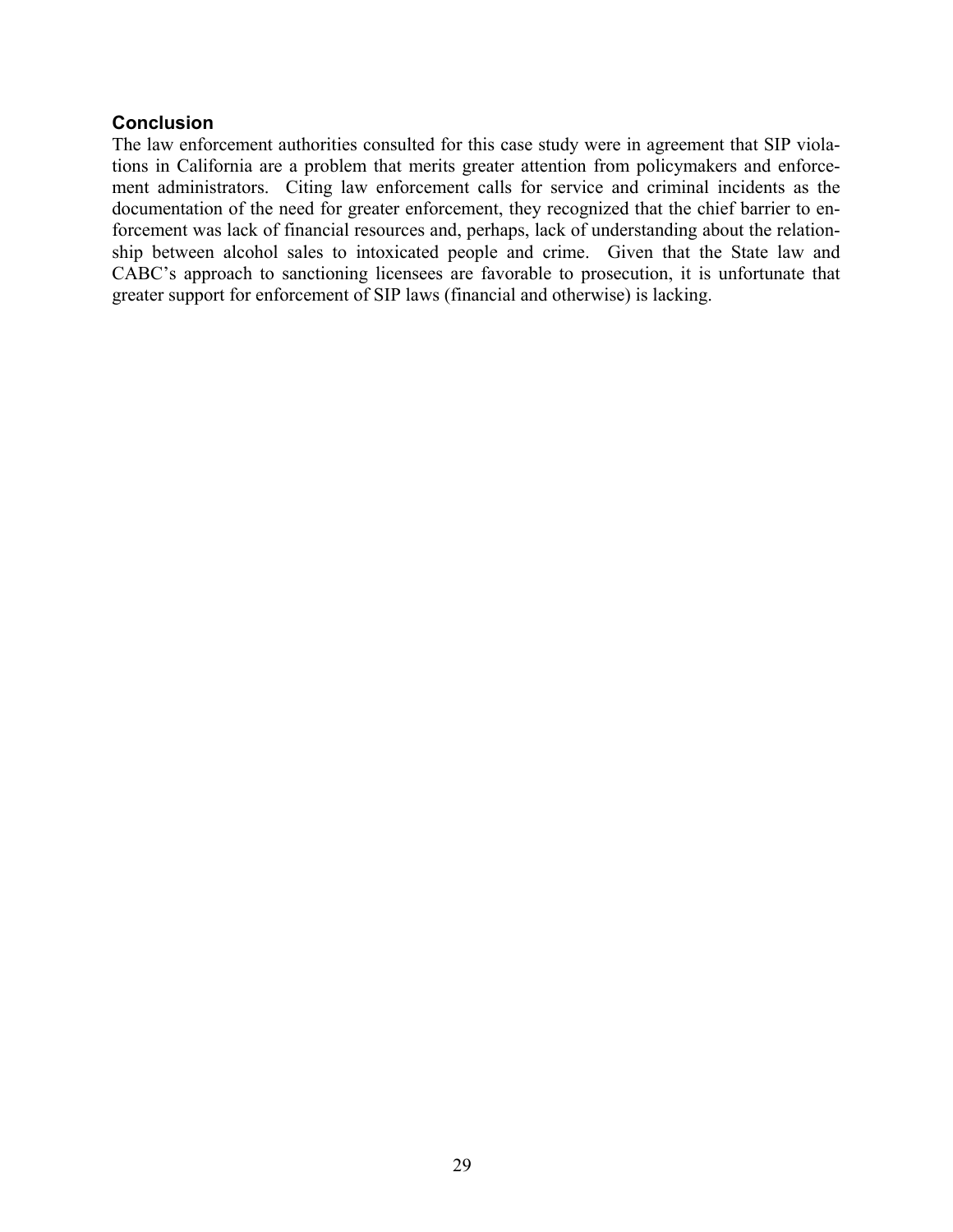# **CASE STUDY: NEW MEXICO**

#### <span id="page-34-0"></span>**Division of Special Investigations and Division of Alcohol and Gaming**

In 1987, the New Mexico Department of Alcoholic Beverage Control was abolished, and the Department of Public Safety's Special Investigations Division was charged with authority over all investigations and enforcement activities required by the Liquor Control Act. A separate State agency, the New Mexico Department of Regulation and Licensing's Alcohol and Gaming Division, is responsible for all licensing of alcohol and gaming establishments, as well as denials, suspensions, and revocations.

There are approximately 5,500 alcoholic beverage licensees in New Mexico. The Special Investigations Division employs 37 enforcement agents, any of which may be called upon to participate in a SIP investigation in addition to other types of special investigations within the agency's mandate.

Licensees who violate the State SIP law are subject to perhaps the most severe penalties for violations in the country; license suspension is a certainty for a first violation. The Alcohol and Gaming Division is responsible for administering penalties and conducts hearings for all licensees and servers who contest citations.

#### **The Problem of Alcohol Sales to Intoxicated People**

According to the State-level officials interviewed for this case study, sales of alcoholic beverages to intoxicated people are considered a significant problem in New Mexico by many, including Governor Bill Richardson. Enforcement statistics on DWI arrests, traffic crashes, assaults, sexual assaults, domestic violence, and disturbances were cited as evidence of the problem.

#### **SIP Enforcement**

SIP enforcement is a priority in the State because of the Governor's engagement in the problem of alcohol-impaired driving. In light of estimates that up to 50 percent of people driving under the influence of alcohol had their last drinks at licensed establishments, the governor has supported increased SIP enforcement and rule changes that have increased penalties for violations of the State's SIP law. The Governor also requires that all license actions be reported to his office.

Investigations of SIP violations are generally conducted by the Special Investigations Division. During investigations, undercover agents/officers may enter and remain in a licensed alcohol establishment for a period of time in order to observe retail practices. An establishment employee who serves or sells alcohol to an intoxicated person may be cited criminally or administratively by the undercover officer. In addition to issuing the server citation, the undercover officer will also cite the licensee.

New Mexico's statute permits a .14 BAC as presumptive evidence of intoxication, so observation of actual sale or service by a clerk or server is not required by law. Consequently, investigators may cite licensees for violations after registering BAC levels of intoxicated individuals who emerge from establishments.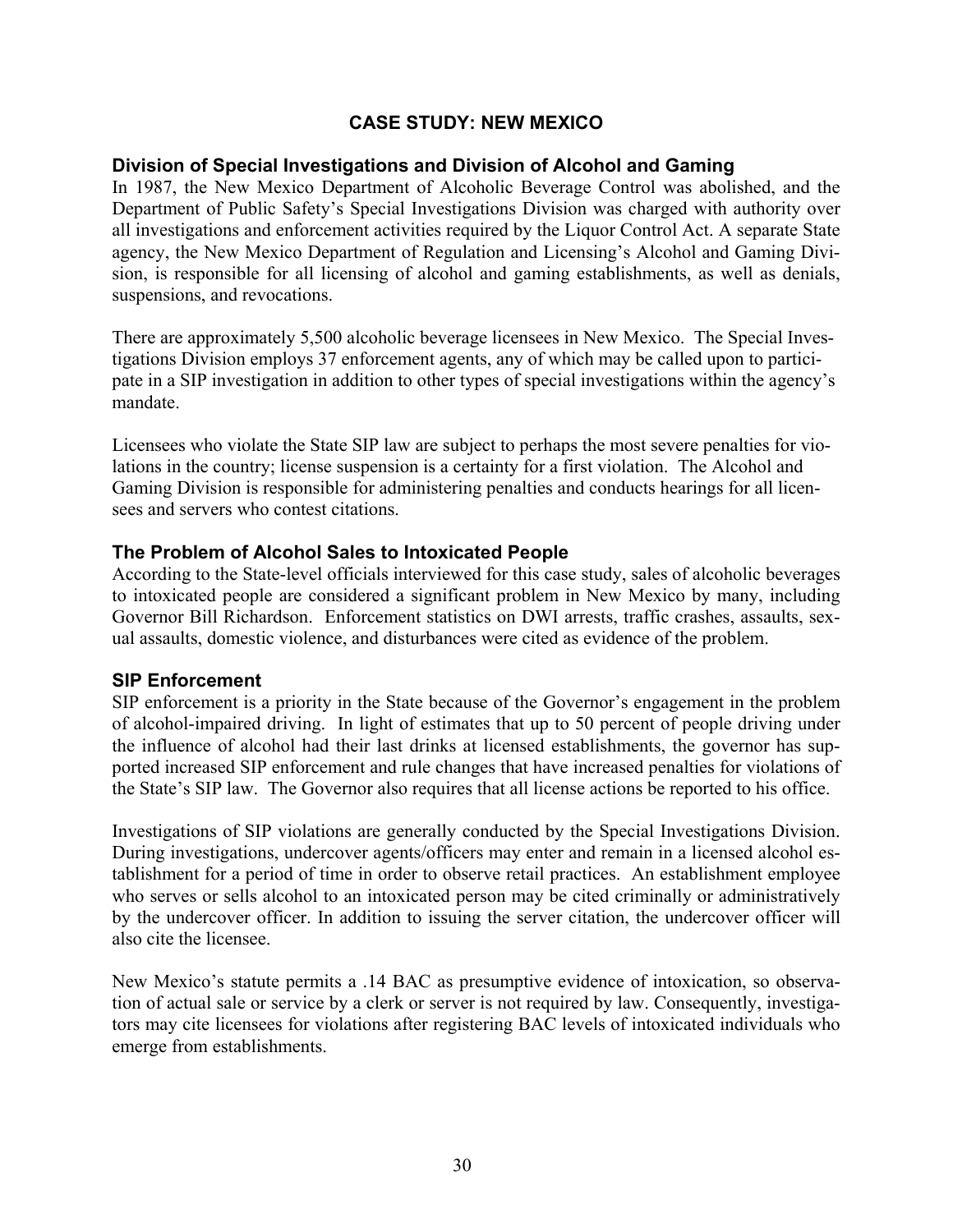Although SIP enforcement has achieved "high priority" status within the enforcement agency, additional resources are needed. The Special Investigations Division reported that it has several openings for enforcement staff that, if filled, would allow more staff to be dedicated to SIP investigations. In addition, the increase in enforcement has generated a significant increase in cases before the licensing authority, the Alcohol and Gaming Division. This agency is in need of an additional hearing officer.

# **Special Programs**

The Department of Public Safety's Special Investigations Division implements two programs aimed at reducing sales to intoxicated people.

### *Source Investigation Program*

Source investigations are conducted to identify the "source" of alcoholic beverages that have been sold or served unlawfully; provided to minors; provided to intoxicated people; provided to people involved in serious incidents and vehicle crashes; or provided to those arrested for DWI. The primary goal of a source investigation is to determine the identity of the seller, server or provider of alcoholic beverage, and to determine whether or not the provider was acting within the law. If the alcoholic beverages have been sold illegally, the Special Investigations Division will prepare and file appropriate criminal and administrative charges against the provider. Source investigations have been an ongoing activity for the Special Investigations Division for many years.

The Source Investigation Program relies considerably on coordination with the State Police and local law enforcement agencies. These other agencies provide information about establishments that sell alcohol to intoxicated people, provide place of last drink data from arrest reports, and serve as back-up assistance for the agents conducting SIP investigations. This coordination was described as working very well.

The Source Investigations Program is perceived to be a successful one. The number of cases being referred has steadily increased due to the overall emphasis on reducing impaired driving within the State. Due to recent increases in penalties, however, almost all cases are now being contested by licensees. (In the past many licensees negotiated settlements with the agency.) This higher volume of SIP cases is placing a greater burden on the Division of Alcohol and Gaming, with hearing officers unable to complete the hearing process as quickly as they would prefer.

### *Mobile Strike Team*

Special Investigations Division's Mobile Strike Team is a four-person unit dedicated solely to conducting SIP investigations. It was established in 2005 to address problem establishments throughout the State that were known to produce public safety problems. The work of the Mobile Strike Team activities has also contributed to more administrative citations against servers and licensees.

The agency has recognized some challenges in operating the Mobile Strike Team. As a fourperson unit, the work keeps officers "on the road" in a big State a great deal, and this has proved challenging for officers' family lives. Officers assigned to the unit tend to leave the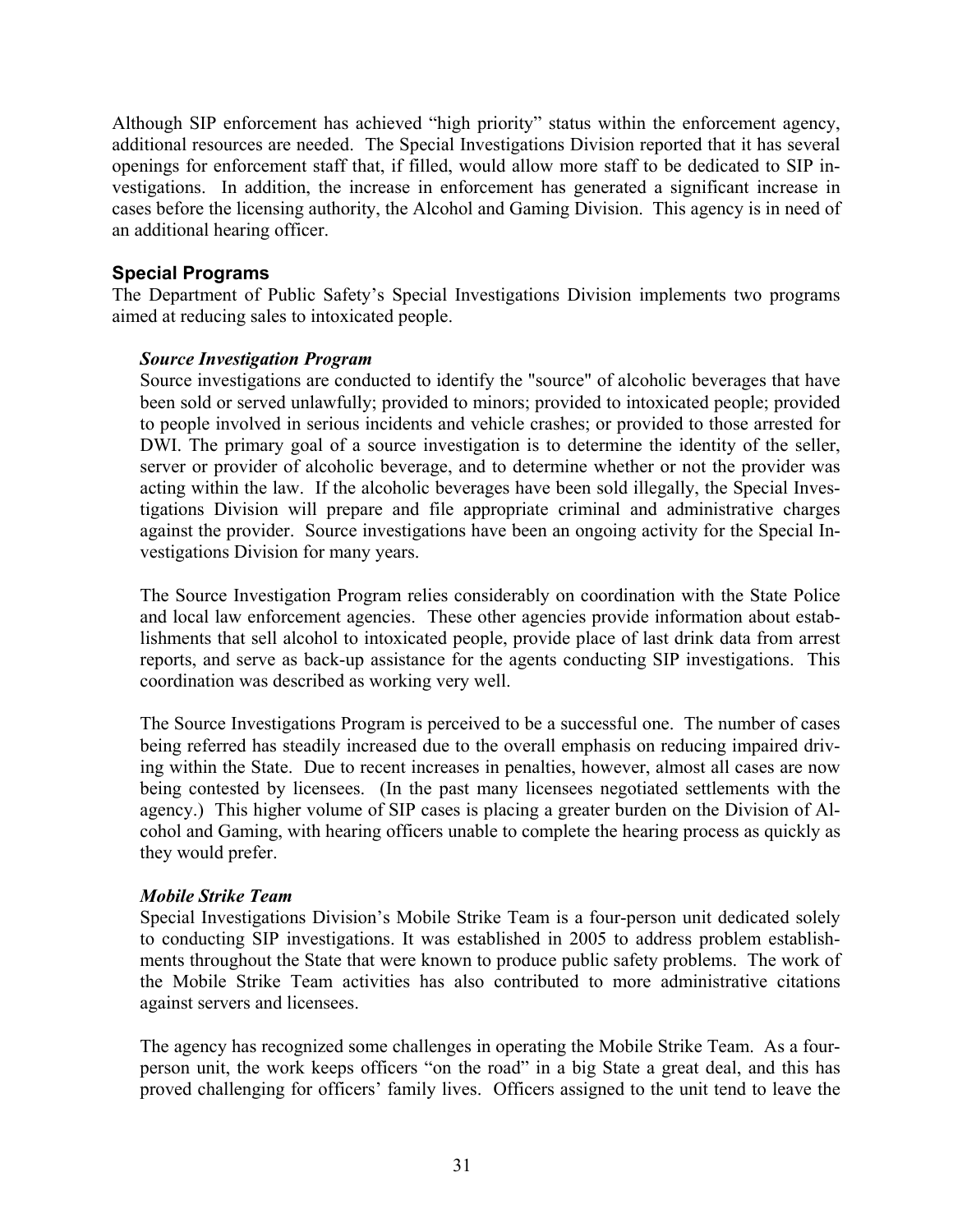team when other openings within the Special Investigations Division post. It was felt that this problem could be addressed with the filling of the vacant positions. More staff would allow for the creation of two teams.

# **Prosecution of SIP Cases**

The New Mexico SIP statute law holds "any person" responsible for "selling or serving alcoholic beverages or procuring or aiding in the procurement of alcoholic beverages for an intoxicated person if the person selling, serving, procuring or aiding […] knows or has reason to know" that the person is intoxicated. Violations are subject to both criminal and civil penalties. Criminal penalties may include a fine of not more than \$1,000, imprisonment for less than one year, or both. Civil penalties may include a fine and license suspension or revocation. Prosecutions against license holders are generally administrative, although in the most heinous breaches of the law criminal charges may sometimes be brought.

The law enforcement official interviewed for this case Find the wording of the New Mexico SIP statute<br>has posed some difficulties securing convictions; but added Administrative penalties for violations that these difficulties could be surmounted. The  $.14$  BAC follow a graduated approach based on presumption of intoxication has led to some evidentiary  $\mu$  the number of offense within a 12-<br>problems. In the field investigators have at times relied on problems. In the field, investigators have at times relied on<br>this element to prove intoxication when the law clearly<br>States that the presumption is a supplement to "other<br>sales for 1 day. commonly recognized tests of intoxication." Consequently, the division has recognized the importance of providing better training to investigators on how to write descript-  $\bullet$  3<sup>rd</sup> offense: \$10,000 fine and liively about intoxication level on reports in the absence of  $a \mid$  cense revocation. change in the language of the law. However, it should be

- $1<sup>st</sup>$  offense: \$1,000 to \$2,000 fine
- $2<sup>nd</sup>$  offense: \$2,000 to \$3,000 fine and 7-day license suspension.
- 

noted that one of the officials interviewed for this case study believed that the law should be rewritten to omit the .14 BAC presumption element completely because of the misunderstanding it generates.

Preferred evidence for prosecution was reported to be the following: observation of an intoxicated person; service of alcohol to the intoxicated person; alcoholic content of beverage served; BAC level of intoxicated person, results of additional tests of intoxication, and videotape footage

of intoxicated person's behavior at time of citation. Cases **Administrative Penalties for Administrative Penalties for Sellers/Servers** observe an intoxicated patron within one hour of his/her  $\vert$  Administrative penalties for violations last drink (e.g., emerging from a licensed establishment). <br>Preferred evidence in such instances would include patron the number of offense within a 12-Preferred evidence in such instances would include patron<br>verification of place of last drink and type of alcohol sold,<br>BAC test result of .14 or higher, and videotape footage of<br>the signs of intoxication.

The administrative hearing process has encountered a process-related difficulty stemming from the recent in- fication, or both. creases in penalties for SIP law violations that include the  $\frac{3^{rd}}{s^{rd}}$  offense: Fine, suspension, or certainty of license suspension, even for a first violation certainty of license suspension – even for a first violation.

- fication, or both
- $2<sup>nd</sup>$  offense: Fine of up to \$500,<br>1-year suspension of server certi-
-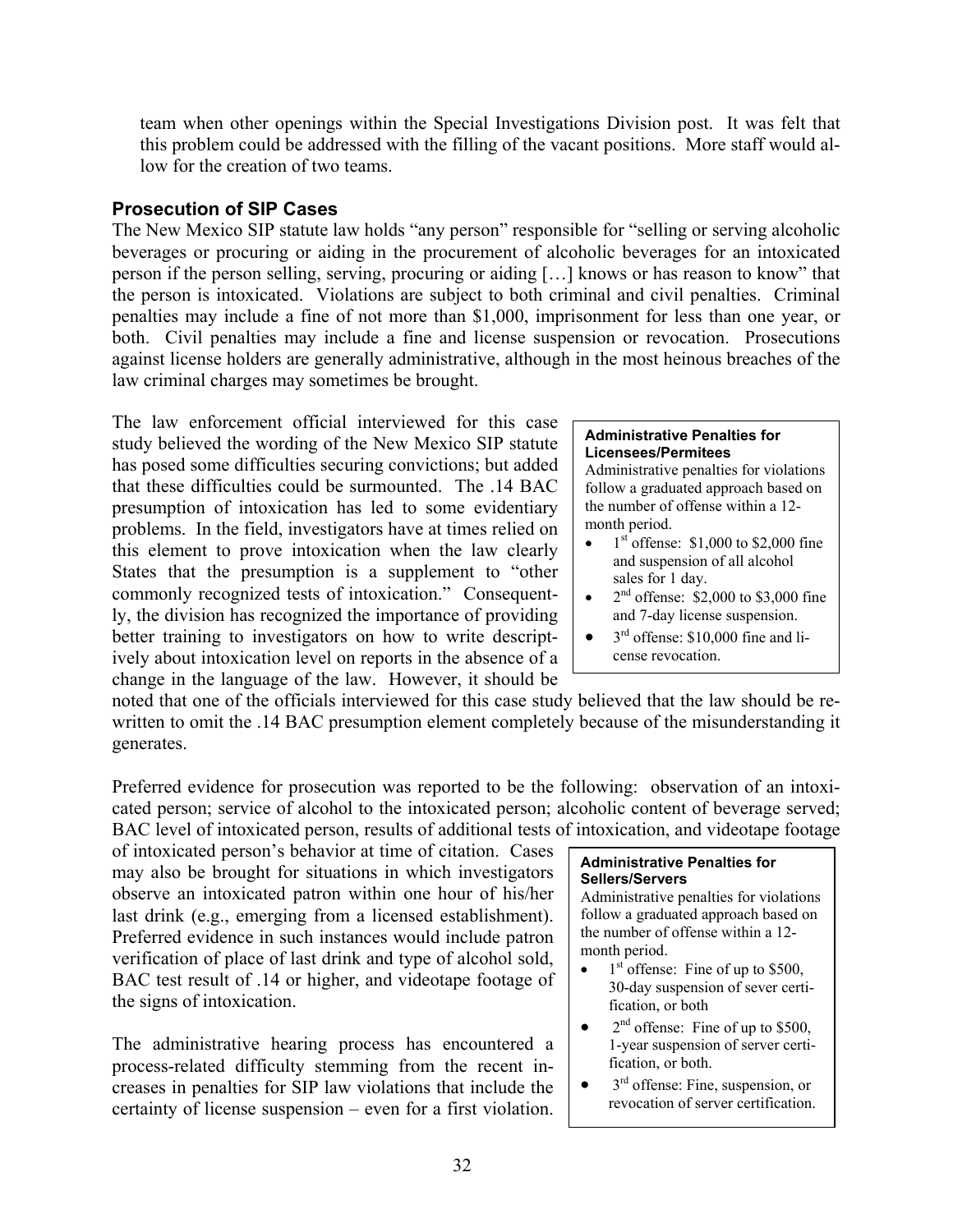These stiffened penalties have caused more license holders to challenge cases, and the administrative hearing process can now last from two to six months from initial citation to final resolution; although some cases have taken as long as a year to process, with the cases eventually dismissed. As mentioned previously, the caseload increase has made the Division of Alcohol and Gaming conclude that funding to support an additional hearing officer is needed in order to process cases in well under six months.

In spite of the growth in challenges to citations, the stiffened penalties are perceived to be a deterrent to future citations for license holders; however, the increased penalties for servers/sellers are not considered an effective deterrent. Servers were described as having a "hard time" refusing service due to patron intimidation of servers/sellers.

# **Key Findings**

The New Mexico case study of SIP enforcement practices does offer several important findings.

- The political will of the most senior elected official in the State, Governor Bill Richardson, has been crucial to SIP enforcement. The governor's commitment to combating the alarming number of alcohol-related traffic crashes and fatalities in the State has generated unprecedented support and accountability for SIP investigation work, with the Division of Alcohol and Gaming (the licensing authority) reporting all license actions to the Governor's office.
- High-level support for enforcement has led to not only increases in SIP investigations but the creation of a special unit, the Mobile Strike Team, which works to address SIP violations at known problem establishments throughout the State. The Mobile Strike Team regularly collaborates with other law enforcement agencies (i.e., State Police, local police departments).
- Increases in SIP enforcement activity will have a negative effect on enforcement programs if there is not an adequate number of officers available to conduct enforcement. In New Mexico, financial support for enforcement is present, but the enforcement agency is understaffed due to position vacancies. The Mobile Strike Team that travels the State has experienced high staff turnover due to the demands on investigators' personal lives.
- The State's SIP statute has presented some challenges for law enforcement that indicate that better law enforcement training is needed regarding evidentiary requirements of the new law.
- The State statute's .14 BAC presumption may be viewed a useful tool for SIP enforcement in that it does not require that officers observe the actual sale of alcohol to an intoxicated person. SIP enforcement investigations are costly in that they usually involve a minimum of two undercover officers remaining in an establishment long enough to witness an illegal sale. The .14 BAC presumption relieves an agency from incurring the kinds of expenses typically associated with undercover investigations.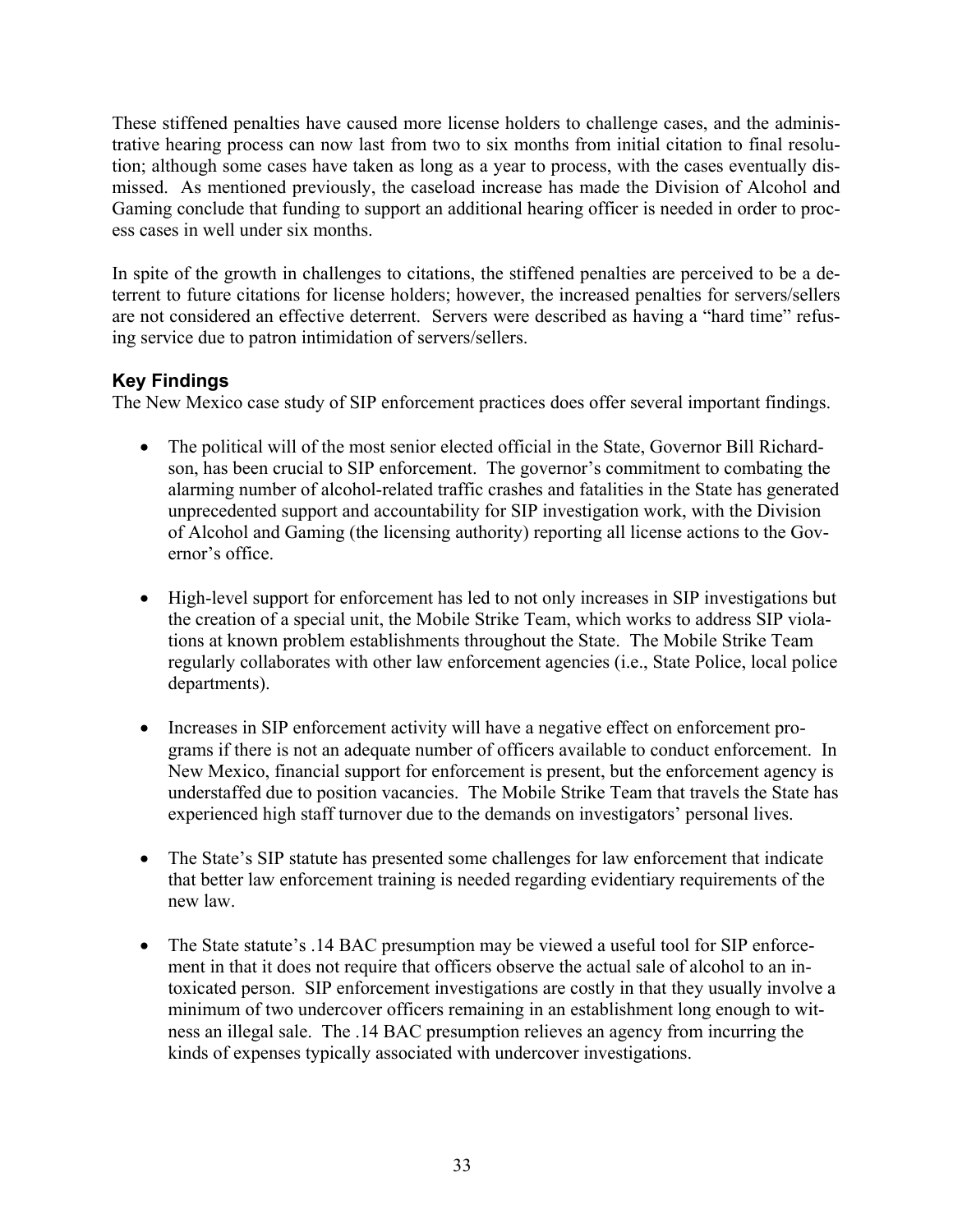• Increases in penalties coupled with increased enforcement are likely to produce more challenges to citations. The administrative adjudication process will experience processrelated difficulties as a result of these challenges if it is not adequately staffed to meet greater demand for hearings.

# **Conclusion**

New Mexico provides an excellent example of SIP law enforcement in practice. Enforcement results from recognition of and willingness to address a serious alcohol-related problem: traffic crashes and fatalities. Enforcement receives support from the highest level of State government, the Office of the Governor, and this support includes financial support. Moreover, SIP enforcement activity centers on a model in which collaboration with other enforcement agencies is integral. The adjudication process has experienced some challenges, but in light of the accountability the licensing authority must demonstrate to the Governor's Office, it is likely that these challenges will be addressed and sanctions for SIP law violations will be imposed. It does not appear that the high level of SIP enforcement activity will diminish anytime in the near future.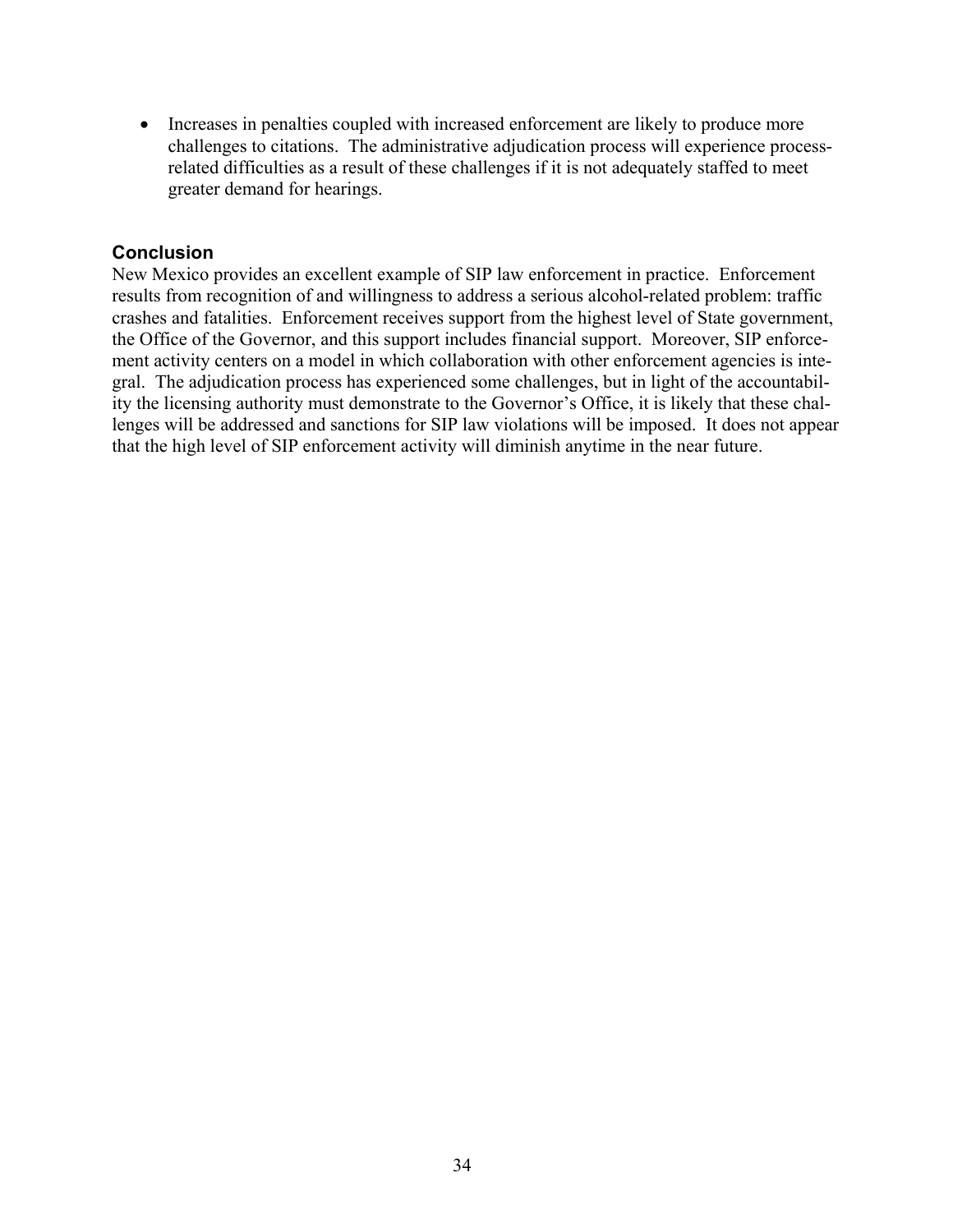# **DISCUSSION AND BEST PRACTICE RECOMMENDATIONS**

Five general findings stand out from this research:

- 1) Although SIP laws are commonly assumed to be similar across jurisdictions, in fact they vary widely on several key variables, in many cases substantially weakening their applicability. As discussed above and below, statutory provisions may establish strict evidentiary requirements, their applicability to types of alcohol servers may be restricted, prohibited acts covered may be restricted, and penalty provisions may be unstructured. These variations can make prosecution more difficult and can discourage SIP enforcement.
- 2) The laws are poorly drafted. In particular, most state provisions fail to distinguish between criminal and administrative proceedings and create uncertainty regarding evidentiary requirements and penalties that will be imposed.
- 3) There are multiple factors that contribute to the lack of SIP enforcement, including cultural norms undermining support for the law and lack of resources. Law enforcement officials also reported that the legal variables identified in paragraph #1 above may also contribute to the lack of enforcement attention.
- 4) Some State enforcement officials noted that the current national emphasis on underage drinking has resulted in directing a large percentage of the limited resources for alcohol law enforcement toward operations focused on underage drinking. This has resulted in fewer resources for other alcohol law enforcement priorities, including SIP enforcement.
- 5) Best practices exist in various States both in terms of legislative drafting and administration/enforcement.

# **Addressing Variation and Uncertainty Within Legal Statutes**

Almost every State and the District of Columbia (except Florida, Nevada, and Wyoming) have SIP laws that apply broadly to most alcohol retail licensees, and most, but not all States apply their laws through both administrative and criminal proceedings. Although various terms are used, States generally agree either explicitly in the law or through court interpretation that violations can only occur if the intoxication of the person being served was obvious or visible.

### • **Defendants**

Nearly one-third of the States do not apply their SIP laws to noncommercial servers, either by not having criminal provisions or by limiting their applicability to licensees and their staff. Although there are sound policy reasons to treat these two groups differently (discussed below), there does not appear to be justification to exempt noncommercial servers from the law.

The standard appropriately applies to all servers of alcohol. Including both in the SIP provisions reinforces the social norm that third parties have a shared responsibility to stop service of alcoholic beverages to intoxicated people, whose intoxication impairs judgment and in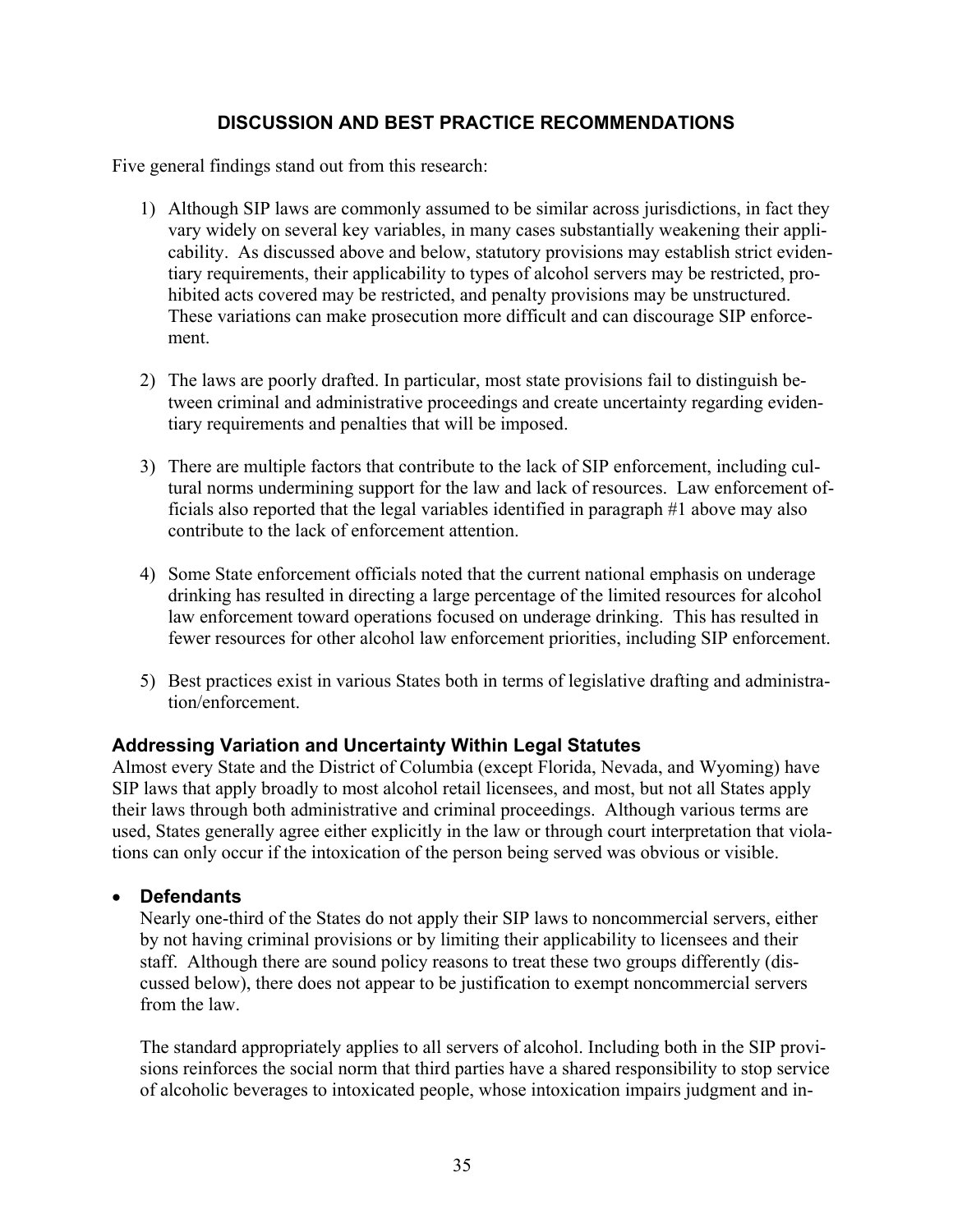creases the risk of impaired driving as well as other types of alcohol-related injuries and violence.

## **Legal Best Practice #1**

SIP laws should be enacted in all States and they should apply to all servers and sellers, whether in commercial or noncommercial settings.

## • **Intoxication definition**

As noted above, States use various terms in their laws for obvious or visible intoxication. In most cases, the terms are not defined in the SIP statutes and regulations, creating potential uncertainty regarding their application and constitutionality. Case law research suggests that the courts have consistently addressed these potential problems by applying their own definitions that include the "obvious" or "visible" component of the prohibition. With these court interpretations, the variations across States do not appear to be significant. Nebraska's law provides a non-inclusive list of signs of visible intoxication, offering additional guidance to licensees, servers, and law enforcement officials. Providing non-inclusive lists of what constitutes visible intoxication provides important guidance to law enforcement regarding what evidence is required in order to establish a violation of the law.

## **Legal Best Practice #2**

The definition of obvious or visible intoxication found in State SIP laws should include a non-inclusive list of signs of intoxication that can be used as evidence.

# • **Prohibited activities**

An unexpected finding is the variation in the acts that are prohibited. The primary offense is to sell, serve, or give alcohol to an obviously intoxicated person. Some State laws do not explicitly include actions other than selling, creating some uncertainty whether a non-sale transfer is included.

At least 16 States also prohibit commercial servers from allowing intoxicated people to consume alcohol on the premises without reference to the original service. If a server sees an intoxicated person consuming, he/she is required to remove the drink and ensure that the consumption ceases. Some include in their law a provision that allows an intoxicated person to remain or loiter on the premises. Note that these provisions do not apply to noncommercial servers.

Previous research has not identified this critical additional prohibition in some SIP laws, and their potential impact on service to intoxicated people and impaired driving has not been studied. They appear justified as part of a commercial server's responsibility to maintain a safe premises and methods for doing so are routinely included in RBS training programs. On the other hand, prohibiting servers from allowing intoxicated people to remain on the prem-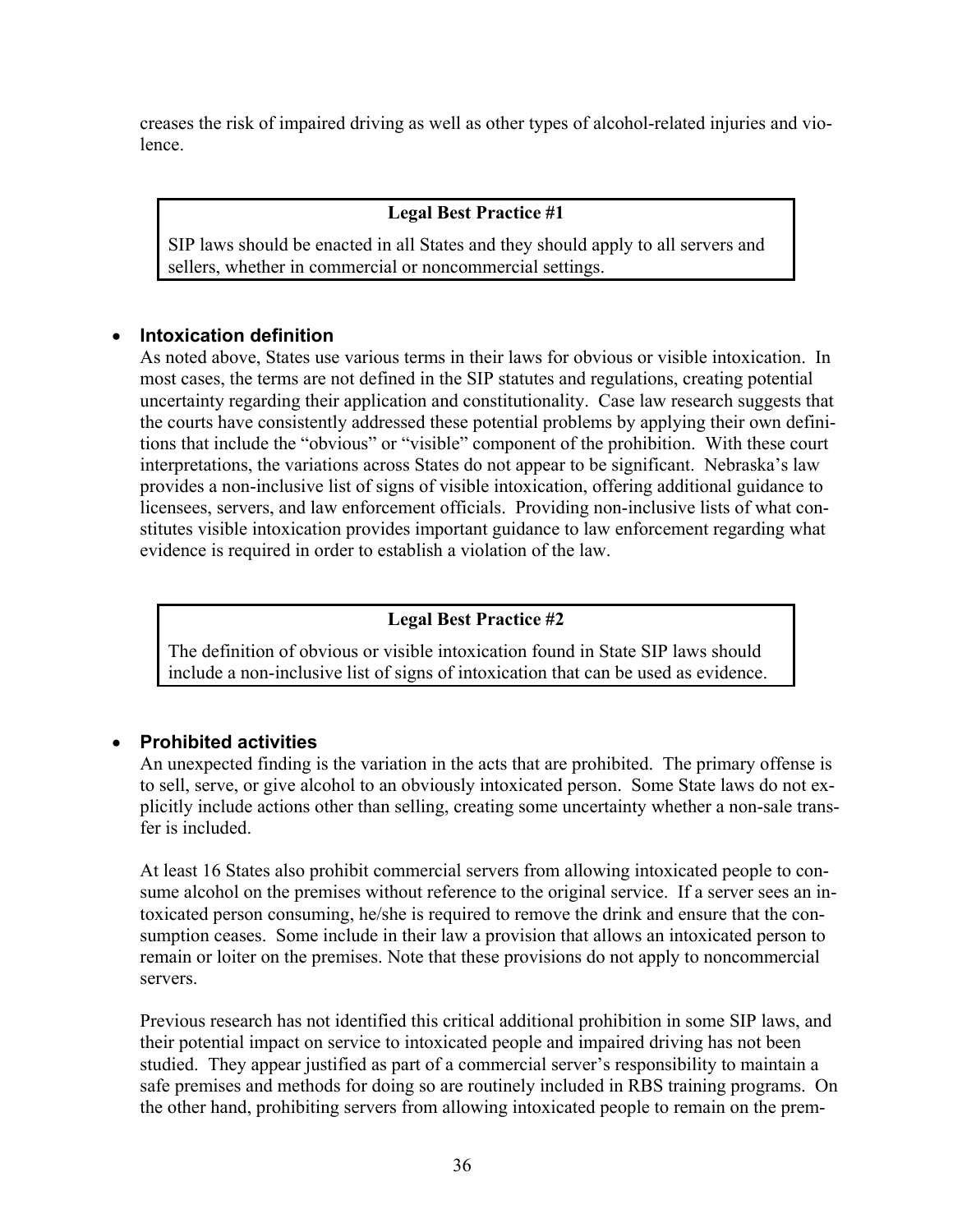ises may have unintended consequences and violates basic premises of RBS training. The primary goal should be to ensure that no harm occurs, either by providing safe transportation or seeking law enforcement assistance. Allowing the person to stay on the premises will reduce the effects of intoxication while an appropriate intervention is devised.

# **Legal Best Practice #3**

State SIP laws should explicitly include "gifts" and other non-sale exchanges and should require servers to remove any alcohol being consumed by an obviously intoxicated person. Laws prohibiting servers from allowing intoxicated people to remain or loiter on commercial premises should be reviewed to determine whether they may inadvertently create unnecessary risks for public health and safety.

# • **Evidentiary requirements**

As discussed in the findings section, evidentiary requirements typically differ between administrative and criminal proceedings, reflecting the distinct purposes and functions of the two legal forums. In the case of alcoholic beverage control generally and SIP laws specifically, the purpose of administrative rules and regulations is to insure safe and responsible business practices on the part of retail alcohol licensees. In receiving their licenses, retailers are granted a privilege to conduct business and are expected to take proactive steps to protect the public. It is therefore reasonable for the State to enforce sanctions against the license when such steps are not taken, with repeated violations potentially leading to revocation of the retailer's privilege of doing business. Administrative proceedings also have the advantage of being relatively streamlined, with determinations made more swiftly than criminal proceedings.

Evidentiary requirements for establishing a violation of the SIP laws should reflect this fundamental purpose of protecting public safety. Thus, for SIP laws, credible evidence that visibly intoxicated people are being served or are allowed to consume at a licensed premise should be sufficient to support a violation by a fact finder.

Criminal law also has as its purpose the protection of the public from harm. However, it does so through determining individual guilt, and sanctions are imposed on the individual offender that can result in loss of personal freedom. For these reasons, evidentiary requirements are more demanding both in terms of what constitutes individual wrong-doing and the burden of proof for the prosecution. For SIP laws, evidence of server malfeasance or at least negligence is therefore typically required for a criminal violation.

Evidentiary requirements in SIP laws in general ignore this critical distinction. Many States require proof of actual knowledge by the server that the patron is visibly intoxicated in both criminal and administrative proceedings, a high standard that deters enforcement of the law in an administrative context. Most State laws are simply silent on the issue, leaving it ultimately to the State courts to make the final determination, creating uncertainty for law enforcement and administrative officials.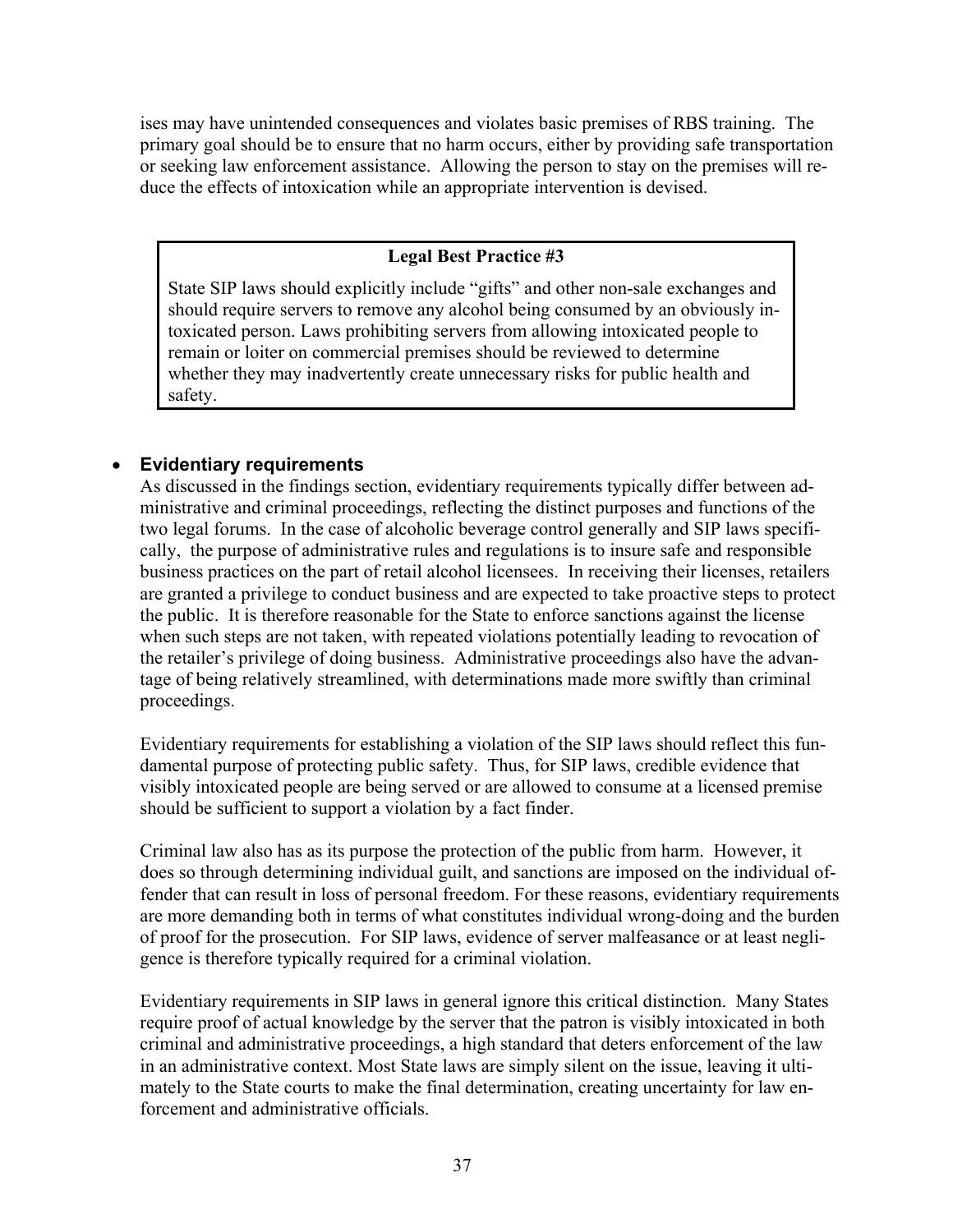Many courts have held that indirect evidence of the illegal service is sufficient to support a violation in administrative proceedings. New Mexico's SIP regulation is unique in establishing a rebuttal presumption that a patron with a .14 BAC within an hour of the service is visibly intoxicated, thus allowing indirect evidence to support an administrative violation and shifting the burden of proof to the licensee to present evidence that visible signs of intoxication were not present. This approach comports with the underlying purposes of the law and increases the likelihood that licensees will perceive that violations will lead to relatively swift, certain punishment.

## **Legal Best Practice #4**

State SIP laws should establish explicit evidentiary requirements that differentiate between administrative and criminal proceedings. For administrative proceedings, the law should explicitly state that indirect evidence of illegal service is sufficient to support a violation, and a rebuttal presumption that a patron with a .14 or higher BAC within an hour of the service should be established. Criminal proceedings should be held to stricter evidentiary standards.

## **Penalties**

SIP laws generally do not address potential penalties for violations, relying instead on general provisions that apply to a wide variety of crimes and administrative violations. The lack of specificity gives administrative agencies, prosecutors, and judges wide discretion in determining the appropriate punishment. In practice, many administrative agencies have established penalty guidelines, either by regulation or through internal procedures. This shortcoming in the SIP laws is in part the result of the lack of enforcement. With more violations being detected, administrative agencies would likely be more attentive to establishing clear penalty guidelines. Nevertheless, the uncertainty regarding penalties undermines the effectiveness of SIP laws.

As detailed in the Findings section, at least 11 States have formal, graduated or tiered administrative penalty structures, imposing harsher penalties for repeat violations, with the first violation usually involving a small fine and license revocation imposed on the third or fourth offense. This approach is recommended as a means to encourage licensee compliance and adoption of RBS standards. The focus should be on repeat offenders who are of greatest risk to public safety. Violations by licensees and their staff should be anticipated, and as long as corrective action is taken and chronic violations are not occurring, harsher penalties are not warranted.

Most States do not impose minimum penalties thereby lessening the perceived certainty that a punishment will be imposed. New Mexico is a notable exception and can serve as a model for other States.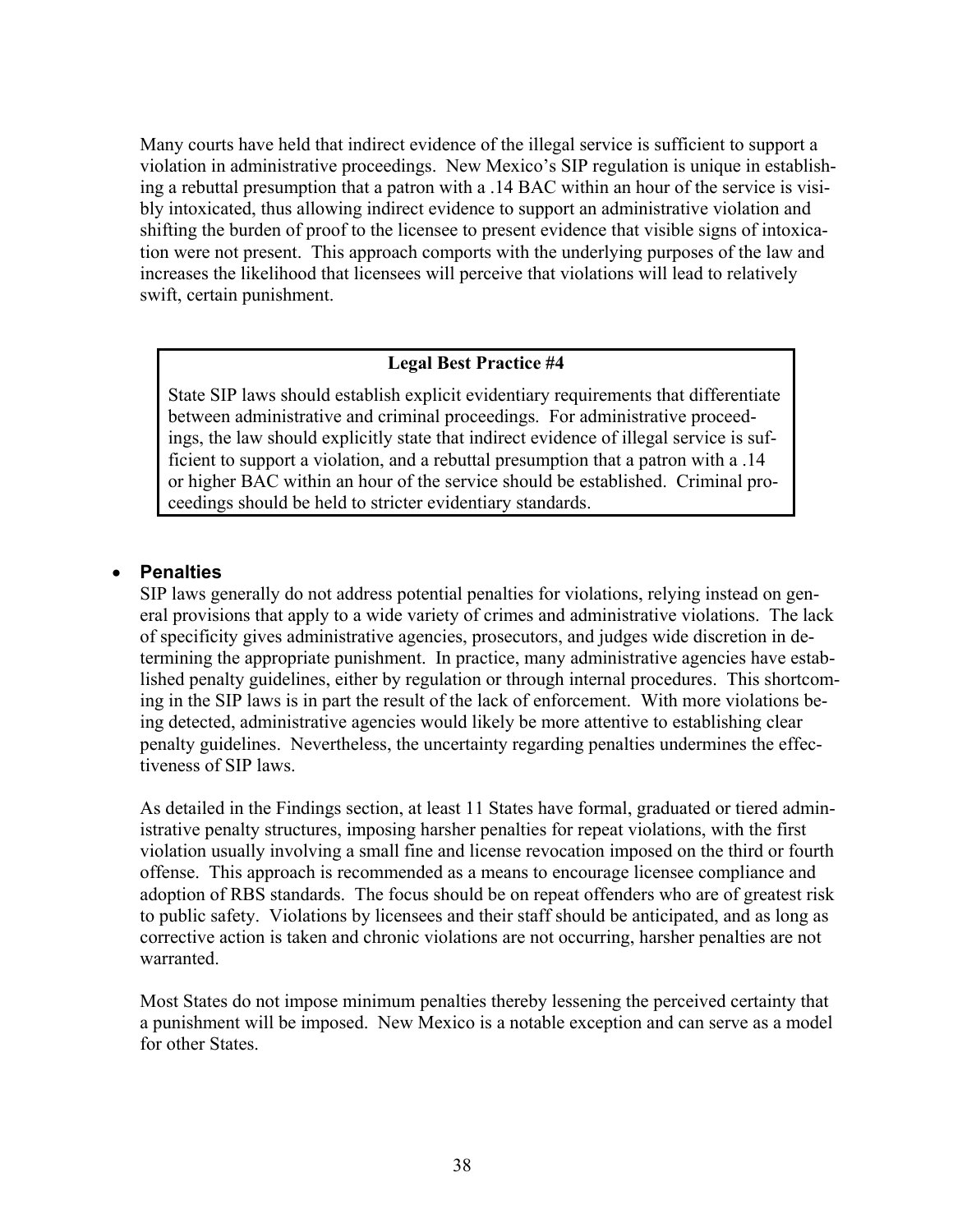At least 6 States use a similar, tiered approach for criminal penalties. Some States treat SIP violations as petty offenses if there are no aggravating circumstances, which can streamline the process and increase the likelihood that a penalty will be imposed.

When establishing a penalty schedule, attention should be placed on the time period for defining repeat offenders, with longer time periods recommended to provide sufficient time for enforcement agencies to conduct repeat enforcement operations, which are relatively expensive and complex.

SIP laws have the potential to encourage the adoption of RBS practices, by rewarding licensees that abide by them and imposing harsher penalties on those who do not. This can be done through the use of mitigating and aggravating factors in determining penalties. SIP laws will be more effective if RBS training is mandated, as is the case in 14 States. A comprehensive RBS law mandates training in appropriate service practices to prevent patron intoxication and to identify those who do become intoxicated. Successful participants receive server permits, which are required to work in a licensed establishment. In States with mandatory RBS programs, SIP laws should develop similar tiered penalty guidelines for servers that lead to revocation of the server permit for repeat offenses.

# **Legal Best Practice #5**

In accordance with deterrence theory, penalty guidelines in SIP laws should be specific and certain. A tiered approach should be used for both administrative and criminal offenses: first offenses should have relatively light penalties and repeat offenders should anticipate a harsh penalty – for retail licensees, the potential loss of their license to do business. Time periods for determining repeat offenses should be at least five years. RBS training should be required as a sanction for violating the law. Minimum penalties should be mandated at each tier of the penalty schedule. A similar approach should be used for servers in States with mandated RBS training.

#### **\*\*\*\*\*\*\*\*\*\*\*\*\*\*\*\*\*\*\*\*\*\*\*\*\*\*\*\*\*\*\***

# **Addressing the Challenge of Sufficient Resources for Enforcement**

With the current emphasis on underage drinking enforcement nationally, many alcohol control agencies are strapped for resources to attend to other types of alcohol enforcement. In many States, the ABC is also responsible for such things as tobacco and gaming enforcement among other specialized types of enforcement. Quite simply there is insufficient staff available to conduct SIP investigations. In light of this reality, it is clear that increasing SIP enforcement levels will require changes not only within the law enforcement field but among others as well.

# • **Interagency collaboration**

The responsibility for alcohol law enforcement varies across States. A few States rely solely on the State ABC department, other States parse out enforcement efforts among local agencies, and still others coordinate efforts between both local and State agencies. Drawing from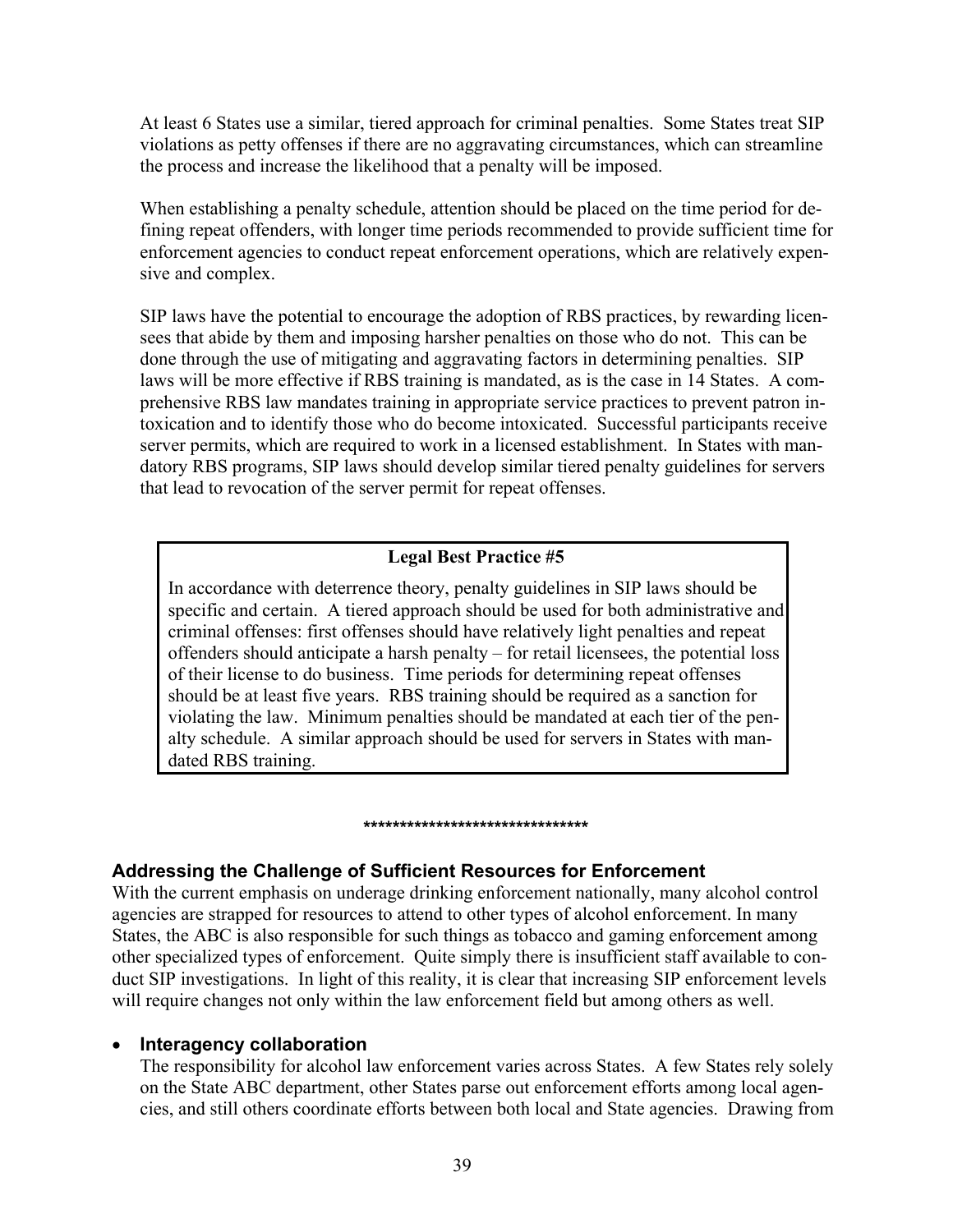the underage drinking enforcement model that exists in many States, a coordinated effort appears to provide the most comprehensive and organized structure for SIP enforcement. One helpful resource at the State level include NHTSA Law Enforcement Liaisons who work to improve communication between State and local law enforcement agencies in an effort to address the problem of impaired driving.

Partnerships across enforcement agencies are important in several respects. Alcohol-related public safety problems are documented across several agencies, and communication among agencies will enable better understanding of the local problem. Educating policymakers and other decision-makers about the importance of SIP enforcement will be more effective if conducted by law enforcement professionals from more than one agency. Last, SIP enforcement is an important yet time consuming investment in improving public safety, and SIP enforcement is more feasible when the resource burden is shared across agencies.

# **Enforcement Best Practice #1**

Enforcement agencies at State and local levels with responsibility for regulating alcohol licensees and enforcing SIP laws should establish communication and collaboration on SIP enforcement.

# • **Data collection and analysis**

Adequate resource allocation to support SIP enforcement stems from documented evidence that SIP law violations result in significant public safety problems and demands on law enforcement agencies. These problems and demands include alcohol-related traffic crashes, officer time addressing impaired driving violations, and calls for service to address other crime and nuisance problems. Tracking the relationship between overservice of alcohol at licensed establishments and these public safety problems will result in objective data to support increases in the resources allocation to address SIP law violations.

For some law enforcement agencies, data collection and analysis may require nothing more than tracking and perhaps mapping data that is already collected on law enforcement arrest reports (e.g., DUI arrest reports) or tracked through other law enforcement documents such as call for service logs. For other agencies, this will require modifying data collection tools to generate information about possible overservice. At minimum, law enforcement data collection instruments should solicit information about an arrestee's place of last drink prior to DUI arrest, an alcohol-related traffic crash, or other criminal consequence of alcohol consumption.

# **Enforcement Best Practice #2**

Agencies should collect and analyze enforcement data stemming from overservice of alcohol.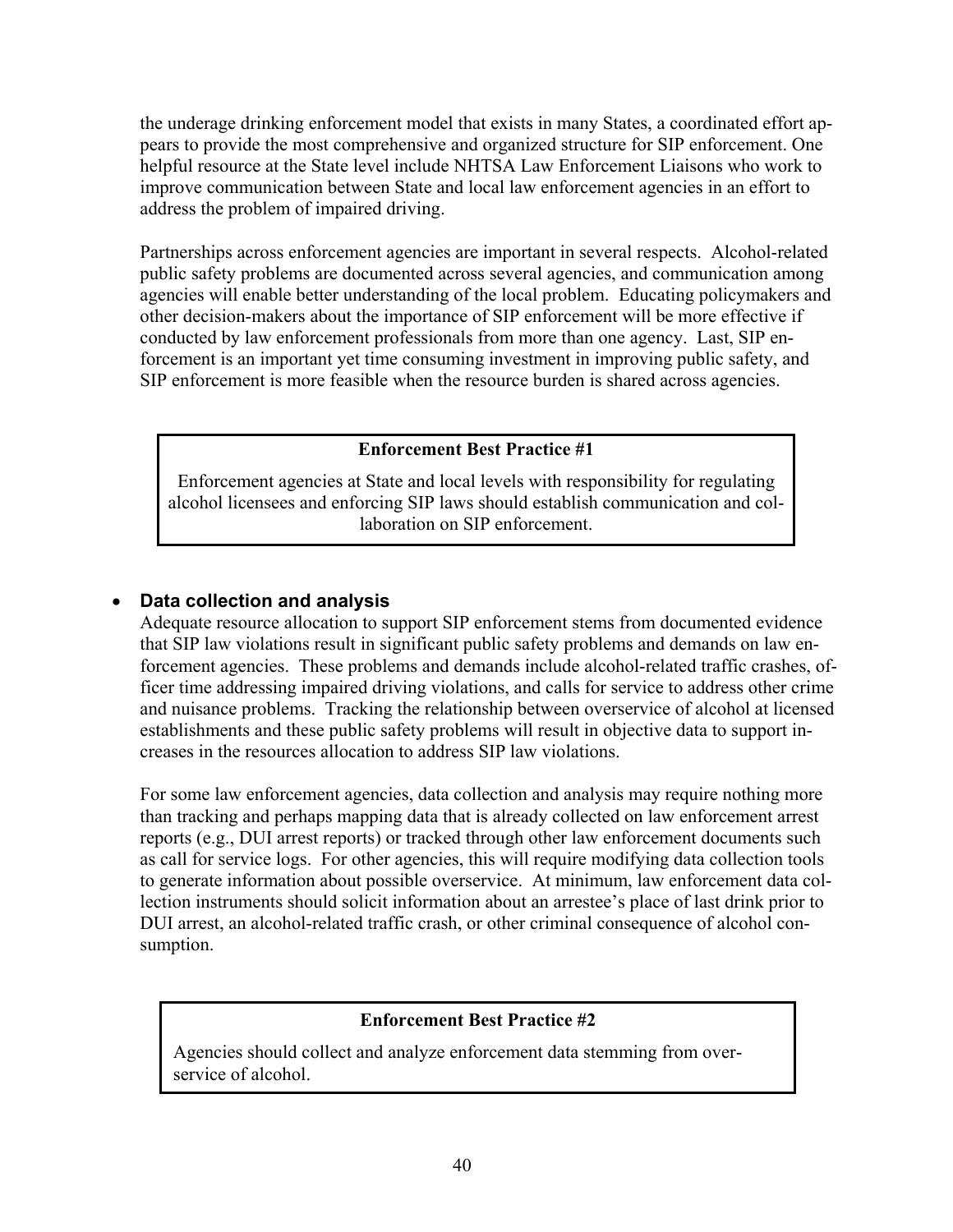# • **Forging alliances with health agencies and advocacy groups**

As documented in the findings section, SIP law enforcement is hampered in most States by the lack of political will and adequate resources. It is not a priority among policymakers. New Mexico offers an interesting exception to this general finding. The Governor has made SIP law enforcement a high priority, resulting in more intensive enforcement efforts.

Building political will and resources requires developing alliances with groups across a broad spectrum. Law enforcement agencies can partner with State and local health agencies and citizen's groups that have as part of their focus preventing impaired driving and other alcohol problems, and promoting community health and safety. These groups can assist in educating decision-makers and the general public about the harms posed by alcohol sales to intoxicated people. Advocacy groups can also play an important role in educating the general public about the importance of SIP enforcement. Data collection that documents the role of SIP violations in community alcohol problems can be useful in this educational effort.

## **Enforcement Best Practice #3**

Law enforcement agencies should establish partnerships or build upon existing partnerships with local community groups and health agencies that are concerned with impaired driving and other alcohol-related public safety and public health problems. Such partnerships can help build political support among policymakers for giving SIP law enforcement a higher priority and providing needed resources for enforcement programs.

# • **Data-driven arguments for SIP enforcement**

Resource allocation in law enforcement is driven by statistics. The current emphasis on underage drinking was generated by greater attention being paid to objective measures on alcohol consumption by youth and the problems associated with this consumption. Policy change on SIP enforcement, increased funding for SIP enforcement, and reallocation of resources within agencies will all begin with educating policymakers and key decisions-makers. And while community groups may stress the value of enforcement to such things as reductions in injuries and fatalities and improvements in quality of life, law enforcement agencies are in the best position to provide objective measures on the local costs and consequences of alcohol sales to intoxicated people. The economic costs of SIP violations, and the potential cost savings of a vigorous education and enforcement program, should be included in this effort.

### **Enforcement Best Practice #4**

Agencies should offer data-driven arguments to convince policymakers and decision-makers about the need for and value of SIP enforcement.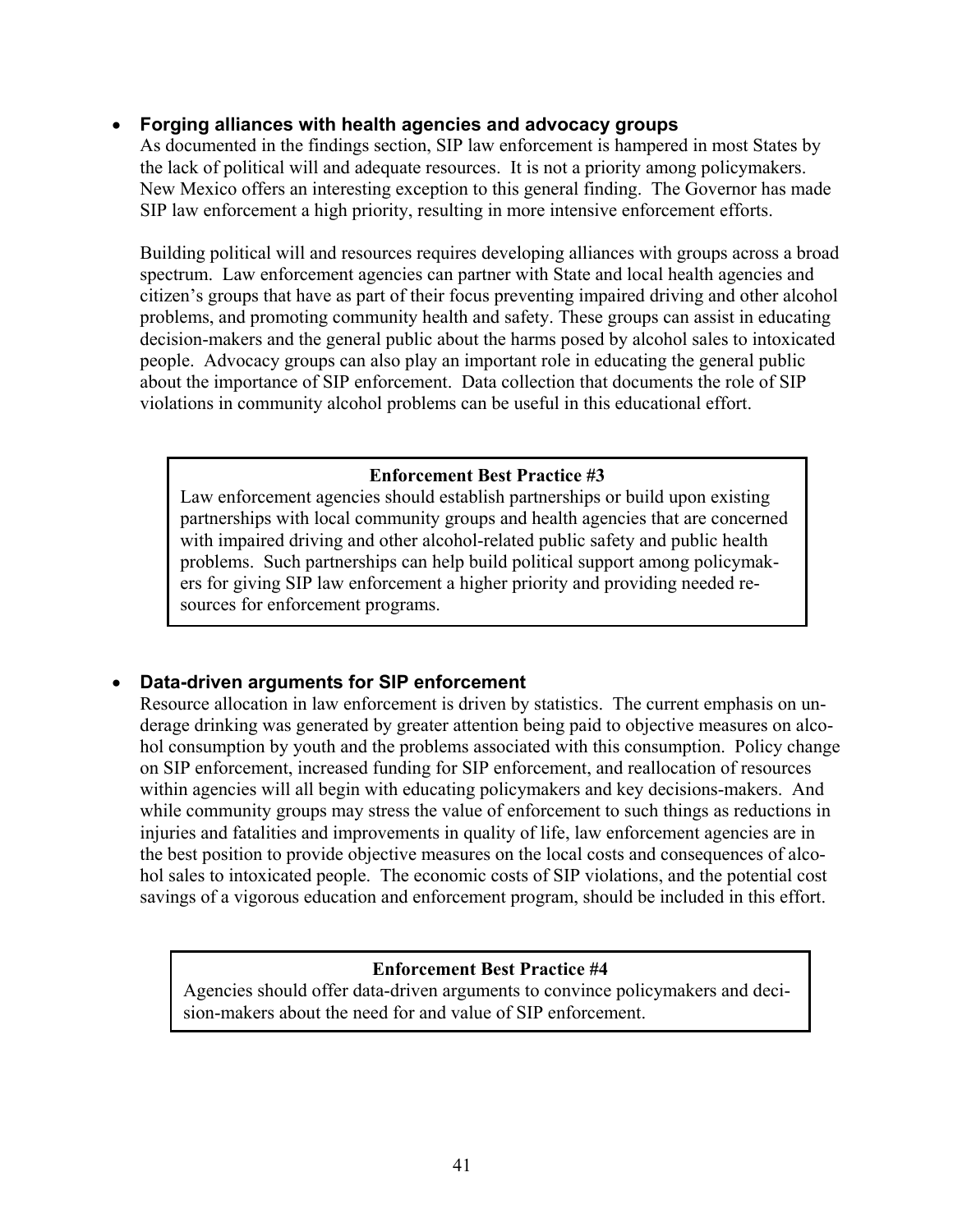## • **Specialized training in SIP enforcement**

SIP enforcement is not widely conducted and in order for any increase in enforcement activity to be effective, enforcement officers must receive specialized SIP enforcement training. Such training must center on the State's evidentiary standards for conviction, but also address practical aspects of enforcement operations. Training should address: (1) using data to identify problem establishments; (2) conducting proactive and reactive investigations; (3) interacting with licensees, managers, intoxicated patrons, and other patrons; (4) collecting evidence; (5) making use of new technology; (6) issuing citations; (7) writing a comprehensive report; and (8) preparing for the adjudication process. The National Center for Alcohol Law Enforcement is one organization that provides this comprehensive training.

### **Enforcement Best Practice #5**

Agencies should provide specialized SIP enforcement training for officers. Training should be State-specific to address the burden of proof required to establish each element of the State SIP law.

# • **Making better use of technology**

Videotapes of intoxicated patrons at time of arrest help to meet evidentiary standards that require the prosecution to demonstrate that servers/sellers "should have known" or "had reason to believe" that a patron was intoxicated or that a "reasonable person" would have detected intoxication. Portable breathalyzers can be of utility in States where statutes do not require that officers observe actual sales of alcohol to an intoxicated person.

### **Enforcement Best Practice #6**

Agencies should invest in greater use of technology, including training for law enforcement in the proper use of such technologies to assist in enforcement and prosecution. Videotapes and portable breath test results can produce powerful evidence to supplement dispassionate agent testimony about speech, motor movements, and odor if captured in accordance with National and State protocols.

# • **Additional funding for SIP enforcement**

It can be argued that national attention to underage drinking stems from supplemental funding for enforcement through the Enforcing Underage Drinking Laws program block grant to States. This program requires reporting on enforcement to the funding agency, the U.S. Department of Justice. At a State level, concern about alcohol-related crashes and fatalities in New Mexico spurred the Governor's decision to increase funding for SIP enforcement and require reporting on State enforcement efforts to his office. It is not likely that standard SIP enforcement practices will be increased in the absence of increased funding and political support for such enforcement.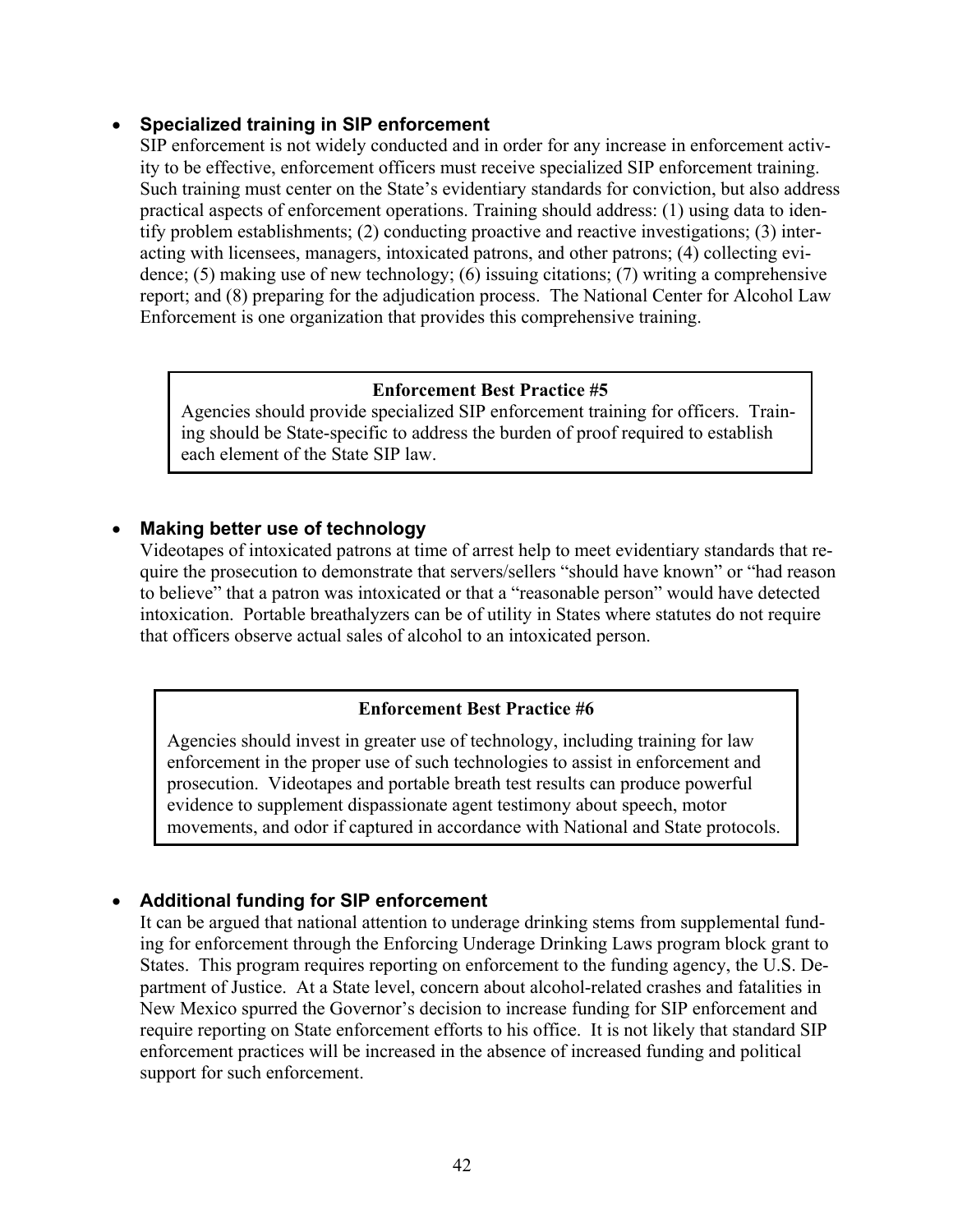#### **Enforcement Best Practice #7**

Dedicated funding for SIP enforcement should be made available to State and local law enforcement agencies with funding sources requiring that enforcement agencies report back to them on the results of SIP enforcement activity. Dedicated funding and accountability have been demonstrated to be key elements in active and successful SIP enforcement programs.

### • **Alternatives to traditional SIP enforcement**

In light of limited resources to conduct undercover SIP enforcement investigations, alternative approaches for addressing suspected SIP violations are possible. Drunk-Decoy-type operations involve undercover officers posing as drunk patrons seeking to purchase alcohol. Although these operations require less time to conduct than traditional SIP investigations, they do require two-agent teams for officer safety reasons. Dedicated police units such as New Mexico's Mobile Strike Team invest resources in maintaining a small staff of Statelevel law enforcement investigators who have received specialized training in SIP enforcement. These investigators travel throughout the State and collaborate with local police departments to conduct undercover SIP operations at known problem establishments.

#### **Enforcement Best Practice #8**

Agencies should explore other approaches to address SIP law violations. While Drunk-Decoy-type operations do not result in citations for sellers or servers who provide alcohol, they do serve to communicate to retailers that law enforcement is attentive and monitoring their serving practices, and they can justify the need for establishments to participate in RBS training. Dedicated enforcement units ensure that that law enforcement officers with the proper training can be deployed to address know problem establishments, and, if inter-agency collaboration is incorporated into their work, dedicated unit staff may serve to train other law enforcement personnel in SIP enforcement strategies and techniques.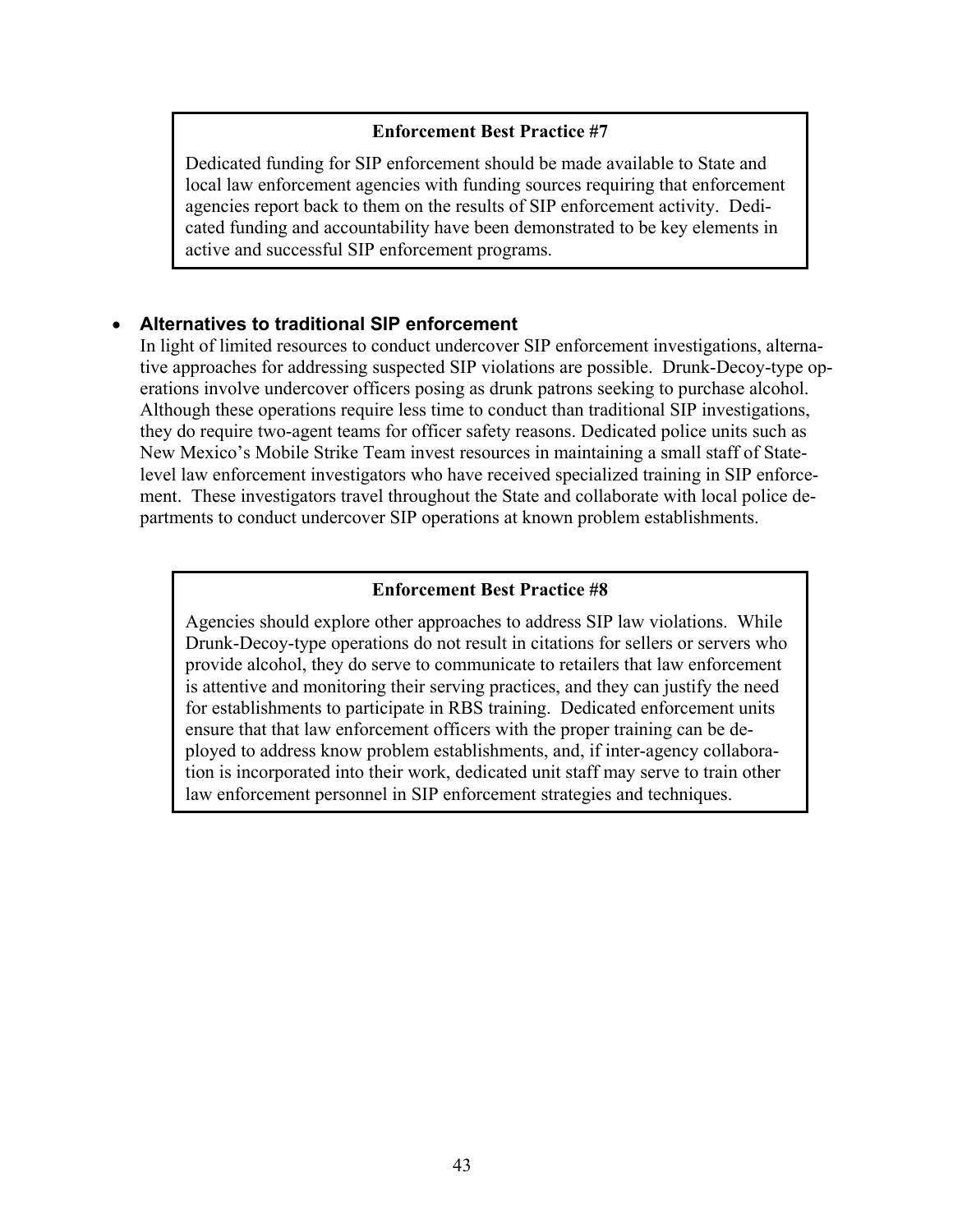## **CONCLUSION**

cost of alcohol-related harm to society is enormous, both in human and economic terms.<sup>50</sup> With over 85,000 people dying each year from alcohol-related causes in the United States, the Drinking and driving is a significant cause of the thousands of alcohol-related injuries and fatalities that occur each year, with 13,470 people killed in alcohol-impaired driving crashes in 2006 alone.<sup>51</sup> More interventions are needed to address the problem of drinking drivers. Alcohol service and sales practices can be linked to the increased risk of impaired driving and alcoholrelated violence and injury, and this strongly suggests that interventions designed to improve serving practices and the enforcement of laws governing these practices will produce a decrease in alcohol-related harm. $52$ 

*Laws Prohibiting Alcohol Sales to Intoxicated Persons* is an important contribution to the research literature on strategies for reducing alcohol impaired driving and other alcohol-related public health and safety problems through enforcement of SIP laws. As detailed in this report, research on retail compliance with and enforcement of SIP laws is limited, and what little research exists suggests that more active enforcement of SIP laws has tremendous potential for reducing alcohol-related problems since intoxication can be controlled at the level of the licensed establishment.

The legal research findings in this report provide the first ever comprehensive and substantive analysis of State SIP laws. They also draw attention to key statutory elements that help or hinder enforcement and adjudication efforts, and examine the impact of case law findings on general understanding of SIP law. These findings generated several best practice recommendations that would be of considerable utility to any effort to curb SIP law violations. Qualitative research findings on enforcement and adjudication practices provide additional insight into what would be necessary for and helpful to effective enforcement practices and successful prosecution of SIP law violations.

The report is designed for policymakers, administrators, researchers, law enforcement professionals, health and safety advocacy groups, and others who are working to reduce injuries and fatalities stemming from alcohol impaired driving. The findings and best practice recommendations provide a foundation for augmenting their efforts to prevent these tragedies on the Nation's highways with the effective application of State SIP laws.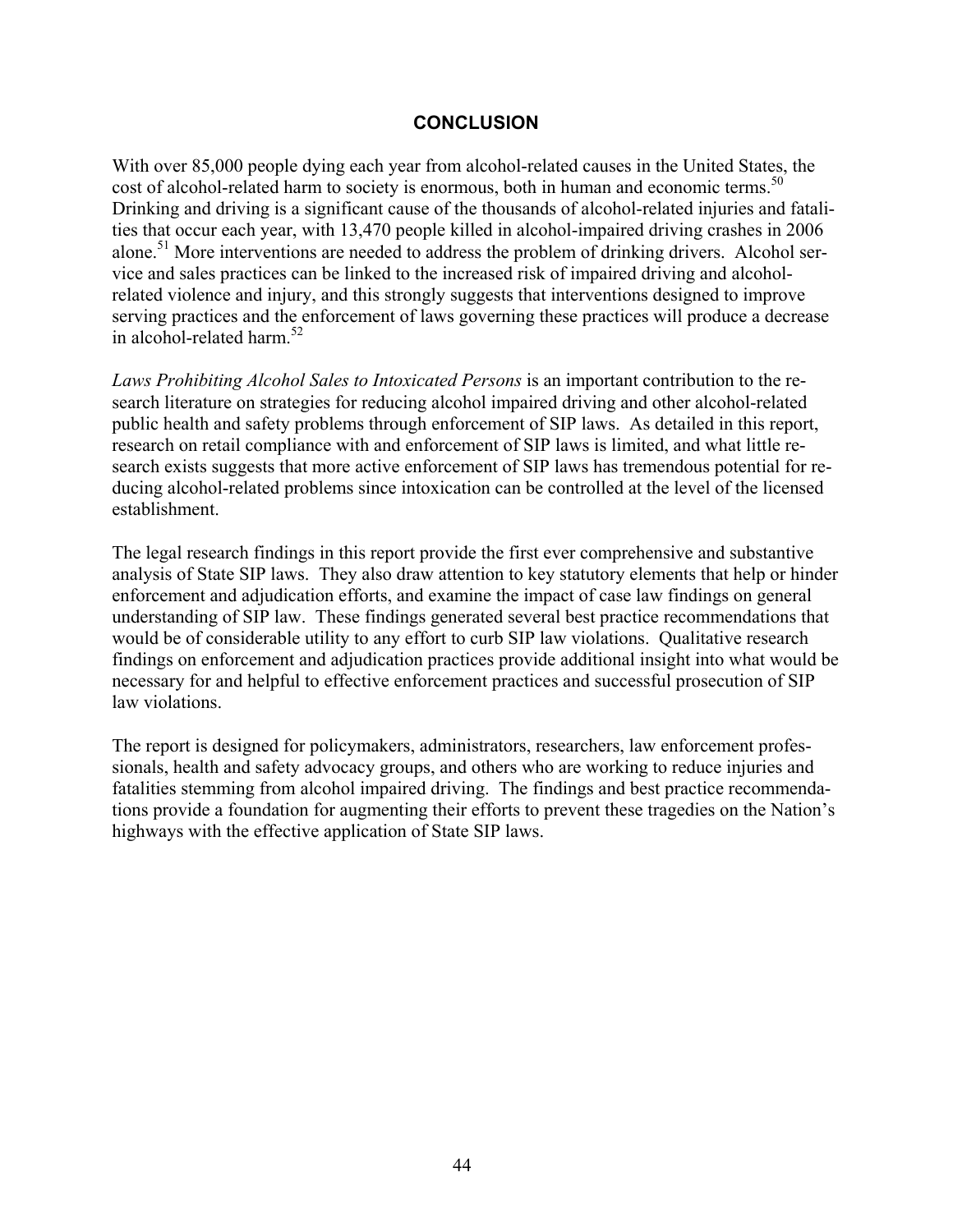## **REFERENCES**

<sup>1</sup> Mokdad, A., Marks, J., Stroup, D., & Gerberding, J. (2004). Actual causes of death in the United Sates, 2000. *JAMA,* 291, 1238-1245.

2 NHTSA. (2007, August). *Traffic safety facts: 2006 traffic safety annual assessment – alcoholrelated fatalities*. DOT HS 810 821. Washington, DC: National Highway Traffic Safety Administration. Retreived September 4, 2007, from http://wwwnrd.nhtsa.dot.gov/Pubs/810821.PDF.

3 Greenfeld, L. (1998, April). *Alcohol and crime: An analysis of national data on the prevalence of alcohol involvement in crime*. National Symposium on Alcohol Abuse and Crime, Washington, DC.

 $4$  Spunt, B., Brownstein, H., Goldstein, P., Fendrich, M., & Liberty, J. (1995). Drug use by homi cide offenders. *Journal of Psychoactive Drugs,* 27(2), 125-134; Goldstein, P., Brownstein, H., & Ryan, P. (1992). Drug related homicide in New York: 1984 and 1988. *Crime Delinquency,* 38, 459-476.

<sup>5</sup> Smith, G., Branas, C., & Miller, T. (1999). Fatal nontraffic injuries involving alcohol: A metaanalysis. *Annals of Emergency Medicine*, *33*(6), 659-668.

<sup>6</sup> Harwood, H. (2000). *Updating estimates of the economic costs of alcohol abuse in the United States: Estimates, update methods, and data*. Washington, DC: National Institute on Alcohol Abuse and Alcoholism. Retrieved July 1, 2007, from http://pubs.niaaa.nih.gov/publications/economic-2000/index.htm.

<sup>7</sup> Mosher, J. (1996). A public health approach to alcohol and other drug problems: Theory and practice. In *Principles of public health practice*. Scutchfield, F., & Keck, C. (Eds.). Albany, NY: Delmar Publishers.

8 Parker, R., & Rebhun, L. (1995). *Alcohol & homicide: A deadly combination of two American traditions*. Albany: State University of New York Press.

 $<sup>9</sup>$  Greenfeld, L. (1998).</sup>

 $\overline{a}$ 

 $10$  Sparks, M. (2000). Outcomes – Police Calls for Service/Incidents City Wide Residentially Zoned. Slide set 13 in Problem Prevention Strategies: Motivating Communities and Law Enforcement to Work Together. Vallejo, CA: Fighting Back Partnership; Maguire, M. & H. Nettleton, H. (2003, March). Home Office Research Study 265: Reducing alcohol-related violence and disorder: An evaluation of the 'TASC' project. London: Home Office Research, Development and Statistics Directorate, March.

<sup>11</sup> Toomey, T. L., Wagenaar, A. C., Kilian, G., Fitch, O., Rothstein, C., & Fletcher, L. (1999). Alcohol sales to pseudo-intoxicated bar patrons. *Public Health Reports,* 114, 337-342; Toomey,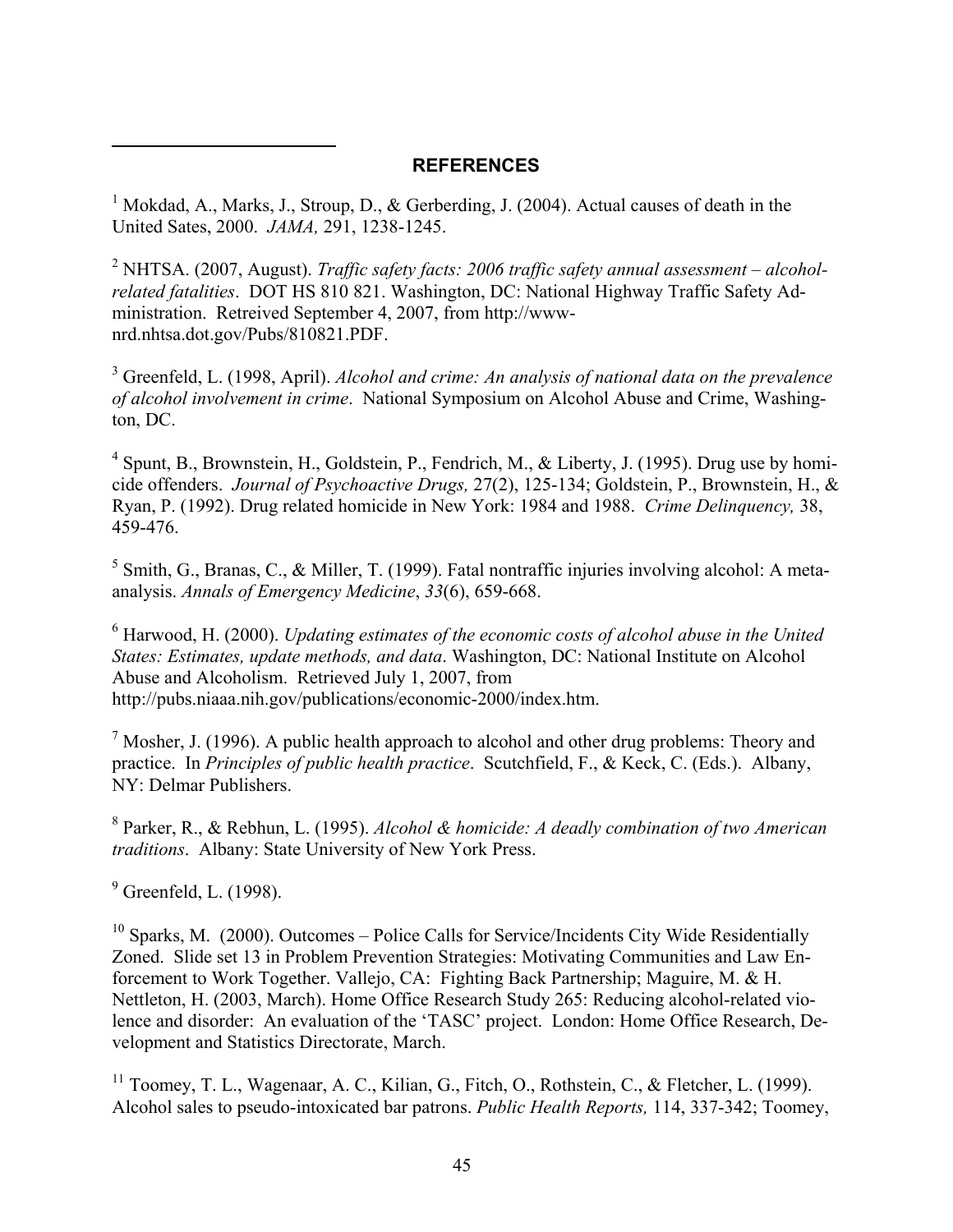T. L., Wagenaar, A. C., Erickson, D. J., Fletcher, L. A., Patrek, W., & Lenk, K. M.. (2004). Illegal alcohol sales to obviously intoxicated patrons at licensed establishments. *Alcoholism: Clinical and Experimental Research* 28, 5, 769-774.

 $\overline{a}$ 

<sup>12</sup> McKnight, A .J., & Streff, F. M. (1994). The effect of enforcement upon service of alcohol to intoxicated patrons of bars and restaurants. *Accidental Analysis and Prevention* 26 (1):79-88; Toomey, T. L., Wagenaar, A. C., Gehan, J. P., Kilian, G., Murray, D. M., & Perry, C. L. (2001). Project ARM: Alcohol Risk Management to prevent sales to underage and intoxicated patrons. *Health Education Behavior* 28: 186-199; A.C. and Holder, H. (1991). Effects of alcoholic beverage server liability on traffic crash injuries. *Alcoholism: Clinical and Experimental Research*  15(6): 942-947; Holder H., Janes, K., Mosher, J., Saltz, R., Spurr, S., & Wagenaar A.C. (1993). Alcoholic beverage server liability and the reduction of alcohol-involved problems. *Journal of Studies on Alcohol* 54: 23-26; Wiggers, J., et al. (2001). *The Linking Project: Pilot Project in the Hunter & Northern Metropolitan Policing Regions of NSW, Final Report*. New South Wales, Australia: Hunter Centre for Health Advancement.

13 NHTSA. (2006, February). *Research Report: Preventing Over-consumption of Alcohol - Sales to Intoxicated and "Happy Hour" (Drink Specials) Laws.* DOT HS 809 878. Washington, DC: National Highway Traffic Safety Administration. Available on online at: http://www.nhtsa.dot.gov/people/injury/alcohol/PIREWeb/images/2240PIERFINAL.pdf. Accessed July 1, 2007.

<sup>14</sup> APIS data is reported on the NIAAA Web site: www.apis.niaaa.nih.gov.

<sup>15</sup>*Liquor Control Law Reporter*. Chicago, IL: CCH Incorporated (updated monthly).

16 Mosher, J., et al. *Liquor Liability Law.* Newark, NJ: Matthew Bender/LexisNexis (updated annually).

<sup>17</sup> Some States treat SIPs as "petty offenses" or impose "civil" fines for violations, which may be similar to minor infractions such as parking tickets. For non-licensee defendants, the violation may initially be heard by an administrative hearing officer in a quasi-criminal proceeding, although appeals typically involve court appearances.

<sup>18</sup> Alaska, Delaware, Indiana, Louisiana, Michigan, New Mexico, Oregon, Rhode Island, Tennessee, Utah, Vermont, Washington, and Wisconsin. New Hampshire and New Jersey require RBS training for managers but not servers. Nevada has mandatory training but does not have a SIP law. Alcohol Policy Information System, Beverage Service Training. National Institute on Alcohol Abuse and Alcoholism Web site: www.apis.niaaa.nih.gov. Current as of January 1, 2007.

19 See, e.g., *Down Under, Ltd. v. Delaware Alcoholic Beverage Control Com'n*, 576 A.2d 675 (1989) (administrative proceedings have lesser evidentiary standard even when proceeding brought for violation of a criminal statute).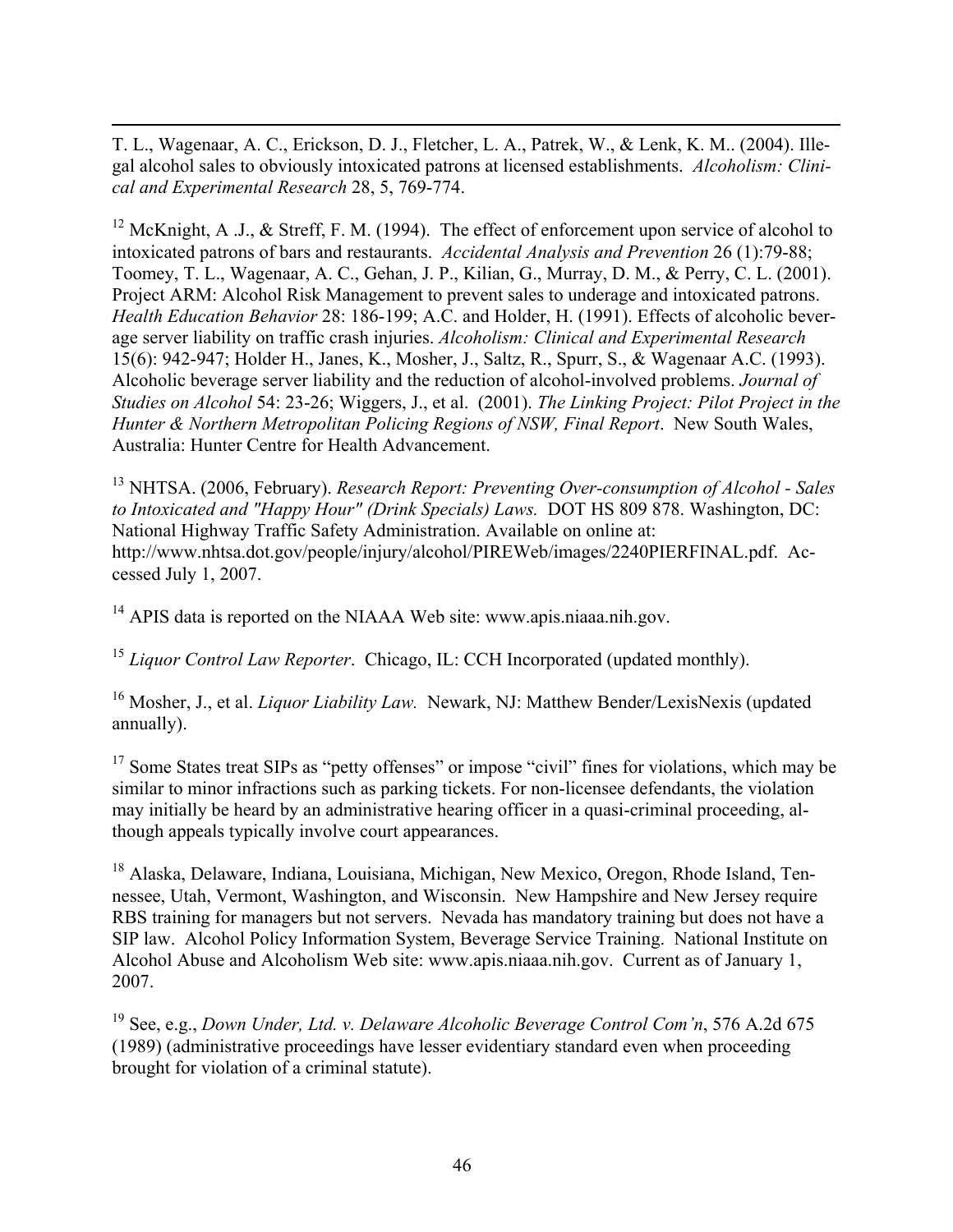<sup>20</sup> Las Vegas Municipal Code (Nev.) § 6.50.450. Accessible online at: http://ordlink.com/ codes/lasvegas/index.htm.

 $21$  Some States also prohibit sales to "habitual drunkards." This term has potential Constitutional problems, and State enforcement and administrative agencies generally ignore its inclusion. It is therefore not included in this analysis.

 $22$  Virginia Code Ann.  $8$  4.1-100.

 $\overline{a}$ 

23 Alaska Stat. Ann. § 04.21.080**.** 

24 Neb. Admin. R. & Regs. Tit. 237, Ch. 6, § 019.

25 See, e.g., *Thompson v. Bryson,* 19 Ariz.App. 134, 505 P.2d 572 (1973); *State v. Mata*, 71 Haw. 319, 789 P.2d 1122 (1990).

26 See, e.g., *Seeley v. Sobczak*, 281 N.W.2d 368 (1979); *In re Tweer,* 146 Vt. 36, 498 A.2d 499 (1985).

27 See, e.g., *Bailey v. Black*, 183 W.Va. 74, 394 S.E.2d 58 (1990).

28 See, e.g., *Krupp Oil Company, Inc. v. Mack Yeargan, et al.*, 665 So.2d 920 (1995).

<sup>29</sup>*Sanders v. Officers Club of Connecticut, Inc.* 196 Conn. 341, 493 A.2d 184 (1985).

<sup>30</sup> For citations, see Appendix B.

 $31$  No case law or administrative ruling was located to address this issue.

 $32$  T. C. A.  $\frac{1}{2}$  57-3-406(c).

**<sup>33</sup>**AK § 04.16.030.

<sup>34</sup>*Gariup Const. Co., Inc. v. Foster*, 519 N.E.2d 1224, 1229-30 (Ind. 1988).

35 See, e.g., *Callender v. Transpacific Hotel Corp.*, 179 Ariz. 557, 880 P.2d 1103(1994).

36 See, e.g., *Kavorkian v. Tommy's Elbow Room, Inc.*, 694 P.2d 160 (1985) (court separated issue of whether a patron was exhibiting signs of intoxication from whether seller used his powers of observation to fulfill his affirmative duty to determine whether the patron was intoxicated).

<sup>37</sup>*Adamy v. Zirakus*, 231 A.D.2d 546, 694 N.Y.S.2d 399 (1999).

<sup>38</sup>*Copeland v. Tela Corp.* 996 P.2d 931 (OK 1999)

<sup>39</sup>*Studebaker's of Savannah, Inc. v. Tibbs*, 195 Ga.App. 142, 392 S.E.2d 908 (1990).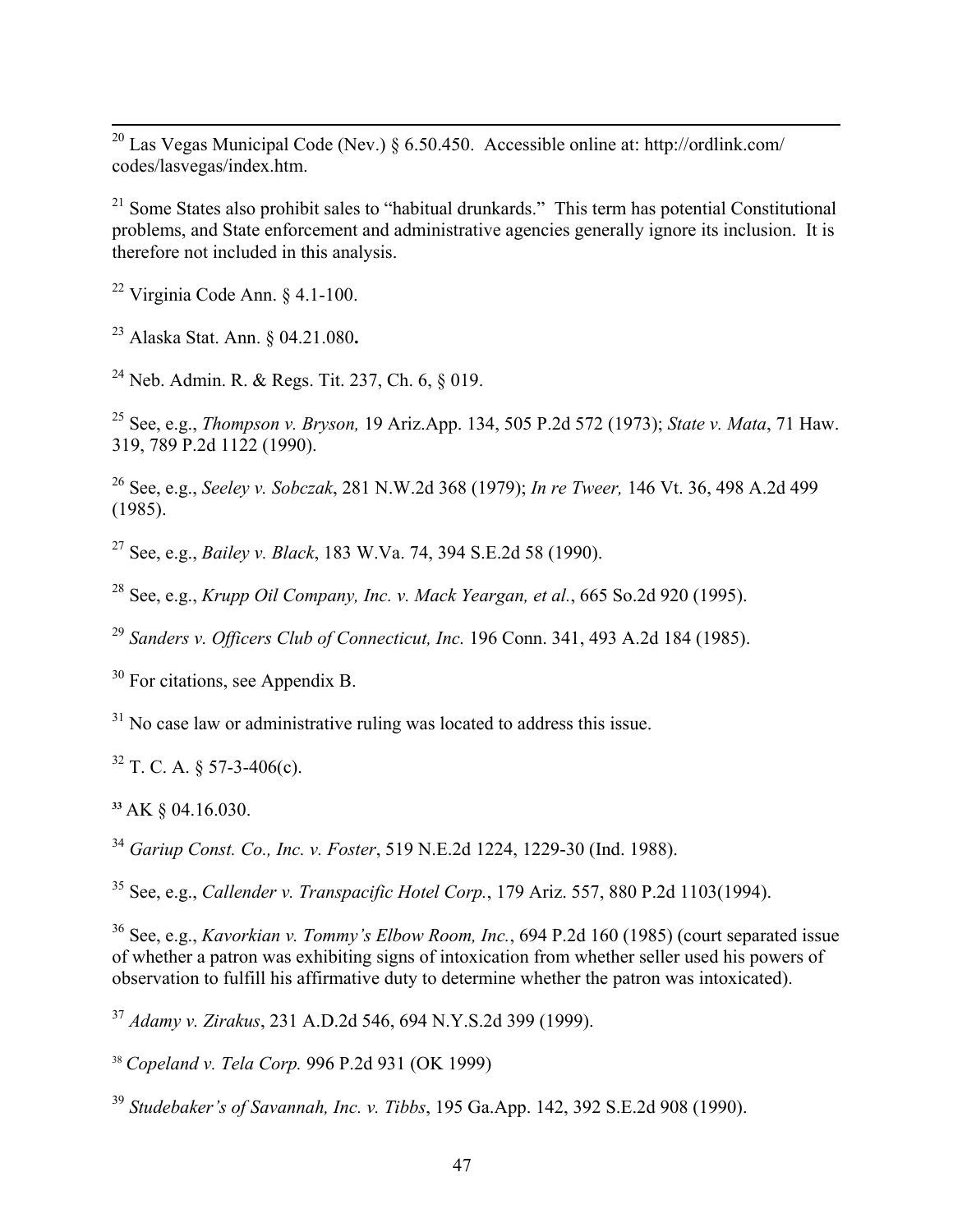<sup>40</sup>*Vickowski v. Polish American Citizens Club of Town of Deerfield, Inc.***,** 422 Mass. 606, 664 N.E.2d 429 (1996).

<sup>41</sup>*Life's a Beach Club, Inc. v. Liquor Control Adjudication Board*, 100 Hawai'i 33 (2002).

<sup>42</sup>*In re Tweer*, 146 Vt. 36, 38, 498 A.2d 499, 500-01 (1985).

<sup>43</sup>*Powers Package Store, Inc. v. Natick Bd. of Selectman* 15 Mass.L.Rptr. 319 (2002).

<sup>44</sup>*Pate v. Alian*, 49 P.3d 85 (Okl., 2002); In re Tweer, supra.

<sup>45</sup>*Studebaker's of Savannah, Inc. v. Tibbs*, 195 Ga.App. 142, 392 S.E.2d 908 (1990).

46 See, e.g., *A.C. Cruise Line, Inc. v. Alcoholic Beverages Control Com'n*, 29 Mass. App. Ct. 319, 560 N.E.2d 145 (1990) (in State without "loitering" provision, licensee does not have duty to assure that an intoxicated person does not consume or possess alcohol).

 $47$  NHTSA. (2006).

 $\overline{a}$ 

 $48$  The guidelines establish a \$250 fine, although mitigating or aggravating circumstances may result in the fine being adjusted. Or. Adm. Rules § 845-006-0500 (Exhibit 1).

49 NHTSA. (2005, July). *Research Report: The Role of Alcohol Beverage Control Agencies in the Enforcement and Adjudication of Alcohol Laws.* DOT HS 809 877.Washington, DC: National Highway Traffic Safety Administration. Available on online at: http://www.nhtsa.dot.gov/people/injury/enforce/ABCRoleWeb/images/ABCFinal.pdf. Accessed July 1, 2007.

 $50$  Mokdad, A., et al. (2004).

51 NHTSA. (2008, March). Traffic Safety Facts: 2006 Data. Alcohol-Impaired Driving. DOT HS 810 801. Washington, DC: National Highway Traffic Safety Administration.

52 McKnight, A.J., & Streff, F. M. (1994); Toomey, T. L., et al. (2001).; A.C. & Holder, H. (1991); Holder, et al. (1993); and Wiggers, J., et al. (2001).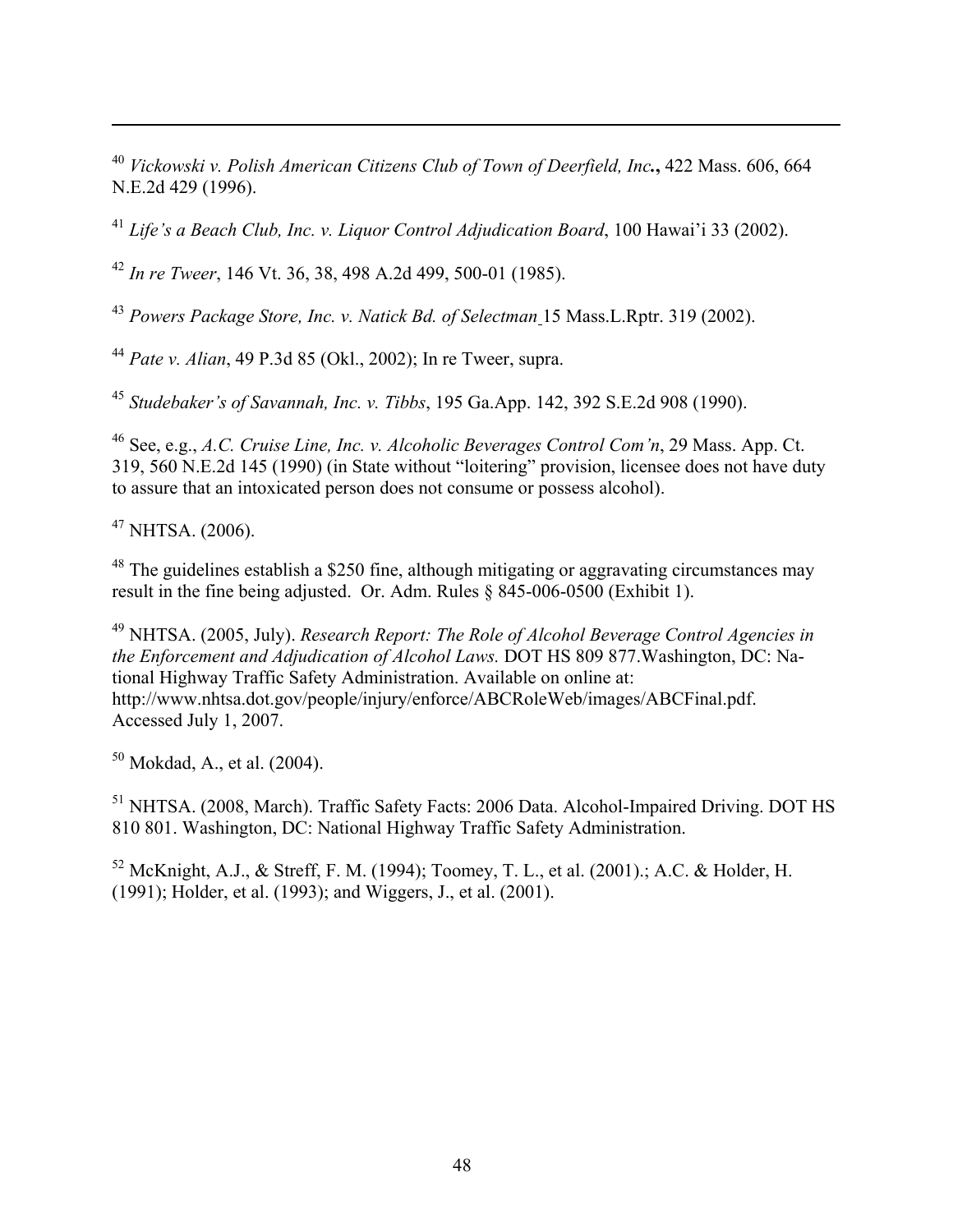|                        | APPENDIX A: Overview of SIP Statutes and Regulations* |                                    |                        |                        |                                      |                                  |                 |                                 |                 |
|------------------------|-------------------------------------------------------|------------------------------------|------------------------|------------------------|--------------------------------------|----------------------------------|-----------------|---------------------------------|-----------------|
| <b>State</b>           |                                                       | Who may be liable: Criminal        |                        |                        | Who may be liable:<br>Administrative | <b>Prohibited acts</b>           |                 | <b>Evidentiary requirements</b> |                 |
|                        | Any person                                            | Licensee                           | Employee               | Licensee               | <b>Employee</b>                      | Consume or remain<br>on premises | Knowledge       | Criminal<br>negligence          | Negligence      |
| AL                     |                                                       | $\sqrt{}$                          | $\sqrt{ }$             | $\sqrt{}$              |                                      |                                  |                 |                                 |                 |
| $\mathbf{AK}$          |                                                       | $\sqrt{ }$                         | $\sqrt{}$              | $\sqrt{\phantom{a}}$   | $\sqrt{}$                            | $\sqrt{\phantom{a}}$             |                 | $\sqrt{}$                       |                 |
| $A\overline{Z}$        | $\sqrt{}$                                             | $\sqrt{}$                          | $\sqrt{}$              | $\sqrt{}$              |                                      | $\sqrt{ }$                       |                 |                                 | FN <sub>1</sub> |
| ${\bf AR}$             | $\sqrt{ }$                                            | $\sqrt{}$                          | $\sqrt{}$              | $\sqrt{}$              |                                      |                                  |                 |                                 |                 |
| CA                     | $\sqrt{}$                                             | $\sqrt{}$                          | $\sqrt{}$              | $\sqrt{}$              |                                      |                                  |                 |                                 |                 |
| $\bf CO$               | $\sqrt{}$                                             | $\sqrt{}$                          | $\sqrt{}$              | $\sqrt{\phantom{a}}$   |                                      | $\sqrt{ }$                       |                 |                                 |                 |
| CT                     |                                                       | $\sqrt{}$                          | $\sqrt{ }$             | $\sqrt{}$              |                                      |                                  |                 |                                 |                 |
| DE                     |                                                       | $\sqrt{\phantom{a}}$               | $\sqrt{}$              | $\sqrt{\phantom{a}}$   | $\sqrt{}$                            |                                  |                 |                                 |                 |
| $\overline{DC}$<br>FL  | $\sqrt{}$                                             | $\sqrt{ }$                         | $\sqrt{}$              | $\sqrt{ }$             |                                      | $\sqrt{}$                        |                 |                                 |                 |
| GA                     |                                                       |                                    |                        |                        | No statute or regulation             |                                  |                 |                                 |                 |
| $\mathbf{H}$           | $\sqrt{ }$                                            | $\sqrt{}$                          | $\sqrt{}$              | $\sqrt{}$              |                                      |                                  | FN <sub>2</sub> |                                 |                 |
| ID                     |                                                       | $\sqrt{}$                          | $\sqrt{}$              | $\sqrt{}$              |                                      | $\sqrt{}$                        |                 |                                 |                 |
| $\mathbf{L}$           | $\sqrt{}$                                             | $\sqrt{\phantom{a}}$<br>$\sqrt{ }$ | $\sqrt{}$<br>$\sqrt{}$ | $\sqrt{ }$             |                                      | $\sqrt{ }$                       |                 |                                 |                 |
| IN                     |                                                       |                                    |                        | $\sqrt{}$              |                                      |                                  |                 |                                 |                 |
| IA                     | $\sqrt{}$<br>$\sqrt{}$                                | $\sqrt{}$<br>$\sqrt{}$             | $\sqrt{}$<br>$\sqrt{}$ | $\sqrt{}$<br>$\sqrt{}$ | $\sqrt{}$                            |                                  | $\sqrt{}$       |                                 |                 |
| <b>KS</b>              | $\sqrt{}$                                             | $\sqrt{}$                          | $\sqrt{}$              | $\sqrt{}$              |                                      | $\sqrt{}$                        | $\sqrt{}$       |                                 |                 |
| KY                     |                                                       | $\sqrt{ }$                         | $\sqrt{}$              | $\sqrt{\phantom{a}}$   |                                      |                                  |                 |                                 |                 |
| LA                     |                                                       | $\sqrt{}$                          | $\sqrt{}$              | $\sqrt{}$              | $\sqrt{}$                            |                                  |                 |                                 |                 |
| <b>ME</b>              | $\sqrt{}$                                             | $\sqrt{}$                          | $\sqrt{}$              | $\sqrt{}$              |                                      | $\sqrt{ }$                       |                 |                                 |                 |
| MD                     |                                                       | $\sqrt{ }$                         | $\sqrt{}$              | $\sqrt{}$              |                                      |                                  |                 |                                 |                 |
| $\mathbf{M}\mathbf{A}$ |                                                       | $\sqrt{}$                          | $\sqrt{}$              | $\sqrt{}$              |                                      |                                  |                 |                                 |                 |
| $\bf{MI}$              |                                                       | $\sqrt{}$                          |                        | $\sqrt{}$              | $\sqrt{}$                            |                                  |                 |                                 |                 |
| <b>MN</b>              | $\sqrt{}$                                             | $\sqrt{}$                          | FN 3<br>$\sqrt{}$      | $\sqrt{ }$             |                                      |                                  |                 |                                 |                 |
| <b>MS</b>              | $\sqrt{\phantom{a}}$                                  | $\sqrt{}$                          | $\sqrt{}$              | $\sqrt{}$              |                                      |                                  |                 |                                 |                 |
| MO                     | $\sqrt{}$                                             | $\sqrt{}$                          | $\sqrt{ }$             | $\sqrt{ }$             |                                      |                                  |                 |                                 |                 |
| MT                     | $\sqrt{2}$                                            | $\sqrt{}$                          | $\sqrt{}$              | $\sqrt{}$              |                                      |                                  |                 |                                 |                 |
| NE                     |                                                       | $\sqrt{}$                          | $\sqrt{}$              | $\sqrt{ }$             |                                      | $\sqrt{ }$                       |                 |                                 |                 |
| $N\bar{V}$             |                                                       |                                    |                        |                        | No statute or regulation             |                                  |                 |                                 |                 |
| $\mathbf{NH}{}$        | $\sqrt{ }$                                            | $\sqrt{}$                          | $\sqrt{}$              | $\sqrt{ }$             |                                      |                                  |                 |                                 |                 |
| NJ                     |                                                       | V                                  | V                      | $\sqrt{}$              |                                      | $\sqrt{ }$                       |                 |                                 |                 |
| $\mathbf{N}\mathbf{M}$ | $\sqrt{}$                                             | $\sqrt{}$                          | $\sqrt{}$              | $\sqrt{}$              | $\sqrt{}$                            |                                  |                 |                                 | $\sqrt{}$       |
| N <sub>Y</sub>         | $\sqrt{}$                                             | $\sqrt{}$                          | $\sqrt{}$              | $\sqrt{ }$             |                                      | $\sqrt{ }$                       |                 |                                 |                 |
| $\overline{\text{NC}}$ |                                                       | $\sqrt{}$                          | $\sqrt{}$              | $\sqrt{}$              |                                      | $\sqrt{ }$                       | $\sqrt{ }$      |                                 |                 |
| ND                     | $\sqrt{2}$                                            | $\sqrt{ }$                         | $\sqrt{}$              | $\sqrt{}$              |                                      |                                  | $\sqrt{}$       |                                 |                 |
| O <sub>H</sub>         |                                                       | $\sqrt{}$                          | $\sqrt{}$              | $\sqrt{ }$             |                                      |                                  |                 |                                 |                 |
| OK                     | $\sqrt{ }$                                            | $\sqrt{}$                          | $\sqrt{}$              | $\sqrt{\phantom{a}}$   |                                      |                                  | $\sqrt{ }$      |                                 |                 |
| OR                     | $\sqrt{}$                                             | $\sqrt{ }$                         | $\sqrt{}$              | $\sqrt{ }$             | $\sqrt{}$                            | $\sqrt{ }$                       | $\sqrt{}$       |                                 |                 |
| $\mathbf{PA}$          | $\sqrt{ }$                                            | $\sqrt{}$                          | $\sqrt{ }$             | $\sqrt{}$              |                                      |                                  |                 |                                 |                 |
| RI                     |                                                       |                                    |                        | $\sqrt{\phantom{a}}$   | $\sqrt{}$                            |                                  |                 |                                 |                 |
| SC                     |                                                       | $\sqrt{}$                          | $\sqrt{ }$             | $\sqrt{}$              |                                      |                                  | $\sqrt{}$       |                                 |                 |
| SD                     |                                                       | $\sqrt{}$                          |                        | $\sqrt{ }$             |                                      |                                  |                 |                                 |                 |
| TN                     | $\sqrt{}$                                             | $\sqrt{2}$                         | $\sqrt{}$              | $\sqrt{2}$             | $\sqrt{ }$                           |                                  |                 |                                 |                 |
| TX                     | $\sqrt{ }$                                            | FN4                                | $\sqrt{}$              | FN 4                   |                                      |                                  |                 | $\sqrt{ }$                      |                 |
| UT                     | $\sqrt{ }$                                            | $\sqrt{ }$                         | $\sqrt{ }$             | $\sqrt{}$              | $\sqrt{ }$                           |                                  |                 |                                 | $\sqrt{ }$      |
| VT                     |                                                       |                                    |                        | $\sqrt{ }$             | $\sqrt{}$                            | $\sqrt{}$                        |                 |                                 |                 |
| <b>VA</b>              | $\sqrt{}$                                             | $\sqrt{}$                          | $\sqrt{}$              | $\sqrt{}$              |                                      | $\sqrt{}$                        |                 |                                 | $\sqrt{ }$      |
| <b>WA</b>              | $\sqrt{}$                                             | $\sqrt{}$                          | $\sqrt{}$              | $\sqrt{ }$             | $\sqrt{ }$                           | $\sqrt{}$                        |                 |                                 |                 |
| <b>WV</b>              |                                                       | $\sqrt{}$                          | $\sqrt{}$              | $\sqrt{}$              |                                      |                                  |                 |                                 |                 |
| WI                     | $\sqrt{}$                                             | $\sqrt{ }$                         | $\sqrt{ }$             | $\sqrt{2}$             | $\sqrt{}$                            |                                  |                 |                                 |                 |
| WY                     |                                                       | FN 5                               |                        | FN 5                   |                                      |                                  |                 |                                 |                 |
|                        |                                                       |                                    |                        |                        |                                      |                                  |                 |                                 |                 |

Footnote 1: The negligence standard in Arizona appears to apply only to that part of the statute involving an intoxicated person remaining on the premises.<br>Footnote 2: The Georgia State agency can impose administrative pen

Footnote 4: No vicarious liability for employee where employer meets requirements RBS training.V. T. C. A., Alcoholic Beverage Code § 106.14<br>Footnote 5: Licensees with drive-in areas adjacent or contiguous to the licensed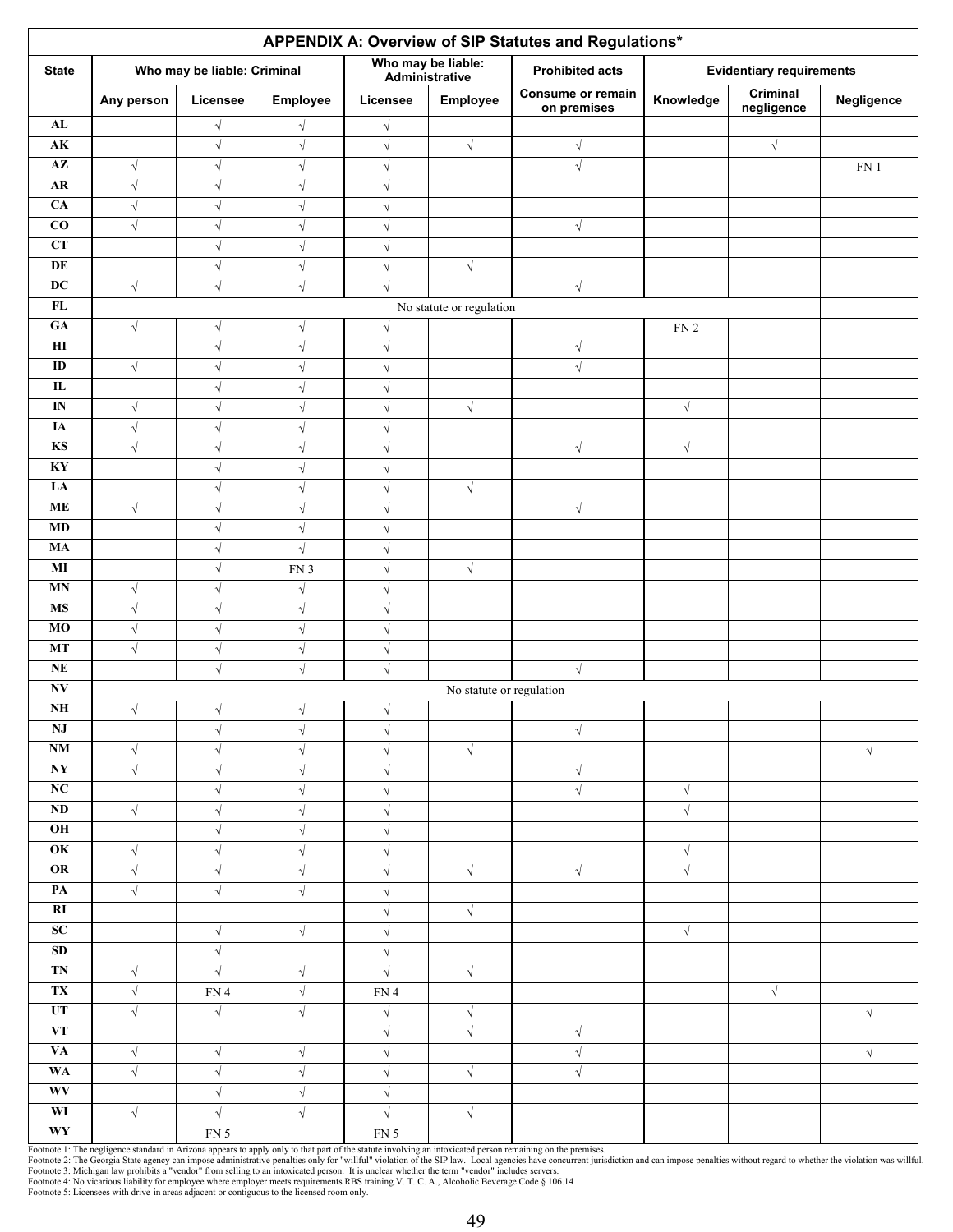| <b>ALABAMA</b>                        |                                                                  |                                                                                                                                                                          |                                  |                                  |  |  |
|---------------------------------------|------------------------------------------------------------------|--------------------------------------------------------------------------------------------------------------------------------------------------------------------------|----------------------------------|----------------------------------|--|--|
| <b>Law Prohibiting</b>                | Who May Be Held Liable?                                          | <b>Liable for What Act?</b>                                                                                                                                              | <b>Definition of Intoxicated</b> | <b>Mental State</b><br>of Seller |  |  |
| Ala. Admin.<br>Code r. 20-X-6-<br>.02 | ABC Board on-premises licensee, employee,<br>or agent thereof.   | Serving any person<br>alcoholic beverages if<br>such person appears,<br>considering the totality of<br>the circumstances, to be<br>intoxicated.                          |                                  |                                  |  |  |
| Ala. Admin.<br>Code r. 20-X-6-<br>.14 | ABC Board off-premises licensee, employee,<br>or agent there of. | Selling, furnishing or<br>giving any alcoholic<br>beverage to any person if<br>such person appears,<br>under the totality of the<br>circumstances, to be<br>intoxicated. |                                  |                                  |  |  |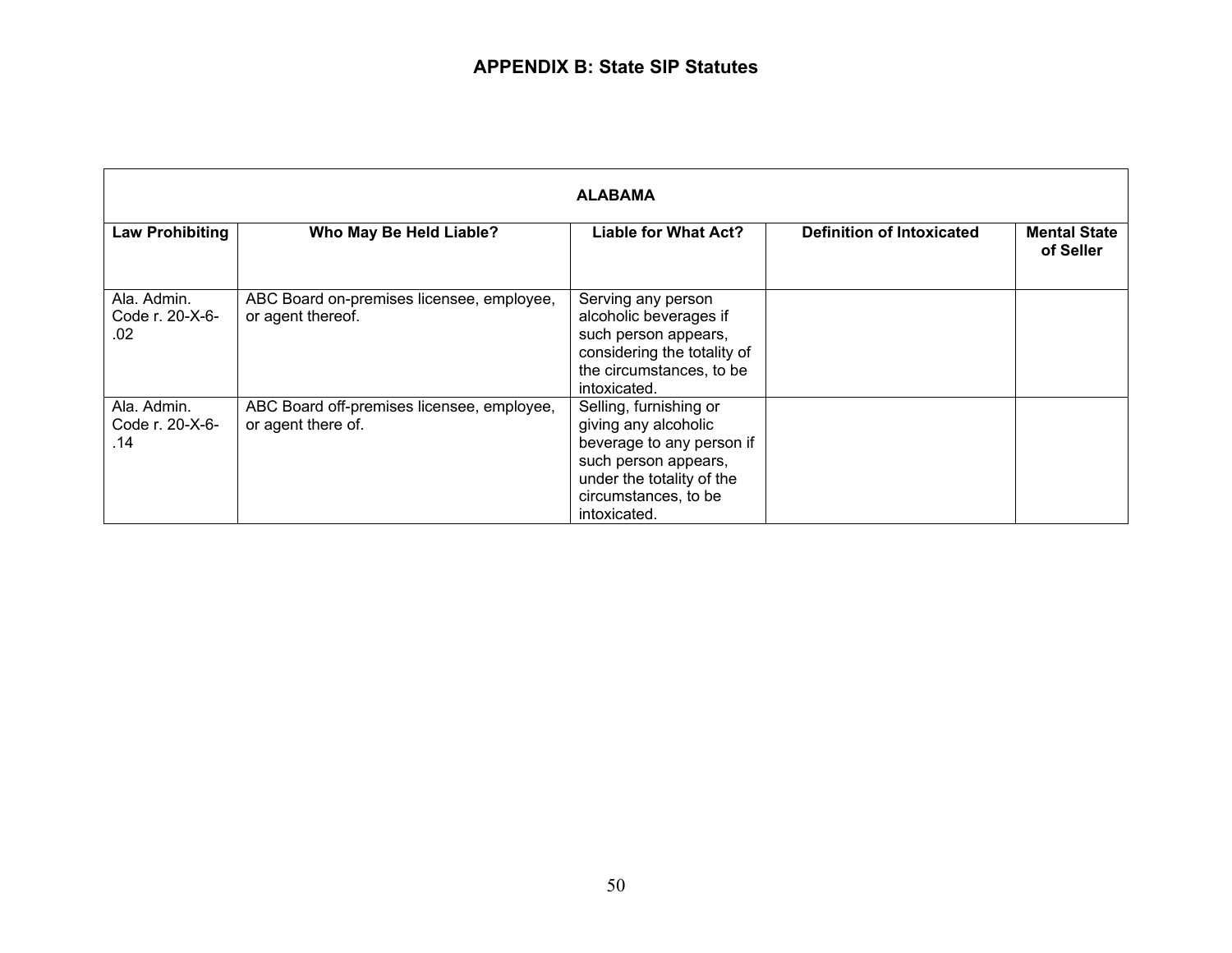|                        | <b>ALASKA</b>                                                                        |                                                                                                                                                                                                                                                                                                                                                                                          |                                                                                                                                                                                                                                                                                                                                                                                                                              |                                                                                                                                                                                                                                                                                                                                                                                                                                                                                                                                                                                                                                                                                                                                                      |  |  |
|------------------------|--------------------------------------------------------------------------------------|------------------------------------------------------------------------------------------------------------------------------------------------------------------------------------------------------------------------------------------------------------------------------------------------------------------------------------------------------------------------------------------|------------------------------------------------------------------------------------------------------------------------------------------------------------------------------------------------------------------------------------------------------------------------------------------------------------------------------------------------------------------------------------------------------------------------------|------------------------------------------------------------------------------------------------------------------------------------------------------------------------------------------------------------------------------------------------------------------------------------------------------------------------------------------------------------------------------------------------------------------------------------------------------------------------------------------------------------------------------------------------------------------------------------------------------------------------------------------------------------------------------------------------------------------------------------------------------|--|--|
| <b>Law Prohibiting</b> | Who May Be<br><b>Held Liable?</b>                                                    | <b>Liable for What Act?</b>                                                                                                                                                                                                                                                                                                                                                              | <b>Definition of Intoxicated</b>                                                                                                                                                                                                                                                                                                                                                                                             | <b>Mental State of Seller</b>                                                                                                                                                                                                                                                                                                                                                                                                                                                                                                                                                                                                                                                                                                                        |  |  |
| AS 04.16.030           | A licensee, an<br>agent, or<br>employee.                                             | (a) Selling, giving, or<br>bartering alcoholic<br>beverages<br>(b) Allowing another person<br>to sell, give, or barter an<br>alcoholic beverage<br>(c) Allowing a drunken<br>person to enter and remain<br>within licensed premises or<br>to consume an alcoholic<br>beverage within licensed<br>premises<br>(d) Permitting a drunken<br>person to sell or serve<br>alcoholic beverages. | (8) "Drunken person"<br>means a person whose<br>physical or mental conduct<br>is substantially impaired as<br>a result of the introduction<br>of an alcoholic beverage<br>into the person's body and<br>who exhibits those plain<br>and easily observed or<br>discovered outward<br>manifestations of behavior<br>commonly known to be<br>produced by the<br>overconsumption of<br>alcoholic beverages;<br>AK ST § 04.21.080 | With criminal negligence:<br>(1) a person acts with "criminal negligence" with<br>respect to a result or to a circumstance<br>described by a provision of law defining an<br>offense when the person fails to perceive a<br>substantial and unjustifiable risk that the result<br>will occur or that the circumstance exists; the<br>risk must be of such a nature and degree that<br>the failure to perceive it constitutes a gross<br>deviation from the standard of care that a<br>reasonable person would observe in the<br>situation;<br>AS 04.21.080                                                                                                                                                                                           |  |  |
|                        | A person<br>receiving<br>compensation for<br>transporting<br>alcoholic<br>beverages. | Delivering alcoholic<br>beverages to a drunken<br>person.                                                                                                                                                                                                                                                                                                                                |                                                                                                                                                                                                                                                                                                                                                                                                                              | Knowingly:<br>(2) a person acts "knowingly" with respect to<br>conduct or to a circumstance described by a<br>provision of law defining an offense when the<br>person is aware that the person's conduct is of<br>that nature or that the circumstance exists;<br>when knowledge of the existence of a particular<br>fact is an element of an offense, that knowledge<br>is established if a person is aware of a<br>substantial probability of its existence, unless<br>the person actually believes it does not exist; a<br>person who is unaware of conduct or a<br>circumstance of which the person would have<br>been aware had the person not been intoxicated<br>acts knowingly with respect to that conduct or<br>circumstance; AS 04.21.080 |  |  |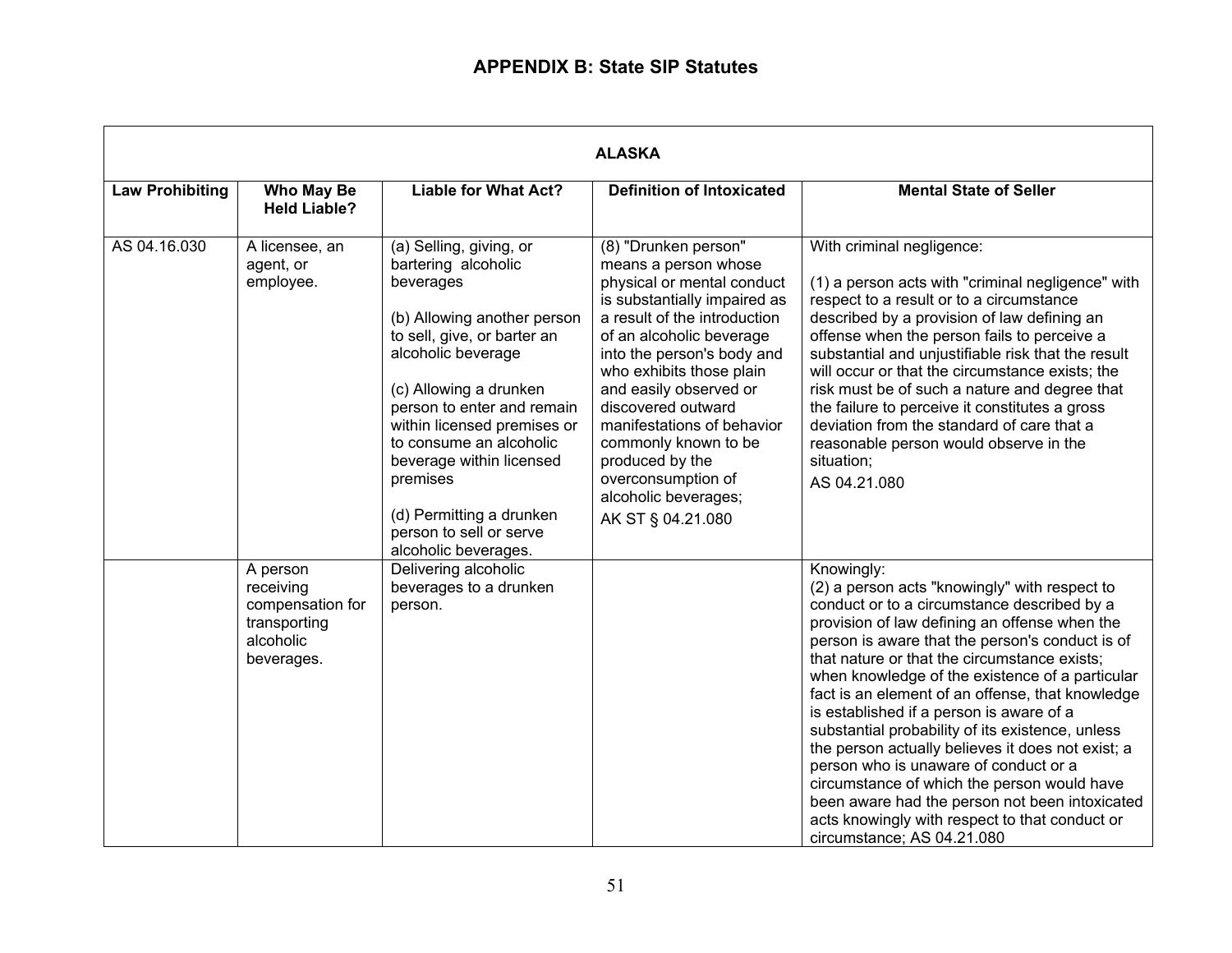| <b>ARIZONA</b>            |                             |                                                                                                                                                                                                                                                                                                                                                                                                                                                                                                                                                                                    |                                                                                                                                                                                                                                                                                                                                                                                            |                                                                                                                                                                           |  |  |
|---------------------------|-----------------------------|------------------------------------------------------------------------------------------------------------------------------------------------------------------------------------------------------------------------------------------------------------------------------------------------------------------------------------------------------------------------------------------------------------------------------------------------------------------------------------------------------------------------------------------------------------------------------------|--------------------------------------------------------------------------------------------------------------------------------------------------------------------------------------------------------------------------------------------------------------------------------------------------------------------------------------------------------------------------------------------|---------------------------------------------------------------------------------------------------------------------------------------------------------------------------|--|--|
| Law<br><b>Prohibiting</b> | Who May Be Held<br>Liable?  | Liable for What Act?                                                                                                                                                                                                                                                                                                                                                                                                                                                                                                                                                               | <b>Definition of Intoxicated</b>                                                                                                                                                                                                                                                                                                                                                           | <b>Mental State</b><br>of Seller                                                                                                                                          |  |  |
| A.R.S. § 4-244<br>(14)    | A licensee or other person. | Selling or furnishing spirituous liquor<br>to an obviously intoxicated person, or<br>allowing or permitting an obviously<br>intoxicated person to remain on the<br>premises, except that a licensee or<br>an employee of the licensee may<br>allow an obviously intoxicated person<br>to remain on the premises for a<br>period of time not to exceed thirty<br>minutes after the state of obvious<br>intoxication is known or should be<br>known to the licensee in order that a<br>nonintoxicated person may transport<br>the obviously intoxicated person from<br>the premises. | "Obviously intoxicated" means<br>inebriated to the extent that a<br>person's physical faculties are<br>substantially impaired and the<br>impairment is shown by significantly<br>uncoordinated physical action or<br>significant uncoordinated physical<br>action or significant physical<br>dysfunction that would have been<br>obvious to a reasonable person.<br>A.R.S. $\S$ 4-244 (14) | Knew or<br>should have<br>known<br>(apparently<br>applicable only<br>to provision<br>regarding an<br>obviously<br>intoxicated<br>person<br>remaining on<br>the premises). |  |  |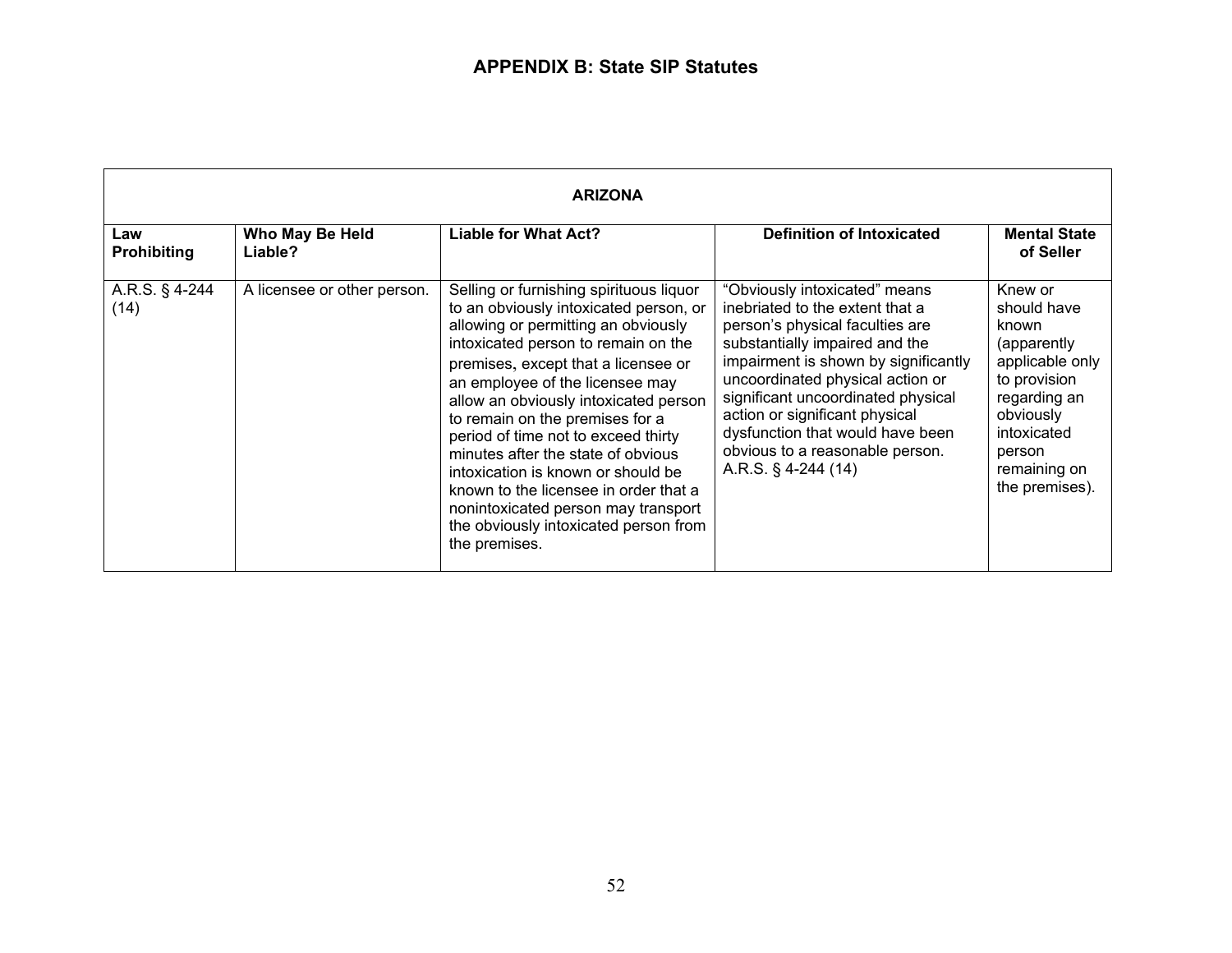| <b>ARKASAS</b>       |                                                                                  |                                                                                           |                                  |                                  |  |  |
|----------------------|----------------------------------------------------------------------------------|-------------------------------------------------------------------------------------------|----------------------------------|----------------------------------|--|--|
| Law Prohibiting      | Who May Be Held Liable?                                                          | <b>Liable for What Act?</b>                                                               | <b>Definition of Intoxicated</b> | <b>Mental State</b><br>of Seller |  |  |
| A.C.A. § 3-3-209     | Any person.                                                                      | Selling, giving away, or disposing of<br>intoxicating liquor to an intoxicated<br>person. |                                  |                                  |  |  |
| AR ADC 006 02<br>001 | The holder of a permit to<br>sell or dispense controlled<br>beverages at retail. | Selling to an intoxicated person.                                                         |                                  |                                  |  |  |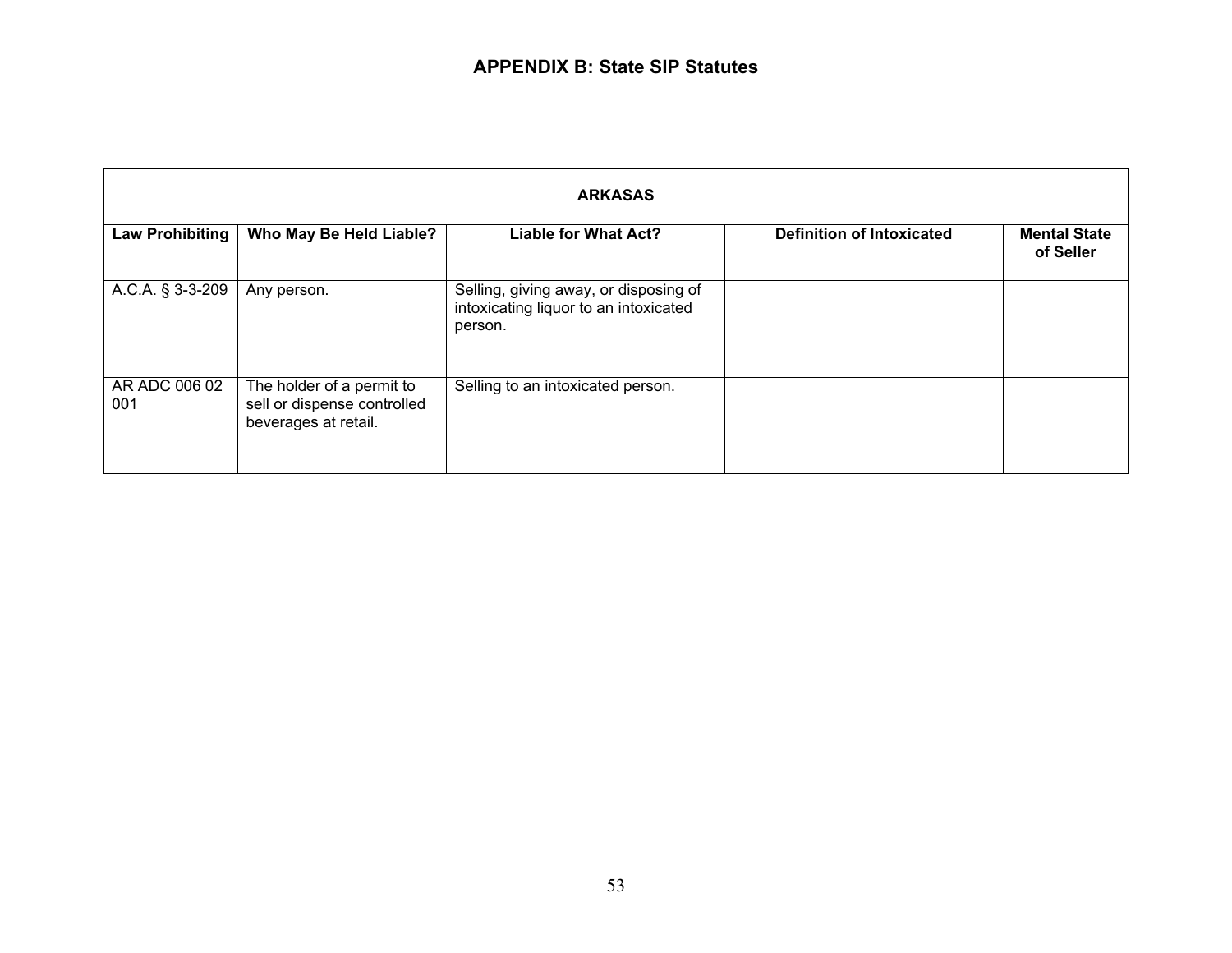| <b>CALIFORNIA</b>                                |                         |                                                                                                                                                    |                                  |                                  |  |  |
|--------------------------------------------------|-------------------------|----------------------------------------------------------------------------------------------------------------------------------------------------|----------------------------------|----------------------------------|--|--|
| <b>Law Prohibiting</b>                           | Who May Be Held Liable? | Liable for What Act?                                                                                                                               | <b>Definition of Intoxicated</b> | <b>Mental State</b><br>of Seller |  |  |
| West's<br>Ann.Cal.Bus. &<br>Prof.Code §<br>25602 | Any person.             | Selling, furnishing, giving, or causing<br>to be sold, furnished, or given away,<br>any alcoholic beverage to any<br>obviously intoxicated person. |                                  |                                  |  |  |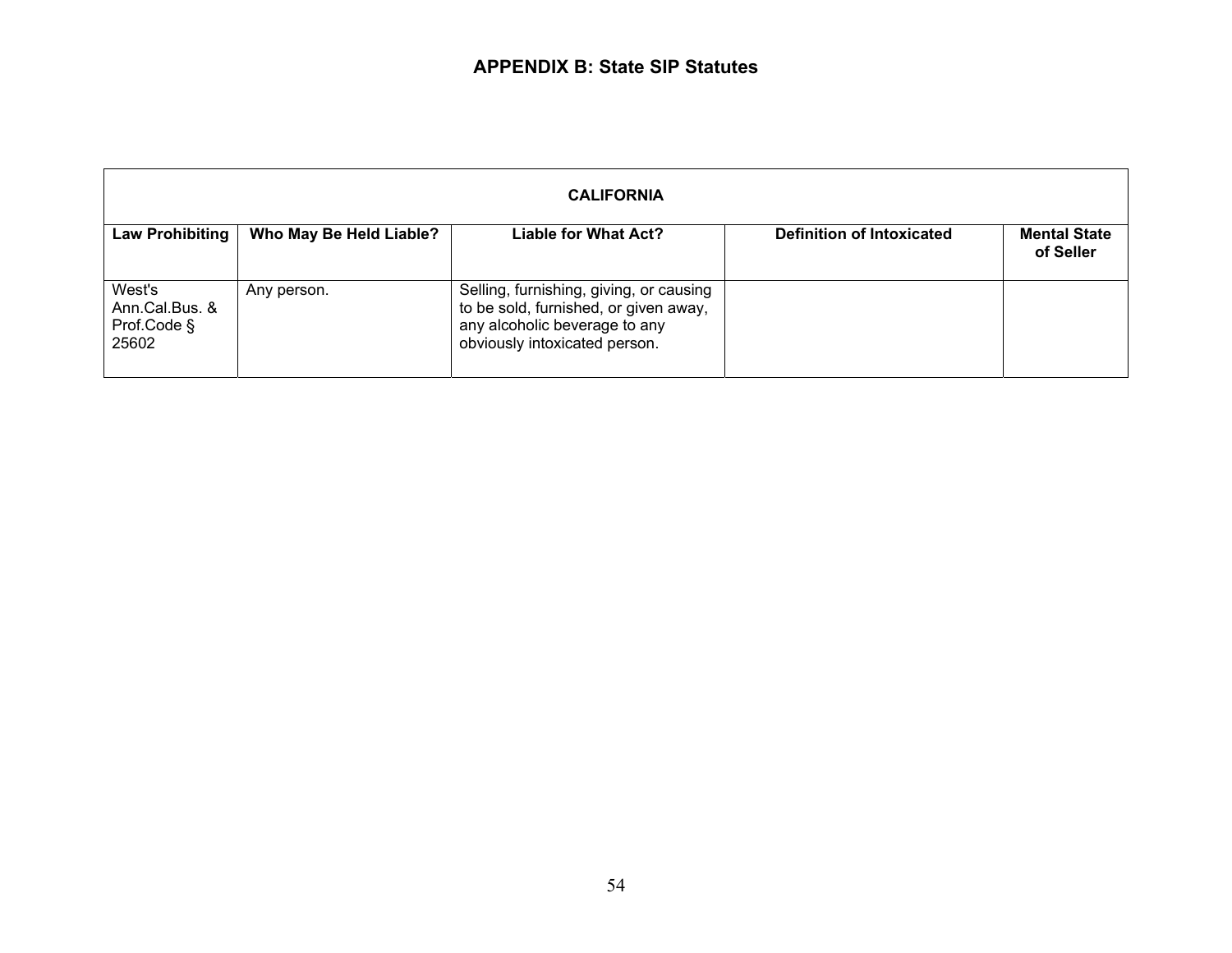| <b>COLORADO</b>                          |                                                                                                                              |                                                                                                                                                                                                       |                                  |                                  |  |  |
|------------------------------------------|------------------------------------------------------------------------------------------------------------------------------|-------------------------------------------------------------------------------------------------------------------------------------------------------------------------------------------------------|----------------------------------|----------------------------------|--|--|
| <b>Law Prohibiting</b>                   | Who May Be Held Liable?                                                                                                      | Liable for What Act?                                                                                                                                                                                  | <b>Definition of Intoxicated</b> | <b>Mental State</b><br>of Seller |  |  |
| $C.R.S.A.$ § 12-<br>47-301               | The licensee during a<br>tasting.                                                                                            | "Tastings" service to visibly<br>intoxicated.                                                                                                                                                         |                                  |                                  |  |  |
| $C.R.S.A.$ § 12-<br>47-901               | "Any person" C.R.S.A. §<br>$12-47-901(1)(a)$<br>"any person licensed to sell<br>at retail" C.R.S.A. § 12-47-<br>901(5)(a)(l) | Selling, serving, giving away,<br>disposing of, exchanging, or<br>delivering or permitting the sale,<br>serving, giving, or procuring of, any<br>alcohol beverage to a visibly<br>intoxicated person. |                                  |                                  |  |  |
| 1 CO ADC 203-<br>2 Regulation 47-<br>900 | Licensee or employee of<br>the licensee.                                                                                     | Permitting the serving or loitering of a<br>visibly intoxicated patron.                                                                                                                               |                                  |                                  |  |  |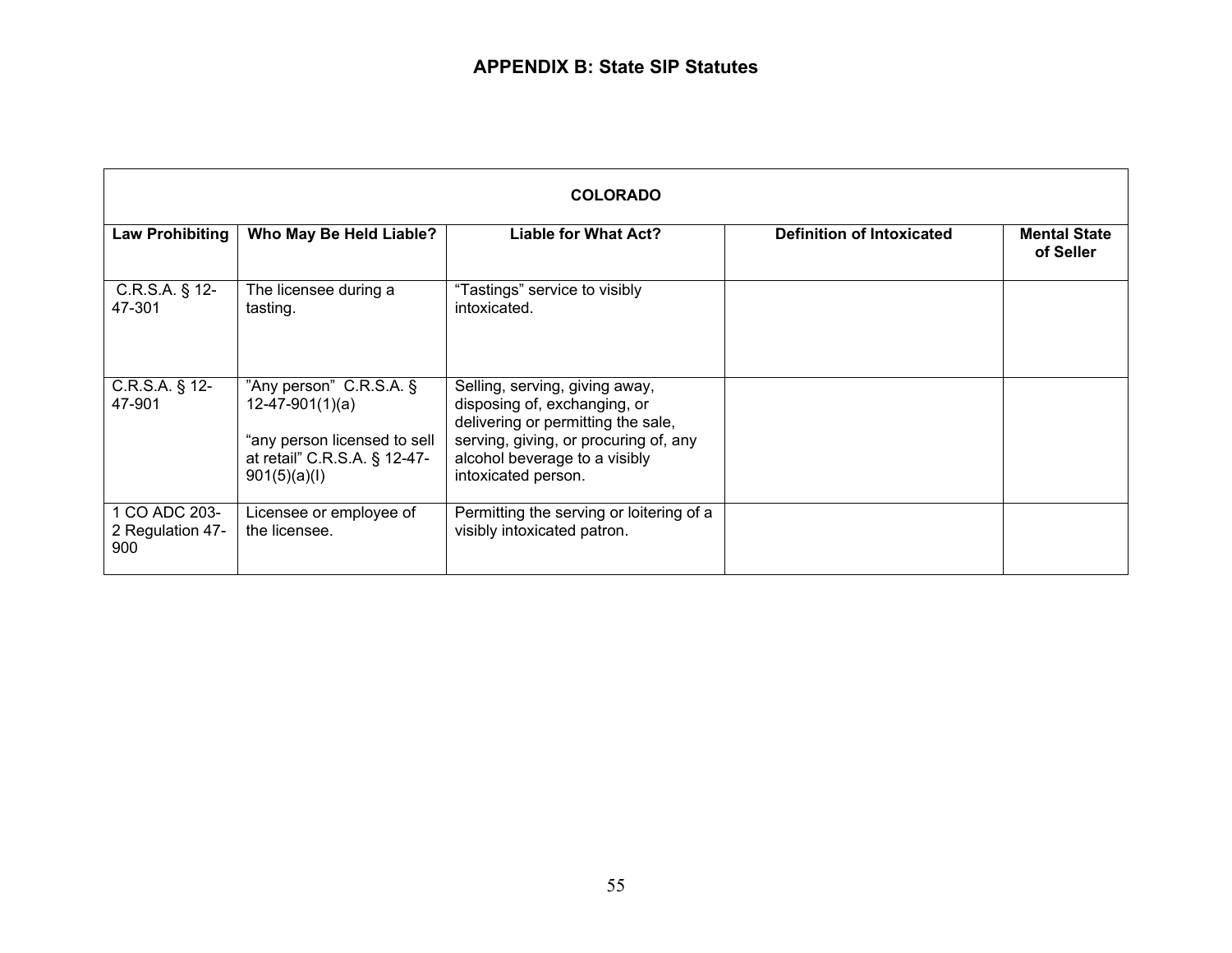| <b>CONNECTICUT</b>        |                                                             |                                                                                                                                                                            |                                  |                                  |  |  |
|---------------------------|-------------------------------------------------------------|----------------------------------------------------------------------------------------------------------------------------------------------------------------------------|----------------------------------|----------------------------------|--|--|
| Law<br><b>Prohibiting</b> | Who May Be Held<br>Liable?                                  | <b>Liable for What Act?</b>                                                                                                                                                | <b>Definition of Intoxicated</b> | <b>Mental State</b><br>of Seller |  |  |
| $C.G.S.A.$ § 30-<br>86    | Any permittee or any<br>servant or agent of a<br>permittee. | Selling or delivering alcoholic liquor<br>to any minor or any intoxicated<br>person, or to any habitual drunkard,<br>knowing the person to be such a<br>habitual drunkard. |                                  |                                  |  |  |
| CT ADC $\S$ 30-6-<br>B21a | Package stores and<br>charitable organizations.             | During "tastings" serving an alcoholic<br>beverage or allowing an alcohol<br>beverage to be consumed by an<br>intoxicated person.                                          |                                  |                                  |  |  |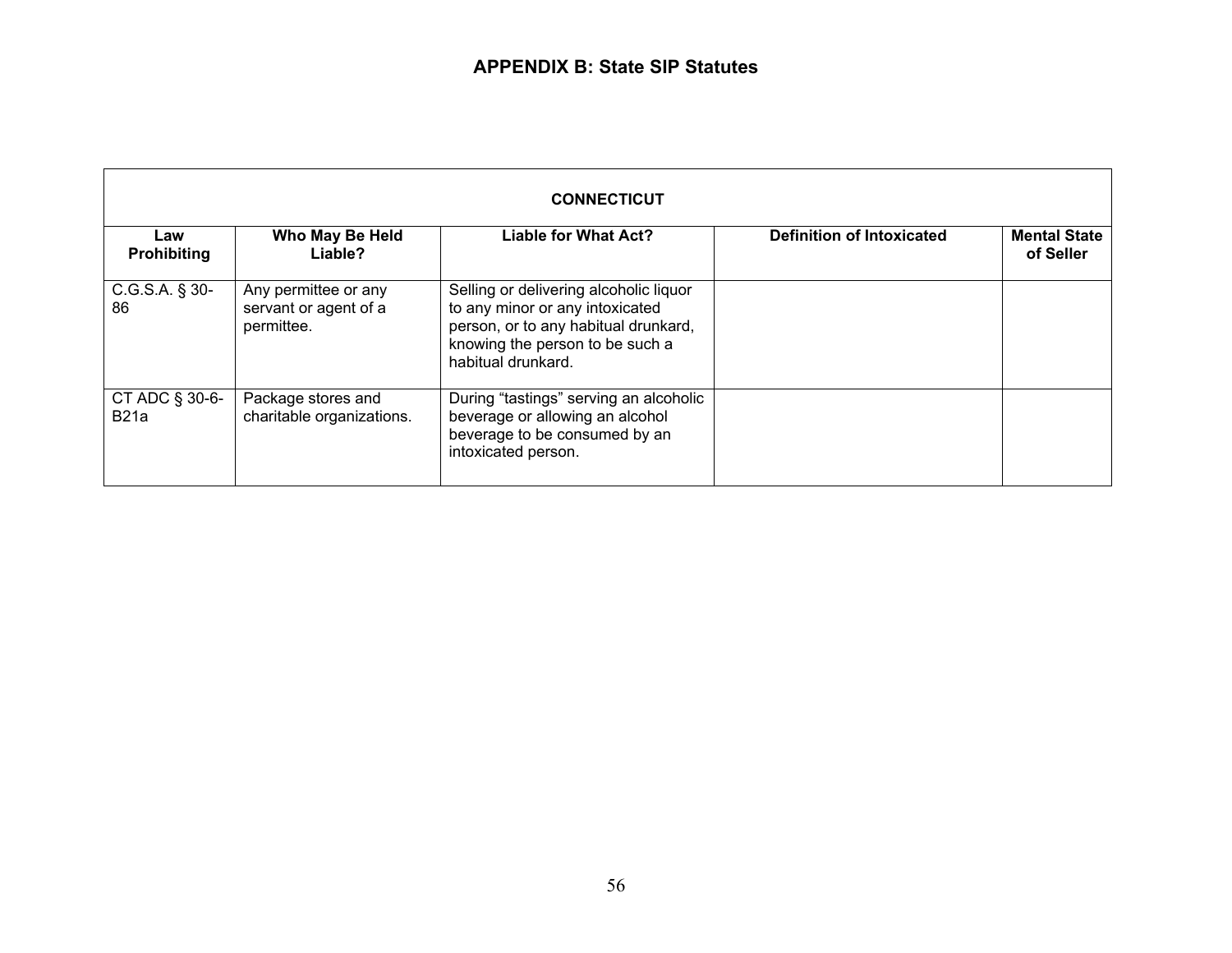| <b>DELAWARE</b>        |                                                                                              |                                                                                                                                 |                                  |                                  |  |  |
|------------------------|----------------------------------------------------------------------------------------------|---------------------------------------------------------------------------------------------------------------------------------|----------------------------------|----------------------------------|--|--|
| <b>Law Prohibiting</b> | Who May Be Held Liable?                                                                      | Liable for What Act?                                                                                                            | <b>Definition of Intoxicated</b> | <b>Mental State</b><br>of Seller |  |  |
| 4 Del.C. § 706         | Any licensee, or employee<br>of a licensee, or person in<br>charge of a licensed<br>premise. | Selling or serving alcoholic liquors to<br>any individual if such individual is<br>intoxicated or appears to be<br>intoxicated. |                                  |                                  |  |  |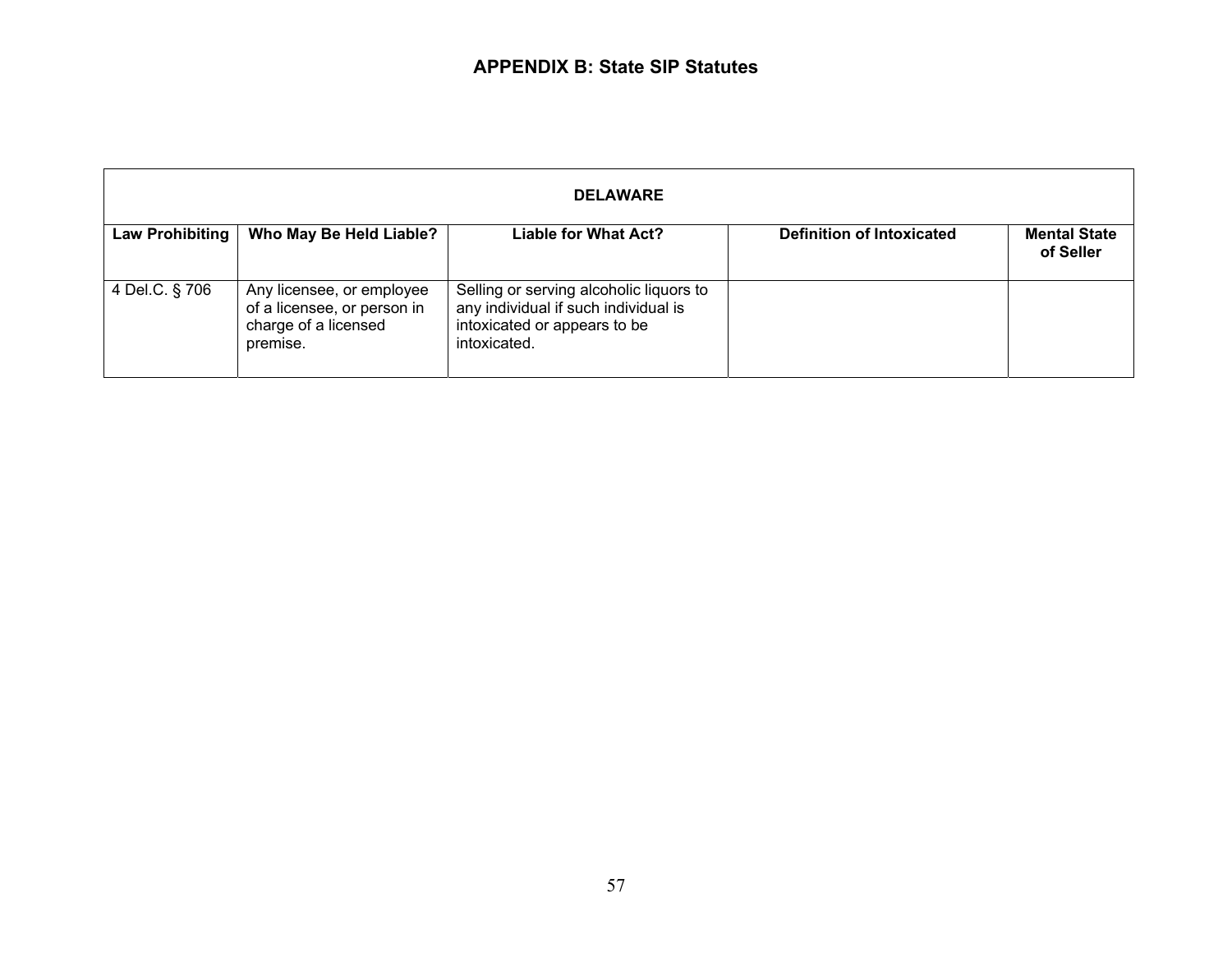| <b>DISTRICT OF COLUMBIA</b> |                         |                                                                                                                                                                      |                                  |                                  |  |  |
|-----------------------------|-------------------------|----------------------------------------------------------------------------------------------------------------------------------------------------------------------|----------------------------------|----------------------------------|--|--|
| Law<br><b>Prohibiting</b>   | Who May Be Held Liable? | <b>Liable for What Act?</b>                                                                                                                                          | <b>Definition of Intoxicated</b> | <b>Mental State</b><br>of Seller |  |  |
| DC ST § 25-<br>781          | (no mention)            | The sale or delivery of alcoholic<br>beverages to any person who<br>appears to be intoxicated.                                                                       |                                  |                                  |  |  |
| DC ST § 25-<br>781          | A retail licensee.      | Permitting at the licensed<br>establishment the consumption of an<br>alcoholic beverage by an intoxicated<br>person, or any person who appears to<br>be intoxicated. |                                  |                                  |  |  |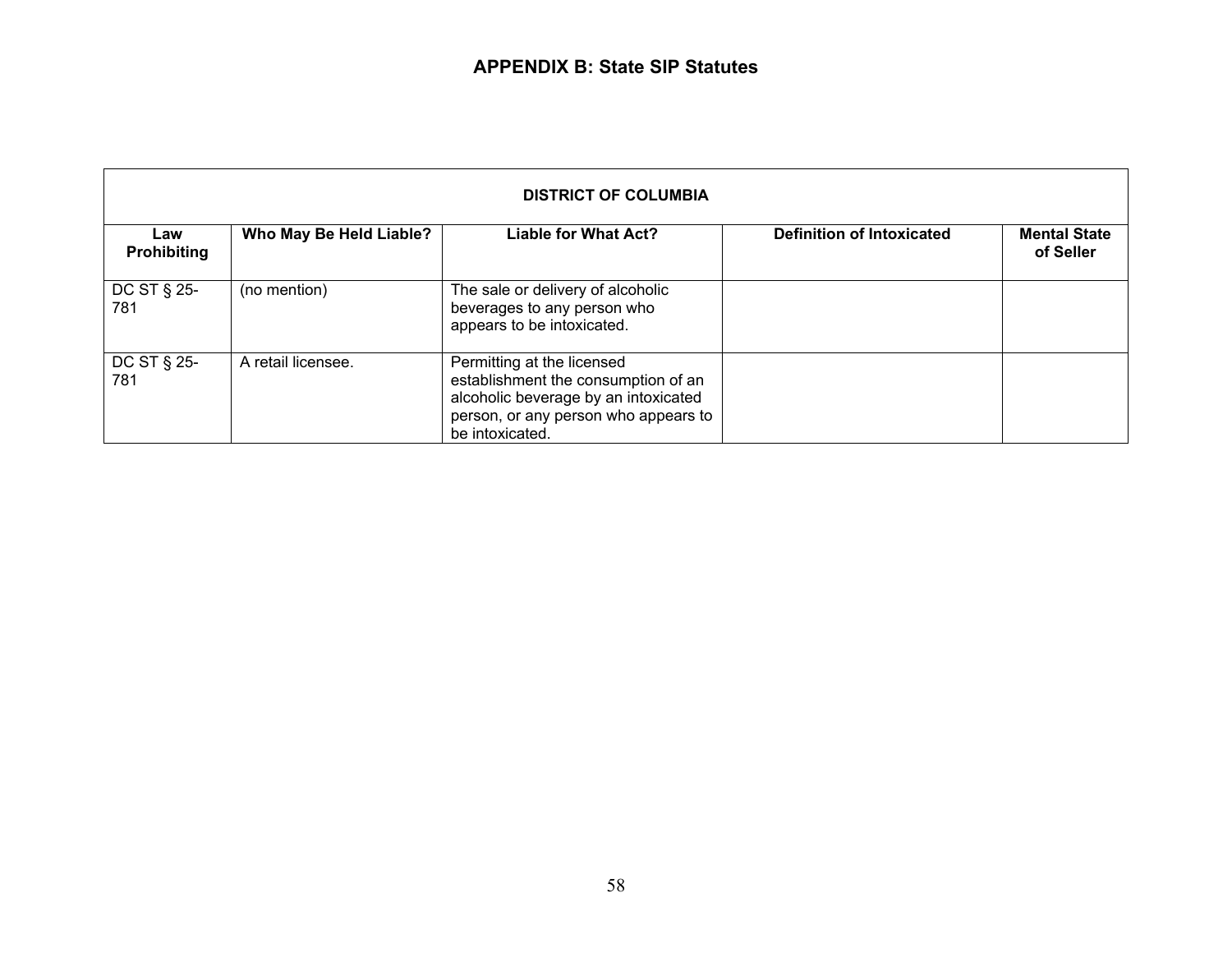#### **APPENDIX B: State SIP Statutes**

# **FLORIDA**  No SIP laws or regulations.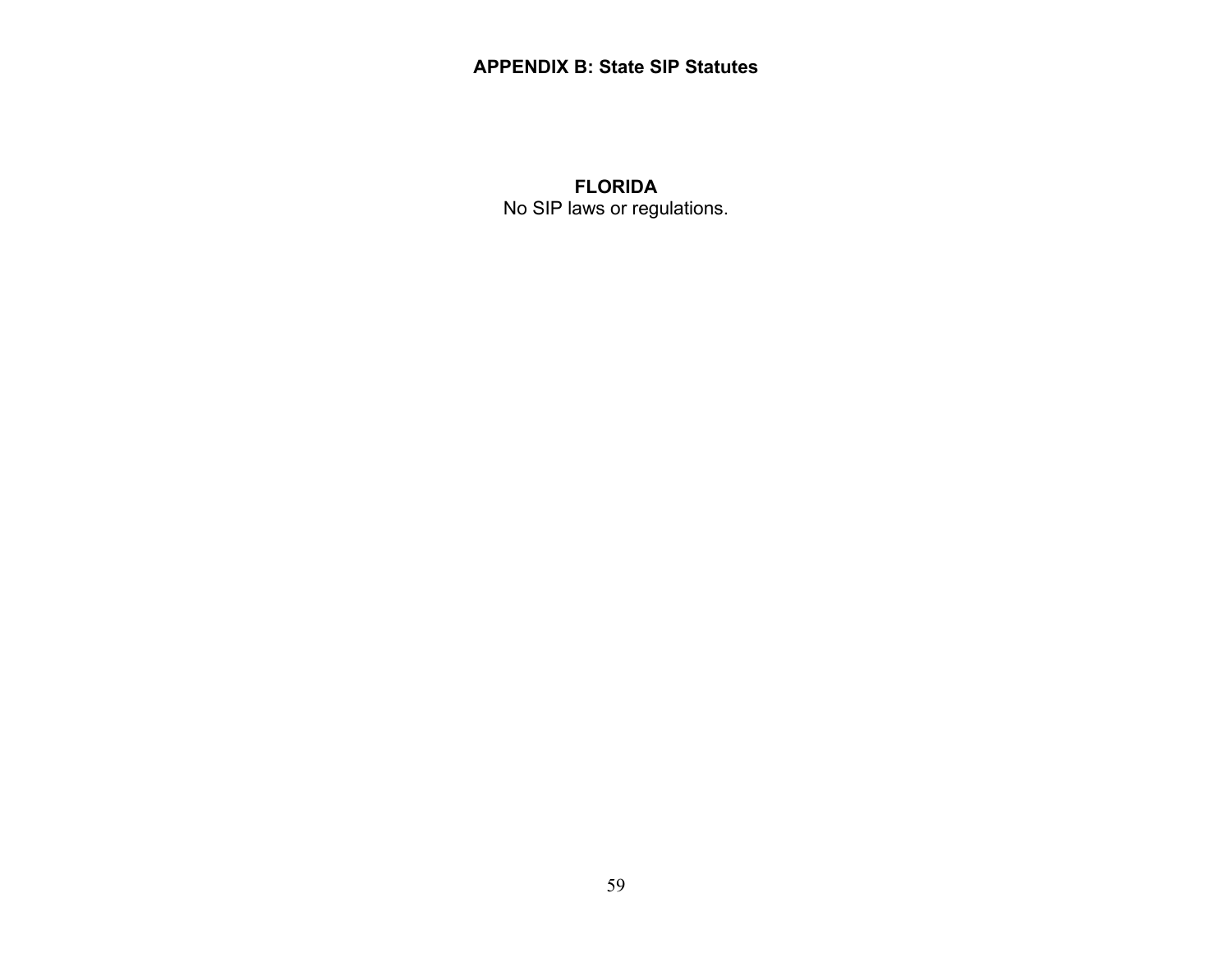| <b>GEORGIA</b>               |                         |                                                                                                                                                       |                                  |                                  |  |  |
|------------------------------|-------------------------|-------------------------------------------------------------------------------------------------------------------------------------------------------|----------------------------------|----------------------------------|--|--|
| Law Prohibiting              | Who May Be Held Liable? | Liable for What Act?                                                                                                                                  | <b>Definition of Intoxicated</b> | <b>Mental State</b><br>of Seller |  |  |
| Ga. Code Ann.,<br>$§$ 3-3-22 | N/A                     | No alcoholic beverage shall be sold,<br>bartered, exchanged, given, provided,<br>or furnished to any person in a state of<br>noticeable intoxication. |                                  |                                  |  |  |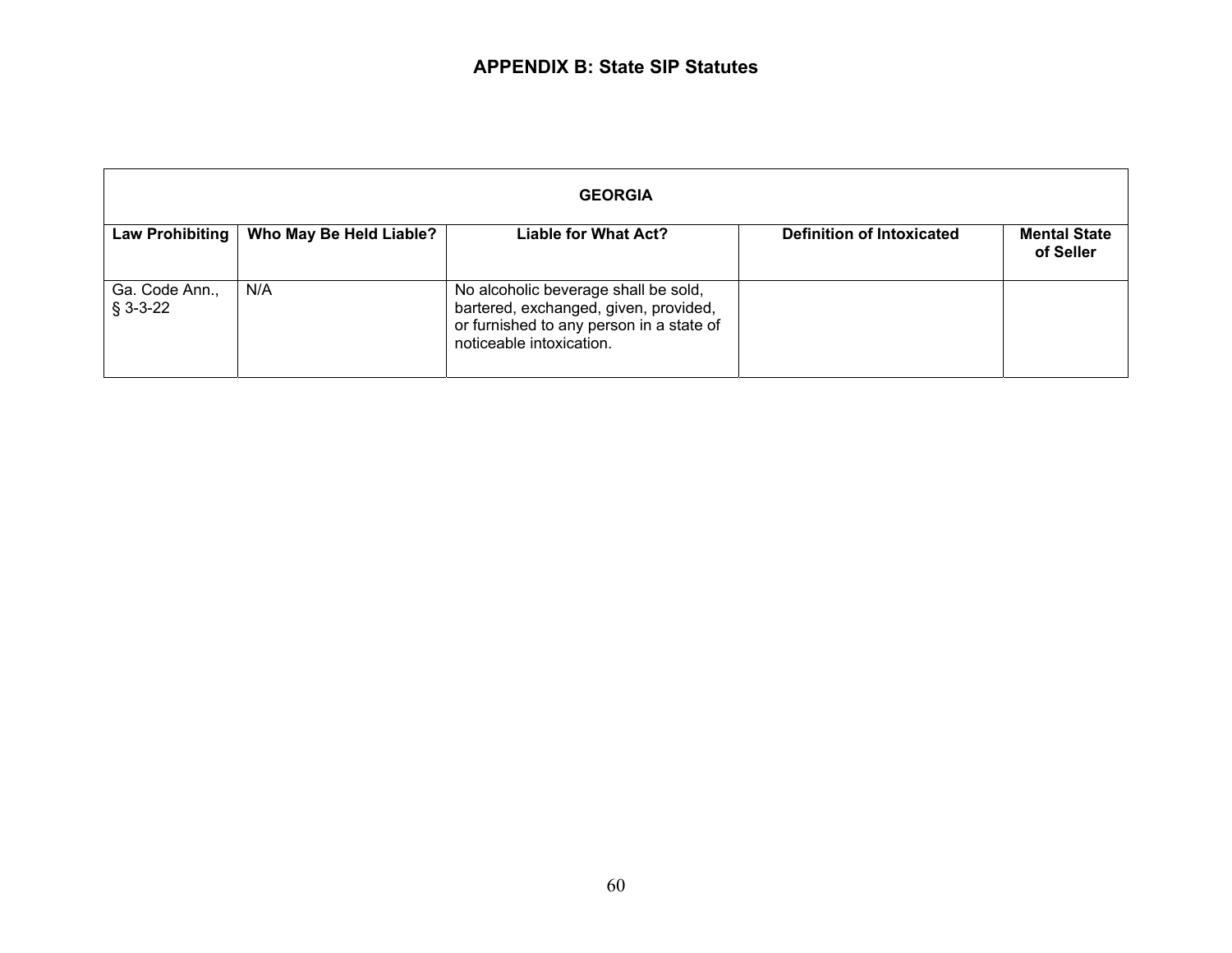| <b>HAWAII</b>          |                                              |                                                                                                                                                            |                                                                                                                                                                                                                                                                                                                                                                                                                                                                                        |                                  |  |  |
|------------------------|----------------------------------------------|------------------------------------------------------------------------------------------------------------------------------------------------------------|----------------------------------------------------------------------------------------------------------------------------------------------------------------------------------------------------------------------------------------------------------------------------------------------------------------------------------------------------------------------------------------------------------------------------------------------------------------------------------------|----------------------------------|--|--|
| <b>Law Prohibiting</b> | Who May Be Held Liable?                      | Liable for What Act?                                                                                                                                       | <b>Definition of Intoxicated</b>                                                                                                                                                                                                                                                                                                                                                                                                                                                       | <b>Mental State</b><br>of Seller |  |  |
| HI ST § 281-78         | Any licensee or employee<br>of the licensee. | Selling, serving, or furnishing any liquor<br>to, or allowing the consumption of any<br>liquor by any person at the time under<br>the influence of liquor. | "Under the influence of liquor'<br>means that the person concerned<br>has consumed intoxicating liquor<br>sufficient to impair at the particular<br>time under inquiry the person's<br>normal mental faculties or ability to<br>care for oneself and guard against<br>casualty, or sufficient to<br>substantially impair at the time<br>under inquiry that clearness of<br>intellect and control of oneself<br>which the person would otherwise<br>normally possess."<br>HI ST § 281-1 |                                  |  |  |
|                        |                                              |                                                                                                                                                            | See also: State v. Mata                                                                                                                                                                                                                                                                                                                                                                                                                                                                |                                  |  |  |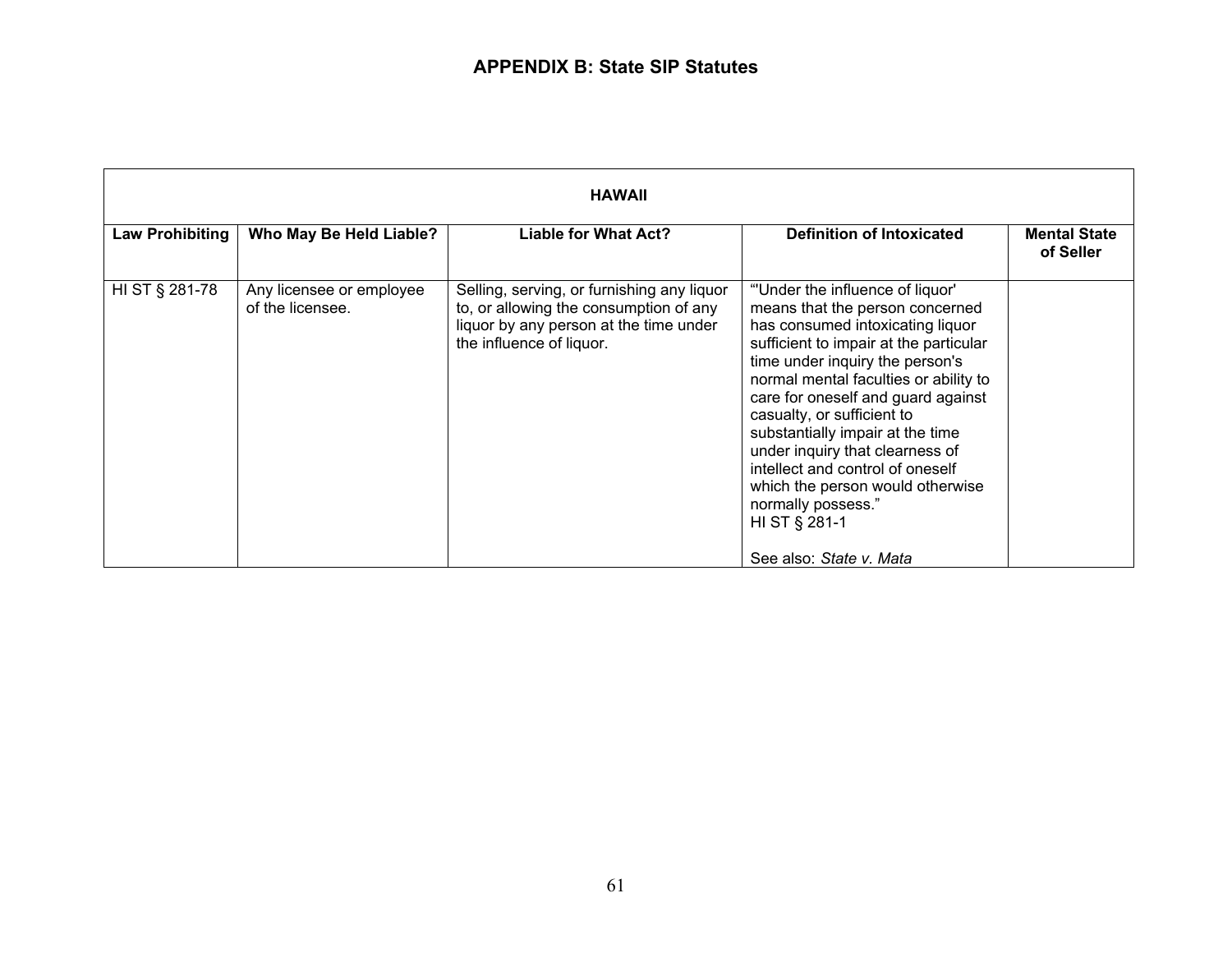| <b>IDAHO</b>           |                                                                                                                          |                                                                                                                                                                                                                                                                                   |                                  |                                  |
|------------------------|--------------------------------------------------------------------------------------------------------------------------|-----------------------------------------------------------------------------------------------------------------------------------------------------------------------------------------------------------------------------------------------------------------------------------|----------------------------------|----------------------------------|
| <b>Law Prohibiting</b> | Who May Be Held Liable?                                                                                                  | <b>Liable for What Act?</b>                                                                                                                                                                                                                                                       | <b>Definition of Intoxicated</b> | <b>Mental State</b><br>of Seller |
| I.C. $§$ 23-312        | An officer, agent, or<br>employee of the<br>dispensary.                                                                  | Selling any alcoholic liquor to any<br>person intoxicated or apparently<br>intoxicated.                                                                                                                                                                                           |                                  |                                  |
| I.C. $§$ 23-605        | Any person.                                                                                                              | Selling, giving, or dispensing any<br>alcohol beverage, including any distilled<br>spirits, beer or wine, to another person<br>who is intoxicated or apparently<br>intoxicated shall be guilty of a<br>misdemeanor.                                                               |                                  |                                  |
| $1.C.$ § 23-615        | No person licensed<br>pursuant to title 23, Idaho<br>Code, or his or its<br>employed agents, servants,<br>or bartenders. | Selling, delivering or giving away, or<br>causing or permitting to be sold,<br>delivered, or given away, or allowed to<br>be consumed, any alcohol beverage,<br>including any distilled spirits, beer or<br>wine, to any person actually, apparently<br>or obviously intoxicated. |                                  |                                  |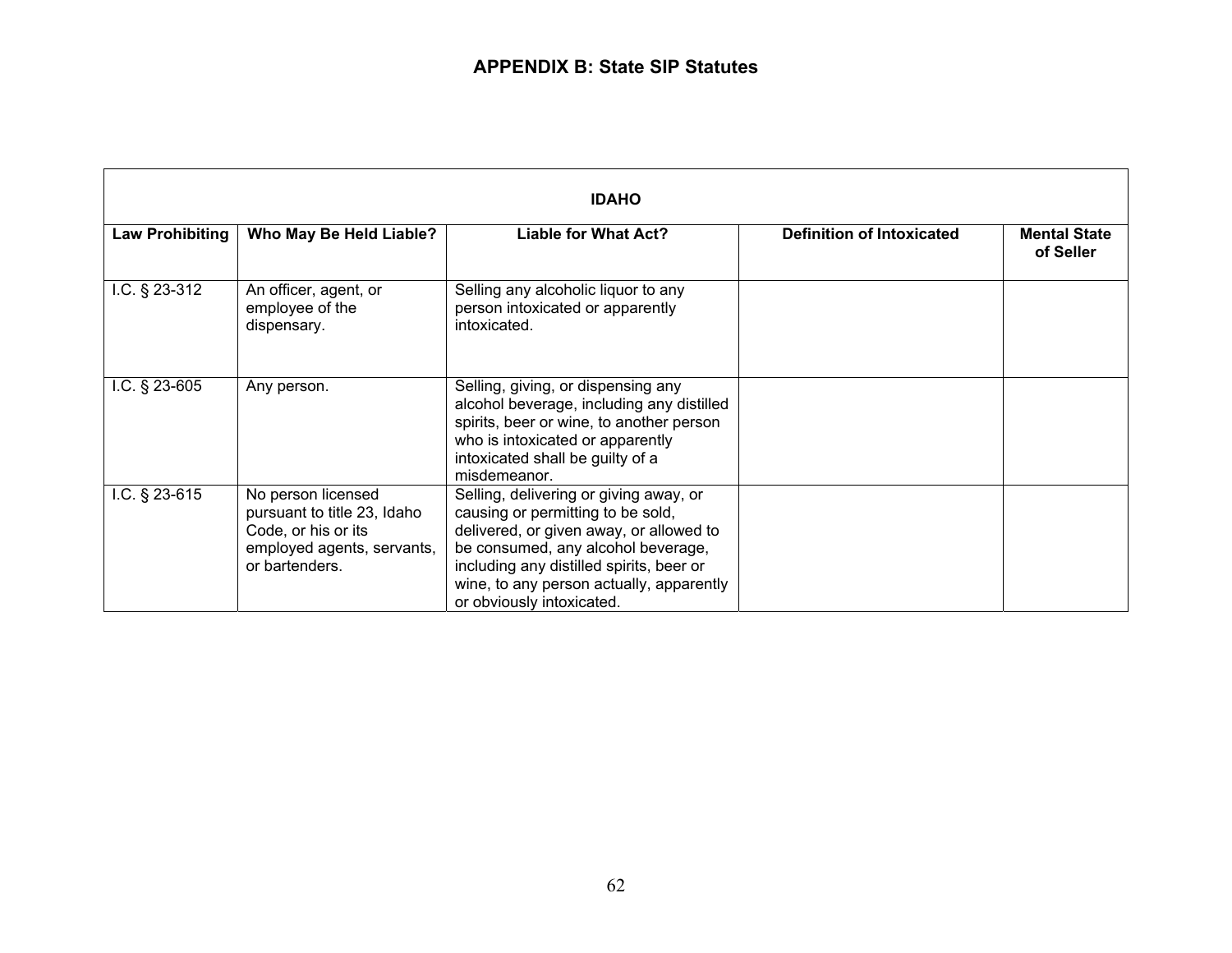| <b>ILLINOIS</b>     |                                                                                                           |                                                                                                                        |                                  |                                  |
|---------------------|-----------------------------------------------------------------------------------------------------------|------------------------------------------------------------------------------------------------------------------------|----------------------------------|----------------------------------|
| Law Prohibiting     | Who May Be Held Liable?                                                                                   | <b>Liable for What Act?</b>                                                                                            | <b>Definition of Intoxicated</b> | <b>Mental State</b><br>of Seller |
| 235 ILCS 5/6-<br>16 | A licensee, any officer,<br>associate, member,<br>representative, agent, or<br>employee of such licensee. | Selling, giving, or delivering alcoholic<br>liquor to any intoxicated person, except<br>as provided in Section 6-16.1. |                                  |                                  |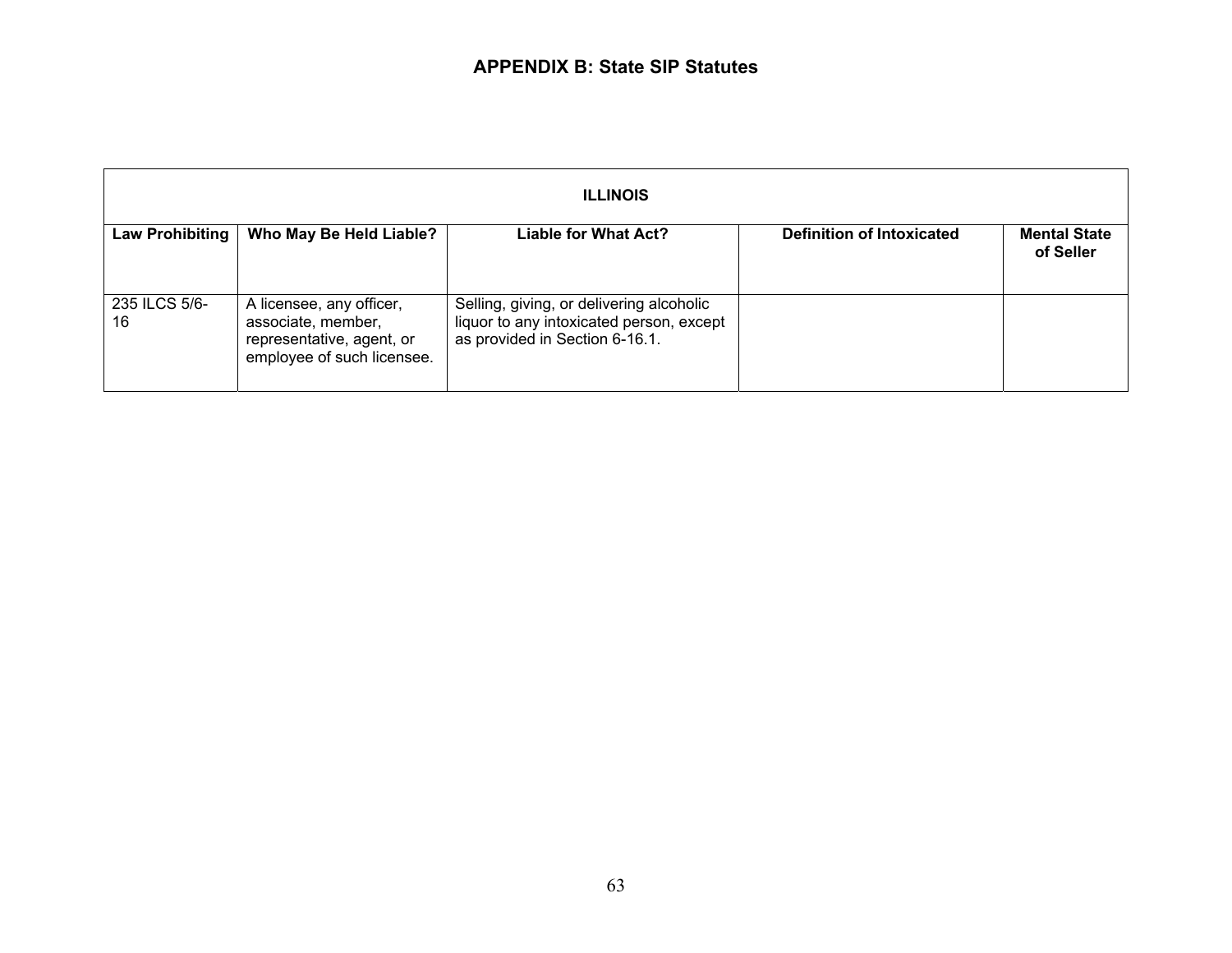| <b>INDIANA</b>  |                         |                                                                                                                                                                                                |                                  |                                  |
|-----------------|-------------------------|------------------------------------------------------------------------------------------------------------------------------------------------------------------------------------------------|----------------------------------|----------------------------------|
| Law Prohibiting | Who May Be Held Liable? | Liable for What Act?                                                                                                                                                                           | <b>Definition of Intoxicated</b> | <b>Mental State</b><br>of Seller |
| IC 7.1-5-10-15  | "A person."             | Selling, bartering, delivering, or giving<br>away an alcoholic beverage to another<br>person who is in a state of intoxication if<br>the person knows that the other person<br>is intoxicated. |                                  | Knowledge<br>required            |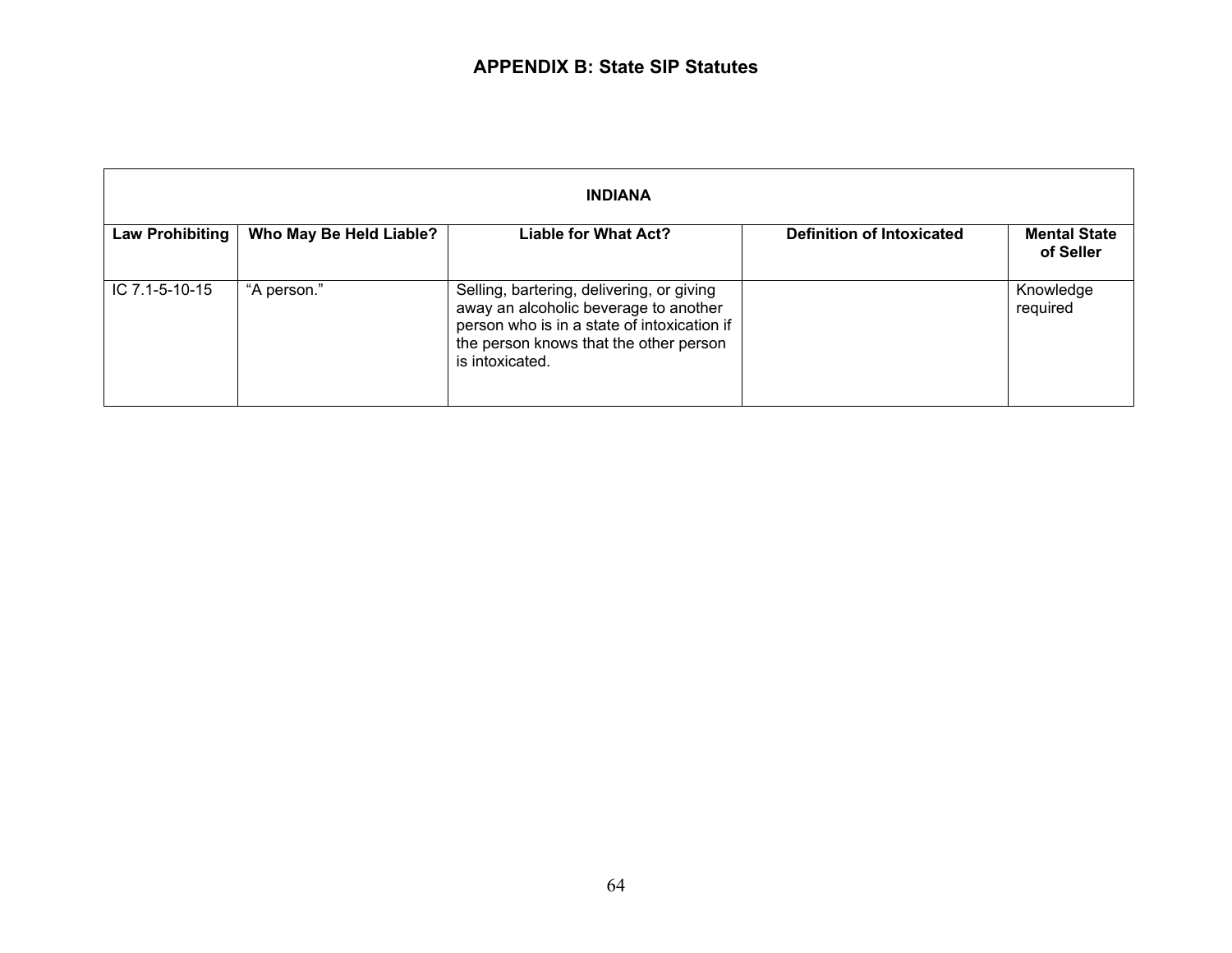| <b>IOWA</b>       |                         |                                                                                                                                                                 |                                  |                                  |
|-------------------|-------------------------|-----------------------------------------------------------------------------------------------------------------------------------------------------------------|----------------------------------|----------------------------------|
| Law Prohibiting   | Who May Be Held Liable? | <b>Liable for What Act?</b>                                                                                                                                     | <b>Definition of Intoxicated</b> | <b>Mental State</b><br>of Seller |
| $1.C.A.$ § 123.49 | "A person."             | Selling, dispensing, or giving to an<br>intoxicated person, or one simulating<br>intoxication, any alcoholic liquor, wine,<br>or beer to an intoxicated person. |                                  |                                  |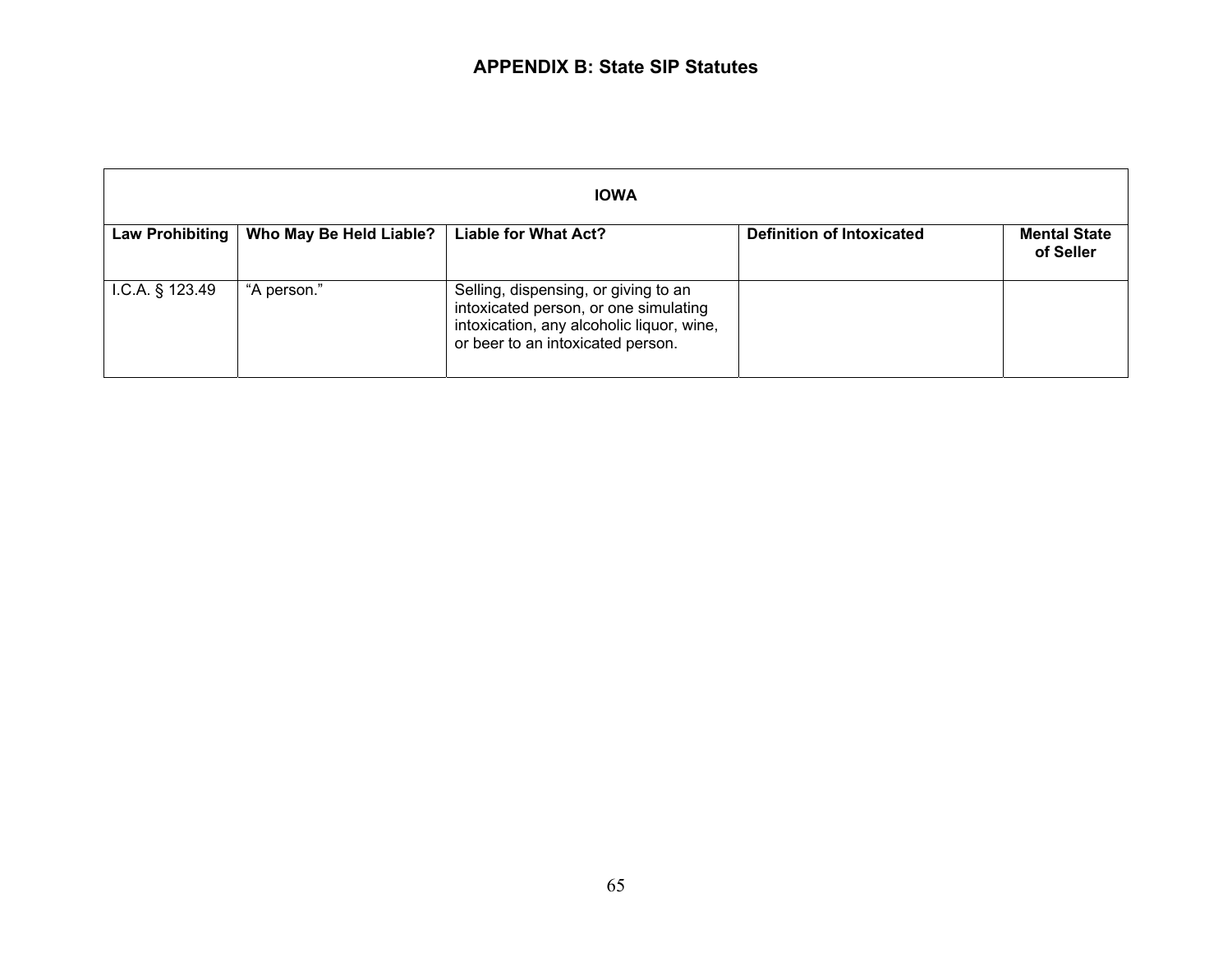| <b>KANSAS</b>              |                           |                                                                                                                                                                                                                                                                                                                  |                                  |                                  |
|----------------------------|---------------------------|------------------------------------------------------------------------------------------------------------------------------------------------------------------------------------------------------------------------------------------------------------------------------------------------------------------|----------------------------------|----------------------------------|
| <b>Law Prohibiting</b>     | Who May Be Held Liable?   | <b>Liable for What Act?</b>                                                                                                                                                                                                                                                                                      | <b>Definition of Intoxicated</b> | <b>Mental State</b><br>of Seller |
| K.S.A. $\S$ 41-<br>2708    | Person holding a license. | Permitting any intoxicated person to<br>remain in or upon the licensee's place<br>of business.                                                                                                                                                                                                                   |                                  |                                  |
| <b>KS ADC 14-13-</b><br>13 | Retailer.                 | Allowing an intoxicated person to<br>frequent, loiter, or be employed upon<br>the licensed premises.                                                                                                                                                                                                             |                                  |                                  |
| <b>KS ST § 41-</b><br>715  | "A person."               | Knowingly selling, giving away,<br>disposing of, exchanging or delivering,<br>or permitting the sale, gift or procuring<br>of any alcoholic liquor to or for any<br>person who is an incapacitated person,<br>or any person who is physically or<br>mentally incapacitated by the<br>consumption of such liquor. |                                  | Knowledge<br>required            |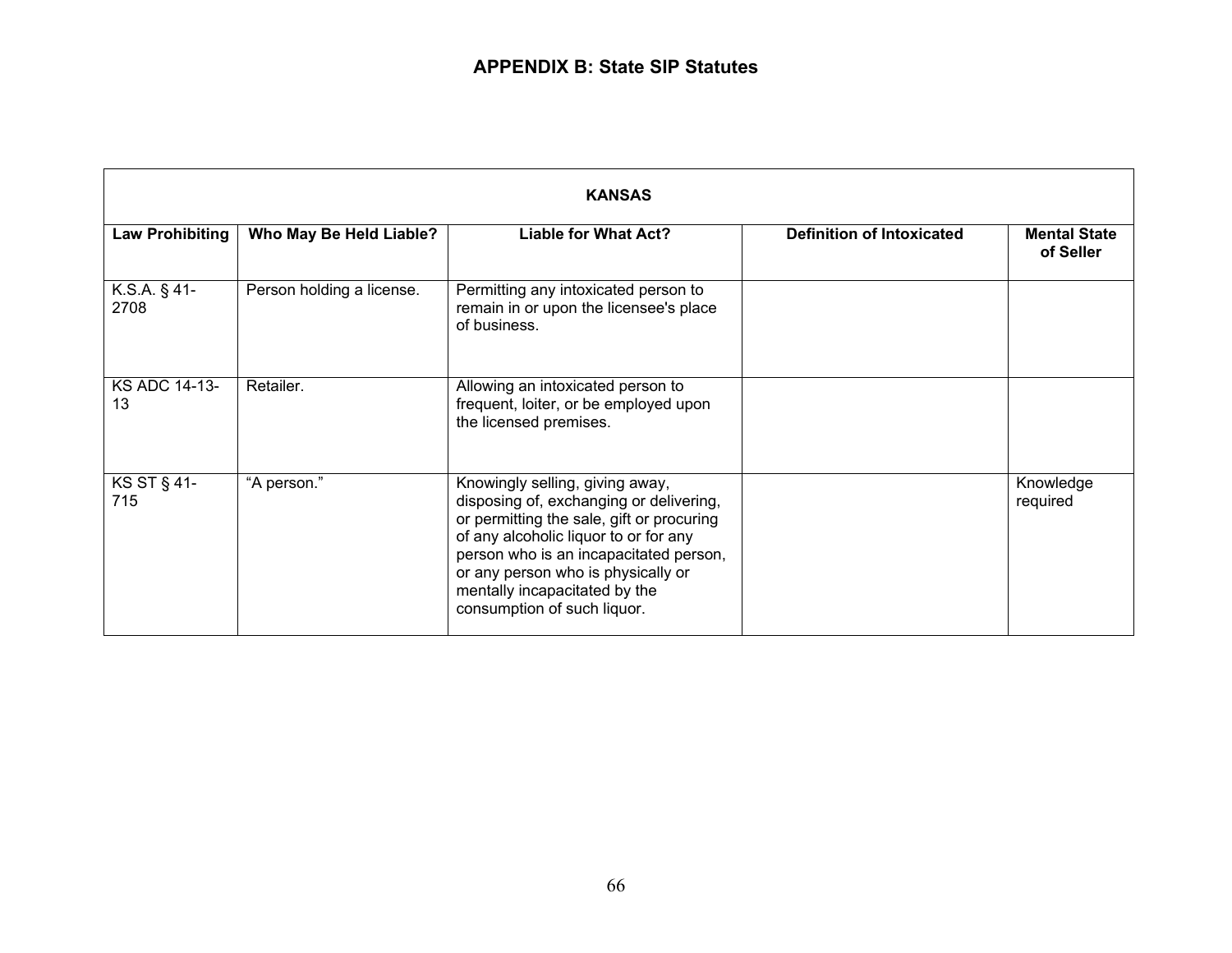| <b>KENTUCKY</b> |                                                                                                                        |                                                                                                                                                                                                                                                    |                                  |                                  |
|-----------------|------------------------------------------------------------------------------------------------------------------------|----------------------------------------------------------------------------------------------------------------------------------------------------------------------------------------------------------------------------------------------------|----------------------------------|----------------------------------|
| Law Prohibiting | Who May Be Held Liable?                                                                                                | <b>Liable for What Act?</b>                                                                                                                                                                                                                        | <b>Definition of Intoxicated</b> | <b>Mental State</b><br>of Seller |
| KRS § 244.080   | "A retail licensee"<br>Includes employees of<br>retail licensee.<br>Commonwealth v. White.<br>Ky., 3 S.W.3d 353 (1999) | Selling, giving away, or delivering any<br>alcoholic beverages, or procuring or<br>permitting any alcoholic beverages to<br>be sold, given away, or delivered to a<br>person actually or apparently under the<br>influence of alcoholic beverages. |                                  |                                  |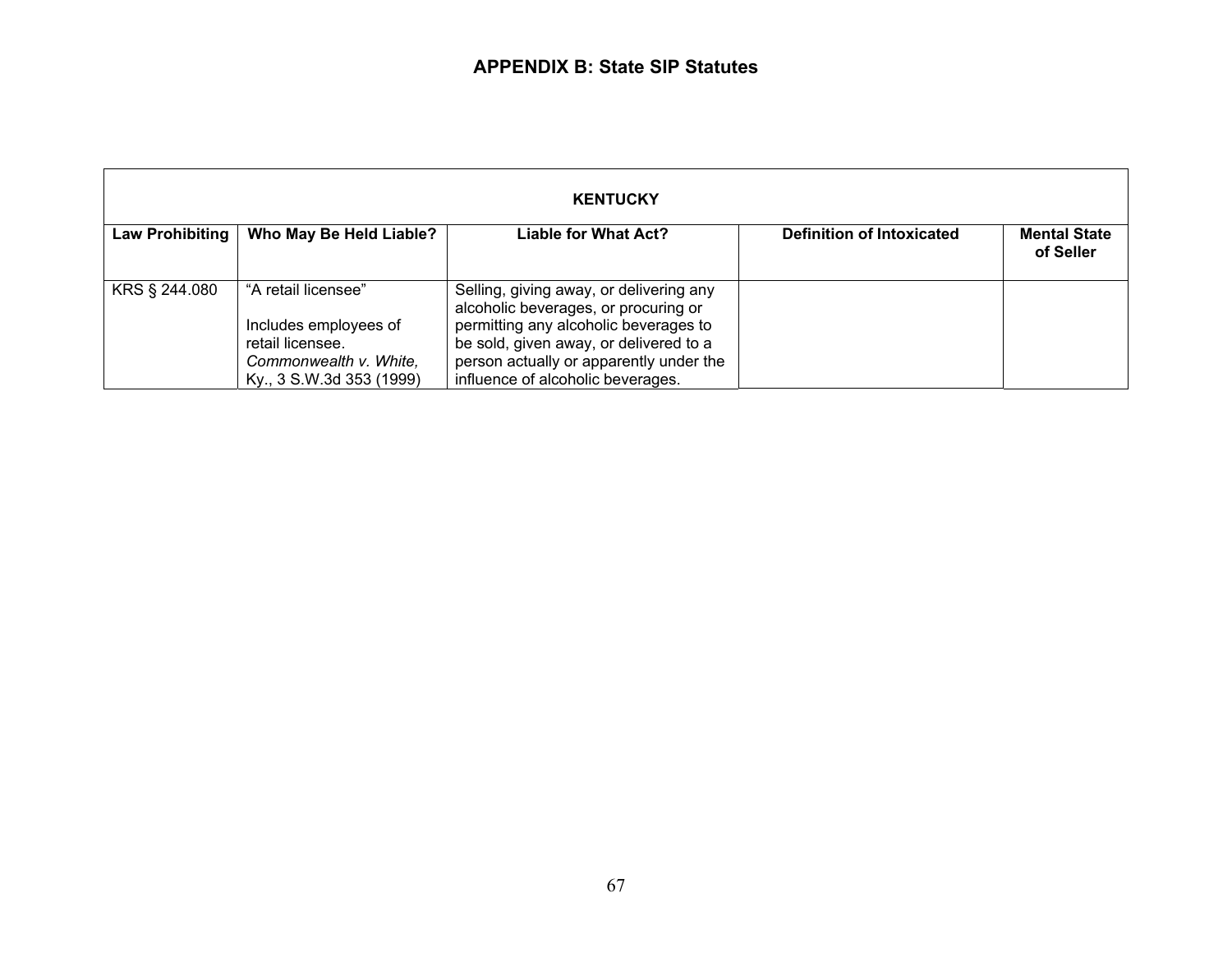| <b>LOUISIANA</b>       |                                                                                                                                   |                                                                                                                             |                                  |                                  |
|------------------------|-----------------------------------------------------------------------------------------------------------------------------------|-----------------------------------------------------------------------------------------------------------------------------|----------------------------------|----------------------------------|
| <b>Law Prohibiting</b> | Who May Be Held Liable?                                                                                                           | <b>Liable for What Act?</b>                                                                                                 | <b>Definition of Intoxicated</b> | <b>Mental State</b><br>of Seller |
| LSA-R.S. 26:90         | Holder of a retail dealer's<br>permit and the agent,<br>associate, employee,<br>representative, or servant<br>of any such person. | Selling or serving or permitting the sale<br>or service of alcoholic beverages to any<br>intoxicated person.                |                                  |                                  |
| LSA-R.S.<br>26:286     | Holder of a retail dealer's<br>permit and the agent,<br>associate, employee,<br>representative, or servant<br>of any such person. | Selling or serving or permitting the sale<br>or service of beverages of low alcoholic<br>content to any intoxicated person. |                                  |                                  |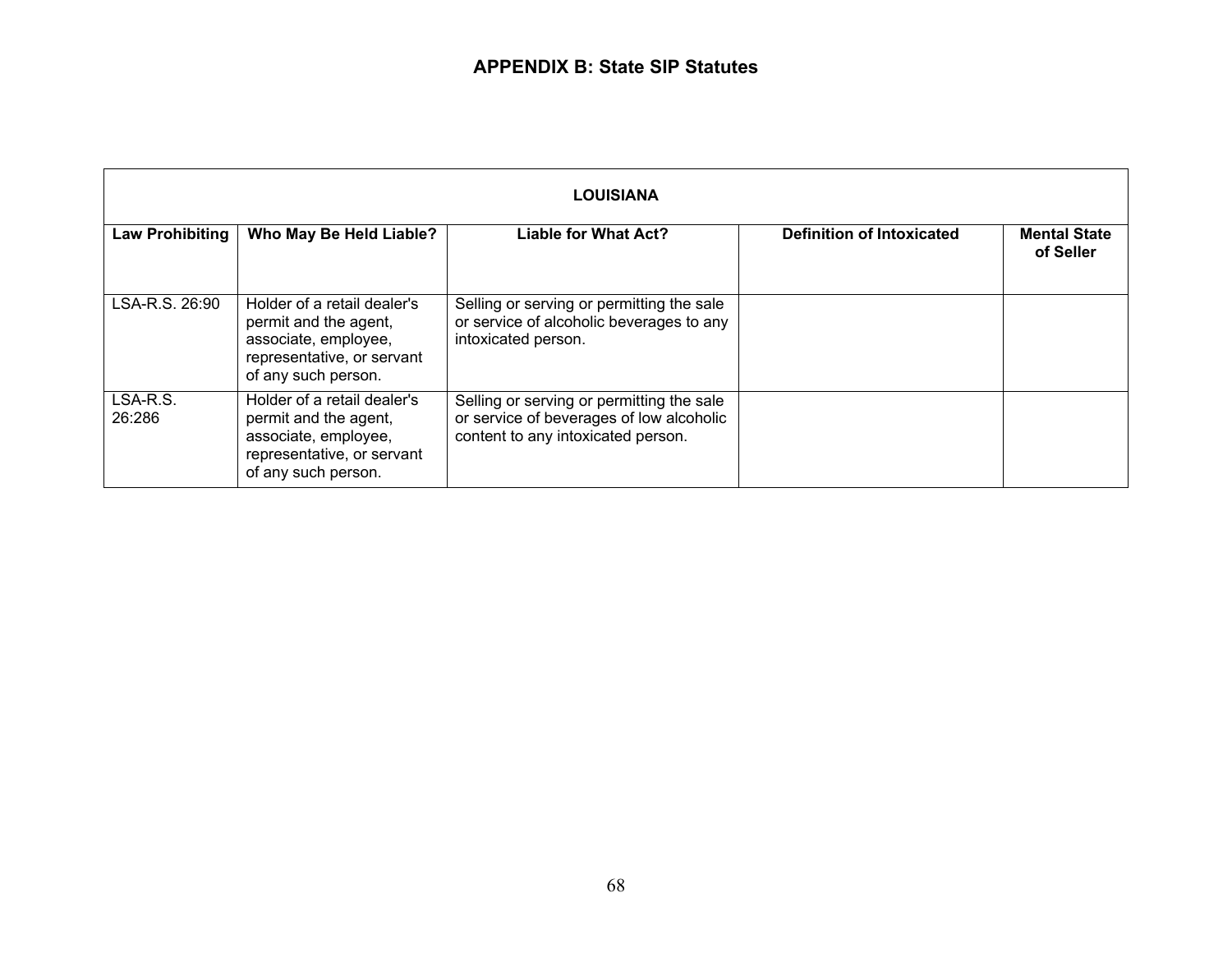| <b>MAINE</b>                      |                                         |                                                                                                                                  |                                  |                                  |
|-----------------------------------|-----------------------------------------|----------------------------------------------------------------------------------------------------------------------------------|----------------------------------|----------------------------------|
| <b>Law Prohibiting</b>            | Who May Be Held Liable?                 | <b>Liable for What Act?</b>                                                                                                      | <b>Definition of Intoxicated</b> | <b>Mental State</b><br>of Seller |
| M.R.S. 28-A,<br>§2081             | A person.                               | Procure, or in any way aid or assist in<br>procuring, furnish, give, sell, or deliver<br>liquor to a visibly intoxicated person. |                                  |                                  |
| Code Me. R. 16-<br>226 Ch. 2, § 1 | Licensee for on premise<br>consumption. | Permitting the consumption of liquor on<br>licensed premises by persons visibly<br>intoxicated.                                  |                                  |                                  |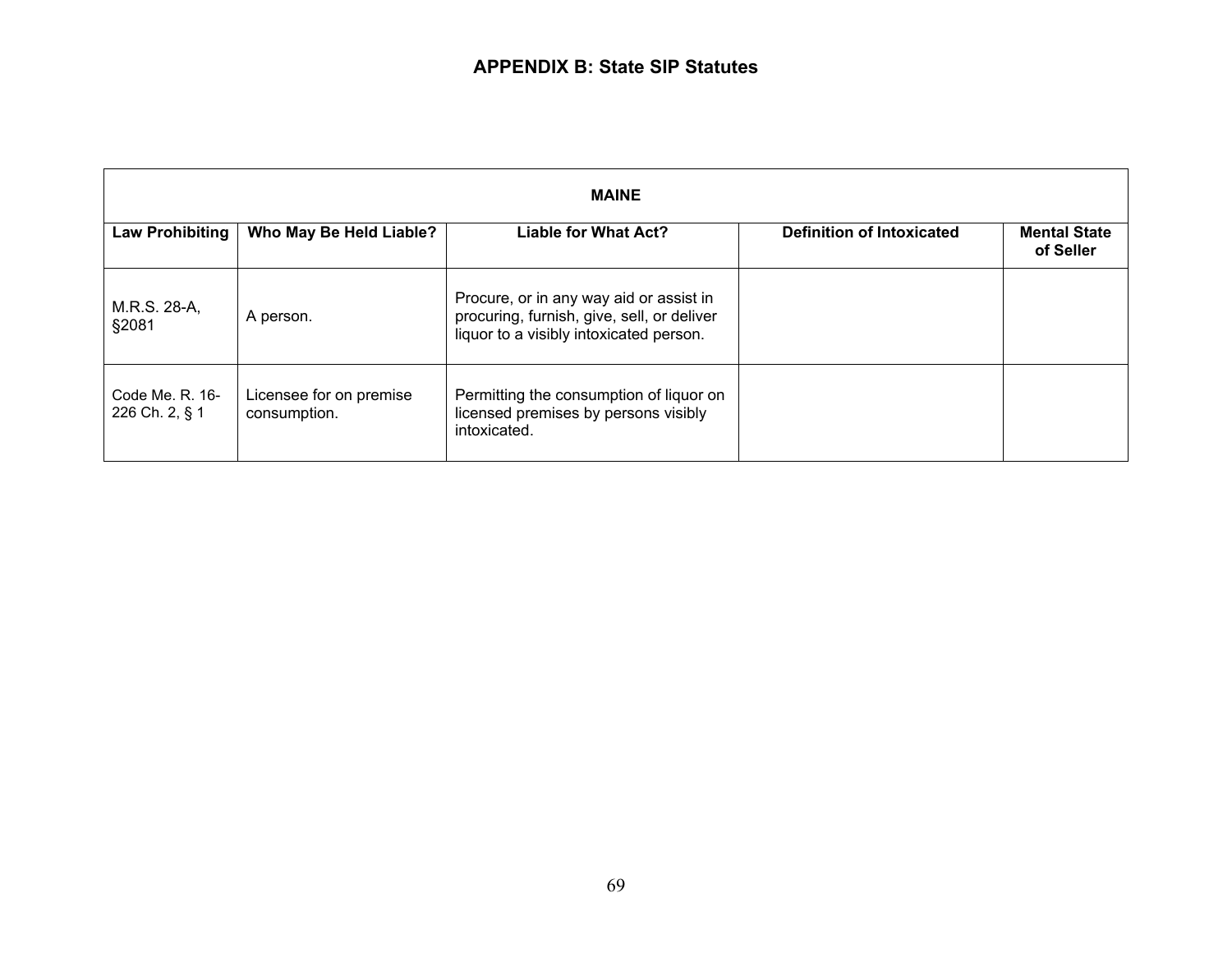| <b>MARYLAND</b>                                                    |                                            |                                                                                                                                                                                          |                                  |                                  |
|--------------------------------------------------------------------|--------------------------------------------|------------------------------------------------------------------------------------------------------------------------------------------------------------------------------------------|----------------------------------|----------------------------------|
| <b>Law Prohibiting</b>                                             | Who May Be Held Liable?                    | <b>Liable for What Act?</b>                                                                                                                                                              | <b>Definition of Intoxicated</b> | <b>Mental State</b><br>of Seller |
| MD Code, Art.<br>2B, § 12-108                                      | Licensee, any employee of<br>the licensee. | Selling or furnishing any alcoholic<br>beverages at any time to any person<br>who, at the time of the sale, or delivery,<br>is visibly under the influence of any<br>alcoholic beverage. |                                  |                                  |
| MD Code, Art.<br>2B, § 20-107<br>Applies only in<br>Howard County. | Licensee, any employee<br>ofthe licensee.  | Facilitating in any way the continued<br>consumption of alcoholic beverages by<br>any patron who appears to be<br>inebriated.                                                            |                                  |                                  |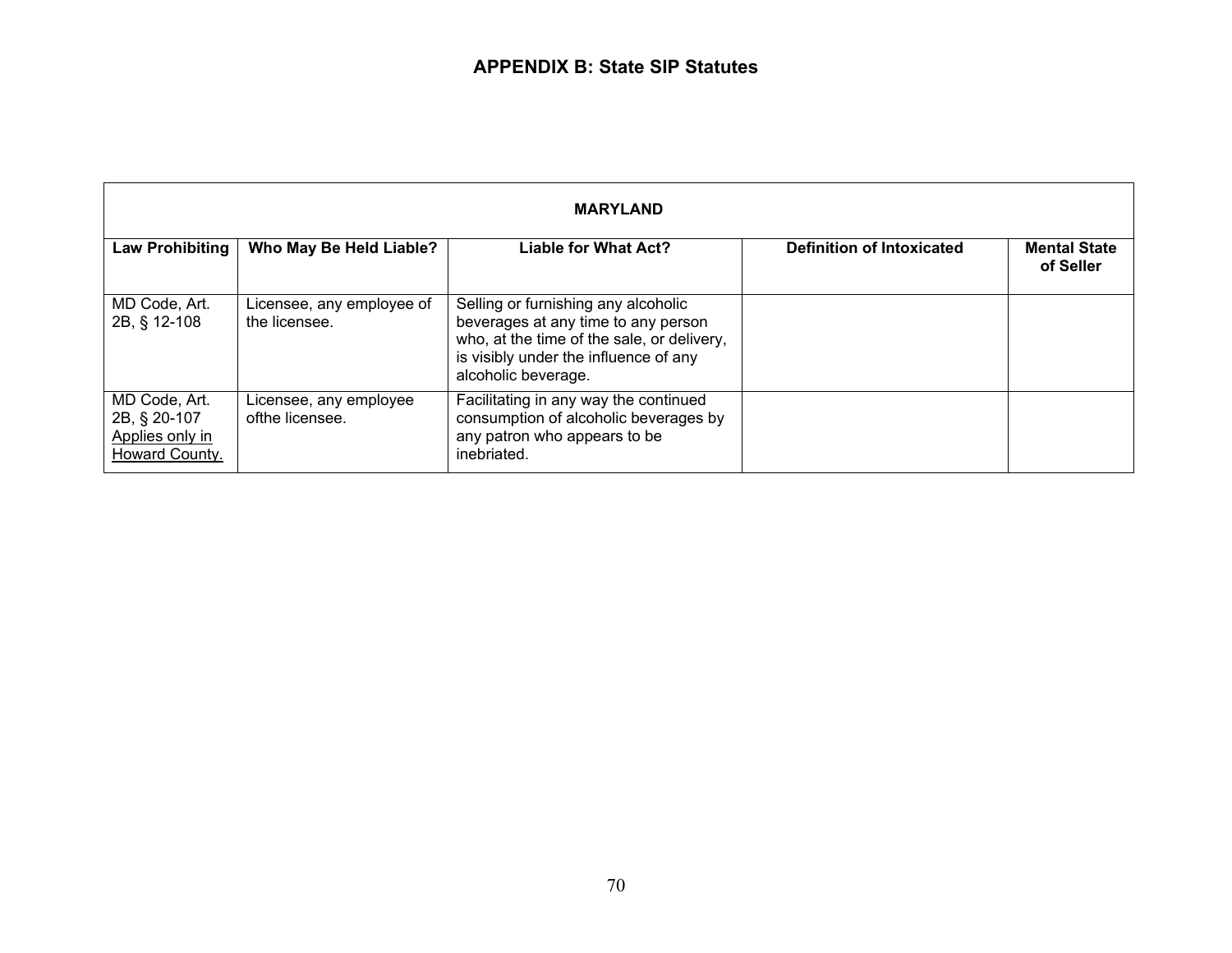| <b>MASSACHUSETTS</b>      |                          |                                                                                                                                 |                                  |                                  |
|---------------------------|--------------------------|---------------------------------------------------------------------------------------------------------------------------------|----------------------------------|----------------------------------|
| Law<br><b>Prohibiting</b> | Who May Be Held Liable?  | <b>Liable for What Act?</b>                                                                                                     | <b>Definition of Intoxicated</b> | <b>Mental State</b><br>of Seller |
| M.G.L. c. 138,<br>s. 69   | Licensees and employees. | No alcoholic beverage shall be sold or<br>delivered on any premises licensed<br>under this chapter to an intoxicated<br>person. |                                  |                                  |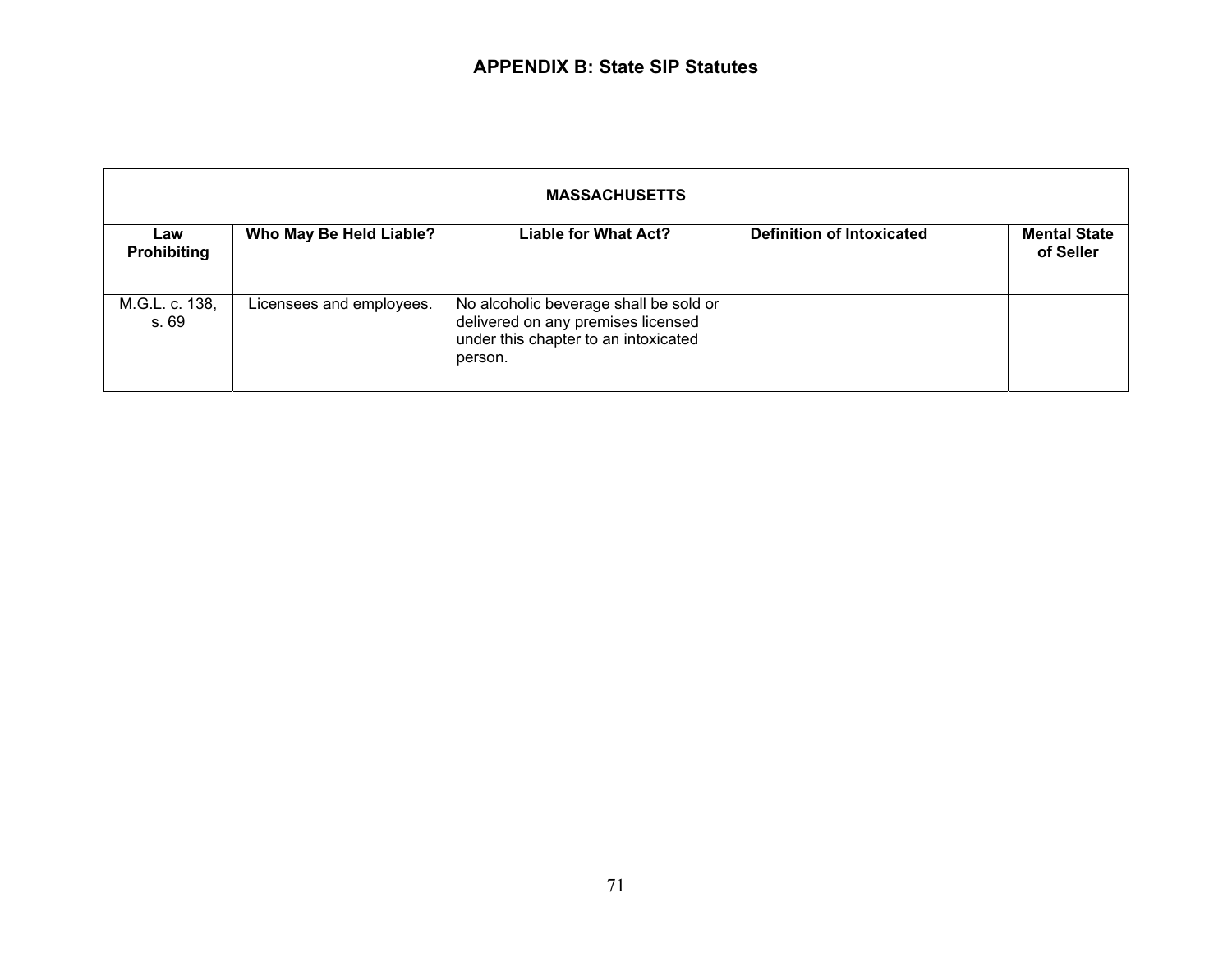| <b>MICHIGAN</b>                                                 |                         |                                                                                               |                                  |                                  |
|-----------------------------------------------------------------|-------------------------|-----------------------------------------------------------------------------------------------|----------------------------------|----------------------------------|
| <b>Law Prohibiting</b>                                          | Who May Be Held Liable? | <b>Liable for What Act?</b>                                                                   | <b>Definition of Intoxicated</b> | <b>Mental State</b><br>of Seller |
| M.C.L.A.<br>436.1707<br>and<br>M.C.L.A.<br>436.2025             | A vendor.               | Selling any alcoholic liquor to any<br>person in an intoxicated condition.                    |                                  |                                  |
| M.C.L.A.<br>436.1801<br>This is part of<br>the dram shop<br>law | A retail licensee.      | Selling, furnishing, or giving alcoholic<br>liquor to a person who is visibly<br>intoxicated. |                                  |                                  |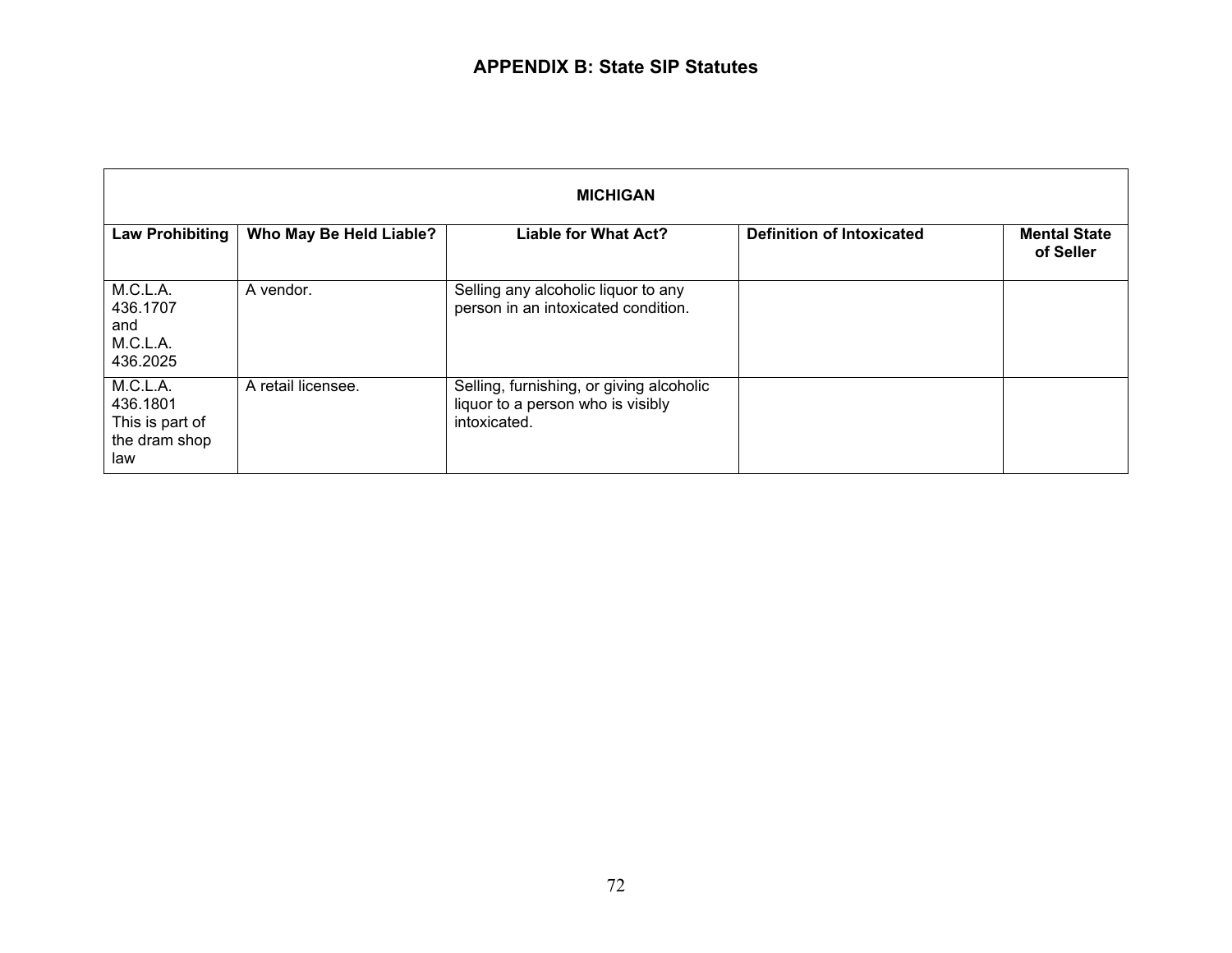| <b>MINNESOTA</b>       |                         |                                                                                                                                |                                  |                                  |
|------------------------|-------------------------|--------------------------------------------------------------------------------------------------------------------------------|----------------------------------|----------------------------------|
| Law Prohibiting        | Who May Be Held Liable? | Liable for What Act?                                                                                                           | <b>Definition of Intoxicated</b> | <b>Mental State</b><br>of Seller |
| $M.S.A.$ §<br>340A.502 | A person.               | Selling, giving, furnishing, or in any way<br>procuring alcoholic beverages for the<br>use of an obviously intoxicated person. |                                  |                                  |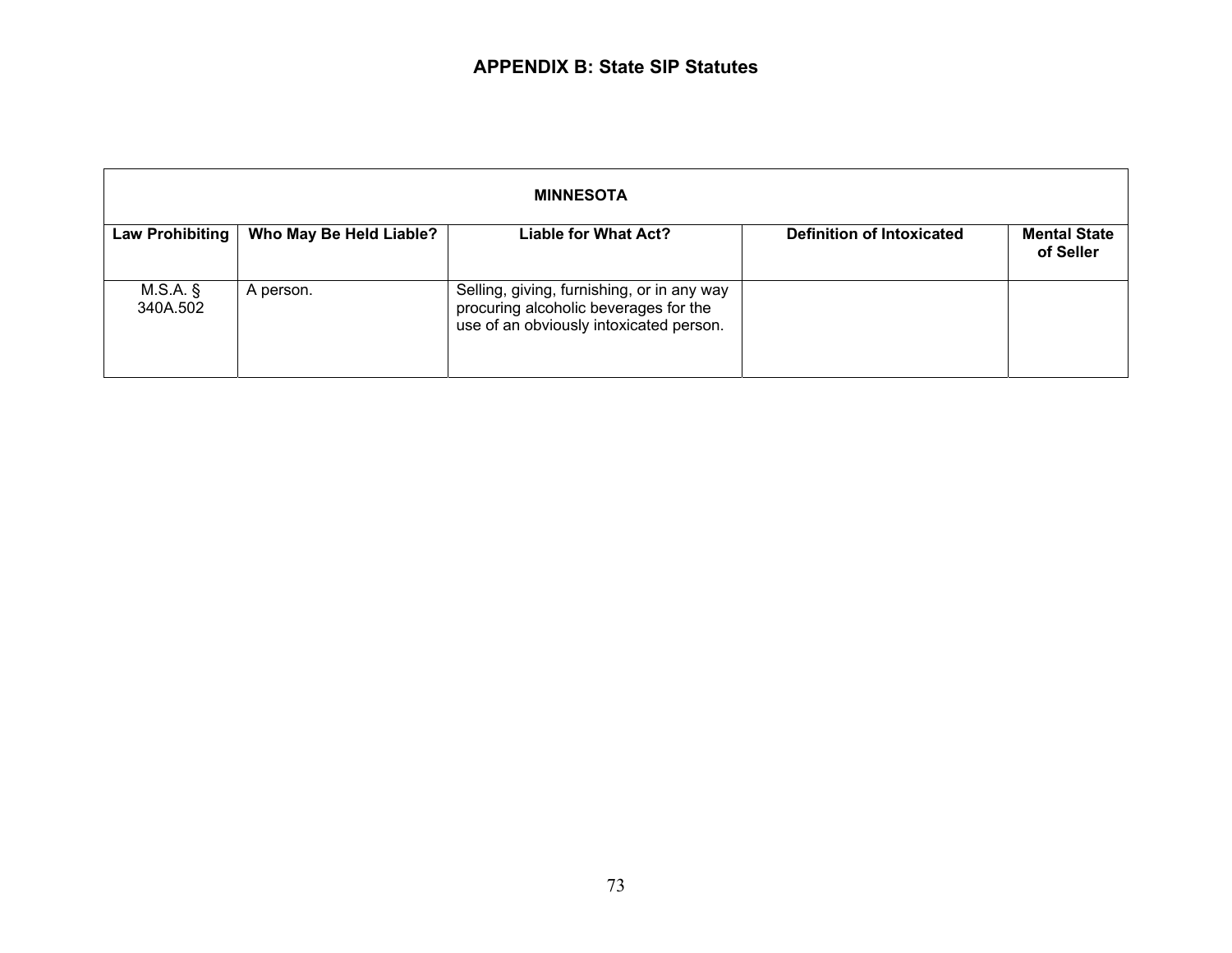| <b>MISSISSIPPI</b>             |                                                                                              |                                                                                                        |                                  |                                  |
|--------------------------------|----------------------------------------------------------------------------------------------|--------------------------------------------------------------------------------------------------------|----------------------------------|----------------------------------|
| Law Prohibiting                | Who May Be Held Liable?                                                                      | <b>Liable for What Act?</b>                                                                            | <b>Definition of Intoxicated</b> | <b>Mental State</b><br>of Seller |
| Miss. Code Ann.<br>$§$ 67-1-83 | Permittee or other person.                                                                   | Selling or furnishing any alcoholic<br>beverage to a visibly or noticeably<br>intoxicated person.      |                                  |                                  |
| Miss. Code Ann.<br>$§$ 67-3-53 | 1) Holder of permit for sale<br>of beer or light wine or<br>2) Employee of permit<br>holder. | Selling, giving, or furnishing beer or light<br>wine to a visibly or noticeably<br>intoxicated person. |                                  |                                  |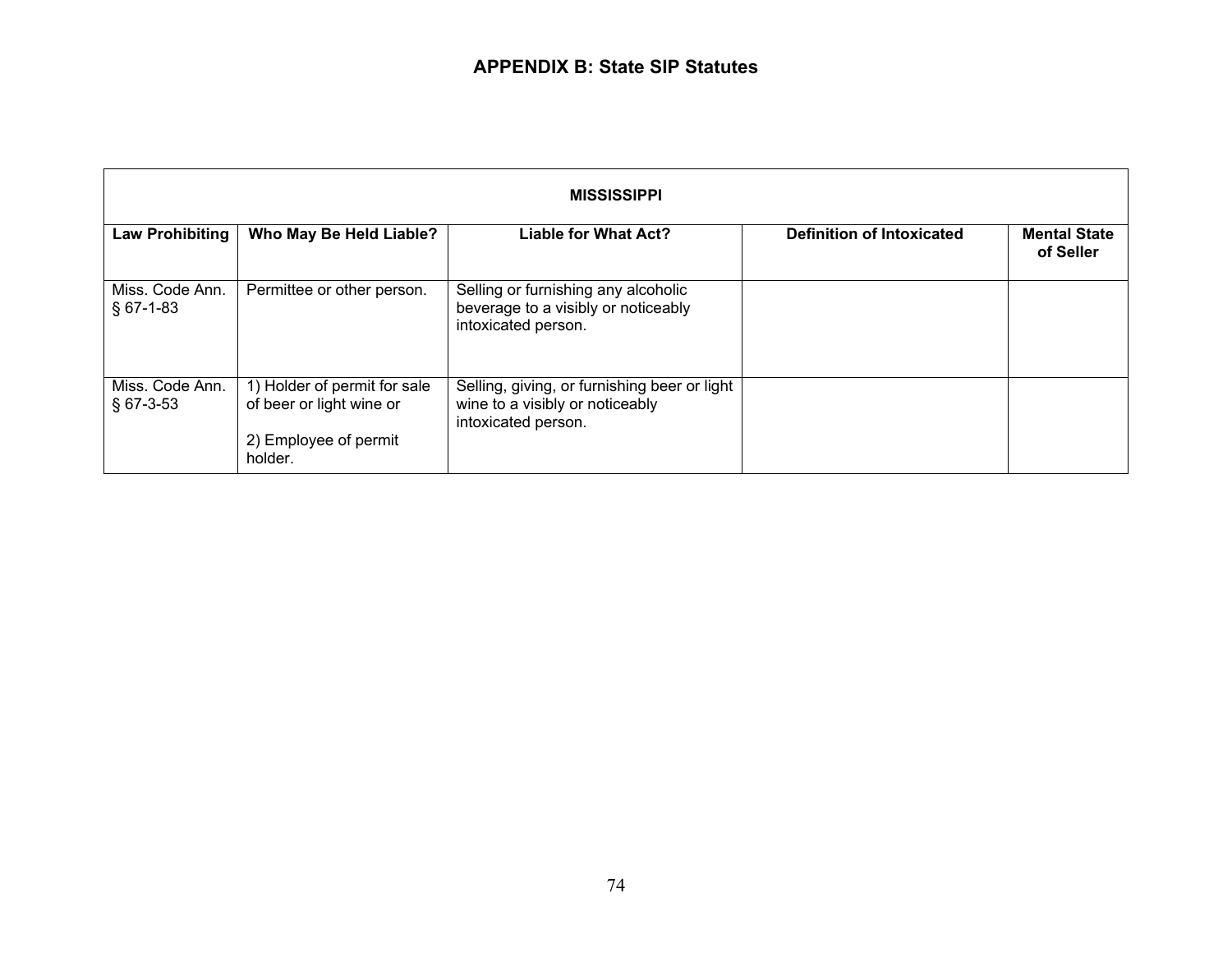| <b>MISSOURI</b>        |                                                            |                                                                                                                                                                                                                                                                                                                                                                                                                                                                                                                                                                                                                                                                                                        |                                  |                                  |
|------------------------|------------------------------------------------------------|--------------------------------------------------------------------------------------------------------------------------------------------------------------------------------------------------------------------------------------------------------------------------------------------------------------------------------------------------------------------------------------------------------------------------------------------------------------------------------------------------------------------------------------------------------------------------------------------------------------------------------------------------------------------------------------------------------|----------------------------------|----------------------------------|
| Law<br>Prohibiting     | Who May Be Held Liable?                                    | <b>Liable for What Act?</b>                                                                                                                                                                                                                                                                                                                                                                                                                                                                                                                                                                                                                                                                            | <b>Definition of Intoxicated</b> | <b>Mental State</b><br>of Seller |
| V. A. M. S.<br>311.310 | Licensee, employee.                                        | Selling, vending, giving away, or<br>otherwise supplying any intoxicating liquor<br>in any quantity whatsoever to: (1) Any<br>person intoxicated or appearing to be in a<br>state of intoxication, or to (2) habitual<br>drunkard.                                                                                                                                                                                                                                                                                                                                                                                                                                                                     |                                  |                                  |
| V. A. M. S.<br>311.310 | Any person whomsoever<br>except his parent or<br>guardian. | Procuring for, selling, giving away, or<br>otherwise supplying intoxicating liquor to:<br>(1) Any intoxicated person or any person<br>appearing to be in a state of intoxication,<br>or (2) habitual drunkard.                                                                                                                                                                                                                                                                                                                                                                                                                                                                                         |                                  |                                  |
| V. A. M. S.<br>312.400 | A person or his employee.                                  | Selling or supplying nonintoxicating beer<br>or permitting same to be sold or supplied<br>to: (1) Any person who is under or<br>apparently under the influence of alcoholic<br>beverages or (2) habitual drunkard.<br>"Nonintoxicating beer" means "any beer"<br>manufactured from pure hops or pure<br>extract of hops, and pure barley malt or<br>other wholesome grains or cereals, and<br>wholesome yeast, and pure water, and<br>free from all harmful substances,<br>preservatives and adulterants, and having<br>an alcoholic content of more than one-half<br>of one percent by volume and not<br>exceeding three and two-tenths percent<br>by weight." - See V.A.M.S. 312.010,<br>subd. (2).) |                                  |                                  |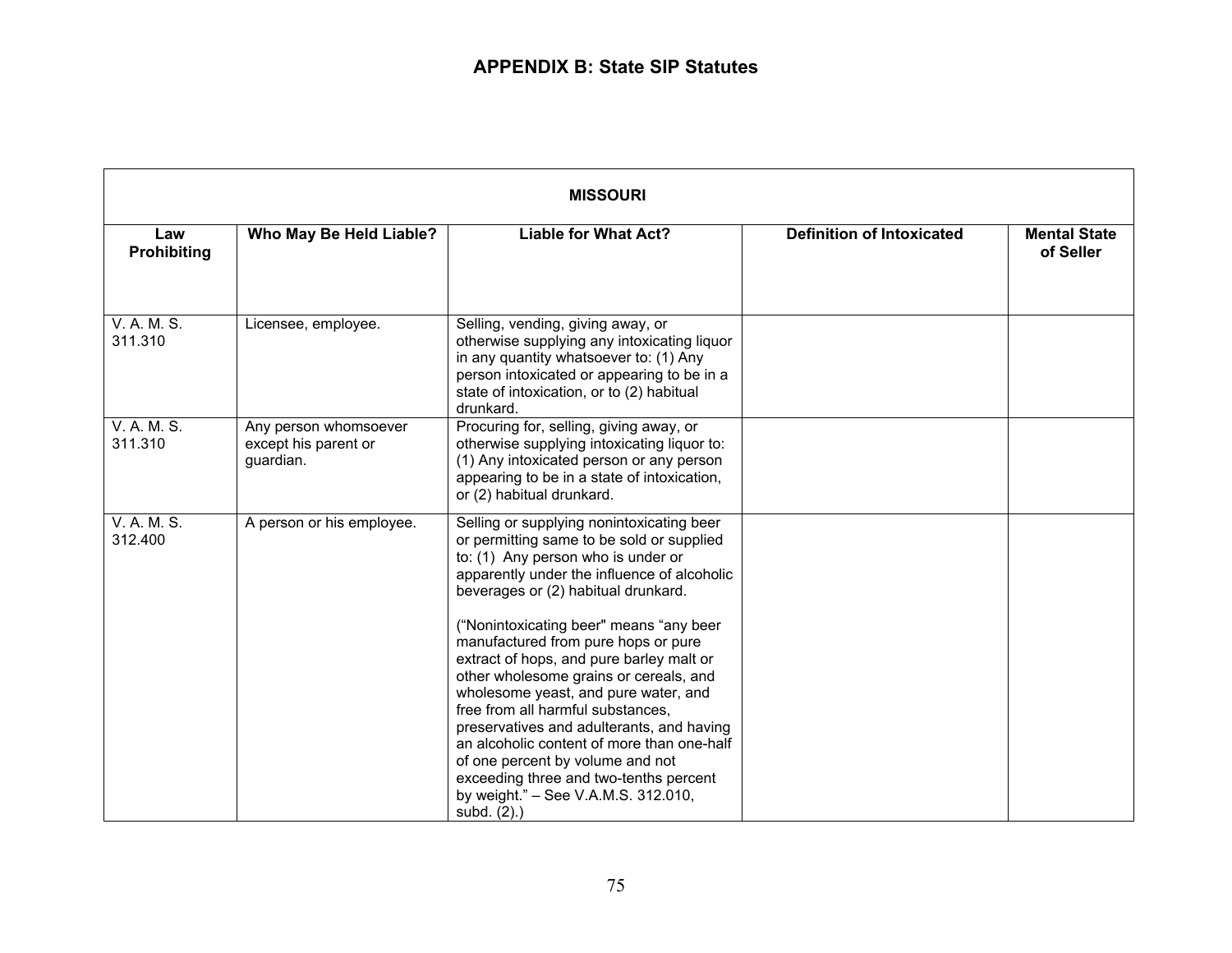| <b>MONTANA</b>         |                                                                                                 |                                                                                                                                     |                                                                        |                                  |
|------------------------|-------------------------------------------------------------------------------------------------|-------------------------------------------------------------------------------------------------------------------------------------|------------------------------------------------------------------------|----------------------------------|
| <b>Law Prohibiting</b> | Who May Be Held Liable?                                                                         | <b>Liable for What Act?</b>                                                                                                         | <b>Definition of Intoxicated</b>                                       | <b>Mental State</b><br>of Seller |
| MCA 16-3-301           | Any licensee, a licensee's<br>employee, or any other<br>person.                                 | Selling, delivering, or giving away, or<br>causing or permitting to be sold,<br>delivered, or given away any alcoholic<br>beverage. | Any person actually, apparently, or<br>obviously intoxicated.          |                                  |
| MCA 16-6-304           | Store manager, retail<br>licensee, or any employee<br>of a store manager or retail<br>licensee. | Selling any alcoholic beverage or<br>permitting any alcoholic beverage to be<br>sold.                                               | Any person apparently under the<br>influence of an alcoholic beverage. |                                  |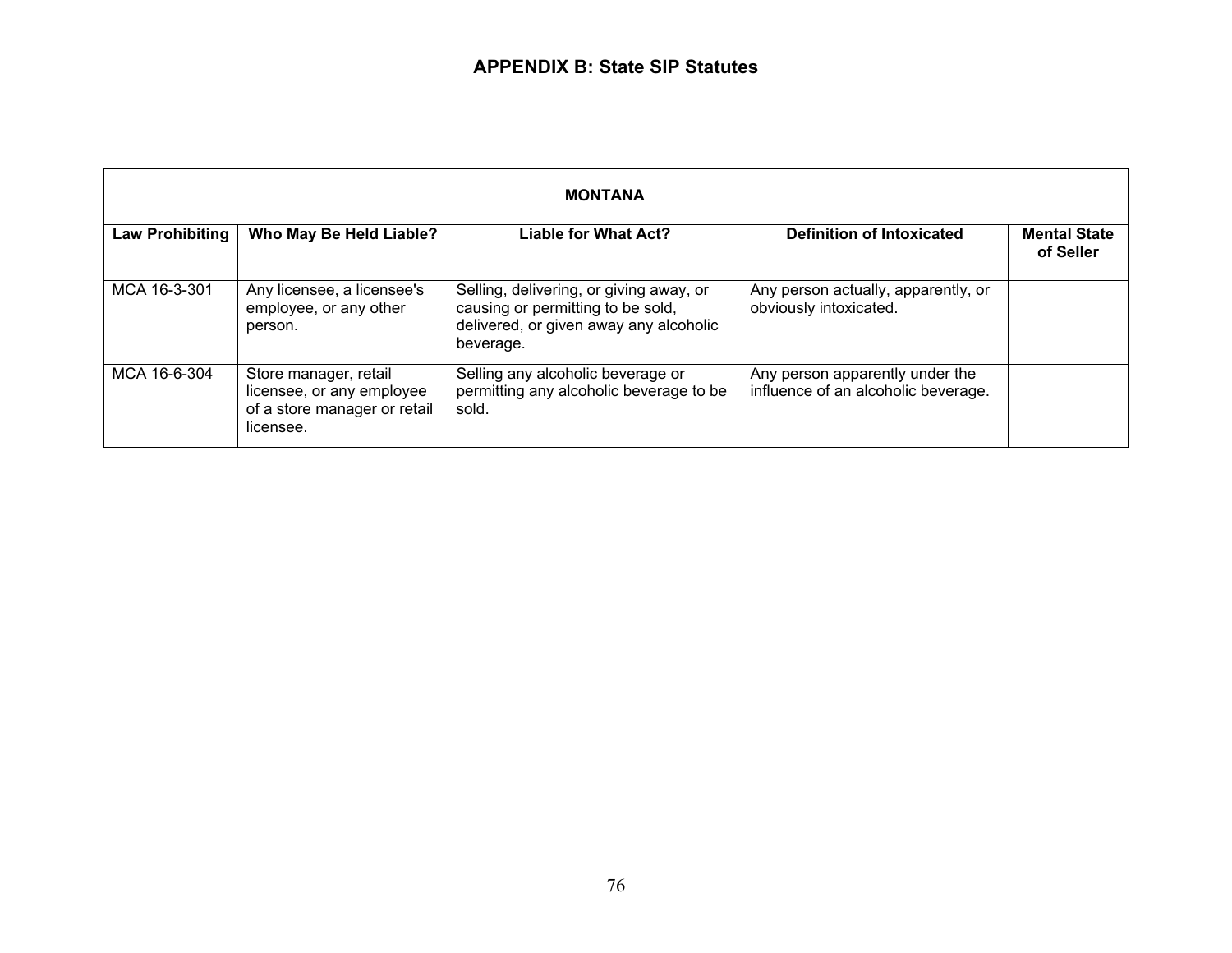| <b>NEBRASKA</b>                                     |                                                                           |                                                                                                                                                                                                                                                                                                                   |                                                                                                                                                                                           |                                  |
|-----------------------------------------------------|---------------------------------------------------------------------------|-------------------------------------------------------------------------------------------------------------------------------------------------------------------------------------------------------------------------------------------------------------------------------------------------------------------|-------------------------------------------------------------------------------------------------------------------------------------------------------------------------------------------|----------------------------------|
| <b>Law Prohibiting</b>                              | Who May Be Held<br>Liable?                                                | <b>Liable for What Act?</b>                                                                                                                                                                                                                                                                                       | <b>Definition of Intoxicated</b>                                                                                                                                                          | <b>Mental State</b><br>of Seller |
| Neb. Admin. R. &<br>Regs. Tit. 237,<br>Ch. 6, § 019 | Licensee or partner,<br>principal, agent, or<br>employee of any licensee. | Selling, serving, or furnishing alcoholic<br>beverages or allowing possession of<br>alcoholic beverages on the licensed<br>premise to any person who is or has<br>become intoxicated and/or<br>incapacitated by the consumption of<br>alcoholic beverages and/or other drugs<br>or who is mentally incapacitated. | A person shall be deemed to be<br>intoxicated when it can be plainly<br>determined by appearance,<br>conduct, and/or demeanor.<br>Indicators of intoxication are listed<br>in regulation. |                                  |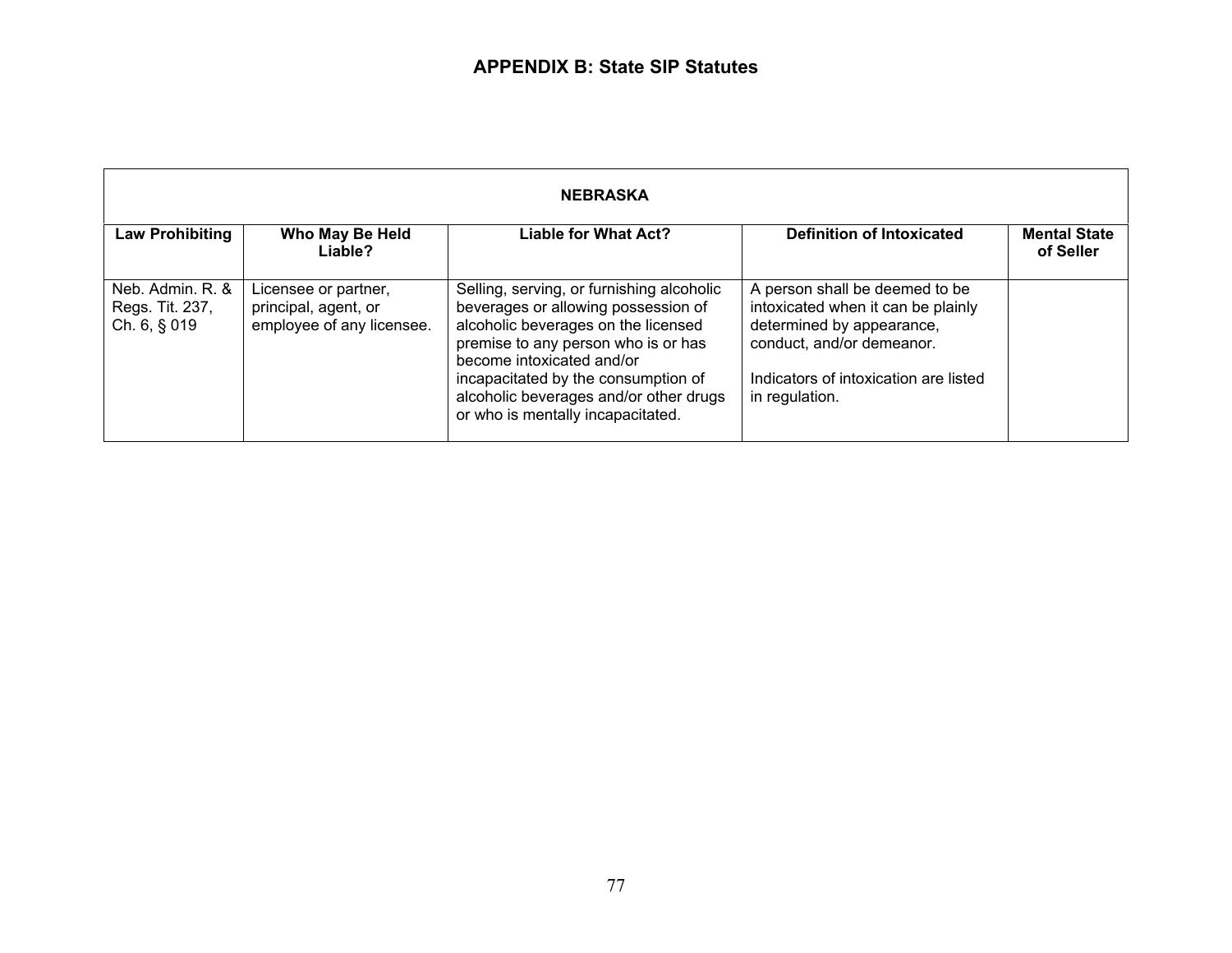| <b>NEVADA</b>    |                                                                             |                             |                                  |                                  |
|------------------|-----------------------------------------------------------------------------|-----------------------------|----------------------------------|----------------------------------|
| Law Prohibiting  | Who May be Held Liable?                                                     | <b>Liable for What Act?</b> | <b>Definition of Intoxicated</b> | <b>Mental State</b><br>of Seller |
| N. R. S. 244.350 | The regulation of the sale of<br>alcohol is a matter of local<br>ordinance. |                             |                                  |                                  |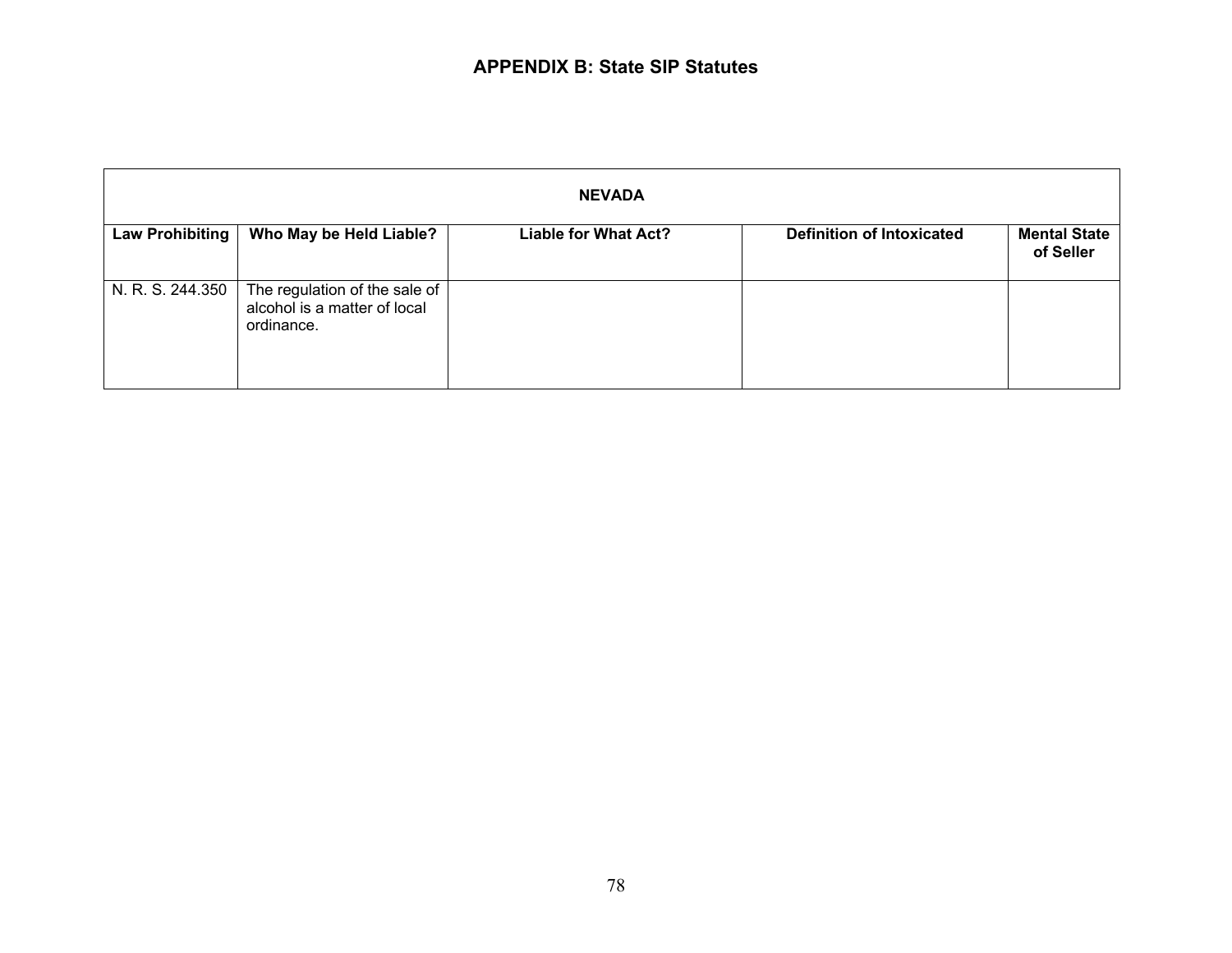| <b>NEW HAMPSHIRE</b>                   |                                                                                                      |                                                                                                                                                               |                                                                                                                                                                                                                                                                                                                                                                                       |                                  |
|----------------------------------------|------------------------------------------------------------------------------------------------------|---------------------------------------------------------------------------------------------------------------------------------------------------------------|---------------------------------------------------------------------------------------------------------------------------------------------------------------------------------------------------------------------------------------------------------------------------------------------------------------------------------------------------------------------------------------|----------------------------------|
| <b>Law Prohibiting</b>                 | Who May Be Held Liable?                                                                              | <b>Liable for What Act?</b>                                                                                                                                   | <b>Definition of Intoxicated</b>                                                                                                                                                                                                                                                                                                                                                      | <b>Mental State</b><br>of Seller |
| Title XIII<br>Chapter 179<br>RSA 179:5 | Licensee, salesperson,<br>direct shipper, common<br>carrier, delivery agent, or<br>any other person. | Selling or giving away or causing or<br>allowing or procuring to be sold,<br>delivered, or given away any liquor or<br>beverage to an intoxicated individual. | "Intoxicated individual" means an<br>individual whose mental or physical<br>faculties are impaired as a result of<br>drug or alcohol use so as to<br>diminish that person's ability to think<br>and act in a manner in which an<br>ordinary, prudent and cautious<br>person, in full possession of his<br>faculties and using reasonable care,<br>would act under like circumstances. |                                  |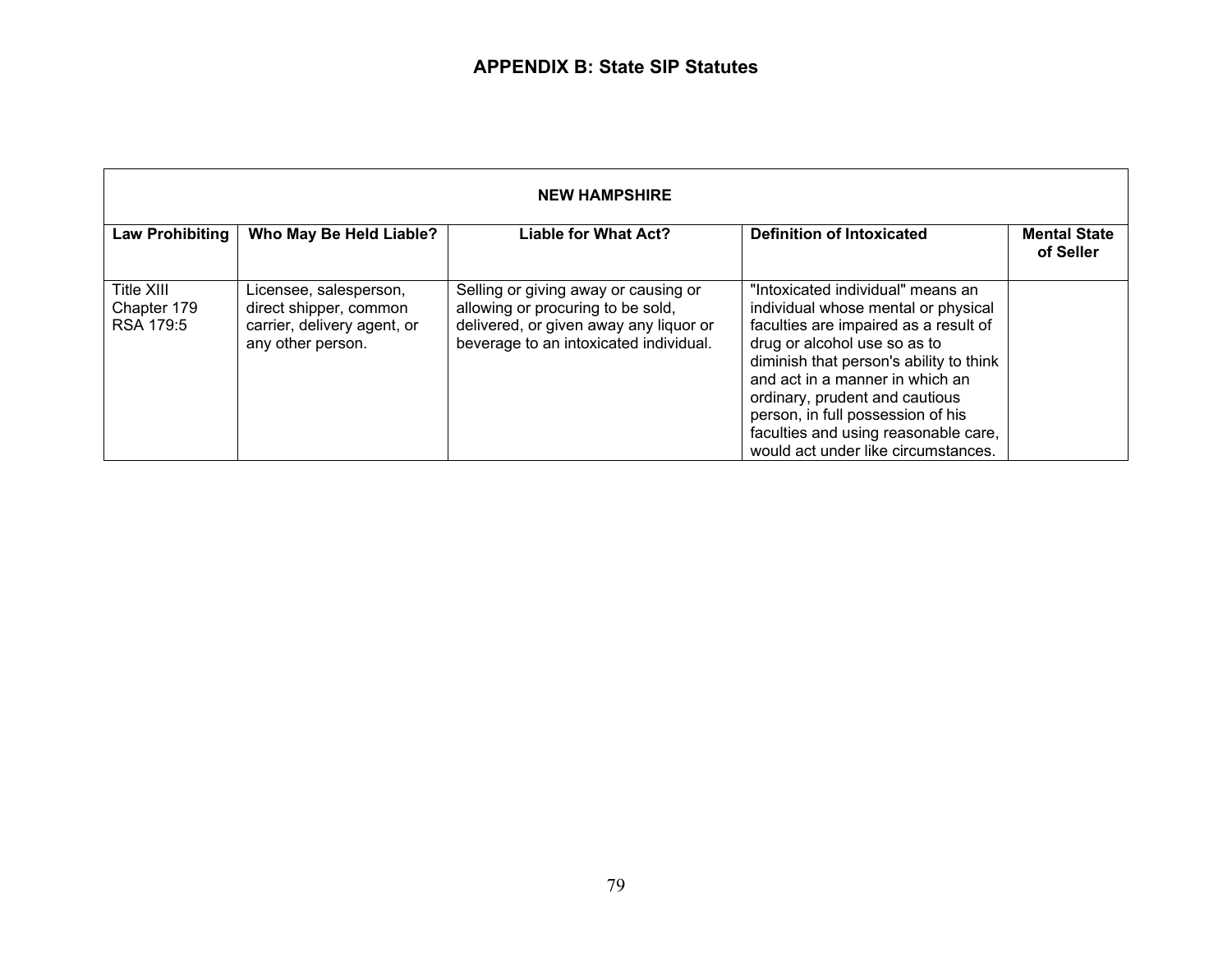| <b>NEW JERSEY</b>       |                                                                                                                                                                               |                                                                                                                                                                                                                      |                                                                                                                                                               |                                  |
|-------------------------|-------------------------------------------------------------------------------------------------------------------------------------------------------------------------------|----------------------------------------------------------------------------------------------------------------------------------------------------------------------------------------------------------------------|---------------------------------------------------------------------------------------------------------------------------------------------------------------|----------------------------------|
| <b>Law Prohibiting</b>  | Who May Be Held Liable?                                                                                                                                                       | <b>Liable for What Act?</b>                                                                                                                                                                                          | <b>Definition of Intoxicated</b>                                                                                                                              | <b>Mental State</b><br>of Seller |
| N.J.A.C. 13:2-<br>23.1  | Licensee.                                                                                                                                                                     | Selling, serving or delivering or<br>allowing, permitting or suffering the<br>sale, service or delivery of any alcoholic<br>beverage, directly or indirectly to any<br>person actually or apparently<br>intoxicated. |                                                                                                                                                               |                                  |
| N.J.A.C. 13:2-<br>23.1  | Licensee.                                                                                                                                                                     | Permitting or suffering the consumption<br>of any alcoholic beverage to any person<br>actually or apparently intoxicated in or<br>upon the licensed premises.                                                        |                                                                                                                                                               |                                  |
| N. J. S. A.<br>2A:22A-3 | Licensed alcoholic<br>beverage server.                                                                                                                                        |                                                                                                                                                                                                                      | "Visibly intoxicated" means a state<br>of intoxication accompanied by a<br>perceptible act or series of acts<br>which present clear signs of<br>intoxication. |                                  |
| N. J. S. A. 33:1-<br>12 | Class III Plenary retail<br>distribution licensee who<br>sell any alcoholic<br>beverages for consumption<br>off the licensed premises,<br>but only in original<br>containers. | As part of a consumer wine tasting,<br>offering samples to or allowing samples<br>to be consumed by and intoxicated<br>person.                                                                                       |                                                                                                                                                               |                                  |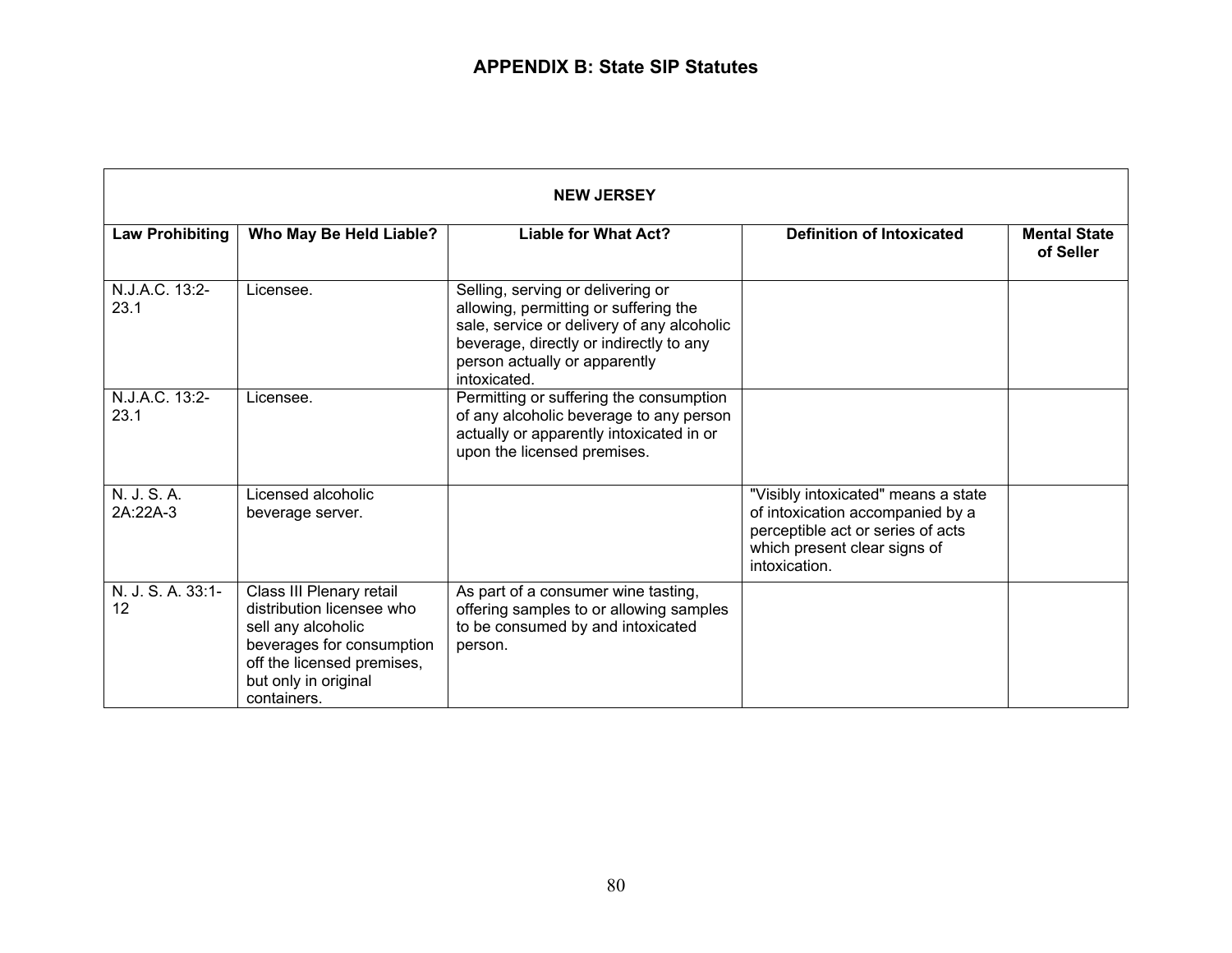| <b>NEW MEXICO</b>            |                         |                                                                                                                                                                                                                                                                                                                                                                                  |                                        |                                                               |
|------------------------------|-------------------------|----------------------------------------------------------------------------------------------------------------------------------------------------------------------------------------------------------------------------------------------------------------------------------------------------------------------------------------------------------------------------------|----------------------------------------|---------------------------------------------------------------|
| <b>Law Prohibiting</b>       | Who May Be Held Liable? | Liable for What Act?                                                                                                                                                                                                                                                                                                                                                             | Definition of Intoxicated <sup>1</sup> | <b>Mental State</b><br>of Seller                              |
| NMSA 1978, §<br>60-7A-16     | Any person.             | Selling or serving alcoholic beverages<br>to or procuring or aiding in the<br>procurement of alcoholic beverages for<br>an intoxicated person if the person<br>selling, serving, procuring or aiding in<br>procurement, knows or has reason to<br>know that he is selling, serving,<br>procuring or aiding in procurement of<br>alcoholic beverages to an intoxicated<br>person. |                                        | Negligence<br>standard<br>(knows or has<br>reason to<br>know) |
| N.M. Admin.<br>Code 15.10.51 | Licensee.               | Selling or serving alcoholic beverages<br>to any person who is obviously<br>intoxicated.                                                                                                                                                                                                                                                                                         |                                        |                                                               |

1

Special note: In addition to other commonly recognized tests of intoxication, a blood alcohol content level of .14 or higher on a test taken not more than one (1) hour after sale or service of alcoholic beverages shall be presumptive evidence that the purchaser was intoxicated at the time of the last sale.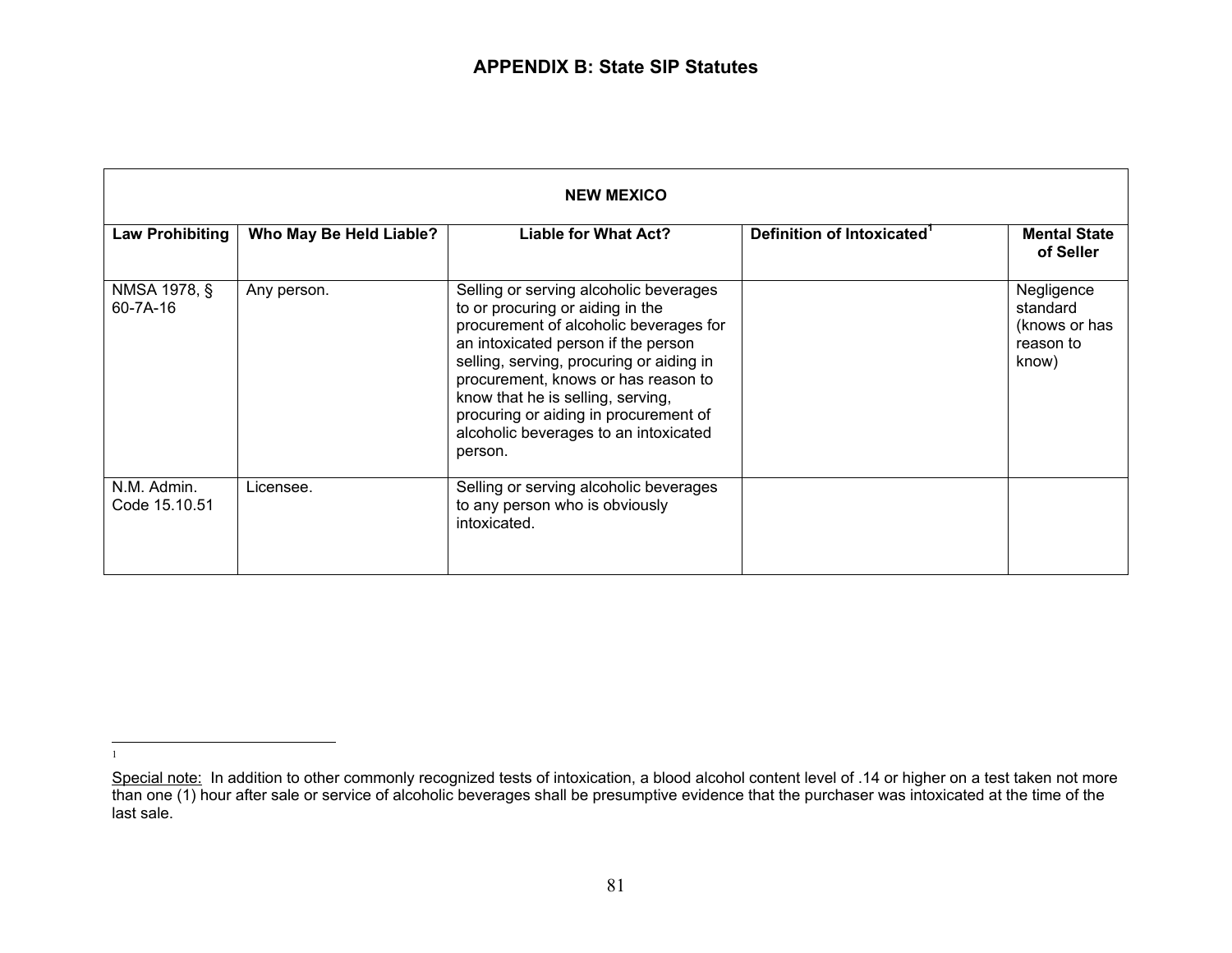| <b>NEW YORK</b>                                                                 |                                                                                                                                                                                                                                                                                                                                                                                                                          |                                                                                                                                                                                                                                                                                                                                   |                                  |                                  |
|---------------------------------------------------------------------------------|--------------------------------------------------------------------------------------------------------------------------------------------------------------------------------------------------------------------------------------------------------------------------------------------------------------------------------------------------------------------------------------------------------------------------|-----------------------------------------------------------------------------------------------------------------------------------------------------------------------------------------------------------------------------------------------------------------------------------------------------------------------------------|----------------------------------|----------------------------------|
| <b>Law Prohibiting</b>                                                          | Who May Be Held<br>Liable?                                                                                                                                                                                                                                                                                                                                                                                               | <b>Liable for What Act?</b>                                                                                                                                                                                                                                                                                                       | <b>Definition of Intoxicated</b> | <b>Mental State</b><br>of Seller |
| McKinney's<br>Alcoholic<br><b>Beverage Control</b><br>Law $§$ 65                | Any person.                                                                                                                                                                                                                                                                                                                                                                                                              | Selling, delivering, or giving away or<br>causing or permit or procuring to be<br>sold, delivered or given away any<br>alcoholic beverages to any visibly<br>intoxicated person.                                                                                                                                                  |                                  |                                  |
| McKinney's<br>Alcoholic<br><b>Beverage Control</b><br>Law § 106                 | A retail licensee for on-<br>premises consumption<br>that is a person or<br>corporation operating a<br>hotel selling liquors, beer,<br>and/or wines through a<br>mechanical device or<br>vending machine placed in<br>the lodger's rooms and to<br>which access to such<br>device or machine is<br>restricted by means of a<br>locking device which<br>requires the use of a key,<br>magnetic card or similar<br>device. | Providing such key, card or similar<br>device to any person who is visibly<br>intoxicated.                                                                                                                                                                                                                                        |                                  |                                  |
| State Liquor<br>Authority Rules, §<br>49.9 McK.<br>Consol. Laws,<br>Book 3 App. | Bottle club licensee.                                                                                                                                                                                                                                                                                                                                                                                                    | (1) Delivering, serving, or giving away<br>or permitting or procuring to be<br>delivered, served or given away any<br>alcoholic beverage; or (2) Permitting to<br>consume any alcoholic beverage in<br>the licensed premises any intoxicated<br>person or any person apparently under<br>the influence of any alcoholic beverage. |                                  |                                  |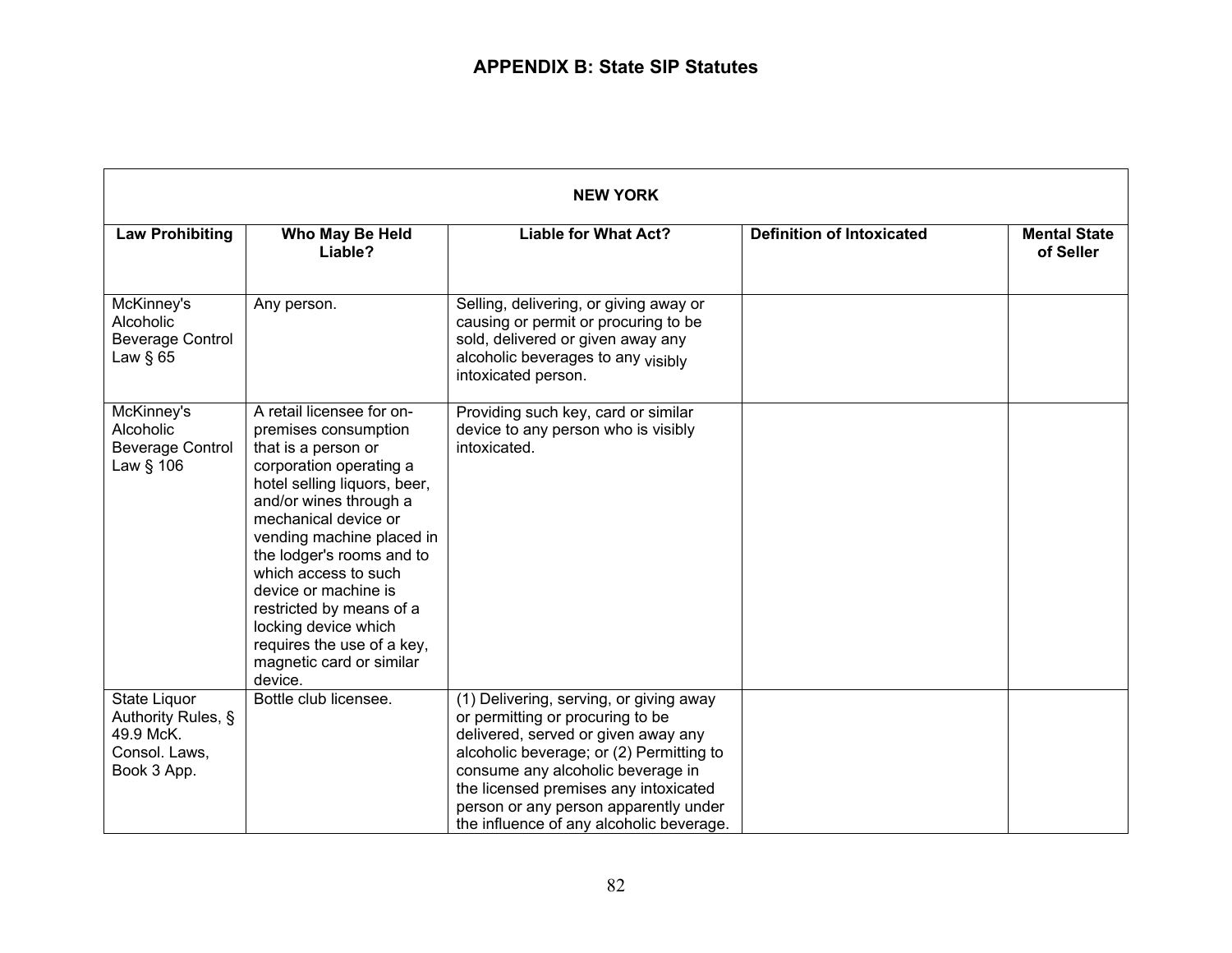| <b>NORTH CAROLINA</b>  |                                                        |                                                                                                    |                                  |                                  |
|------------------------|--------------------------------------------------------|----------------------------------------------------------------------------------------------------|----------------------------------|----------------------------------|
| <b>Law Prohibiting</b> | Who May Be Held Liable?                                | <b>Liable for What Act?</b>                                                                        | <b>Definition of Intoxicated</b> | <b>Mental State</b><br>of Seller |
| N.C.G.S.A.<br>18B-305  | Permittee or his employee<br>or an ABC store employee. | Knowingly selling or giving alcoholic<br>beverages to any person who is<br>intoxicated.            |                                  | Knowledge<br>required            |
| 4 NCAC<br>2S.0206      | Permittee or his employees.                            | Allowing consumption of alcoholic<br>beverages on his licensed premises by<br>intoxicated persons. |                                  |                                  |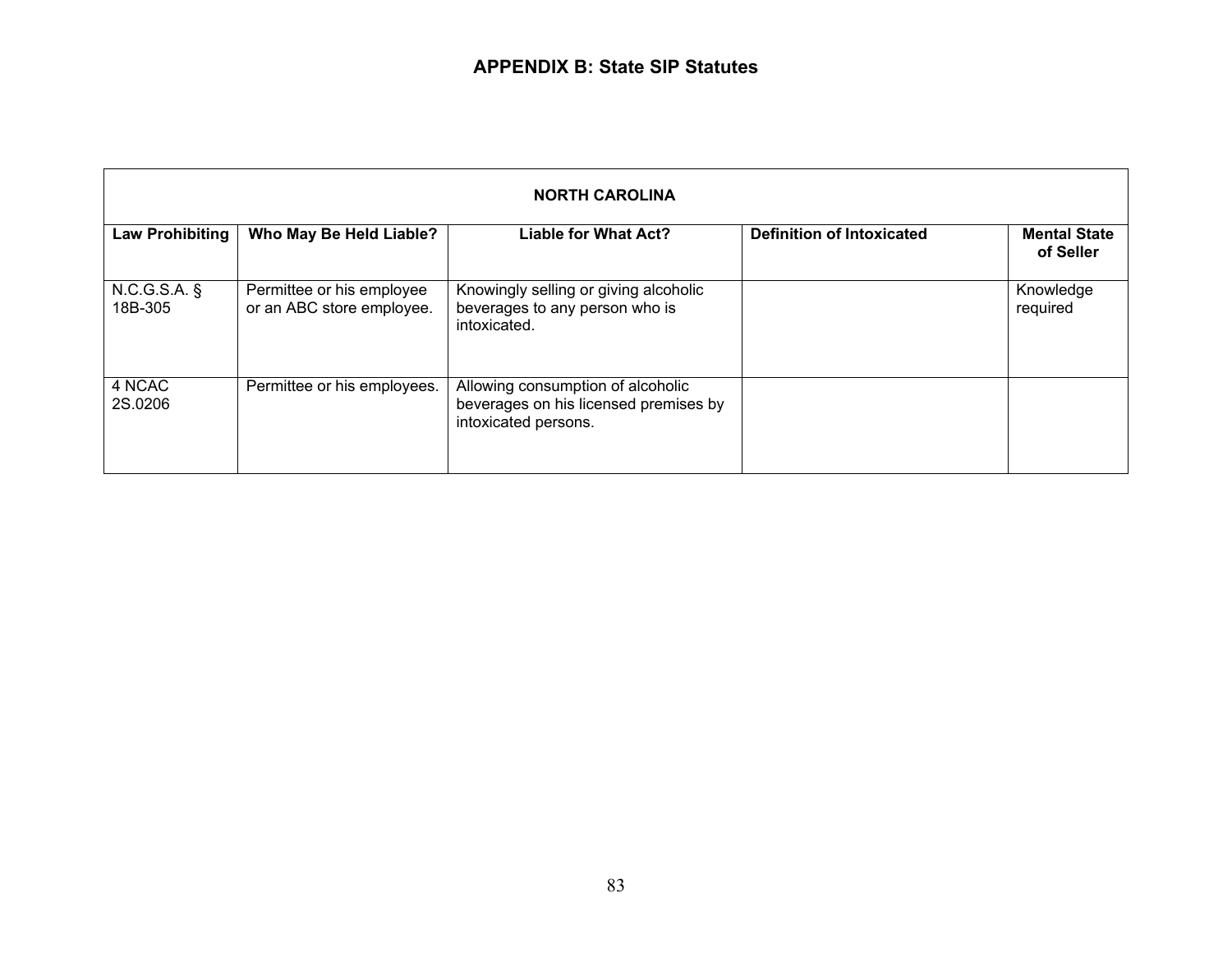| <b>NORTH DAKOTA</b>       |                         |                                                                                    |                                  |                                  |
|---------------------------|-------------------------|------------------------------------------------------------------------------------|----------------------------------|----------------------------------|
| Law<br><b>Prohibiting</b> | Who May Be Held Liable? | Liable for What Act?                                                               | <b>Definition of Intoxicated</b> | <b>Mental State</b><br>of Seller |
| NDCC 5-01-09              | Any person.             | Knowingly delivering alcoholic<br>beverages to an obviously intoxicated<br>person. |                                  | Knowledge<br>required            |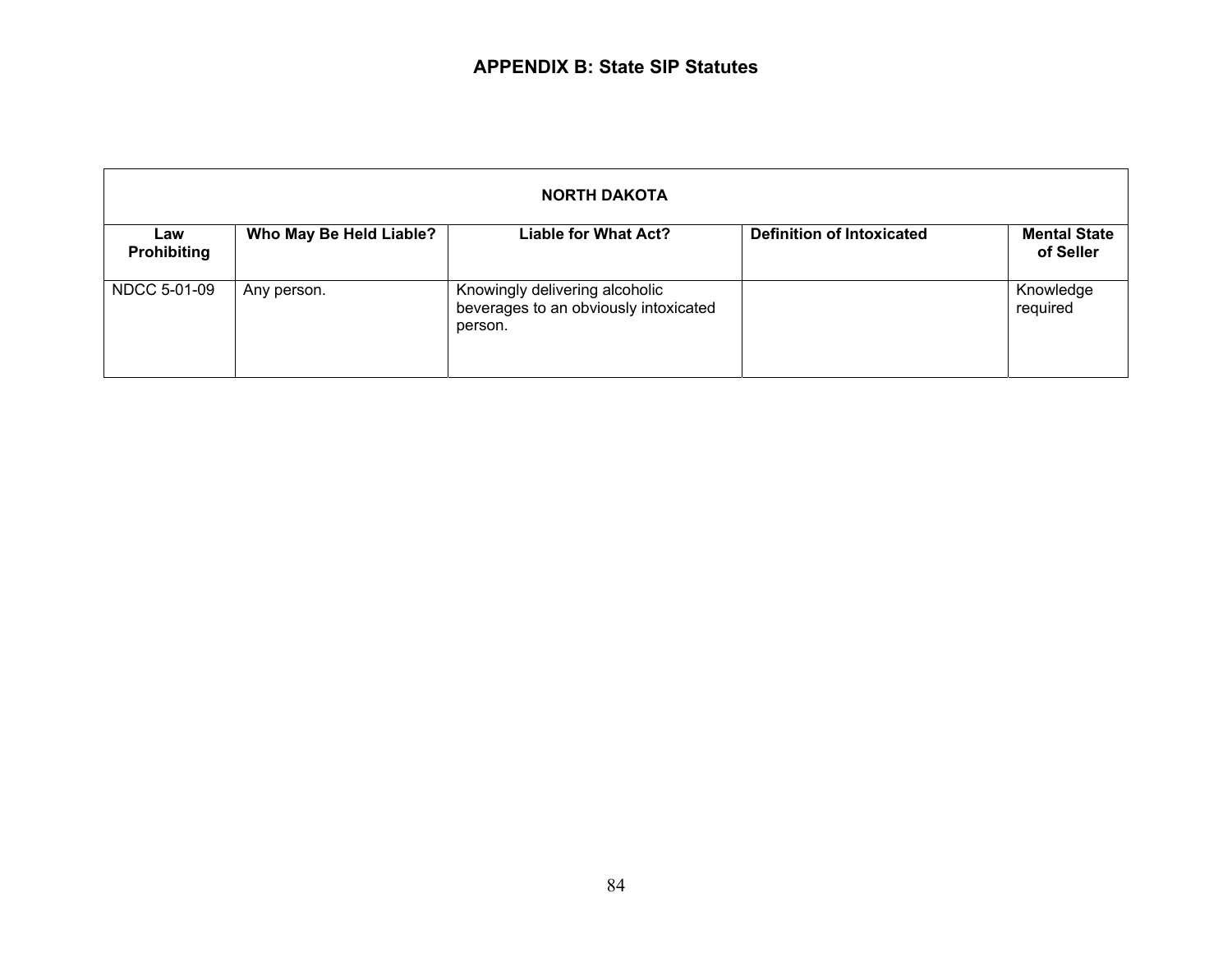## **APPENDIX B: State SIP Statutes**

| <b>OHIO</b>            |                                                               |                                                                                |                                  |                                  |
|------------------------|---------------------------------------------------------------|--------------------------------------------------------------------------------|----------------------------------|----------------------------------|
| <b>Law Prohibiting</b> | Who May Be Held Liable?                                       | <b>Liable for What Act?</b>                                                    | <b>Definition of Intoxicated</b> | <b>Mental State</b><br>of Seller |
| R.C. § 4301.22         | Permit holder and agent or<br>employee of a permit<br>holder. | Selling or furnishing beer or intoxicating<br>liquor to an intoxicated person. |                                  |                                  |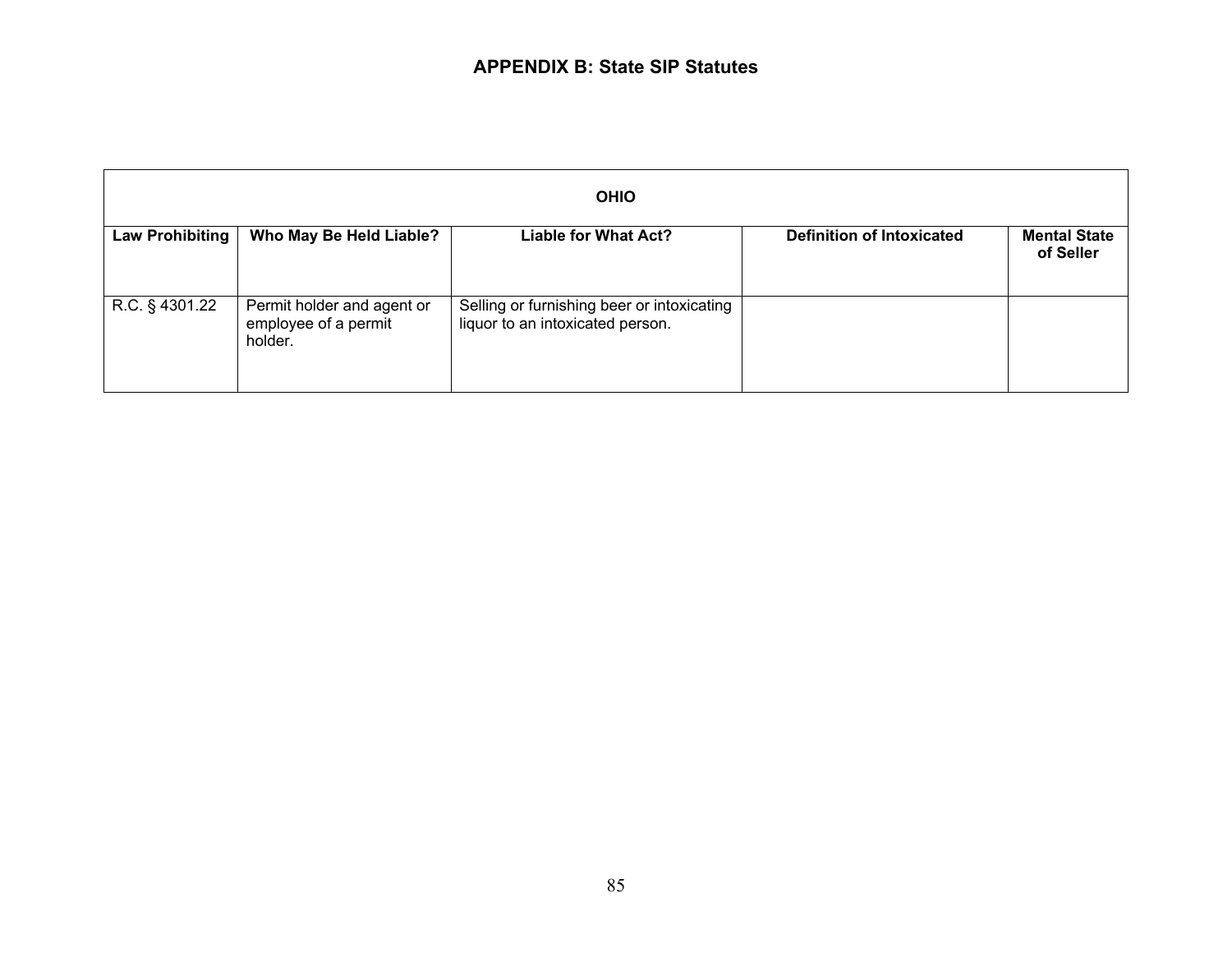| <b>OKLAHOMA</b>           |                                                                                                                                           |                                                                                                                       |                                  |                                  |
|---------------------------|-------------------------------------------------------------------------------------------------------------------------------------------|-----------------------------------------------------------------------------------------------------------------------|----------------------------------|----------------------------------|
| Law<br><b>Prohibiting</b> | Who May Be Held Liable?                                                                                                                   | <b>Liable for What Act?</b>                                                                                           | <b>Definition of Intoxicated</b> | <b>Mental State</b><br>of Seller |
| 37 Okl. St.<br>Ann. § 247 | Holder of a retail license or<br>permit to sell low-point beer,<br>or an employee or agent of a<br>holder of such a license or<br>permit. | Knowingly, willfully, and wantonly<br>selling, delivering, or furnishing low-<br>point beer to an intoxicated person. |                                  | Knowledge<br>required            |
| 37 Okl. St.<br>Ann. § 537 | Any person.                                                                                                                               | Selling, delivering, or knowingly<br>furnishing alcoholic beverages to an<br>intoxicated person.                      |                                  | Knowledge<br>required            |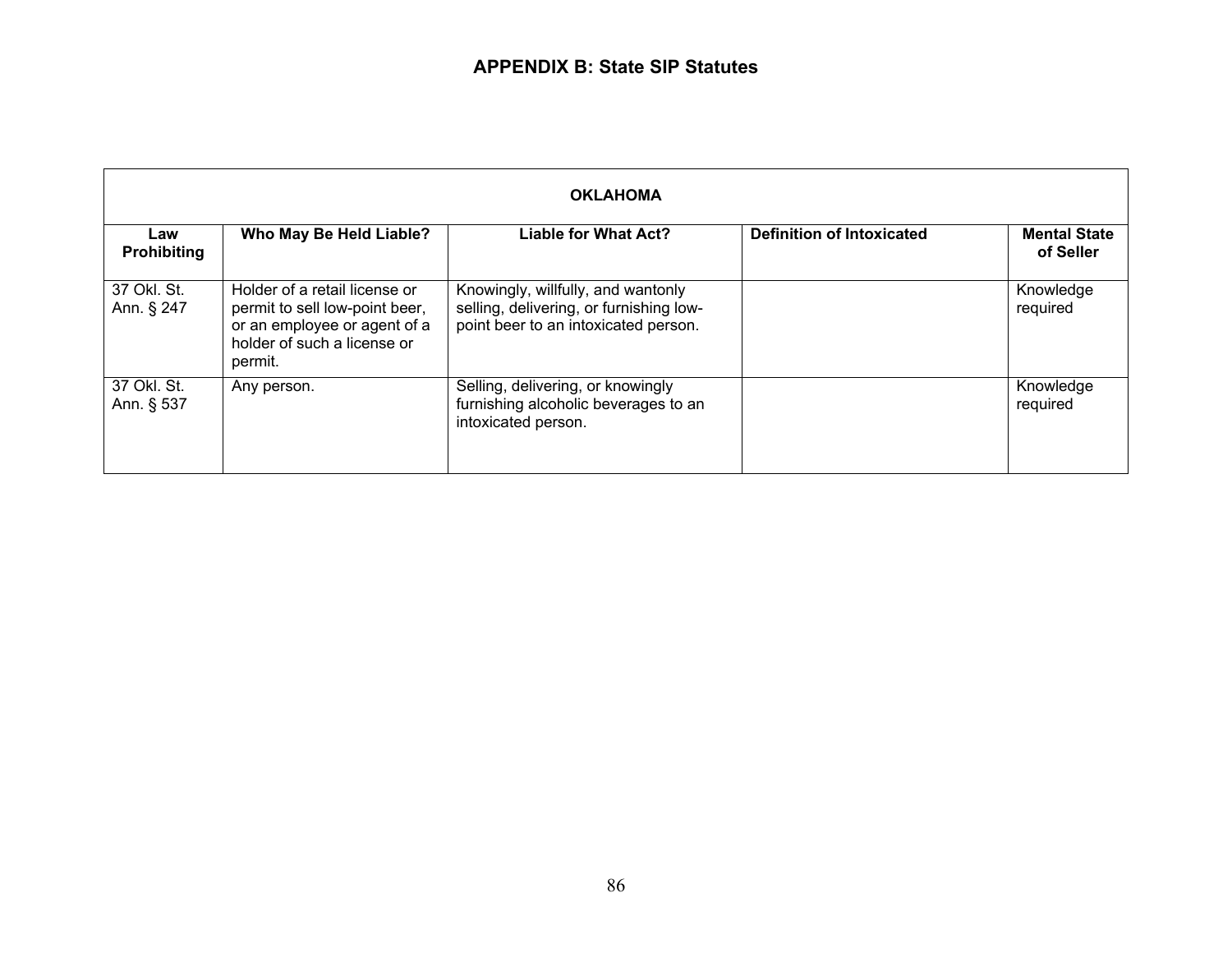| <b>OREGON</b>             |                         |                                                                                                                                                                                                                                                     |                                  |                                  |
|---------------------------|-------------------------|-----------------------------------------------------------------------------------------------------------------------------------------------------------------------------------------------------------------------------------------------------|----------------------------------|----------------------------------|
| Law<br><b>Prohibiting</b> | Who May Be Held Liable? | <b>Liable for What Act?</b>                                                                                                                                                                                                                         | <b>Definition of Intoxicated</b> | <b>Mental State</b><br>of Seller |
| O. R. S.<br>471.315       | Licensee.               | Knowingly selling alcoholic liquor to<br>persons visibly intoxicated at the time of<br>sale; or knowingly allowing the<br>consumption of alcoholic liquor on the<br>licensed premises by persons visibly<br>intoxicated at the time of consumption. |                                  | Knowledge<br>required            |
| O. R. S.<br>471.410       | Any person.             | Selling, giving, or otherwise making<br>available any alcoholic liquor to avisibly<br>intoxicated person.                                                                                                                                           |                                  |                                  |
| O. R. S.<br>471.412       | Licensee or permittee.  | Knowingly allowing a person to<br>consume or to continue to consume<br>alcoholic beverages on the licensed<br>premises after observing that the<br>person is visibly intoxicated.                                                                   |                                  | Knowledge<br>required            |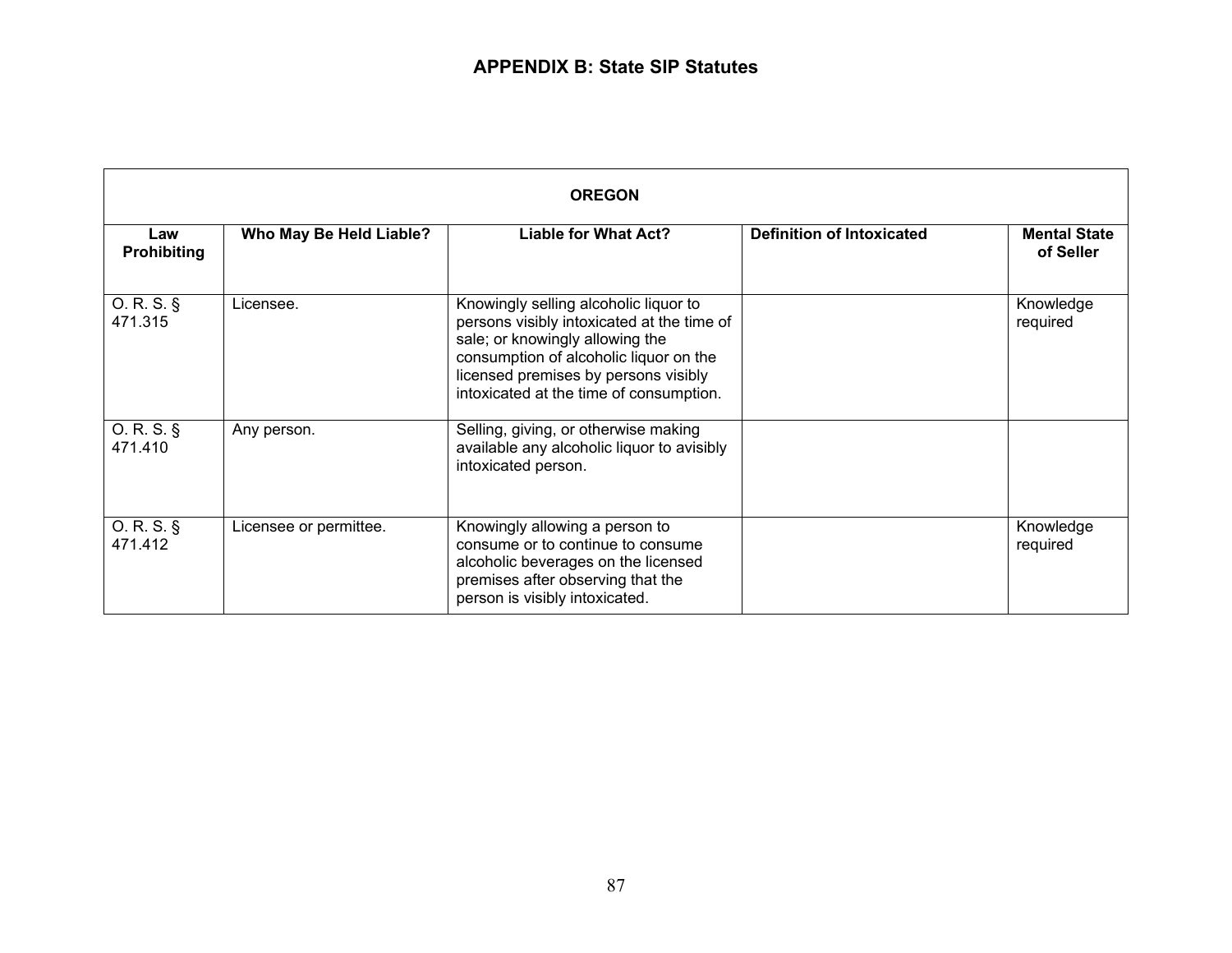| <b>PENNSYLVANIA</b>       |                                                                                                                           |                                                                                                                                                                                                              |                                  |                                  |
|---------------------------|---------------------------------------------------------------------------------------------------------------------------|--------------------------------------------------------------------------------------------------------------------------------------------------------------------------------------------------------------|----------------------------------|----------------------------------|
| Law<br><b>Prohibiting</b> | Who May Be Held Liable?                                                                                                   | Liable for What Act?                                                                                                                                                                                         | <b>Definition of Intoxicated</b> | <b>Mental State</b><br>of Seller |
| 47 P.S. § 4-<br>493       | Licensee or the board, or any<br>employee, servant, or agent of<br>such licensee or of the board, or<br>any other person. | Selling, furnishing, or giving any liquor<br>or malt or brewed beverages, or<br>permitting any liquor or malt or<br>brewed beverages to be sold,<br>furnished or given to any person<br>visibly intoxicated. |                                  |                                  |
| 42 Pa.C.S.A.<br>§ 8522    | Commonwealth of PA.                                                                                                       | Selling liquor at Pennsylvania liquor<br>stores by employees of the<br>Pennsylvania Liquor Control Board to<br>any person visibly intoxicated.                                                               |                                  |                                  |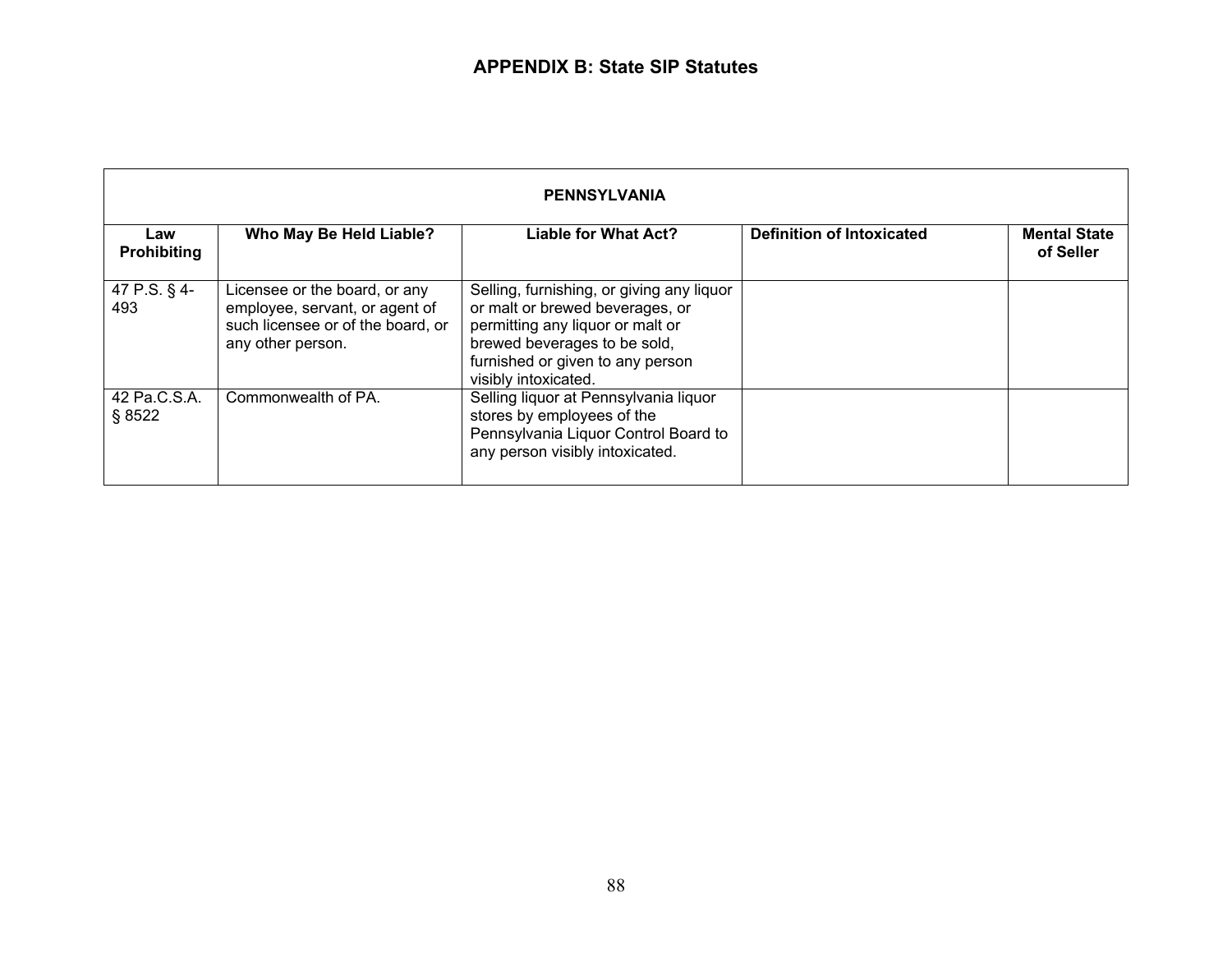| <b>RHODE ISLAND</b>         |                         |                                                                                                                     |                                  |                                  |
|-----------------------------|-------------------------|---------------------------------------------------------------------------------------------------------------------|----------------------------------|----------------------------------|
| Law<br><b>Prohibiting</b>   | Who May Be Held Liable? | Liable for What Act?                                                                                                | <b>Definition of Intoxicated</b> | <b>Mental State</b><br>of Seller |
| Gen. Laws,<br>1956, § 3-8-1 | Licensees.              | Selling of alcoholic beverages to any<br>intoxicated persons or to any person<br>of notoriously intemperate habits. |                                  |                                  |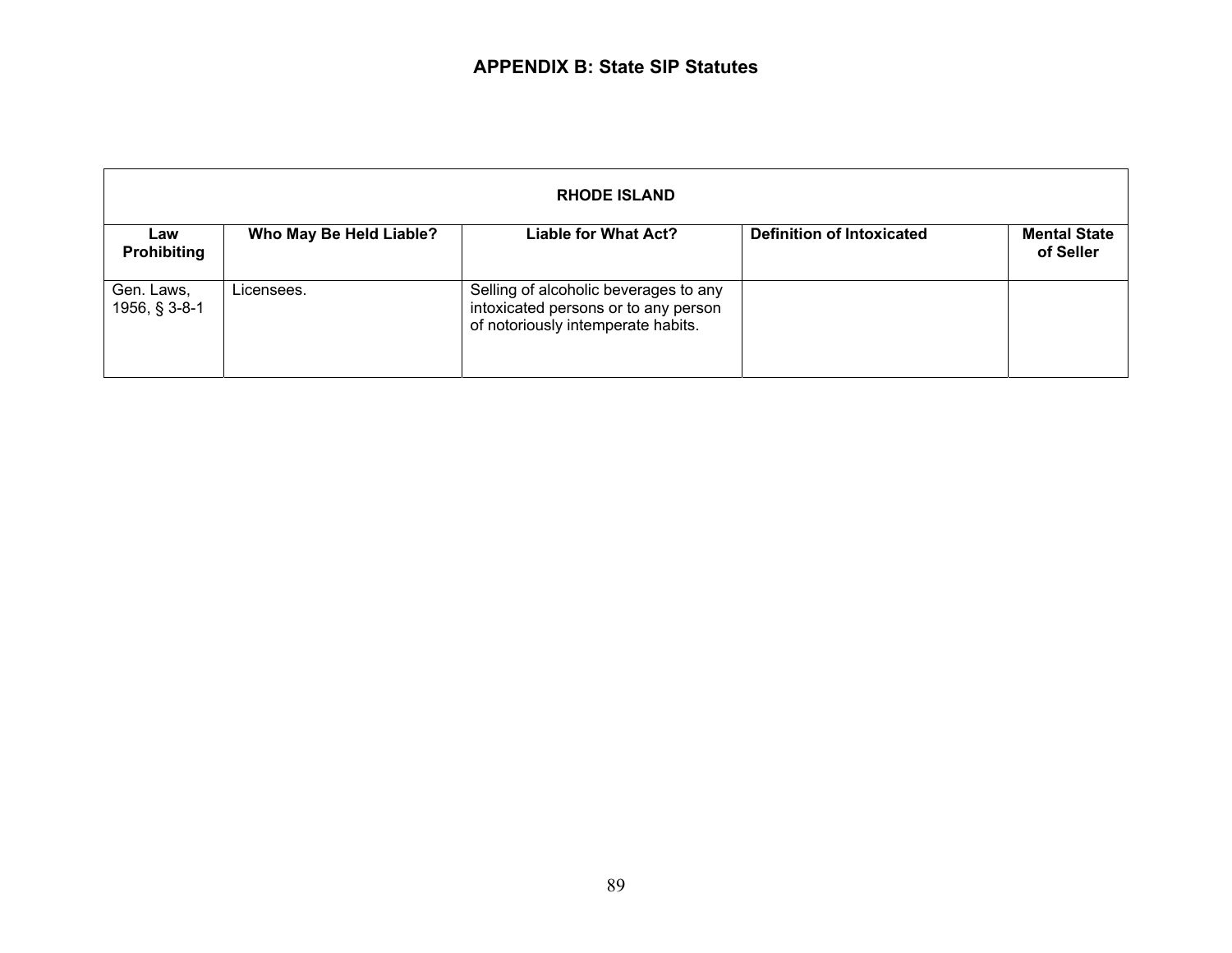| <b>SOUTH CAROLINA</b>     |                                                                                                                                                                                          |                                                                                                                                                                                                 |                                  |                                  |
|---------------------------|------------------------------------------------------------------------------------------------------------------------------------------------------------------------------------------|-------------------------------------------------------------------------------------------------------------------------------------------------------------------------------------------------|----------------------------------|----------------------------------|
| Law<br><b>Prohibiting</b> | Who May Be Held Liable?                                                                                                                                                                  | Liable for What Act?                                                                                                                                                                            | <b>Definition of Intoxicated</b> | <b>Mental State</b><br>of Seller |
| Code 1976 §<br>61-4-580   | Holder of a permit authorizing<br>the sale of beer or wine or a<br>servant, agent, or employee of<br>the permittee.                                                                      | Knowingly committing selling beer or<br>wine to an intoxicated person.                                                                                                                          |                                  | Knowledge<br>required            |
| Code 1976 §<br>61-6-1500  | Retail dealer.                                                                                                                                                                           | Selling, bartering, exchanging, giving,<br>or offering for sale, barter, or<br>exchange, or permitting the sale,<br>barter, exchange, or gift of alcoholic<br>liquors to an intoxicated person. |                                  |                                  |
| Code 1976 §<br>61-6-2220  | A person or establishment<br>licensed to sell alcoholic liquors<br>or liquor by the drink pursuant to<br>this article [Article 5. Regulation<br>of Alcoholic Liquors in<br>Minibottles]. | Selling alcoholic liquors in minibottles<br>to persons in an intoxicated<br>condition.                                                                                                          |                                  |                                  |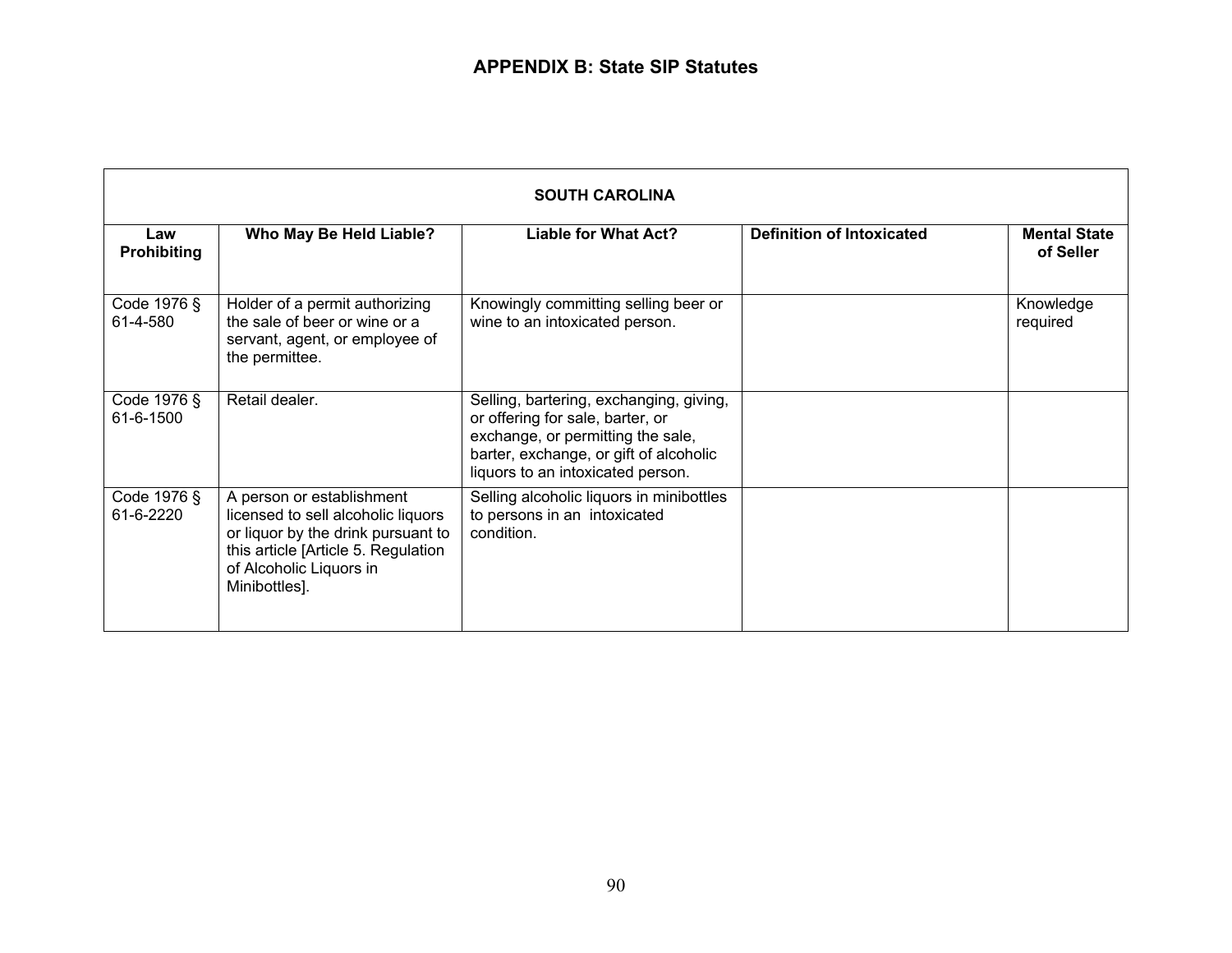| <b>SOUTH DAKOTA</b>       |                         |                                                                                              |                                  |                                  |
|---------------------------|-------------------------|----------------------------------------------------------------------------------------------|----------------------------------|----------------------------------|
| Law<br><b>Prohibiting</b> | Who May be Held Liable? | Liable for What Act?                                                                         | <b>Definition of Intoxicated</b> | <b>Mental State</b><br>of Seller |
| <b>SDCLS</b><br>35-4-78   | Licensee.               | Selling any alcoholic beverage to any<br>person who is obviously intoxicated at<br>the time. |                                  |                                  |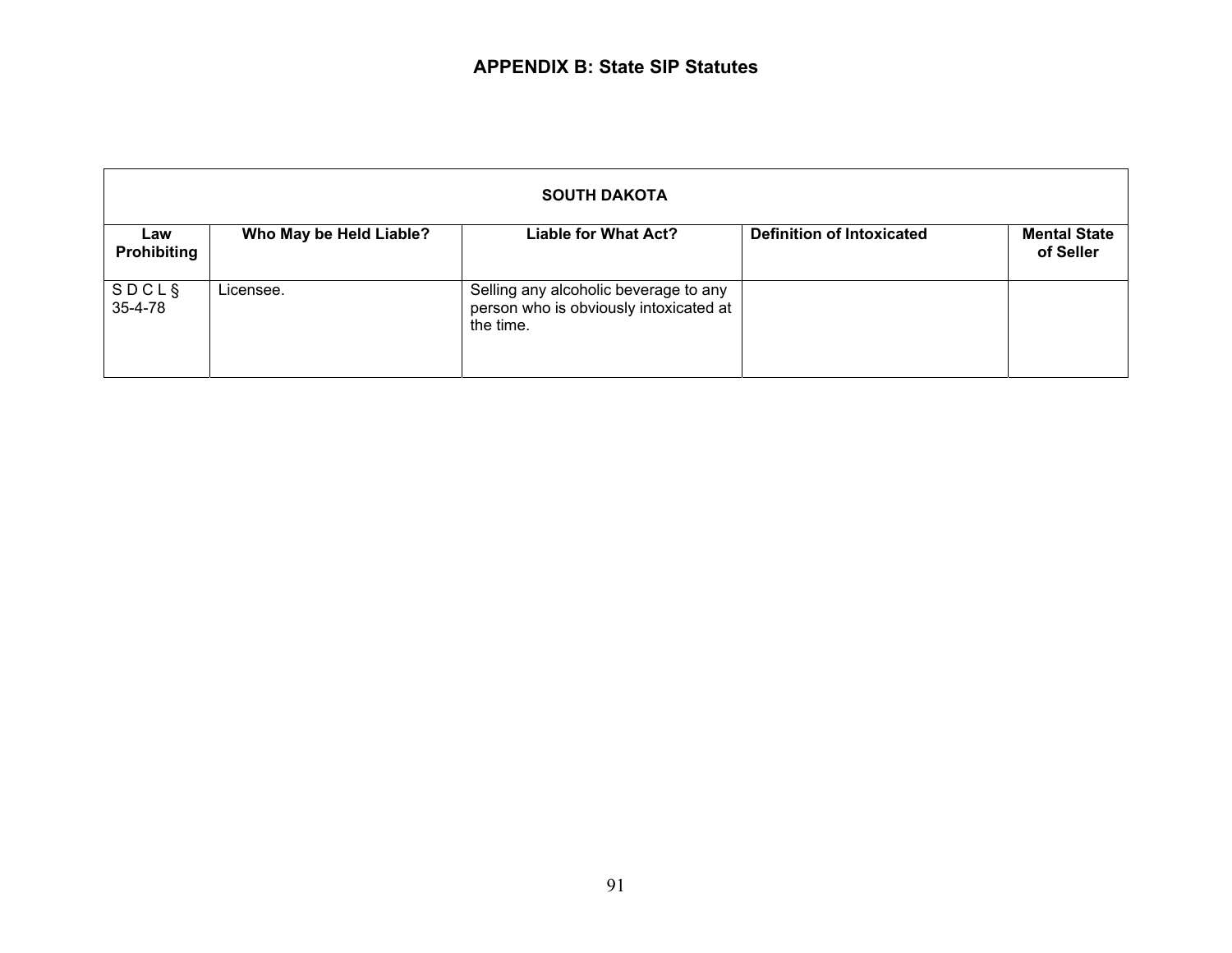| <b>TENNESSEE</b>                |                                          |                                                                                                                         |                                  |                                  |
|---------------------------------|------------------------------------------|-------------------------------------------------------------------------------------------------------------------------|----------------------------------|----------------------------------|
| Law<br><b>Prohibiting</b>       | Who May Be Held Liable?                  | <b>Liable for What Act?</b>                                                                                             | <b>Definition of Intoxicated</b> | <b>Mental State</b><br>of Seller |
| $T_{\cdot}$ C. A. §<br>57-3-406 | Local option; off-premises retailer.     | Selling any alcoholic beverages to<br>any person who is drunk or any<br>person accompanied by a person who<br>is drunk. |                                  |                                  |
| T. C. A. §<br>57-4-203          | On-premises licensee or other<br>person. | Selling or furnishing any alcoholic<br>beverage any person who is visibly<br>intoxicated.                               |                                  |                                  |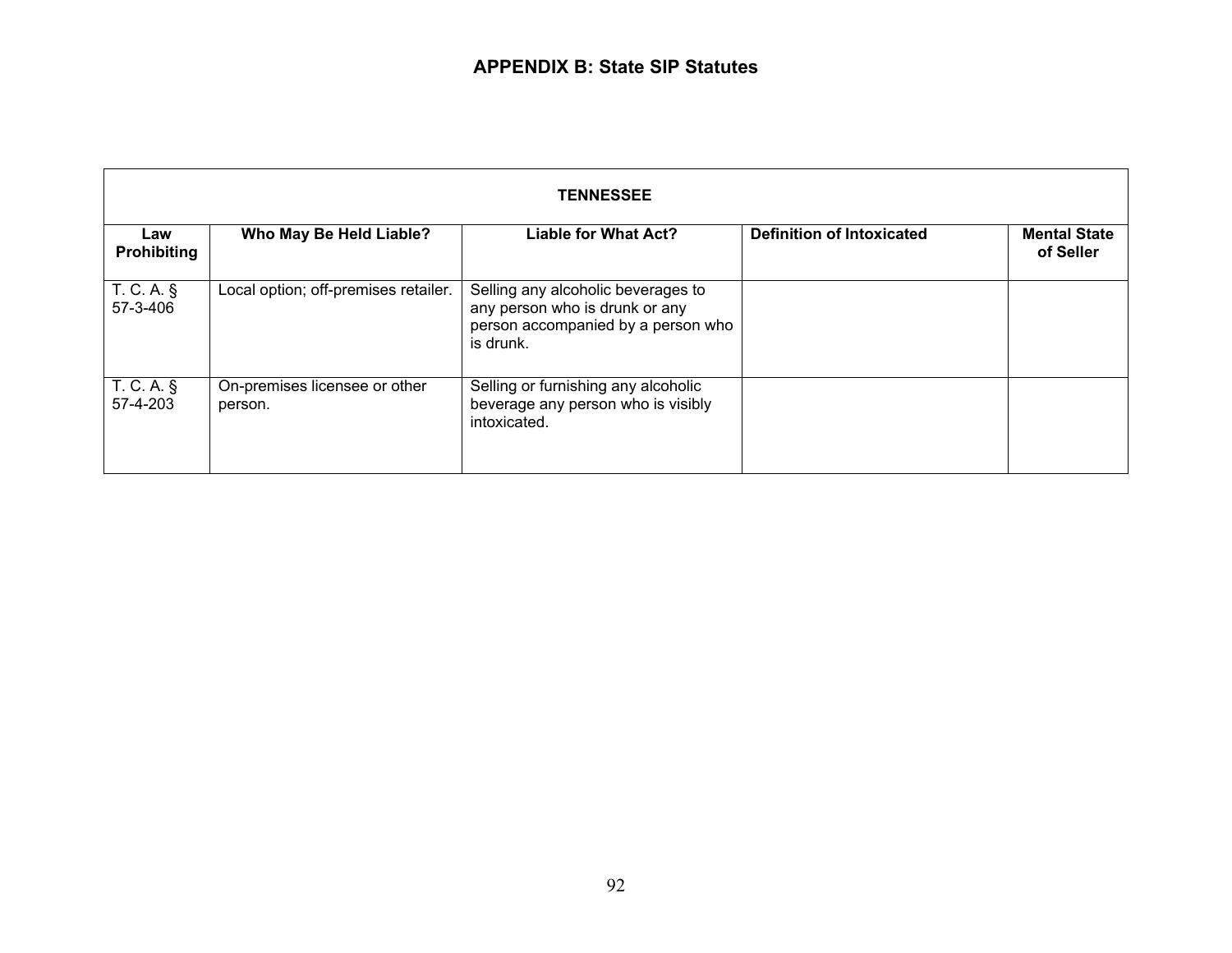| <b>TEXAS</b>                                              |                                              |                                                                                                                                                                                                                                                                                                                                                                                                                                     |                                  |                                  |
|-----------------------------------------------------------|----------------------------------------------|-------------------------------------------------------------------------------------------------------------------------------------------------------------------------------------------------------------------------------------------------------------------------------------------------------------------------------------------------------------------------------------------------------------------------------------|----------------------------------|----------------------------------|
| Law<br><b>Prohibiting</b>                                 | Who May Be Held Liable?                      | <b>Liable for What Act?</b>                                                                                                                                                                                                                                                                                                                                                                                                         | <b>Definition of Intoxicated</b> | <b>Mental State</b><br>of Seller |
| V. T. C. A.,<br>Alcoholic<br>Beverage<br>Code §<br>101.63 | Any person.                                  | Selling with criminal negligence an<br>alcoholic beverage to an intoxicated<br>or insane person.                                                                                                                                                                                                                                                                                                                                    |                                  | Criminal<br>negligence.          |
| V. T. C. A.,<br>Alcoholic<br>Beverage<br>Code §<br>106.14 | [Section limiting liability of<br>licensee.] | A sale of an alcoholic beverage to an<br>intoxicated person by an employee<br>will not be attributable to the employer<br>(licensee) if:<br>(1) the employer requires its<br>employees to attend a commission-<br>approved seller training program;<br>(2) the employee has actually<br>attended such a training program; and<br>(3) the employer has not directly or<br>indirectly encouraged the employee to<br>violate such law. |                                  |                                  |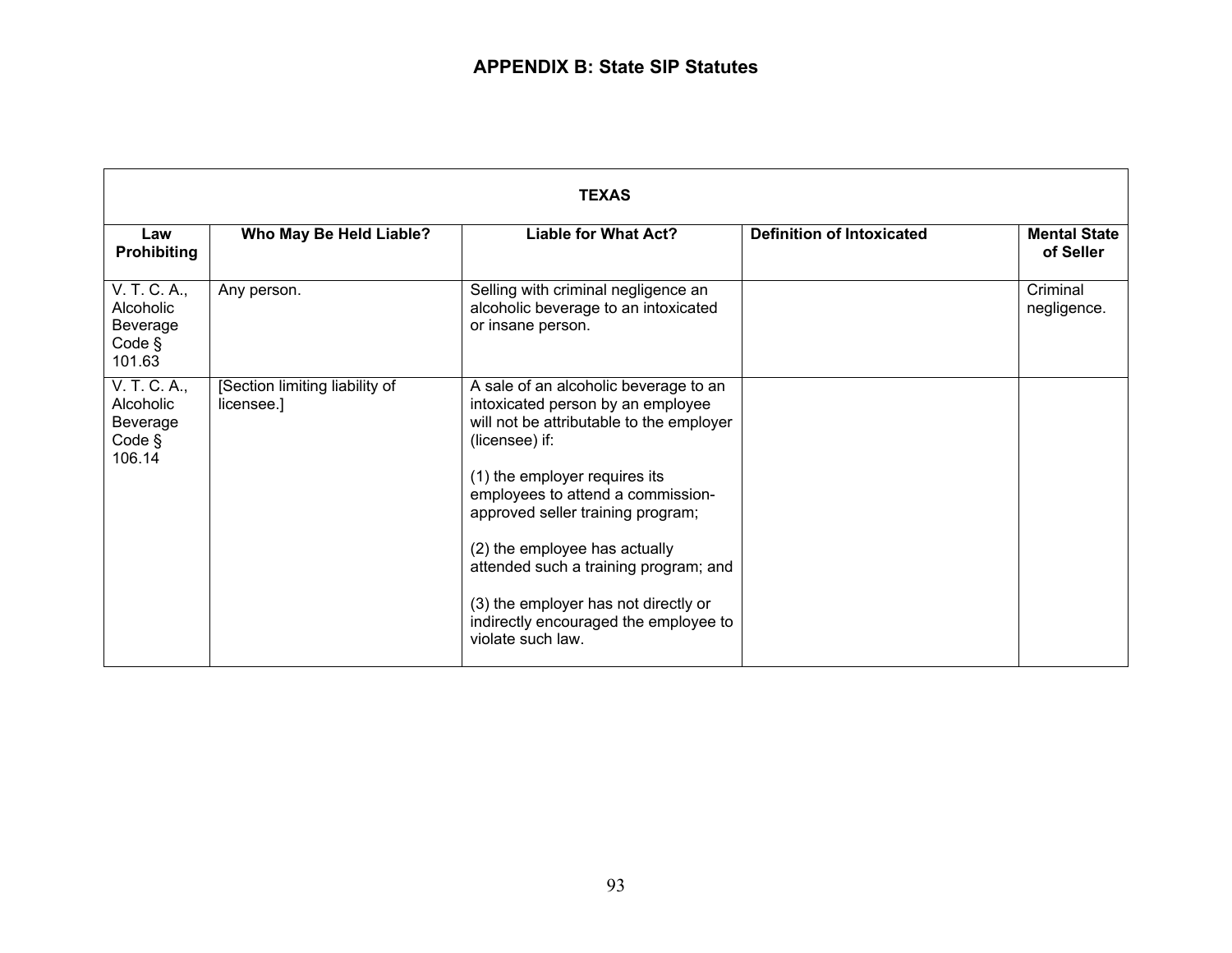| <b>UTAH</b>                 |                         |                                                                                                                                                                                                                                                                                                                                                                                   |                                  |                                              |
|-----------------------------|-------------------------|-----------------------------------------------------------------------------------------------------------------------------------------------------------------------------------------------------------------------------------------------------------------------------------------------------------------------------------------------------------------------------------|----------------------------------|----------------------------------------------|
| Law<br><b>Prohibiting</b>   | Who May Be Held Liable? | <b>Liable for What Act?</b>                                                                                                                                                                                                                                                                                                                                                       | <b>Definition of Intoxicated</b> | <b>Mental State</b><br>of Seller             |
| U.C.A. 1953 §<br>32A-12-204 | Any person.             | Negligently, recklessly, or<br>knowingly selling, offering to sell, or<br>otherwise furnishing any alcoholic<br>beverage or product to: (1) any<br>person who is actually or<br>apparently intoxicated; or (2) a<br>person whom the person furnishing<br>the alcoholic beverage knew or<br>should have known from the<br>circumstances was actually or<br>apparently intoxicated. |                                  | negligence,<br>recklessness,<br>or knowledge |

With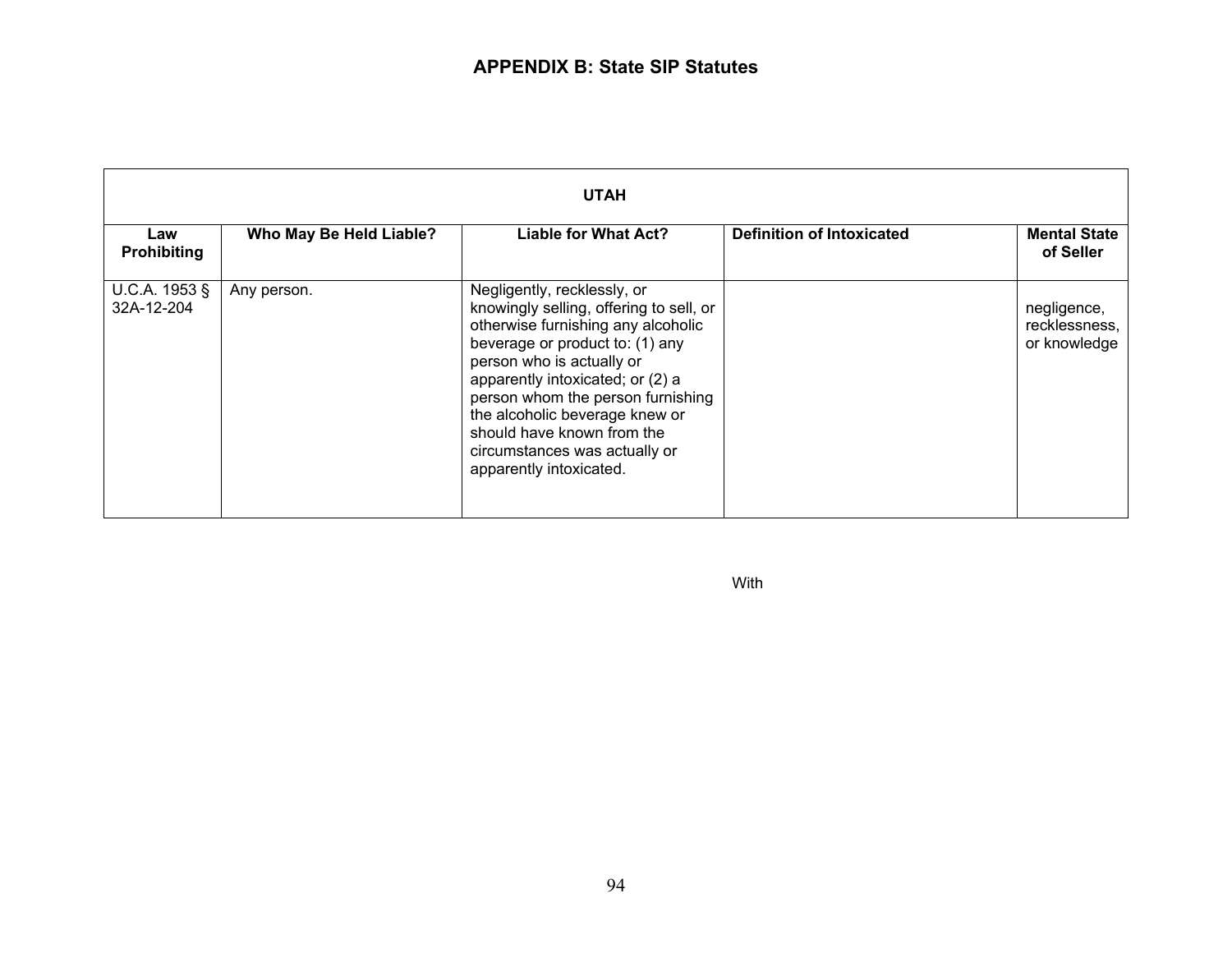| <b>VERMONT<sup>1</sup></b>                                        |                               |                                                                                                                                                                                                                                                                                                                                                     |                                  |                                  |
|-------------------------------------------------------------------|-------------------------------|-----------------------------------------------------------------------------------------------------------------------------------------------------------------------------------------------------------------------------------------------------------------------------------------------------------------------------------------------------|----------------------------------|----------------------------------|
| Law<br><b>Prohibiting</b>                                         | Who May Be Held Liable?       | <b>Liable for What Act?</b>                                                                                                                                                                                                                                                                                                                         | <b>Definition of Intoxicated</b> | <b>Mental State</b><br>of Seller |
| Vermont<br>Dept. of Liquor<br>Control<br>General<br>Regulation 19 | Licensees or their employees. | Selling or furnishing alcoholic liquor<br>to a person apparently under the<br>influence of liquor. No alcoholic<br>liquor may be consumed on the<br>licensed premises by any person<br>apparently under the influence of<br>liquor. No person under the<br>influence of alcoholic liquor shall be<br>allowed to loiter on the licensed<br>premises. |                                  |                                  |

<sup>&</sup>lt;sup>1</sup> There is no provision in Vermont that makes it a crime for a licensee to sell, furnish, or otherwise provide alcohol to an intoxicated patron.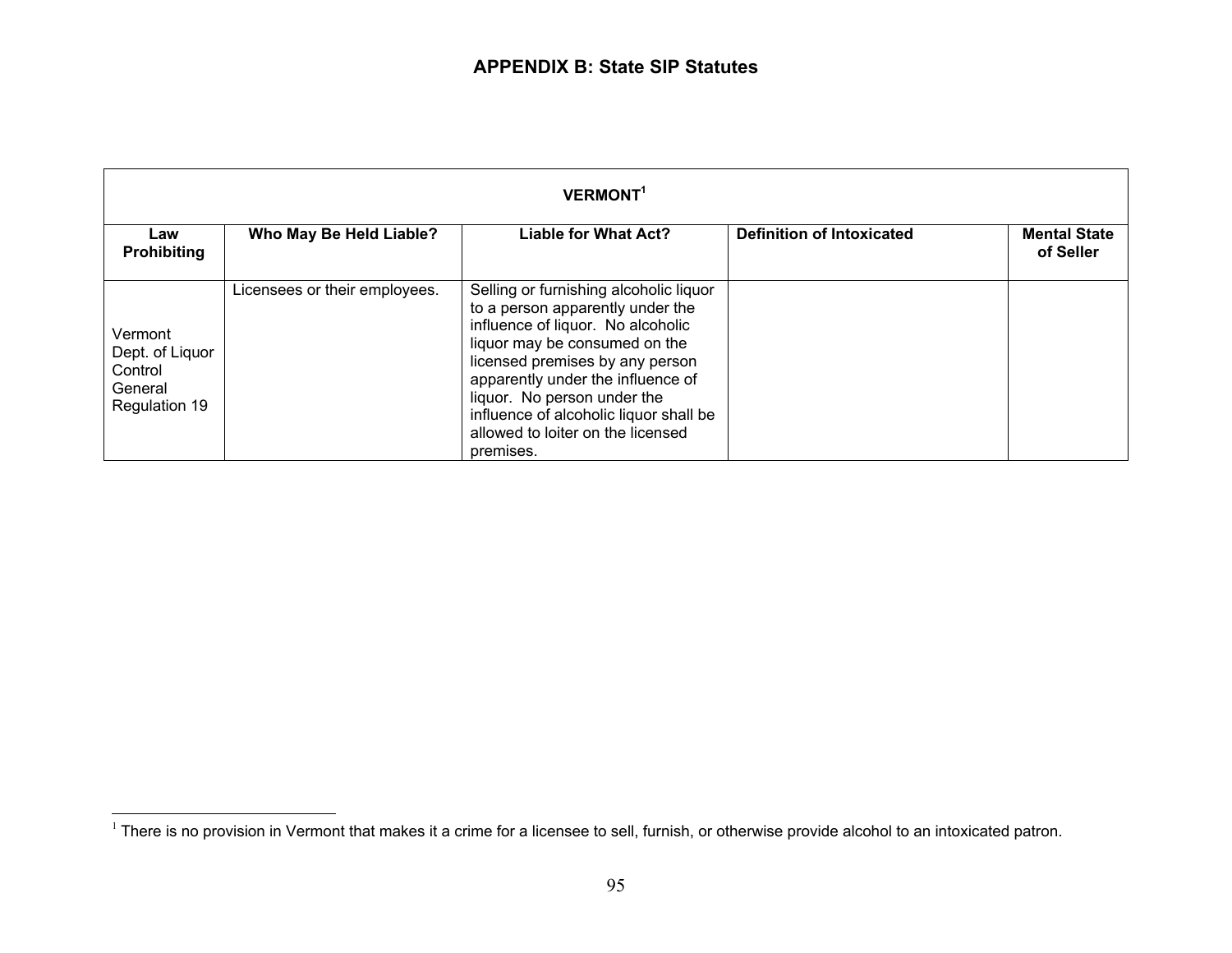| <b>VIRGINIA</b>              |                         |                                                                                                                                                                            |                                                                                                                                                                                                                                             |                                                                          |
|------------------------------|-------------------------|----------------------------------------------------------------------------------------------------------------------------------------------------------------------------|---------------------------------------------------------------------------------------------------------------------------------------------------------------------------------------------------------------------------------------------|--------------------------------------------------------------------------|
| Law<br><b>Prohibiting</b>    | Who May Be Held Liable? | Liable for What Act?                                                                                                                                                       | <b>Definition of Intoxicated</b>                                                                                                                                                                                                            | <b>Mental State</b><br>of Seller                                         |
| Va. Code Ann.<br>$§$ 4.1-304 | Any person.             | Selling any alcoholic beverages<br>when at the time of such sale<br>person knows or has reason to<br>believe that the person to whom the<br>sale is made is intoxicated.   | "Intoxicated" means "a condition in<br>which a person has drunk enough<br>alcoholic beverages to observably<br>affect his manner, disposition,<br>speech, muscular movement, general<br>appearance or behavior." Va. Code<br>Ann. § 4.1-100 | Negligence<br>standard - has<br>knowledge or<br>has reason to<br>believe |
| 3 VAC 5-50-10                | Licensee.               | Selling any alcoholic beverages<br>when at the time of such sale<br>licensee knows or has reason to<br>believe that the person to whom the<br>sale is made is intoxicated. |                                                                                                                                                                                                                                             | Negligence<br>standard – has<br>knowledge or<br>has reason to<br>believe |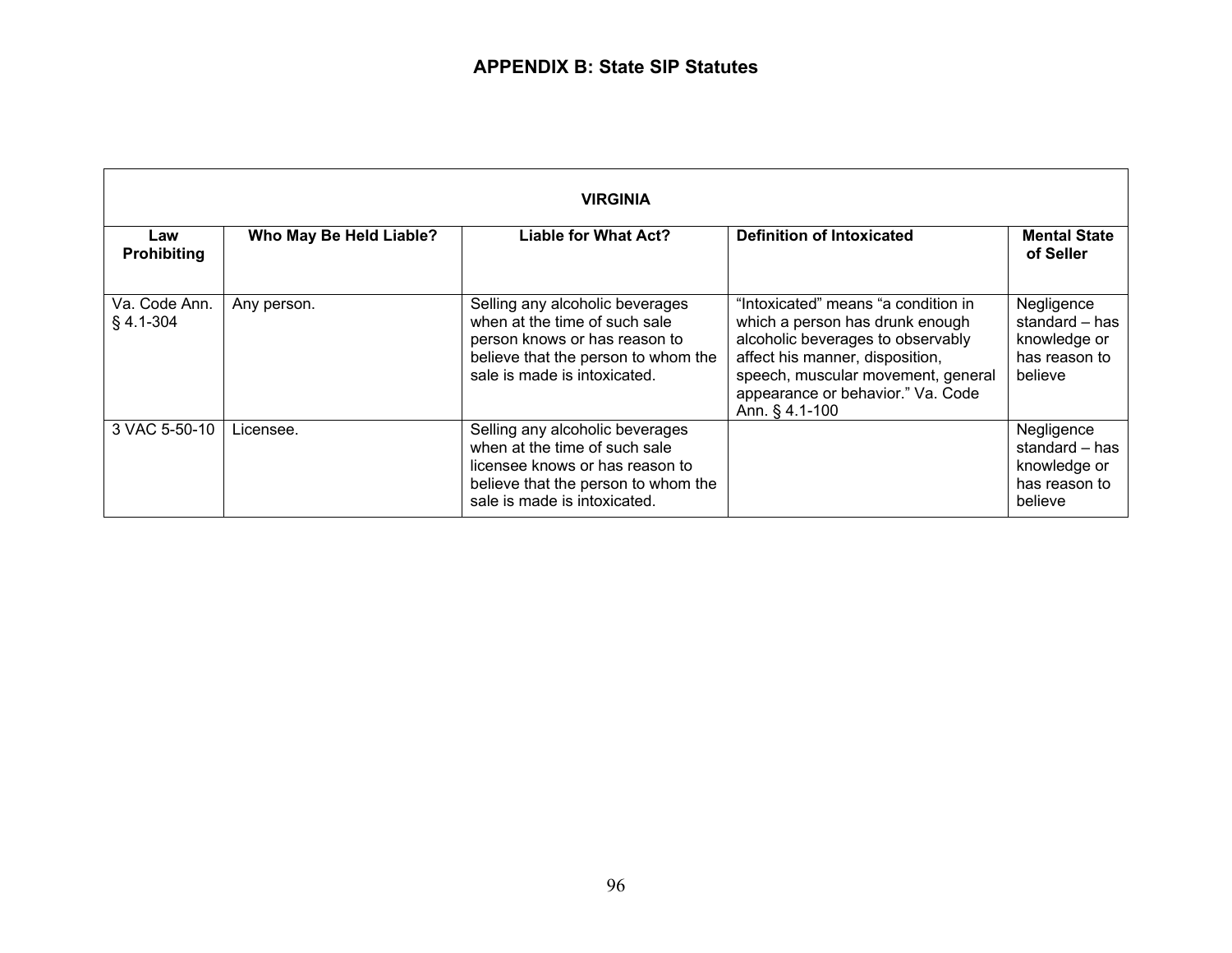| <b>WASHINGTON</b>            |                                            |                                                                                                                                                                                          |                                  |                                  |
|------------------------------|--------------------------------------------|------------------------------------------------------------------------------------------------------------------------------------------------------------------------------------------|----------------------------------|----------------------------------|
| Law<br><b>Prohibiting</b>    | Who May Be Held Liable?                    | <b>Liable for What Act?</b>                                                                                                                                                              | <b>Definition of Intoxicated</b> | <b>Mental State</b><br>of Seller |
| West's RCWA<br>66.44.200     | Any person.                                | Selling any liquor to any person<br>apparently under the influence of<br>liquor.                                                                                                         |                                  |                                  |
| <b>WA ADC 314-</b><br>11-035 | Licensees or employees.                    | Supplying liquor to any person<br>apparently under the influence of<br>liquor.<br>Allowing an apparently intoxicated<br>person to possess or consume<br>liquor on the licensed premises. |                                  |                                  |
| WAC 314-16-<br>150           | Retail licensee.                           | Giving or otherwise supplying any<br>liquor to any person apparently<br>under the influence of liquor.                                                                                   |                                  |                                  |
| <b>WA ADC 314-</b><br>18-070 | Banquet permittee, or<br>employee thereof. | Serving or permitting the<br>consumption of liquor by an<br>apparently intoxicated person(s) on<br>the premises for which a banquet<br>permit has been issued.                           |                                  |                                  |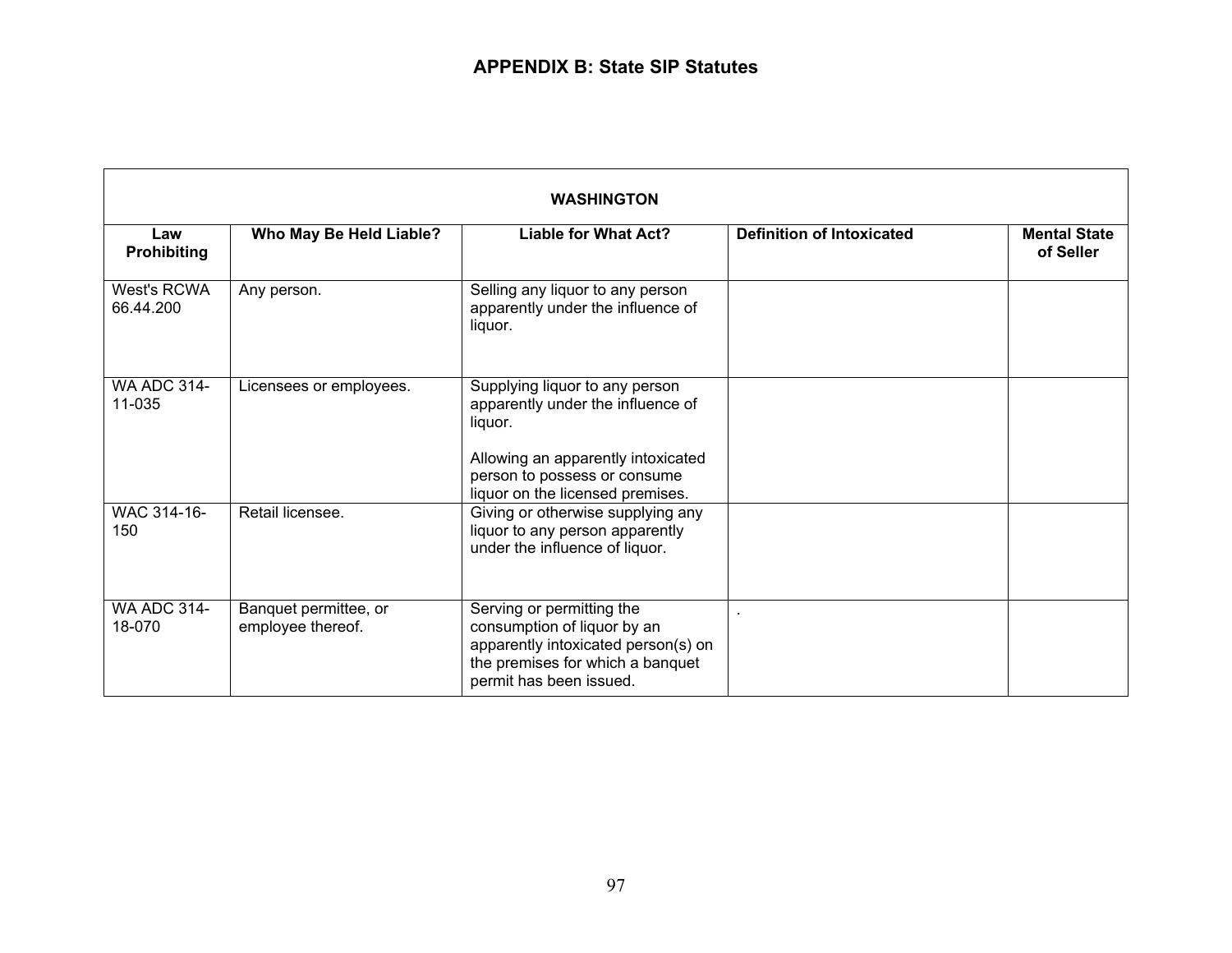| <b>WEST VIRGINIA</b>                 |                                                                                                                                                |                                                                                                                                                                                                                                                                                               |                                  |                                  |
|--------------------------------------|------------------------------------------------------------------------------------------------------------------------------------------------|-----------------------------------------------------------------------------------------------------------------------------------------------------------------------------------------------------------------------------------------------------------------------------------------------|----------------------------------|----------------------------------|
| Law<br><b>Prohibiting</b>            | Who May Be Held Liable?                                                                                                                        | <b>Liable for What Act?</b>                                                                                                                                                                                                                                                                   | <b>Definition of Intoxicated</b> | <b>Mental State</b><br>of Seller |
| W. Va. Code,<br>§ 11-16-18           | Any licensee, his, her, its or<br>their servants, agents or<br>employees.                                                                      | Selling, furnishing, or giving any nonintoxicating<br>beer to any person visibly or noticeably<br>intoxicated or any person known to be a habitual<br>drunkard.                                                                                                                               |                                  |                                  |
| W. Va. Code<br>St. R. § 176-1-<br>6. | Any licensee, his, her, its or<br>their servants, agents or<br>employees.                                                                      | Selling, furnishing, or giving any nonintoxicating<br>beer to any person visibly or noticeably intoxicated, or<br>to any person known to be a habitual drunkard.                                                                                                                              |                                  |                                  |
| W. Va. Code,<br>§ 60-3-22            | Sellers of alcoholic beverages.<br>(Court decision clarified this.<br>See Overbaugh v. McCutcheon,<br>183 W.Va. 386, 396 S.E.2d 153<br>(1990). | Selling alcoholic liquors or nonintoxicating beer to<br>a person who is intoxicated.                                                                                                                                                                                                          |                                  |                                  |
| W. Va. Code,<br>§ 60-3A-25           | Any retail licensee, or agent or<br>employee.                                                                                                  | Selling, giving away, or permitting the sale of, gift<br>of, or the procurement of, any liquor for or to any<br>person visibly intoxicated.                                                                                                                                                   |                                  |                                  |
| W. Va. Code<br>St. R. § 175-5-<br>25 | Any retail licensee, or agent or<br>employee.                                                                                                  | Selling, giving away, or permitting the sale of, gift<br>of, or the procurement of, any alcoholic liquor for<br>or to any person visibly intoxicated.                                                                                                                                         |                                  |                                  |
| W. Va. Code,<br>$§ 60-7-12$          | Any private club licensee, or<br>agent, employee or member<br>thereof.                                                                         | Selling, giving away, or permitting the sale of, gift to or<br>the procurement of any nonintoxicating beer, wine or<br>alcoholic liquors for or to any person who is physically<br>incapacitated due to consumption of nonintoxicating<br>beer, wine or alcoholic liquor or the use of drugs. |                                  |                                  |
| W. Va. Code,<br>§ 60-8-20            | Licensee, his or her servants,<br>agents or employees.                                                                                         | Selling, furnishing or giving wine to any person<br>who is physically incapacitated due to the<br>consumption of alcoholic liquor or the use of<br>drugs.                                                                                                                                     |                                  |                                  |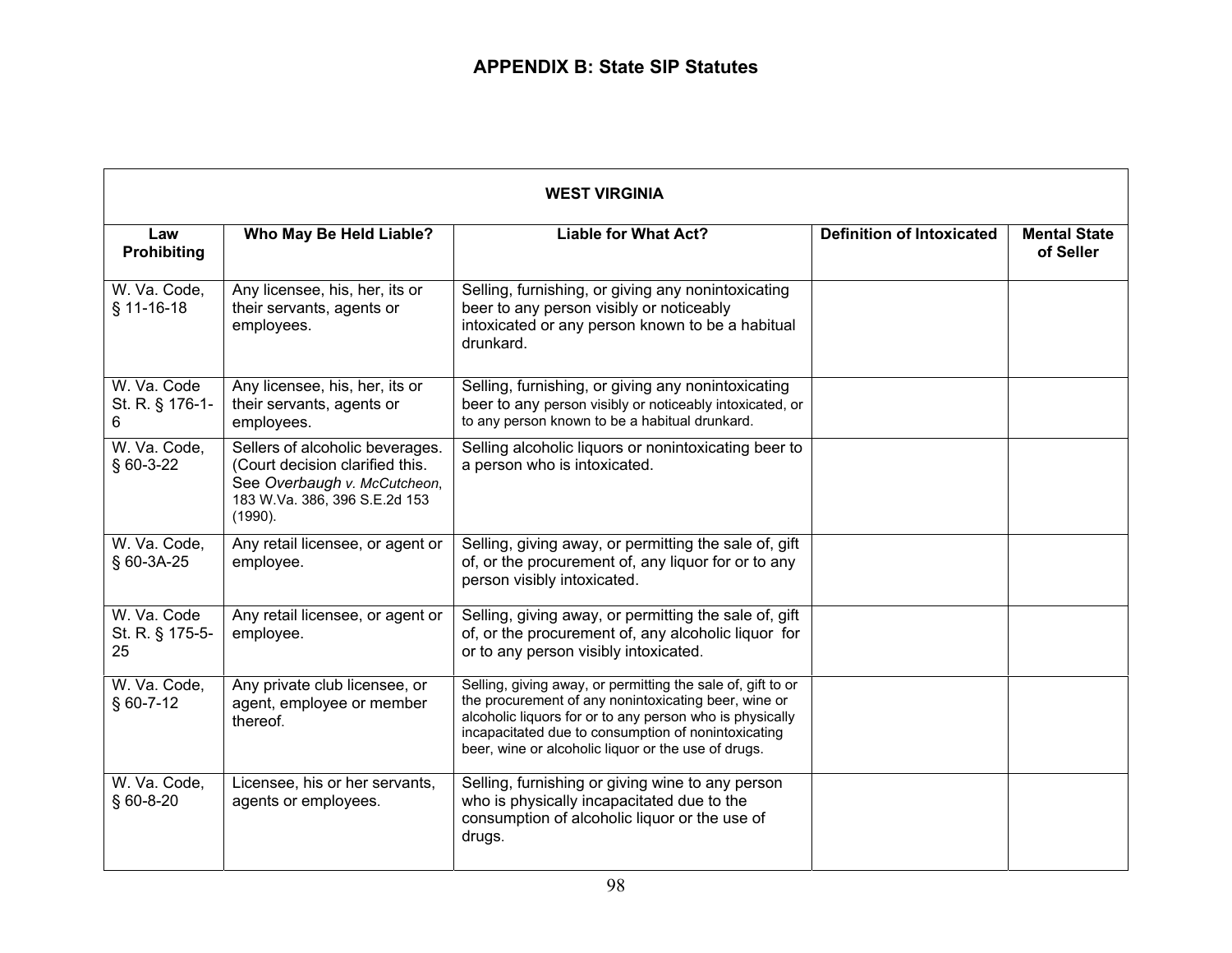| <b>WISCONSIN</b>          |                                        |                                                                                                                                                                                    |                                  |                                  |
|---------------------------|----------------------------------------|------------------------------------------------------------------------------------------------------------------------------------------------------------------------------------|----------------------------------|----------------------------------|
| Law<br><b>Prohibiting</b> | Who May Be Held Liable?                | <b>Liable for What Act?</b>                                                                                                                                                        | <b>Definition of Intoxicated</b> | <b>Mental State</b><br>of Seller |
| W. S. A.<br>125.07        | Any person, licensee, or<br>permittee. | Procuring for, selling, dispensing,<br>or giving away alcohol beverages<br>or selling, vending, dealing, or<br>trafficking in alcohol beverages to a<br>person who is intoxicated. |                                  |                                  |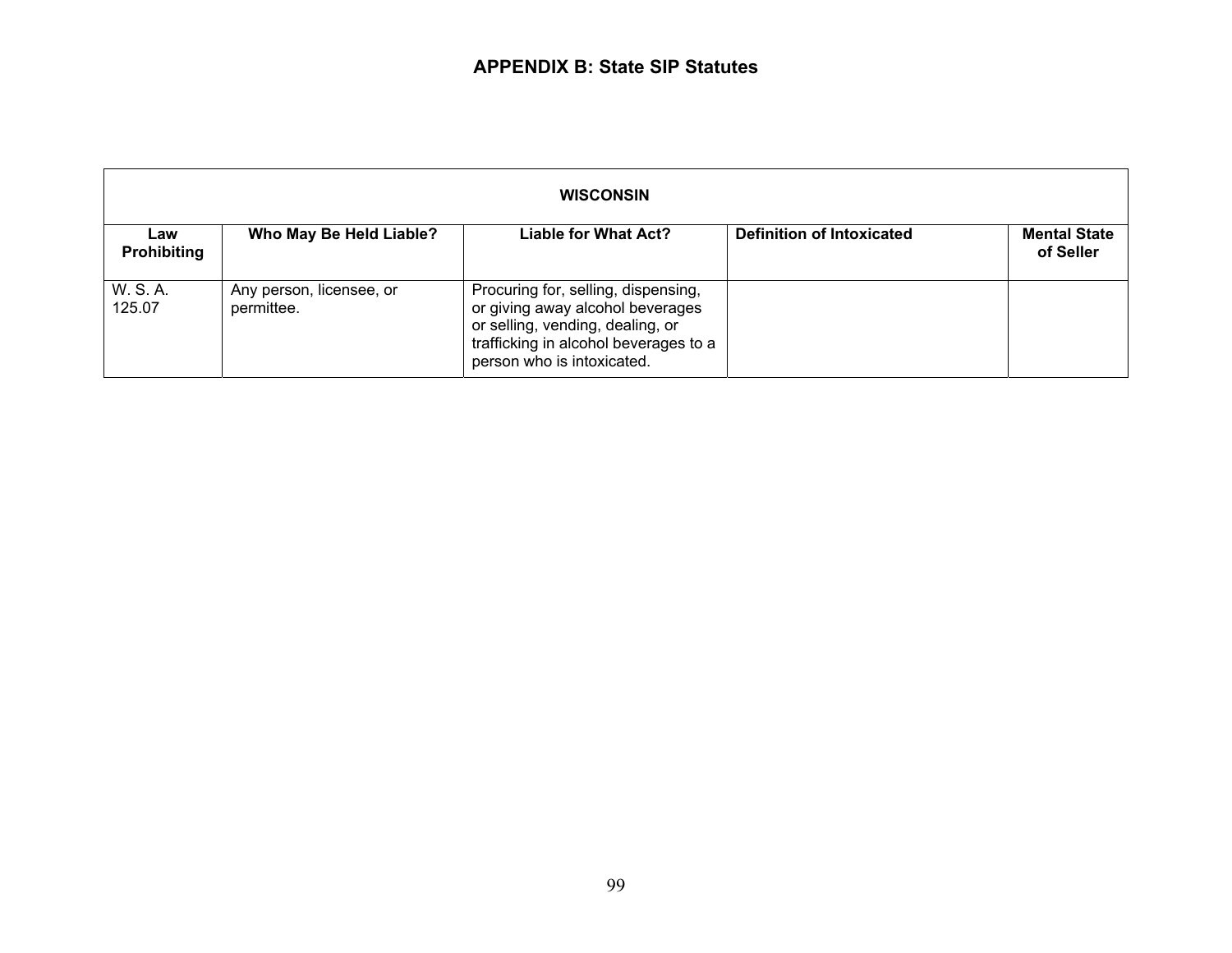|                           | <b>WYOMING</b>                                                                                            |                                                                               |                                  |                                  |
|---------------------------|-----------------------------------------------------------------------------------------------------------|-------------------------------------------------------------------------------|----------------------------------|----------------------------------|
| Law<br><b>Prohibiting</b> | Who May Be Held Liable?                                                                                   | <b>Liable for What Act?</b>                                                   | <b>Definition of Intoxicated</b> | <b>Mental State</b><br>of Seller |
| W. S. 1977<br>§ 12-5-301  | Holder of a retail liquor license with a<br>drive-in area adjacent or contiguous to<br>the licensed room. | Delivering alcoholic liquor or<br>malt beverages to an<br>intoxicated person. |                                  |                                  |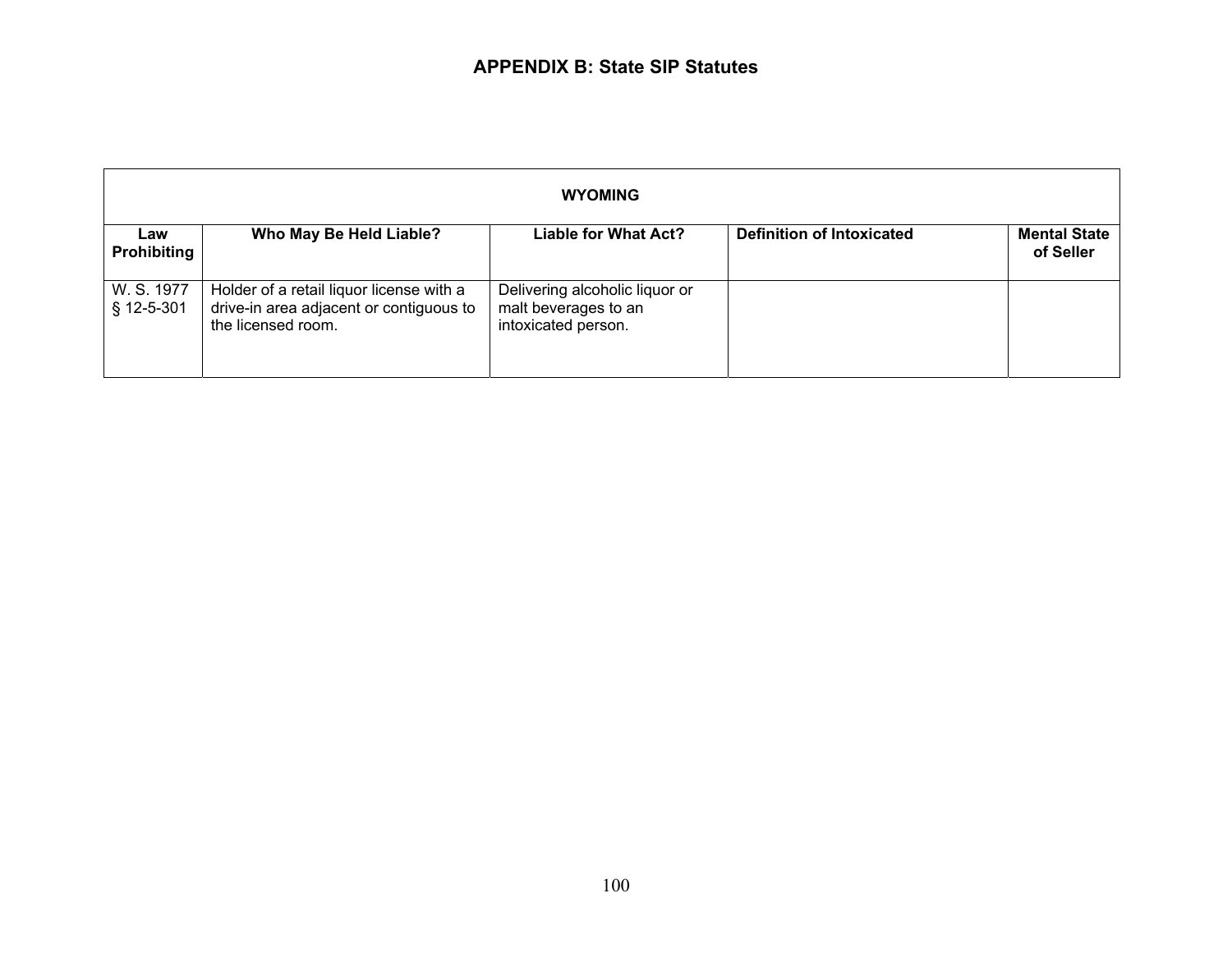## **APPENDIX C: SIP Case Law**

| <b>ALABAMA</b>                                                        |                                                                                                                                                                                                                                                                                                                                                                                                                                                                                                                               |  |  |  |
|-----------------------------------------------------------------------|-------------------------------------------------------------------------------------------------------------------------------------------------------------------------------------------------------------------------------------------------------------------------------------------------------------------------------------------------------------------------------------------------------------------------------------------------------------------------------------------------------------------------------|--|--|--|
| <b>Citation</b>                                                       | <b>Analysis</b>                                                                                                                                                                                                                                                                                                                                                                                                                                                                                                               |  |  |  |
| Krupp Oil Company, Inc. v.<br>Mack Yeargan, et al., 665<br>So.2d 920. | Statute prohibiting sales to intoxicated persons is not overly broad or vague. Court found that a person of common<br>intelligence would understand that someone "appearing to be intoxicated" could exhibit some or all of the following:<br>the smell of alcohol on the breath; loud or boisterous behavior; slurred speech; glassy eyes; and unsteadiness. This<br>list is not meant to be exhaustive, but it indicates the kind of evidence that supports certain elements of criminal<br>charges involving intoxication. |  |  |  |

| <b>ALASKA</b>                                                              |                                                                                                                                                                                                                                                                                                                                                                                                                                                                                                                                                                                                                                                                                                                                                                                                                                                                                                                                                                                                                                                                                                                                                                   |  |  |
|----------------------------------------------------------------------------|-------------------------------------------------------------------------------------------------------------------------------------------------------------------------------------------------------------------------------------------------------------------------------------------------------------------------------------------------------------------------------------------------------------------------------------------------------------------------------------------------------------------------------------------------------------------------------------------------------------------------------------------------------------------------------------------------------------------------------------------------------------------------------------------------------------------------------------------------------------------------------------------------------------------------------------------------------------------------------------------------------------------------------------------------------------------------------------------------------------------------------------------------------------------|--|--|
| <b>Citation</b>                                                            | <b>Analysis</b>                                                                                                                                                                                                                                                                                                                                                                                                                                                                                                                                                                                                                                                                                                                                                                                                                                                                                                                                                                                                                                                                                                                                                   |  |  |
| Kavorkian v. Tommy's Elbow<br>Room, Inc.,<br>694 P.2d 160<br>Alaska, 1985. | On summary judgment motion, court concluded that legislative history discussing "criminal negligence" of seller for<br>AS 04.16.030 supported placing an affirmative duty on employees to use their powers of observation "to see that<br>which can be easily seen, and hear that which can be easily heardto determine whether the person isdrunken."<br>Further, the court determined that it is a factual question for the jury to determine if the outward manifestations of<br>drunken person were observable and recognizable as usual indications of intoxications, and therefore, would<br>determine if the server acted with criminal negligence in serving such patron.<br>On determination of whether the patron was a "drunken person", court reviewed conflicting evidence regarding<br>patrons "outward manifestations" of drunkenness, including whether patron had ability to play foosball, whether<br>patron was staggering, whether patron bumped into tables and whether patron was slurring his words. Court<br>determined that based on conflicting testimony, reasonable jurors could disagree over the extent of patron's<br>drunkenness. |  |  |
|                                                                            |                                                                                                                                                                                                                                                                                                                                                                                                                                                                                                                                                                                                                                                                                                                                                                                                                                                                                                                                                                                                                                                                                                                                                                   |  |  |

| <b>ARIZONA</b>                                                                    |                                                                                                                                                                                                                                                                                                                                                                                      |  |  |
|-----------------------------------------------------------------------------------|--------------------------------------------------------------------------------------------------------------------------------------------------------------------------------------------------------------------------------------------------------------------------------------------------------------------------------------------------------------------------------------|--|--|
| <b>Citation</b>                                                                   | <b>Analysis</b>                                                                                                                                                                                                                                                                                                                                                                      |  |  |
| Callender v. Transpacific Hotel<br>Corp., 179 Ariz. 557, 880 P.2d<br>1103 (1993). | Determination that patron of liquor licensee was not obviously intoxicated when he purchased a second bucket of<br>drinks was supported by sufficient evidence that first bucket was consumed quickly with friends, patron returned<br>immediately to bar for another, and patron did not appear intoxicated to rescue personnel after his diving crash.                             |  |  |
| Thompson v. Bryson, 19<br>Ariz.App. 134, 505 P.2d 572<br>(1973).                  | Term "under influence of intoxicating liquor," in § 28-692 providing that if there was 0.10% or more by weight of<br>alcohol in defendant's blood, it shall be presumed that defendant was under influence of intoxicating liquor, is not<br>synonymous with "intoxicated" in this section making it unlawful for a licensee to serve spirituous liquor to an<br>intoxicated person. |  |  |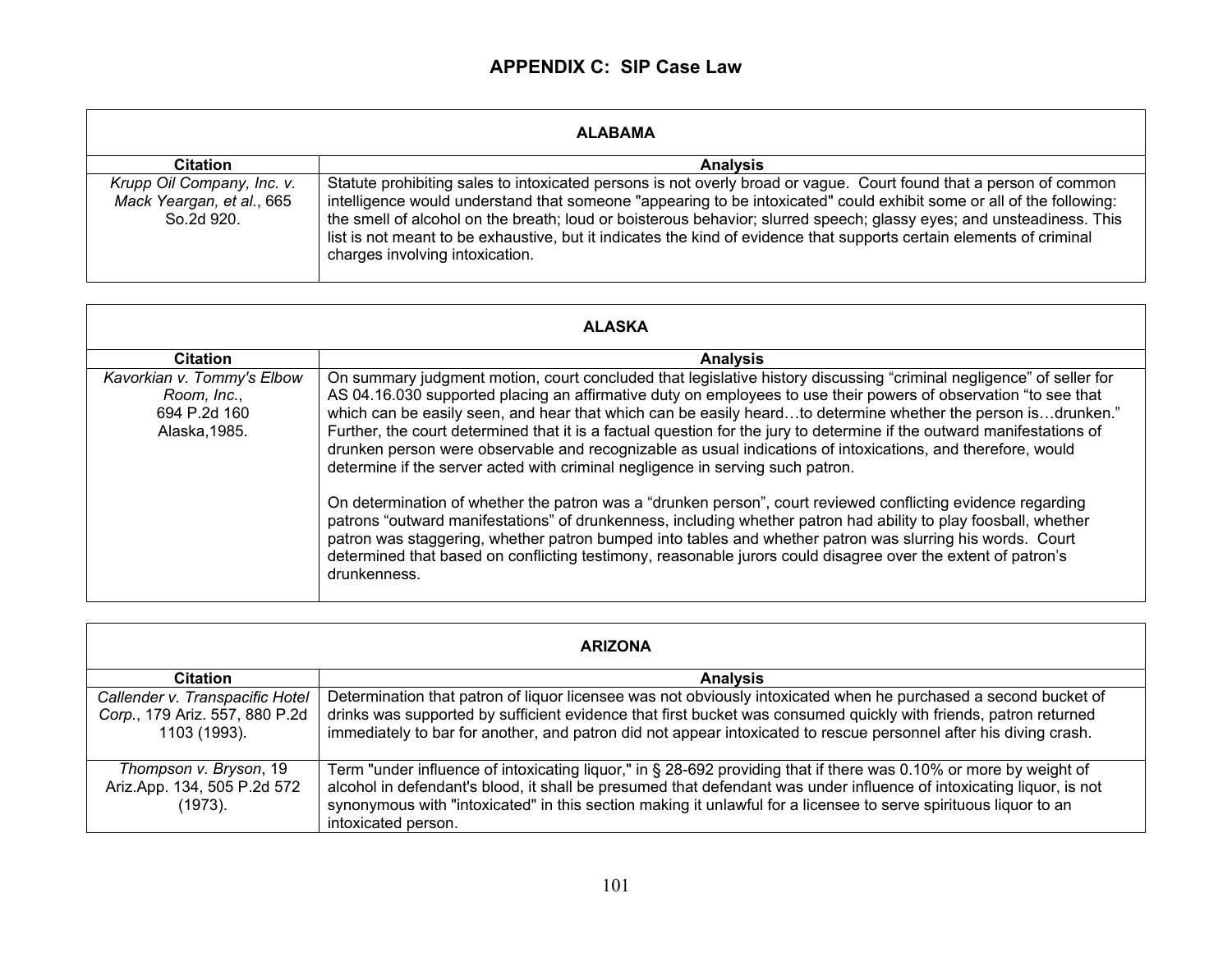## **APPENDIX C: SIP Case Law**

| <b>CALIFORNIA</b>                                                                                       |                                                                                                                                                                                                                                                                                                                                                                                                                                                                                                                                                                                                                                                                                                                                                                                                                                                                                                                                                                                                                                                                                                                                                                                                                                                                                     |  |
|---------------------------------------------------------------------------------------------------------|-------------------------------------------------------------------------------------------------------------------------------------------------------------------------------------------------------------------------------------------------------------------------------------------------------------------------------------------------------------------------------------------------------------------------------------------------------------------------------------------------------------------------------------------------------------------------------------------------------------------------------------------------------------------------------------------------------------------------------------------------------------------------------------------------------------------------------------------------------------------------------------------------------------------------------------------------------------------------------------------------------------------------------------------------------------------------------------------------------------------------------------------------------------------------------------------------------------------------------------------------------------------------------------|--|
| <b>Citation</b>                                                                                         | <b>Analysis</b>                                                                                                                                                                                                                                                                                                                                                                                                                                                                                                                                                                                                                                                                                                                                                                                                                                                                                                                                                                                                                                                                                                                                                                                                                                                                     |  |
| Paez v. Alcoholic Beverage<br>Control Appeals Bd.,<br>222 Cal.App.3d 1025, 272<br>Cal.Rptr. 272 (1990). | Opinion evidence from police officer that patron's intoxication was "obvious" was allowed, and jury is free to disregard<br>or agree with the opinion. Overruling parts of Johnson and People v. Smith, the Paez court recognized that with the<br>adoption of Evidence Code section 805 testimony in the form of an opinion is not objectionable because it embraces<br>the ultimate issue to be decided by the trier of fact. However, the precedential value of Johnson and Smith remains<br>unaffected for the purposes of this case.                                                                                                                                                                                                                                                                                                                                                                                                                                                                                                                                                                                                                                                                                                                                           |  |
| People v. Johnson, 81<br>Cal.App.2d Supp. 973, 185<br>P.2d 105 (1947).                                  | In prosecution for selling alcoholic beverage to obviously intoxicated person, whether outward manifestations of such<br>person's intoxication, as shown by evidence, were obvious to person having normal powers of observation and<br>recognizable as usual indications of intoxicated person, was jury's exclusive province to determine. Further, seller<br>has a duty to observe patron before selling alcoholic beverages. But seller is not required to make a patron undergo<br>tests to determine whether patron is intoxicated.<br>(Overruled only as to issue of stating opinion of "obvious" was not allowed. See above for explanation.)                                                                                                                                                                                                                                                                                                                                                                                                                                                                                                                                                                                                                               |  |
| People v. Smith, 94<br>Cal.App.2d Supp. 975, 210<br>P.2d 98 (1949).                                     | Government has to burden to prove that patron was intoxicated.<br>The conclusion of the court that the patron was "obviously" intoxicated at the time defendant served him was<br>sustained by evidence that the patron talked loudly, spilled some of the beer he was drinking, fell against a witness,<br>set the glass on the bar rather heavily several times, and asked in a loud voice for another glass of beer; also by<br>evidence that his balance was poor, face flushed, speech thick, and eyes bloodshot; his clothing was disarranged,<br>and he kept arguing with another person. In order to convict one on a charge of violating the statute here involved<br>two elements, touching the person served with liquor, must be proved: (1) that he was intoxicated; and (2) that his<br>condition was obvious.                                                                                                                                                                                                                                                                                                                                                                                                                                                        |  |
| Schaffield v. Abboud,<br>15 Cal.App.4th 1133, 19<br>Cal.Rptr.2d 205<br>Cal.App. 4 Dist. (1993).         | The standard to determining "obvious intoxication" is that of a reasonable person.<br>The Schaffield court held that the following was the proper test for proving "obvious intoxication": "The use of<br>intoxicating liquor by the average person in such quantity as to produce intoxication causes many commonly known<br>outward manifestations which are 'plain' and 'easily seen or discovered.' If such outward manifestations exist and the<br>seller still serves the customer so affected, he has violated the law, whether this was because he failed to observe<br>what was plain and easily seen or discovered, or because, having observed, he ignored that which was apparent."<br>Evidence supporting visible or outward signs of intoxication include, "incontinence, unkempt appearance, alcoholic<br>breath, loud or boisterous conduct, bloodshot or glassy eyes, incoherent, slow, deliberate or slurred speech, flushed<br>face, poor muscular coordination, unsteady or slow and deliberate walk, loss of balance, impaired judgment or<br>argumentative behavior." A visibly intoxicated person must show one or more of these signs insufficiency to establish<br>visible intoxication as opposed to showing an individual that has merely been drinking. |  |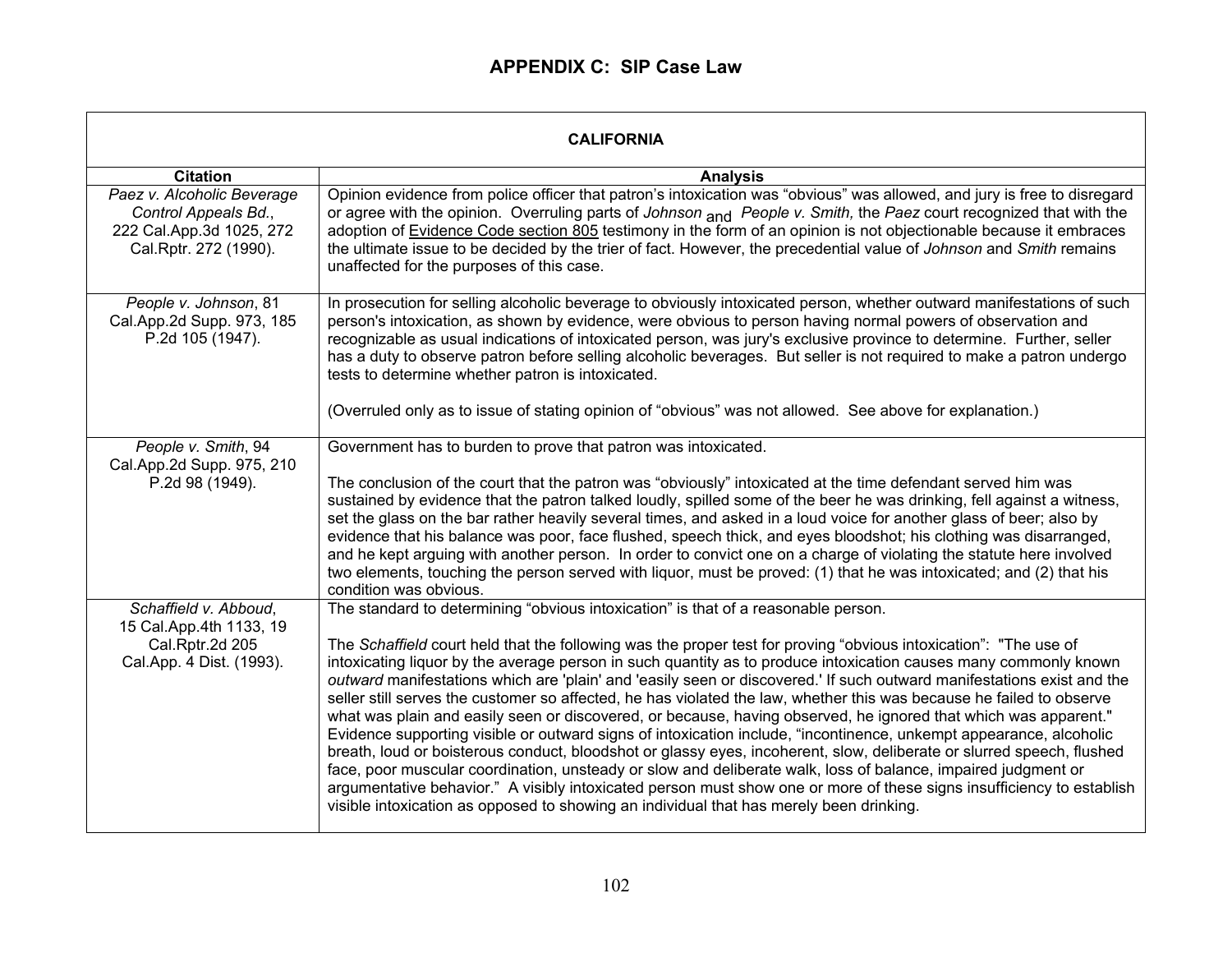| <b>CONNECTICUT</b>                                                                          |                                                                                                                                                                                                                                                                                                                                                                                                                                                                                                                                                                                                                                                                |  |
|---------------------------------------------------------------------------------------------|----------------------------------------------------------------------------------------------------------------------------------------------------------------------------------------------------------------------------------------------------------------------------------------------------------------------------------------------------------------------------------------------------------------------------------------------------------------------------------------------------------------------------------------------------------------------------------------------------------------------------------------------------------------|--|
| <b>Citation</b>                                                                             | <b>Analysis</b>                                                                                                                                                                                                                                                                                                                                                                                                                                                                                                                                                                                                                                                |  |
| State v. Katz,<br>122 Conn. 439, 189 A. 606<br>(1937).                                      | The court stated that it was not necessary to formulate a definition for intoxication because the condition of<br>intoxication brought with it behavior that was a matter of general knowledge. Here the court determined that<br>staggering was a common condition of intoxication and therefore could support a factual determination that a person<br>was intoxicated. Further, the court disagreed with the challenge that the term "intoxicated person" in the statute was<br>to vague and uncertain to be enforceable                                                                                                                                    |  |
| Wentland v. American Equity<br>Ins. Co.,<br>267 Conn. 592, 840 A.2d 1158<br>(2004).         | The court stated that intoxication requires something more than merely being under the influence of alcohol. The<br>court also held that there are no inherent behaviors that would prove intoxication as a matter of law. Rather, it is for<br>the fact-finder to base a decision on whether a person is intoxicated by a review the evidence presented.                                                                                                                                                                                                                                                                                                      |  |
| Sanders v. Officers Club of<br>Connecticut, Inc.,<br>196 Conn. 341, 493 A.2d 184<br>(1985). | Pursuant to a dram shop action, the court held that intoxication is more than simply being under the influence of<br>alcohol, but that it "means an abnormal mental or physical condition due to the influence of intoxicating liquors, a<br>visible excitation of the passions and impairment of the judgment, or a derangement or impairment of physical<br>functions and energies." Further, the court noted an intoxicated person "need not be "dead-drunk." It is enough if by<br>the use of intoxicating liquor he is "so affected in his acts or conduct that the public or parties coming in contact with<br>him can readily see and know this is so." |  |

| <b>DELAWARE</b>                                                                           |                                                                                                                                                                                                                                                                                                                                                                                                                                                                                                                                                                                                                                                                                                                                                   |  |
|-------------------------------------------------------------------------------------------|---------------------------------------------------------------------------------------------------------------------------------------------------------------------------------------------------------------------------------------------------------------------------------------------------------------------------------------------------------------------------------------------------------------------------------------------------------------------------------------------------------------------------------------------------------------------------------------------------------------------------------------------------------------------------------------------------------------------------------------------------|--|
| <b>Citation</b>                                                                           | <b>Analysis</b>                                                                                                                                                                                                                                                                                                                                                                                                                                                                                                                                                                                                                                                                                                                                   |  |
| Down Under, Ltd. v. Delaware<br>Alcoholic Beverage Control<br>Com'n, 576 A.2d 675 (1989). | On a constitutional challenge to the statute against sales to intoxicated persons for vagueness, court held that<br>intoxication was a matter of common intelligence when applied to convictions for selling to an intoxicated person.<br>Proceedings before the Commission to revoke, suspend or fine a licensee are not criminal proceedings but civil<br>proceedings, even when revocation or other action is sought because of the violation of a criminal statute.<br>Because the proceedings are civil, they not require a showing beyond a reasonable doubt, even if the underlying<br>penalty is from the penal code and instead require a showing of substantial evidence.<br>Results of a breathalyzer test are admissible as evidence. |  |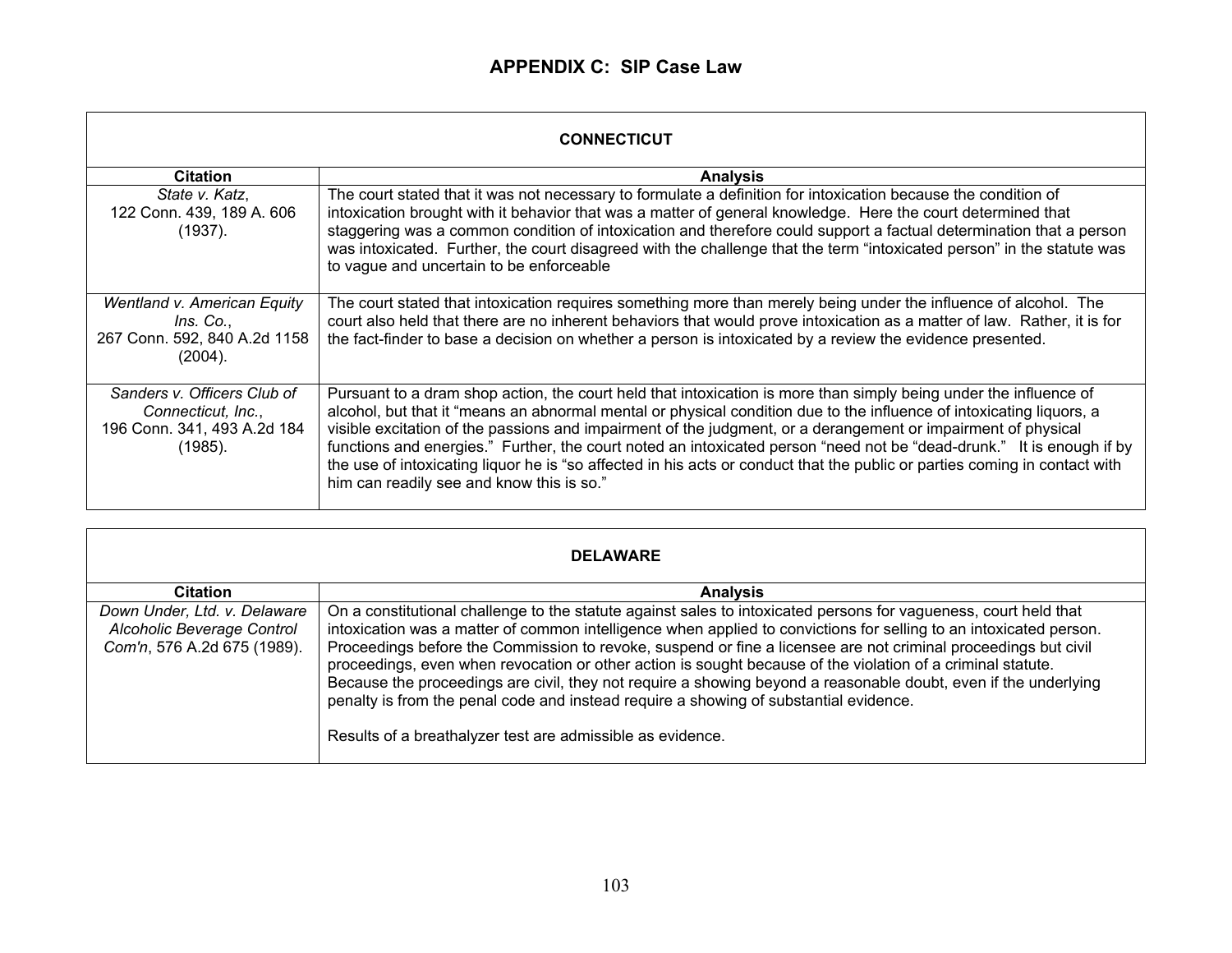| <b>GEORGIA</b>                                                                         |                                                                                                                                                                                                                                                                                                                                                                                                                                                                                                                                                                            |
|----------------------------------------------------------------------------------------|----------------------------------------------------------------------------------------------------------------------------------------------------------------------------------------------------------------------------------------------------------------------------------------------------------------------------------------------------------------------------------------------------------------------------------------------------------------------------------------------------------------------------------------------------------------------------|
| <b>Citation</b>                                                                        | <b>Analysis</b>                                                                                                                                                                                                                                                                                                                                                                                                                                                                                                                                                            |
| Studebaker's of Savannah,<br>Inc. v. Tibbs, 195 Ga.App. 142,<br>392 S.E.2d 908 (1990). | Court allowed Physician's expert testimony stating that breathalyzer test, without stating any numbers from the test,<br>contributed to the diagnosis of acute alcohol intoxicated. Testimony concerning observation of patient and hospital<br>records was admitted into evidence.                                                                                                                                                                                                                                                                                        |
|                                                                                        | Evidence was sufficient to create a jury question as to whether Studebakers furnished alcohol to a "noticeably<br>intoxicate" patron despite testimony from the customer's son and his co-worker that customer did not appear<br>intoxicated while at Studebakers. The court held that there was other direct evidence that the patron was noticeably<br>intoxicated, including, the physician's testimony of acute alcohol intoxication, the length of time spent by the patron at<br>Studebaker's and the testimony that the patron had not eaten in more than 24 hours. |

| <b>HAWAII</b>                                                                                     |                                                                                                                                                                                                                                                                                                                                                                                                                                            |
|---------------------------------------------------------------------------------------------------|--------------------------------------------------------------------------------------------------------------------------------------------------------------------------------------------------------------------------------------------------------------------------------------------------------------------------------------------------------------------------------------------------------------------------------------------|
| <b>Citation</b>                                                                                   | <b>Analysis</b>                                                                                                                                                                                                                                                                                                                                                                                                                            |
| State v. Mata, 71 Haw. 319,<br>789 P.2d 1122 (1990).                                              | The phrase 'under the influence of intoxicating liquor' in a statute prohibiting driving under the influence does not have<br>the same meaning as the phrase '[u]nder the influence of liquor' as used in this section, since this chapter and the<br>DUI provisions in Chapter 291 apply to different situations, and are not in pari materia.                                                                                            |
| Life's A Beach Club, Inc. v.<br><b>Liquor Control Adjudication</b><br>Bd., 100 Hawai'i 33 (2002). | Life's a Beach, an unreported case, holds that the definition for "under the influence" is not void for vagueness.<br>Further, the court states that the administrative board did find by a preponderance of evidence that the licensee did<br>serve an intoxicated patron and that factors including erratic behavior were sufficient to find that the licensee "knew or<br>should have known" that the patron was "under the influence." |
| Ono v. Applegate, 62 Haw.<br>131 (1980).                                                          | Statute prohibiting the sales to intoxicated persons requires a showing of knowledge or notice, so that in order to<br>impose a violation of the statute, it must be shown that licensee knew or reasonably should have known patron was<br>intoxicated.                                                                                                                                                                                   |

| <b>ILLINOIS</b>                |                                                                                                                           |
|--------------------------------|---------------------------------------------------------------------------------------------------------------------------|
| <b>Citation</b>                | <b>Analysis</b>                                                                                                           |
| People v. Rhodes,              | In an action against seller of liquor to minors, where the alleged intoxicating liquor was shown to be one of the liquors |
| 243 III.App.3d 701, 612 N.E.2d | mentioned in the statute, its intoxicating quality did not need to be shown by the evidence.                              |
| 536 (1993).                    |                                                                                                                           |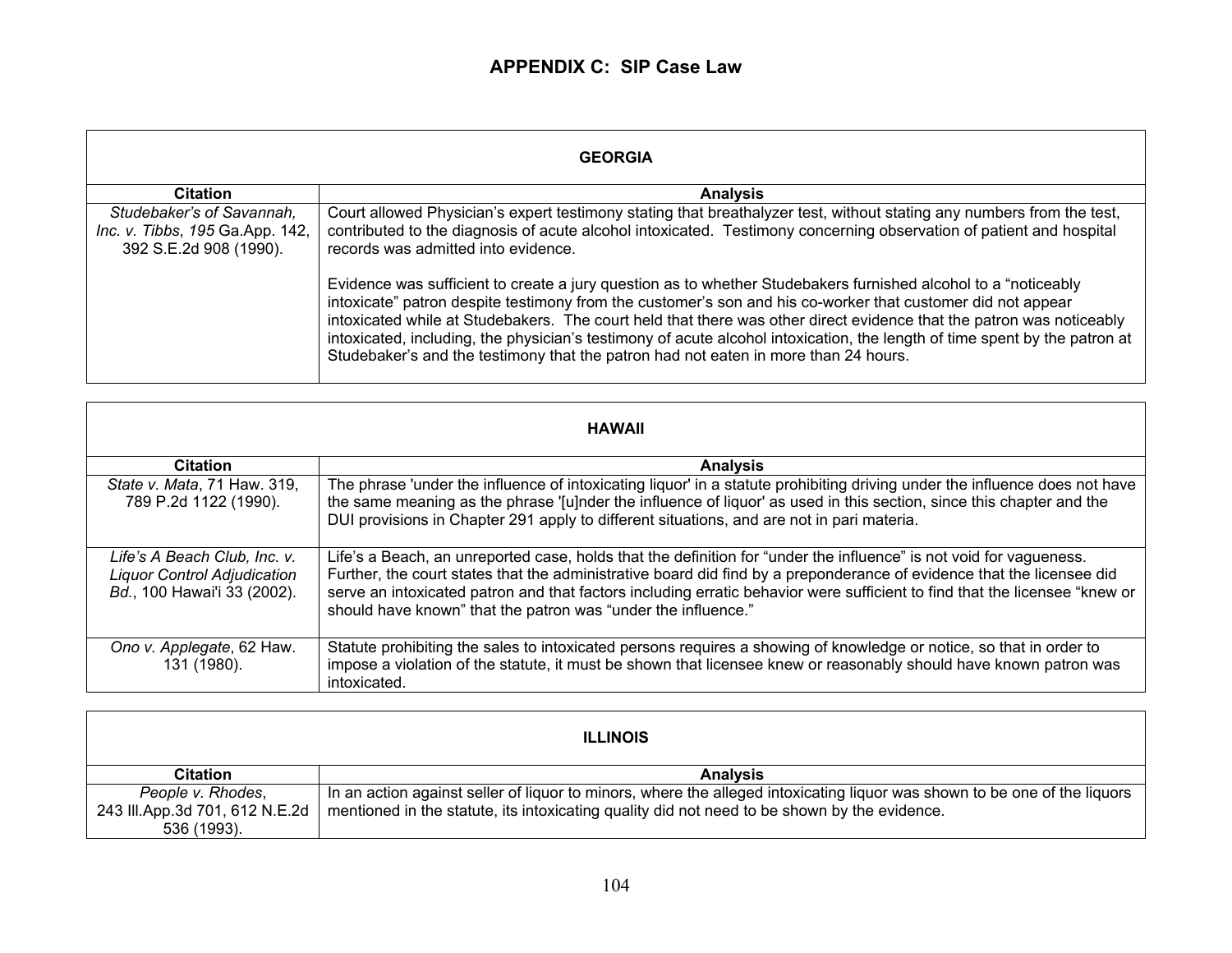| <b>INDIANA</b>                                                   |                                                                                                                                                                                                                                                                                                    |
|------------------------------------------------------------------|----------------------------------------------------------------------------------------------------------------------------------------------------------------------------------------------------------------------------------------------------------------------------------------------------|
| <b>Citation</b>                                                  | <b>Analysis</b>                                                                                                                                                                                                                                                                                    |
| Gariup Const. Co., Inc. v.<br>Foster.<br>519 N.E.2d 1224 (1988). | "Violation of the misdemeanor statute proscribing furnishing alcoholic beverages to an intoxicated person requires<br>proof that the provider either had as his conscious objective, or was aware of a high probability, that he was providing<br>alcoholic beverage to an intoxicated recipient." |
|                                                                  | Breathalyzer test coupled with medical testimony of test's significance properly admitted as probative evidence of<br>intoxication.                                                                                                                                                                |
| Ashlock v. Norris,<br>475 N.E.2d 1167 (1985).                    | There are many factors to demonstrate knowledge of a person's intoxication; including what and how much the<br>person was known to have consumed, the time involved, the person's behavior at the time, and the person's<br>condition shortly after leaving.                                       |

| <b>MASSACHUSETTS</b>                                                                                                        |                                                                                                                                                                                                                                                                                                                                                                                                                                                                                                                                                                                                                                                                                                                                                                                                                                                                                                                                                                        |
|-----------------------------------------------------------------------------------------------------------------------------|------------------------------------------------------------------------------------------------------------------------------------------------------------------------------------------------------------------------------------------------------------------------------------------------------------------------------------------------------------------------------------------------------------------------------------------------------------------------------------------------------------------------------------------------------------------------------------------------------------------------------------------------------------------------------------------------------------------------------------------------------------------------------------------------------------------------------------------------------------------------------------------------------------------------------------------------------------------------|
| <b>Citation</b>                                                                                                             | <b>Analysis</b>                                                                                                                                                                                                                                                                                                                                                                                                                                                                                                                                                                                                                                                                                                                                                                                                                                                                                                                                                        |
| Vickowski v. Polish American<br>Citizens Club of Town of<br>Deerfield, Inc.,<br>422 Mass. 606, 664 N.E.2d<br>429 (1996).    | Direct evidence of obvious intoxication is not necessarily an essential part of a plaintiff's proof. This court has<br>observed that "service [to a patron] of a large number of strong alcoholic drinks [would be] sufficient to put [a<br>licensee] on notice that it was serving a [patron] who could potentially endanger others." Cimino v. Milford Inc. In<br>other words, a jury confronted with evidence of a patron's excessive consumption of alcohol, properly could infer, on<br>the basis of common sense and experience, that the patron would have displayed obvious outward signs of<br>intoxication while continuing to receive service from the licensee. See P.J. Liacos, Massachusetts Evidence § 4.2, at<br>118-119; § 5.8.6, at 242-244 (6th ed. 1994 & Supp.1994). In the Cimino case, the evidence was that the patron had<br>been served six or more "White Russians' (an intoxicating beverage containing vodka and coffee-brandy liqueur)." |
| Powers Package Store, Inc. v.<br>Natick Bd. of Selectman,<br>15 Mass.L.Rptr. 319 (2002).<br>Not Reported in N.E.2d.         | Patron's admission that he was intoxicated at the time he was served alcohol was not enough to establish that the<br>intoxication was observable to the server for violation of the statute.                                                                                                                                                                                                                                                                                                                                                                                                                                                                                                                                                                                                                                                                                                                                                                           |
| A.C. Cruise Line, Inc. v.<br><b>Alcoholic Beverages Control</b><br>Com'n,<br>29 Mass.App.Ct. 319, 560<br>N.E.2d 145 (1990). | Cruise line brought action seeking review of Alcoholic Beverages Control Commission's decision suspending its liquor<br>license for various violations. On appeal, the court held that statute prohibiting selling or delivering alcoholic<br>beverages to an intoxicated person did not impose duty on licensee to exercise reasonable care to assure that no<br>alcoholic beverage would find its way into hands of intoxicated person.                                                                                                                                                                                                                                                                                                                                                                                                                                                                                                                              |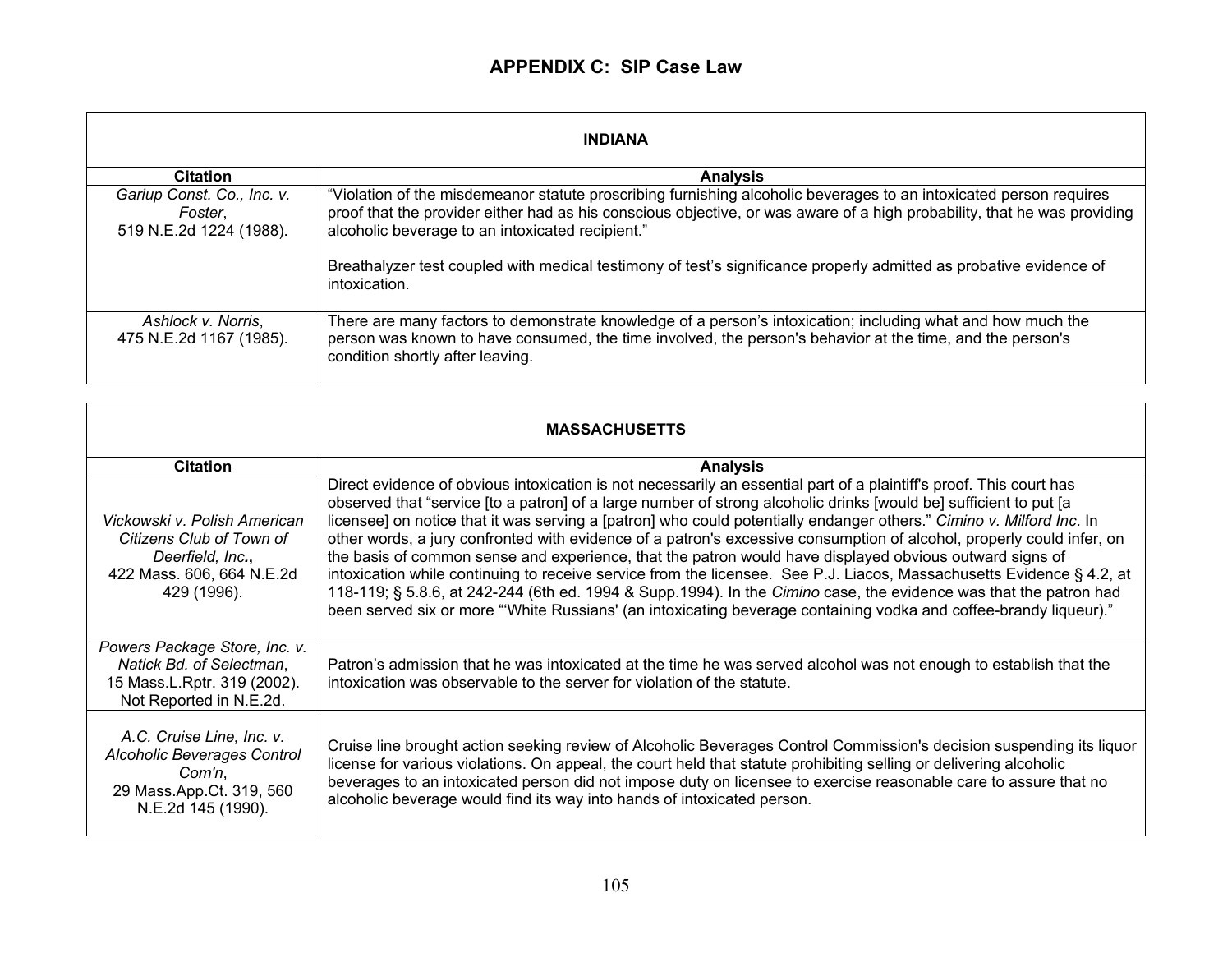| <b>MINNESOTA</b>                                              |                                                                                                                                                                                                                                                                                                                                                                             |
|---------------------------------------------------------------|-----------------------------------------------------------------------------------------------------------------------------------------------------------------------------------------------------------------------------------------------------------------------------------------------------------------------------------------------------------------------------|
| <b>Citation</b>                                               | <b>Analysis</b>                                                                                                                                                                                                                                                                                                                                                             |
| Jewett v. Deutsch, 437 N.W.2d<br>717 (1989).                  | Jury finding of obvious intoxication was supported by sufficient evidence, which established that motorist's blood-<br>alcohol content was .27 one hour after arrest, approximately 10 to 15 beers were consumed in one and one-half<br>hours, and that there was disorientation. Further, using reasonable powers of observation, one sees, or should see<br>intoxication. |
| Seeley v. Sobczak, 281<br>N.W.2d 368 (1979).                  | Obviously intoxicated not the same as "under the influence." BAC alone does not establish "obvious intoxication as a<br>matter of law. The seller must determine from what he observes whether the buyer has reached a point of saturation<br>where it would be illegal to sell him more liquor.                                                                            |
| Knudsen v. Peickert, 301 Minn.<br>287, 221 N.W.2d 785 (1974). | Reinstatement of prohibition of sale of intoxicating liquor to any person "obviously intoxicated" means that dispenser<br>of intoxicating liquor does not have affirmative duty of prohibiting sale of liquor to person bearing signs of intoxication<br>not readily detectable by ordinary observation.                                                                    |

| <b>MISSISSIPPI</b>                                                                                          |                                                                                                                                                                                                                                                                                                                                                                                                                                                                                                                                   |
|-------------------------------------------------------------------------------------------------------------|-----------------------------------------------------------------------------------------------------------------------------------------------------------------------------------------------------------------------------------------------------------------------------------------------------------------------------------------------------------------------------------------------------------------------------------------------------------------------------------------------------------------------------------|
| <b>Citation</b>                                                                                             | <b>Analysis</b>                                                                                                                                                                                                                                                                                                                                                                                                                                                                                                                   |
| Estate of White ex rel. White v.<br>Rainbow Casino-Vicksburg<br>Partnership, L.P., 910 So.2d<br>713 (2005). | The court of appeal held there was no triable issue of fact that plaintiff was "visibly intoxicated," within the meaning of<br>sections 67-1-83(1), 67-3-53, and 67-3-73, prohibiting sales to visibly intoxicated persons. Despite evidence that<br>licensee served patron a minimum of 6 drinks, there was not sufficient evidence to establish obvious intoxicate where<br>patron where patron visited the restroom a number of times, gambled among many slot machines, and conversed<br>with her husband throughout the day. |

| <b>MONTANA</b>                                                |                                                                                                                                                                                                                                                                                                                                                                                                                                                                                                                                                                                |
|---------------------------------------------------------------|--------------------------------------------------------------------------------------------------------------------------------------------------------------------------------------------------------------------------------------------------------------------------------------------------------------------------------------------------------------------------------------------------------------------------------------------------------------------------------------------------------------------------------------------------------------------------------|
| <b>Citation</b>                                               | <b>Analysis</b>                                                                                                                                                                                                                                                                                                                                                                                                                                                                                                                                                                |
| Cusenbary v. Mortensen, 296<br>Mont. 25, 987 P.2d 351 (1999). | MCA 46-18-212 prohibits a tavern owner from furnishing alcohol to a visibly intoxicated person. This does not mean<br>that the tavern owner must assess the medical condition of a patron in conjunction with the patron's level of<br>intoxication. Rather, the tavern owner is simply responsible for assessing visible intoxication, regardless of the<br>physical ability and condition of the patron. Furthermore, evidence from toxicologist regarding BAC was admissible<br>as evidence for whether patron displayed visible signs of intoxication when served alcohol. |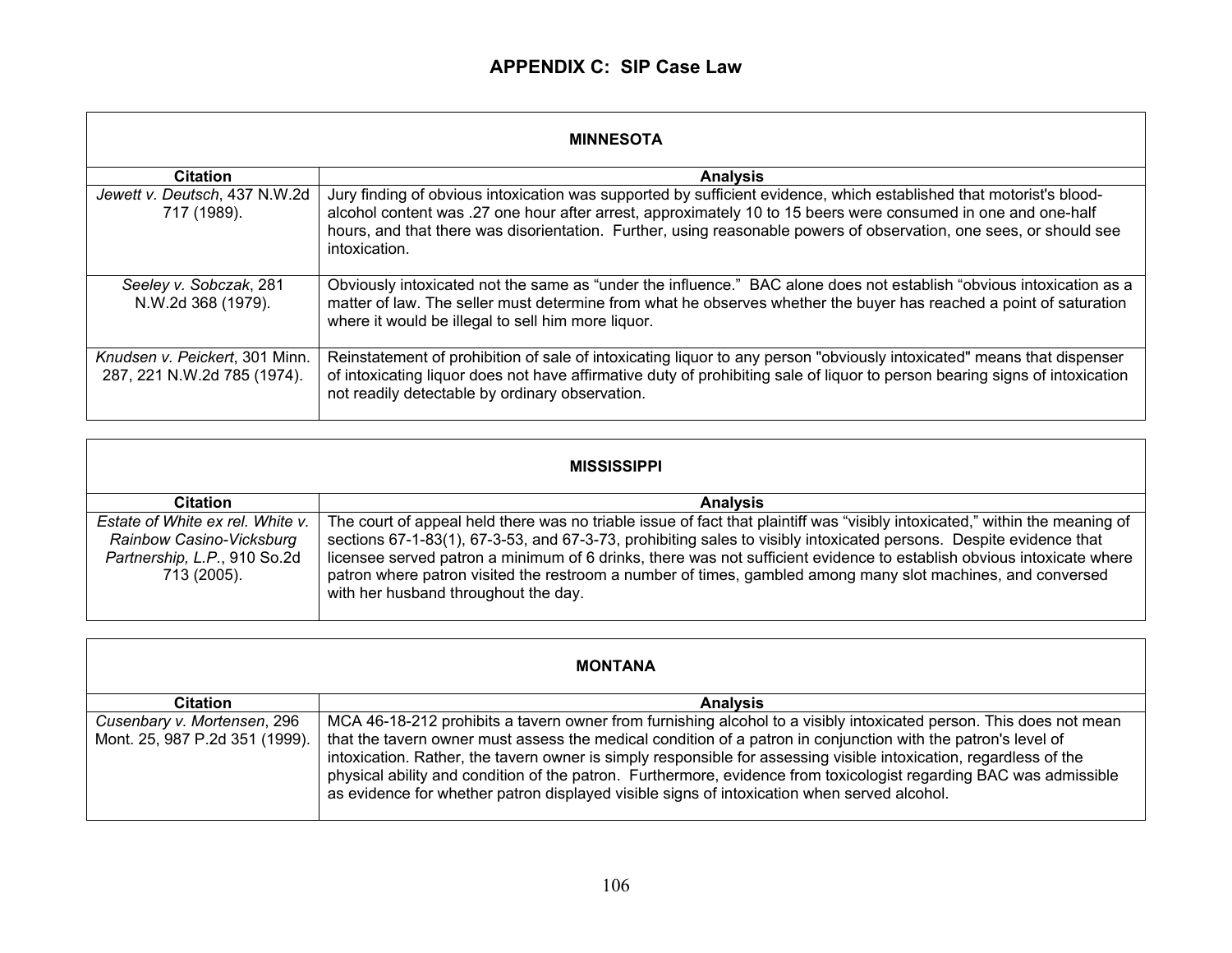| <b>NEW YORK</b>                                                                                           |                                                                                                                                                                                                                                                                                                                                                                                                                                                                                                                                                                                                                                |
|-----------------------------------------------------------------------------------------------------------|--------------------------------------------------------------------------------------------------------------------------------------------------------------------------------------------------------------------------------------------------------------------------------------------------------------------------------------------------------------------------------------------------------------------------------------------------------------------------------------------------------------------------------------------------------------------------------------------------------------------------------|
| <b>Citation</b>                                                                                           | <b>Analysis</b>                                                                                                                                                                                                                                                                                                                                                                                                                                                                                                                                                                                                                |
| Sorensen v. Denny Nash Inc.,<br>249 A.D.2d 745, 671 N.Y.S.2d<br>559 (1998).                               | It was not established that witness' professional experience as a physician specializing in forensic pathology sufficed<br>to support an inference that he is qualified to render an opinion correlating driver's blood alcohol content to visible<br>signs of intoxication, for purposes of establishing bar's Dram Shop Act liability.                                                                                                                                                                                                                                                                                       |
|                                                                                                           | Proof of a high alcohol count in an individual served alcohol does not, without more, provide a sound basis for<br>drawing inferences about that person's appearance or demeanor, for purposes of Dram Shop Act liability.                                                                                                                                                                                                                                                                                                                                                                                                     |
|                                                                                                           | Circumstantial evidence was insufficient to establish automobile driver's visible intoxication during time period that he<br>patronized bar, for purposes of imposing Dram Shop Act liability on bar owner, though affidavit of forensic pathologist<br>inferred that because driver, who later went to another bar, consumed certain amount of alcohol and exhibited signs<br>of intoxication when he struck pedestrians, he must have been intoxicated during period three hours before when he<br>was patronizing bar and, more importantly, appeared so.                                                                   |
| T.K.O. Enterprises Inc. v. New<br>York State Liquor Authority,<br>A.D.2d 646, 641 N.Y.S.2d 133<br>(1996). | Substantial evidence supported State Liquor Authority's determination that bar and grill, which had on premises liquor<br>license, served alcohol to visibly intoxicated individual in violation of the law; police officer testified that, while he was<br>standing at entrance to bar, he observed, from a distance of about five to ten feet and for about 15 minutes, an<br>extremely intoxicated man who had one drink in front of him and who was being served bottle of beer by bartender<br>and testimony of bar's witnesses established that they knew that the man was intoxicated.                                  |
| Adamy v. Ziriakus, 231 A.D.2d<br>80, 659 N.Y.S.2d 623 (1997).                                             | Although there was no direct proof in dram shop action against restaurant that patron was served alcoholic<br>beverages while he was visibly intoxicated, visible intoxication was sufficiently proved by circumstantial evidence,<br>such as testimony of police officers who observed patron in intoxicated condition less than one hour after he left<br>restaurant, by amount of alcohol in patron's blood approximately 90 minutes after accident, and by opinion of expert<br>that blood alcohol content (BAC) of driver while he was at restaurant was at least .2% and thus he would have been<br>visibly intoxicated. |
| Roy v. Volonino, 262 A.D.2d<br>546, 694 N.Y.S.2d 399 (1999).                                              | Affidavits of a forensic toxicologist and an eyewitness were sufficient to raise a triable issue of fact as to whether a<br>tavern patron was visibly intoxicated when the defendant tavern served him alcohol during his 30- to 45- minute visit<br>there, which was sandwiched between his visits to another tavern; accordingly, defendant was not entitled to<br>summary judgment dismissing a Dram Shop Act claim arising out of the patron's involvement in a fatal automobile<br>accident occurring shortly after he left the other tavern for the second time.                                                         |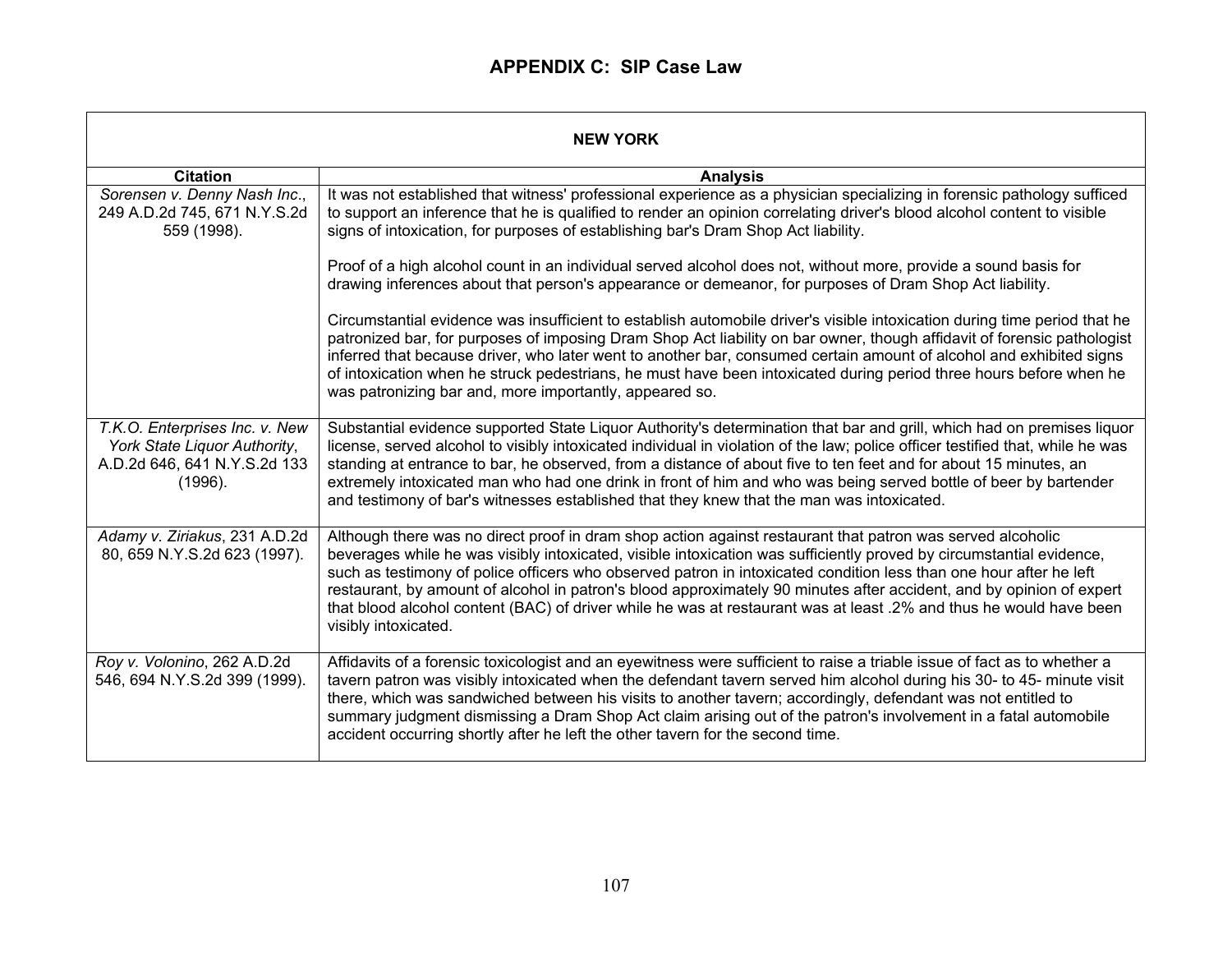| <b>NORTH DAKOTA</b>                                             |                                                                                                                                                                                                                                                                                                                                                                                                                                                                                                                                                                                                                                                                                                                                                                                     |
|-----------------------------------------------------------------|-------------------------------------------------------------------------------------------------------------------------------------------------------------------------------------------------------------------------------------------------------------------------------------------------------------------------------------------------------------------------------------------------------------------------------------------------------------------------------------------------------------------------------------------------------------------------------------------------------------------------------------------------------------------------------------------------------------------------------------------------------------------------------------|
| <b>Citation</b>                                                 | <b>Analysis</b>                                                                                                                                                                                                                                                                                                                                                                                                                                                                                                                                                                                                                                                                                                                                                                     |
| Jore v. Saturday Night Club,<br>Inc.,<br>227 N.W.2d 889 (1975). | Fact that term "under the influence of intoxicating liquor" has a specialized, well-defined meaning would indicate that,<br>through its omission from Dram Shop Act, legislature did not intend to embody its meaning therein. Instruction in<br>dram shop action that a person is intoxicated when his manner is unusual or abnormal or his intoxicated condition is<br>reflected in his walk or conversation, when his ordinary judgment and common senses are disturbed, when his will<br>power is temporarily suspended, and these or similar symptoms result from use of alcoholic beverages and become<br>reasonably discernible to a person of ordinary experience was not erroneous in absence of a clear statement from<br>legislature as to definition of "intoxication." |
| Meshefski v. Shirnan Corp.,<br>385 N.W.2d 474 (1986).           | A vendor of alcoholic beverages should not deliver alcoholic beverages to a person who exhibits outward<br>manifestation of intoxication, regardless of the cause of the intoxication.                                                                                                                                                                                                                                                                                                                                                                                                                                                                                                                                                                                              |

| <b>OKLAHOMA</b>                                  |                                                                                                                                                                                                                                                                                                                                                                                                                                                                                                                                                                                                                                                              |
|--------------------------------------------------|--------------------------------------------------------------------------------------------------------------------------------------------------------------------------------------------------------------------------------------------------------------------------------------------------------------------------------------------------------------------------------------------------------------------------------------------------------------------------------------------------------------------------------------------------------------------------------------------------------------------------------------------------------------|
| <b>Citation</b>                                  | <b>Analysis</b>                                                                                                                                                                                                                                                                                                                                                                                                                                                                                                                                                                                                                                              |
| Copeland v. Tela Corp. 996<br>P.2d 931 (OK 1999) | In a dram shop case, indirect evidence, including testimony from a police officer regarding a patron's intoxication after<br>leaving the premises, the conditions of the establishment that made observation difficult, and the lack of RBS training,<br>may be sufficient to establish that a server knew or should have known of the patron's visible intoxication. The lack of<br>direct evidence that the server observed visible signs of intoxication is not required. "A commercial vendor's self-<br>imposed ignorance concerning the intoxication of its patrons should not operate in its favor to prevent a jury<br>determination of that issue." |

| PENNSYLVANIA                |                                                                                                                          |
|-----------------------------|--------------------------------------------------------------------------------------------------------------------------|
| <b>Citation</b>             | <b>Analysis</b>                                                                                                          |
| Ashman v. Com.,             | Testimony of Liquor Control Board enforcement officer was sufficient to establish that licensee served visibly           |
| Pennsylvania Liquor Control | intoxicated person in violation of Liquor Code; officer testified that patron at licensee's bar used slurred speech, had |
| Bd., 542 A.2d 217, 116      | glassy eyes, and experienced difficulty walking.                                                                         |
| Pa.Cmwlth. 580 (1988).      |                                                                                                                          |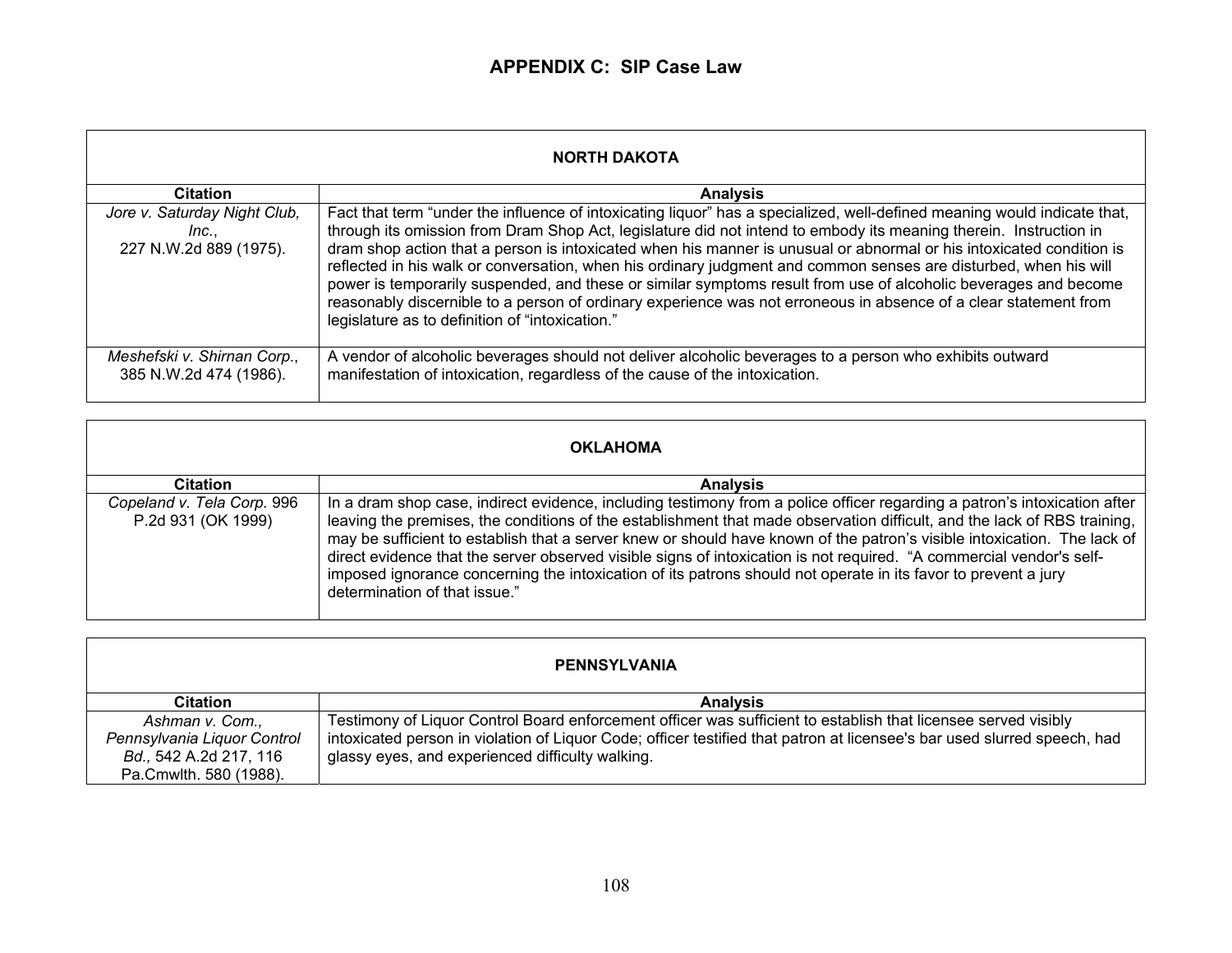| <b>TEXAS</b>                                       |                                                                                                                                                                                                                                                                                                                                                                 |  |
|----------------------------------------------------|-----------------------------------------------------------------------------------------------------------------------------------------------------------------------------------------------------------------------------------------------------------------------------------------------------------------------------------------------------------------|--|
| <b>Citation</b>                                    | <b>Analysis</b>                                                                                                                                                                                                                                                                                                                                                 |  |
| Campos v. State, 623 S.W.2d<br>657 (1981).         | Since V. T. C. A., Alcoholic Beverage Code § 101.63 proscribing knowingly selling alcoholic beverage to intoxicated<br>person does not define intoxicated and the term is not otherwise statutorily defined for purpose of statute, the word is<br>to be given its commonly understood meaning.                                                                 |  |
| El Chico Corp. v. Poole, 732<br>S.W.2d 306 (1987). | "Intoxication" within duty of liquor licensee not to serve an intoxicated person pursuant to V. T. C. A., Alcoholic<br>Beverage Code § 101.63 refers to a condition when, due to the consumption of alcoholic beverages, a person suffers<br>impaired mental or physical faculties and resulting diminution of the ability to think and act with ordinary care. |  |

| <b>VERMONT</b>                                                |                                                                                                                                                                                                                                                                                                                                                                                                                                                                                                                                                                                                                                                                                                                                                                                                                                                                                                                                                                                                               |  |  |
|---------------------------------------------------------------|---------------------------------------------------------------------------------------------------------------------------------------------------------------------------------------------------------------------------------------------------------------------------------------------------------------------------------------------------------------------------------------------------------------------------------------------------------------------------------------------------------------------------------------------------------------------------------------------------------------------------------------------------------------------------------------------------------------------------------------------------------------------------------------------------------------------------------------------------------------------------------------------------------------------------------------------------------------------------------------------------------------|--|--|
| <b>Citation</b>                                               | <b>Analysis</b>                                                                                                                                                                                                                                                                                                                                                                                                                                                                                                                                                                                                                                                                                                                                                                                                                                                                                                                                                                                               |  |  |
| In re Con-Elec Corp.,<br>168 Vt. 576, 716 A.2d 822<br>(1998). | The Board found that "the licensee had permitted [the patron] to consume vastly excessive amounts of alcoholic<br>beverages and to remain on the premises for far too long for her safety and for the safety of the general public."<br>Licensee argues that the patron was "shut off" as soon as her intoxication was noticed. Further, licensee argues that<br>the patron failed to cooperate with licensee's attempts to send her home and that licensee "did all that it could" to<br>remove her in a timely manner, and that the Board failed to consider the licensee's efforts. The evidence supports the<br>Board's findings and its conclusion that the licensee allowed an intoxicated patron to remain on the licensed<br>premises. Regardless of the efforts made by licensee, it was within the Board's discretion to decide that those efforts<br>were too little too late and that the licensee had failed in its duty to prevent the loitering of an intoxicated person. We<br>find no error. |  |  |
| In re Tweer, 146 Vt. 36, 38,<br>498 A.2d 499, 500-01 (1985)   | The prohibition of sales to a person "apparently" under the influence of liquor requires that the purchaser's<br>intoxication be observable. Moreover, the observation must be made by the one selling the liquor. It is not enough<br>that the purchaser's intoxication was apparent to someone else. The seller, of course, is not permitted to close his<br>eyes to that which is apparent. The seller has a duty to observe that which is observable to a reasonable person. See<br>People v. Johnson, 81 Cal. App. 2d Supp. 973, 975, 185 P.2d 105, 106 (Dep't Super. Ct. 1947).                                                                                                                                                                                                                                                                                                                                                                                                                         |  |  |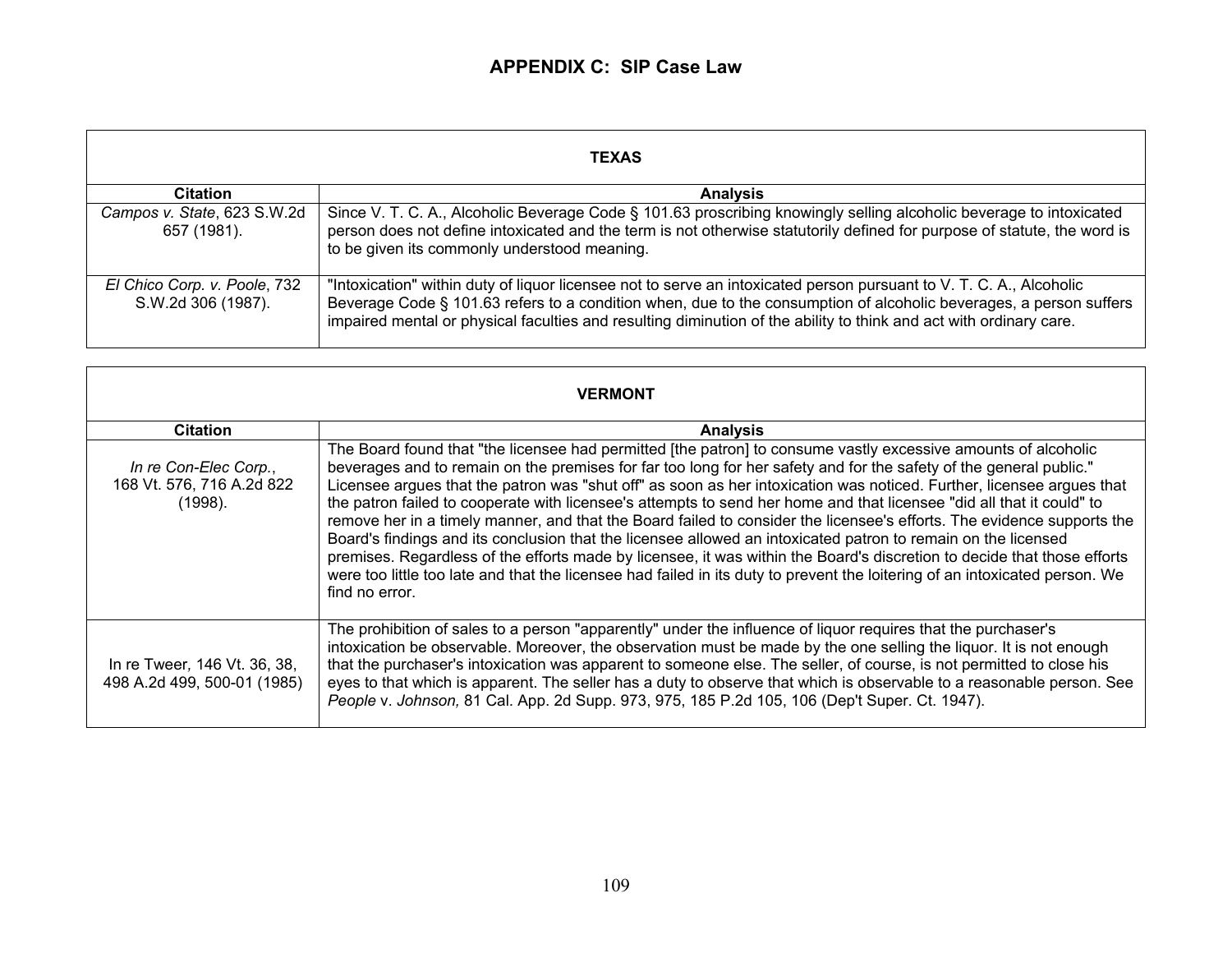| <b>WEST VIRGINIA</b>                                    |                                                                                                                                                                                                                                                                                                                                                                                                                                                                                             |  |  |
|---------------------------------------------------------|---------------------------------------------------------------------------------------------------------------------------------------------------------------------------------------------------------------------------------------------------------------------------------------------------------------------------------------------------------------------------------------------------------------------------------------------------------------------------------------------|--|--|
| <b>Citation</b>                                         | <b>Analysis</b>                                                                                                                                                                                                                                                                                                                                                                                                                                                                             |  |  |
| Bailey v. Black, 394 S.E.2d 58,<br>183 W.Va. 74 (1990). | Under W. Va. Code, § 60-7-12 proscribing private club liquor licensee from selling alcohol to anyone who is physically<br>incapacitated by drinking, language "physically incapacitated" requires that seller or its agents be capable of knowing<br>that buyer is drunk; standard is that buyer exhibited some physical sign of drunkenness, such that reasonably prudent<br>serving personnel could have known that buyer was drunk. Bailey v. Black, 394 S.E.2d 58, 183 W.Va. 74 (1990). |  |  |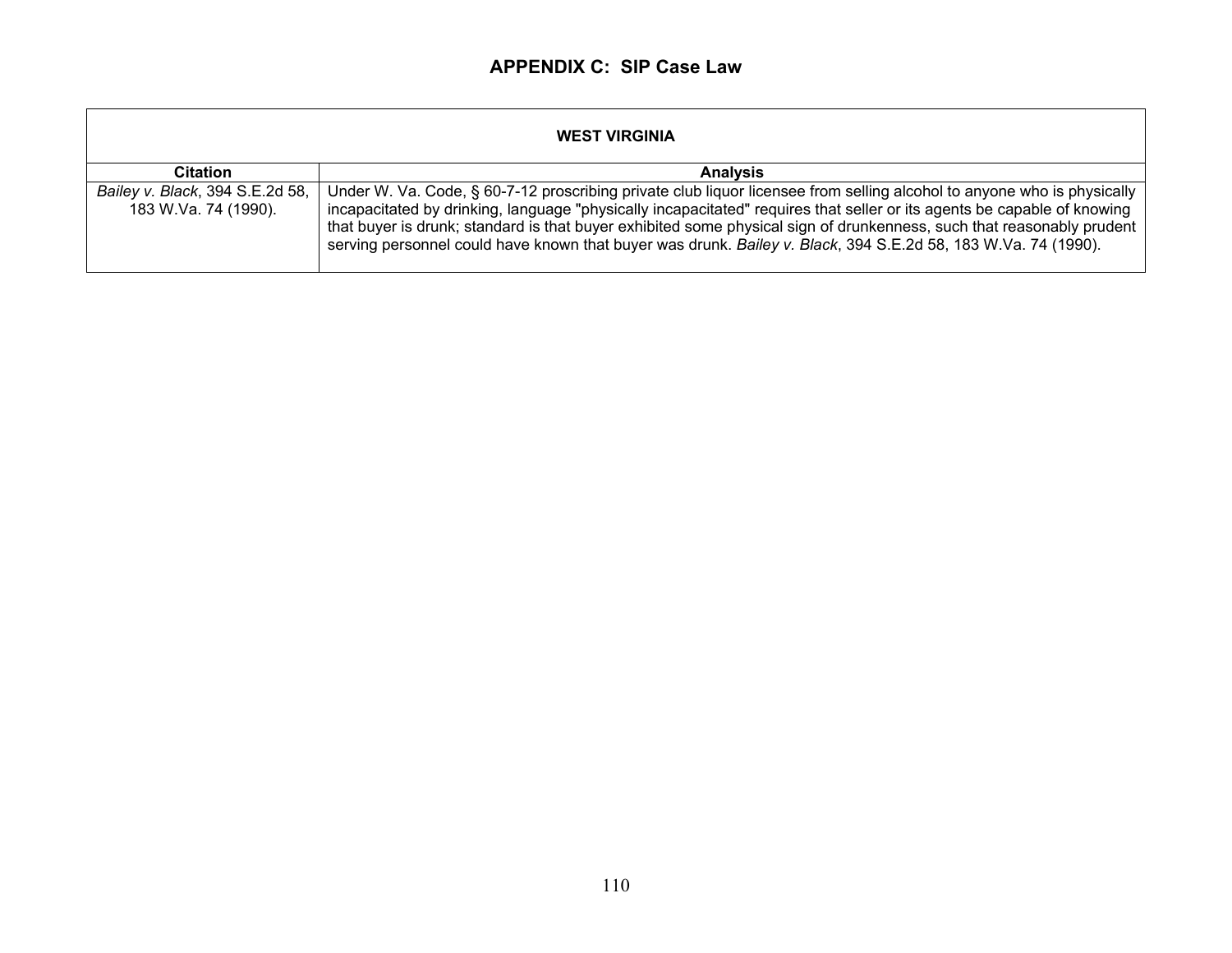## **APPENDIX D: Telephone Interview Protocol**

### **LAWS PROHIBITING SALES TO INTOXICATED PERSONS Enforcement Agency Telephone Interview Protocol**

| Interviewer:                       |  |
|------------------------------------|--|
|                                    |  |
|                                    |  |
| Agency Name: 1988                  |  |
| Address:                           |  |
| License or Control State:          |  |
| Dual Licensing Authority? (yes/no) |  |
|                                    |  |

Hi, my name is \_\_\_\_\_\_\_\_\_\_\_\_\_\_\_\_\_\_\_\_\_\_\_. I am working on a grant for the National Highway Traffic Safety Administration to analyze laws prohibiting sales to intoxicated persons.

The purpose of my call is to ask you some questions about the laws in your state so that I can develop a better understanding of the statutes and regulations that pertain to prohibiting sales and/or service of alcohol to intoxicated persons.

I have provided you with a chart, listing the laws, penalties and cases we have identified in your state regarding sales to intoxicated persons. I would like to go over that chart with you and then ask some follow-up questions.

# **Part 1**: **Confirming Information on the Charts**

(These questions follow the chart provided to the informant.)

- 1. Have you had a chance to review the chart we provided listing the various laws for sales to an intoxicated person? (*proceed even if they haven't had a chance)*
- prohibiting selling alcohol to an intoxicated person? 2. In the top chart, can you confirm if this is the correct statute(s) (or regulation(s))
- 3. Under the box for "DEFINITION on INTOX", we noted if there were any special statutory definitions or information provided in case law to help define intoxication OR we just pulled the language from the statute/regulation describing the type of patron (e.g. visible intoxication, obvious intoxication, intoxicated person). Are you aware a different definition or of any rulings or statutory definitions for "intoxicated" that we missed?
- 4. Is this same definition used in Administrative Proceedings?
- 5. Under the box for "STANDARD OF PROOF", we identified any laws or case-law dealing with the culpable mental state of the seller. From your knowledge, does your statute require a culpable mental state for a person to be found guilty of the law that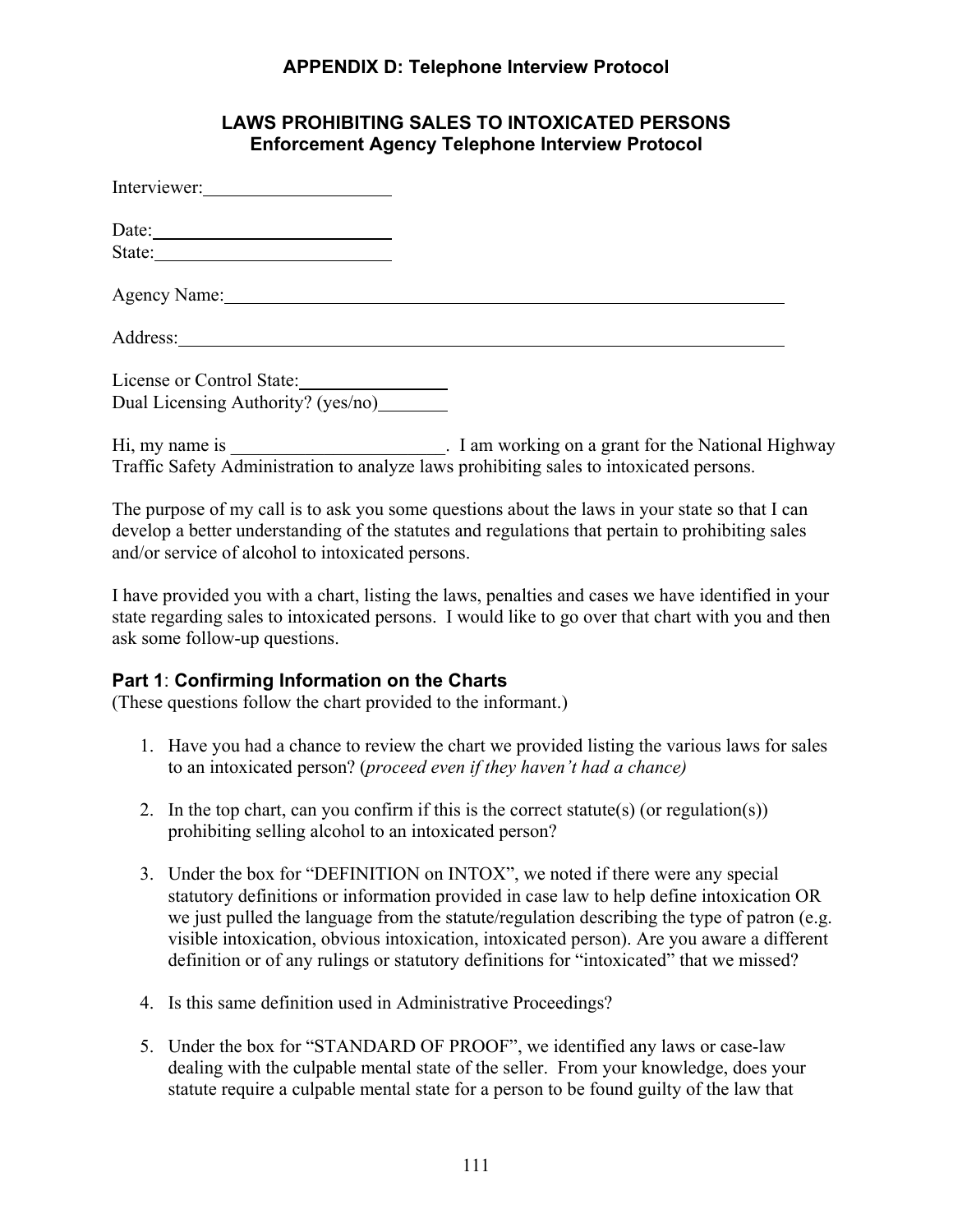# **APPENDIX D: Telephone Interview Protocol**

 "should have known"? forbids serving alcohol to an intoxicated person? For instance, must they know or recklessly disregard that the person is intoxicated, or can there be a violation if they

- 6. Are these the same standards of proof used in administrative actions?
- administrative citations for the penalties? 7. In the next chart we identified the penalties. Are these the correct statutory and
- 8. Are you aware of any additional penalties? Can you list those penalties and citations?
- of sales to intoxicated persons. Do you recognize these cases? 9. In the final chart, we have identified some of the case-law that discussed the prohibition
- 10. Do you agree with the summary of the case law listed here?
- 11. Are you aware of other cases that discuss the sales to intoxicated prohibition?
- 12. Are there any laws, regulations, or cases not on this chart that you think I should be aware that deal with prohibiting sales to an intoxicated patron?

## **Part 2: Administrative Proceedings**

- your agency to bring a criminal complaint in court? If so, explain procedures. 13. *[If selling to an intoxicated person is criminal – see Part 1]* Does your state law permit
- 14. Can violations of *[specify law from Part 1]* lead to administrative action?
- 15. Who makes the decision within your agency to bring a administrative complaint or request for action against a person or business for overservice?
- 16. What is the forum (e.g., ALJ, central hearings bureau, licensing agency hearing officer, liquor commission or liquor board, etc.)?
- 17. (*If there is more than one statute or regulation*) Which specific statute, regulation, or local ordinance is typically applied to these cases?
- 18. Please briefly describe the administrative process.
- 19. What must be proved in order to establish a violation? For example, must your reporting person make personal observations to bring a case, such as witnessing the person for a period of time; witnessing an employee serve alcohol directly to a customer, or witnessing another triggering event?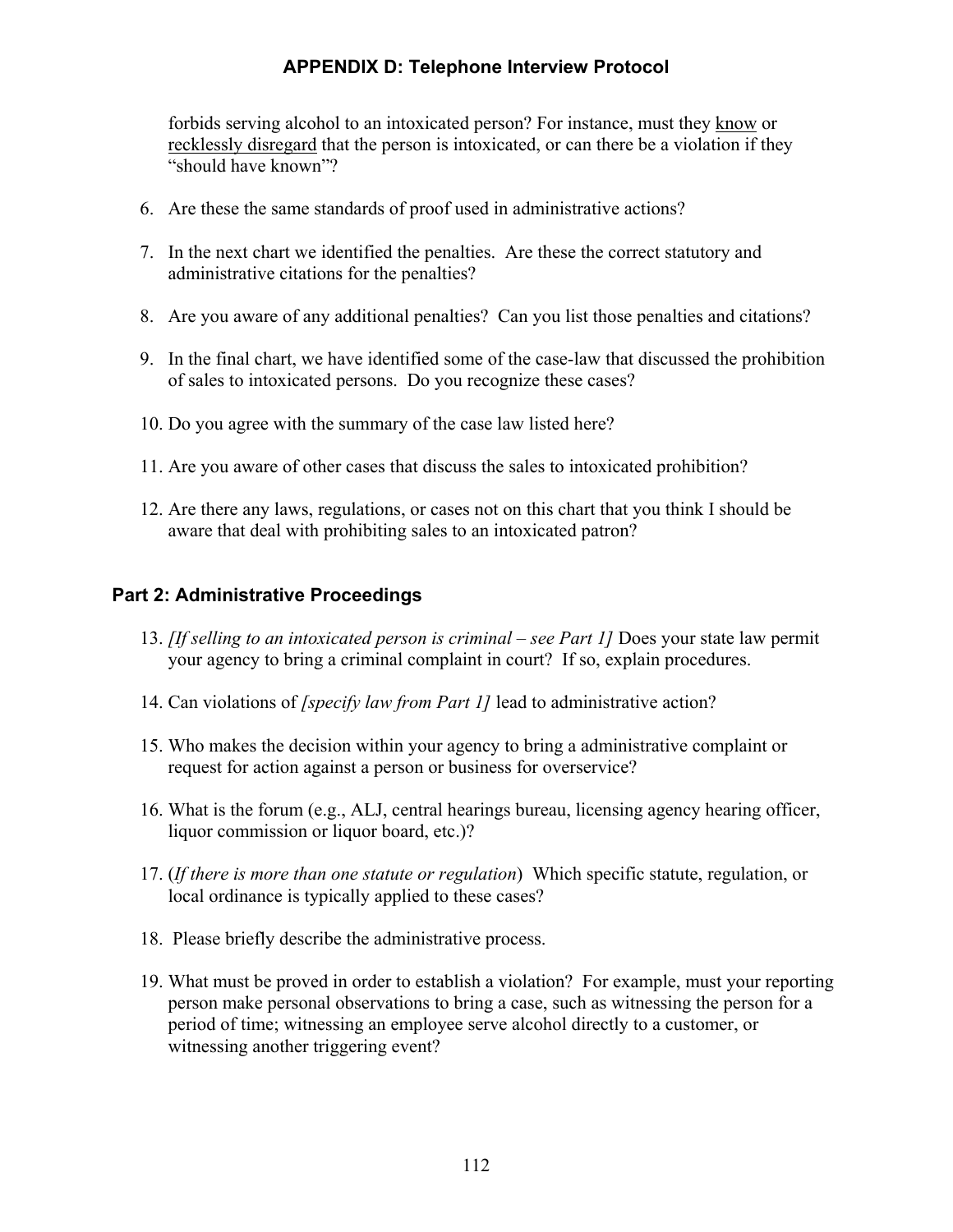## **APPENDIX D: Telephone Interview Protocol**

- 20. Assuming that the agency establishes a prima facie case, what affirmative defenses are available (e.g., staff was trained)? (*Ask for citation in the law to these defenses)*
- 21. Does your agency have exclusive jurisdiction to bring an administrative case against a licensee?
- 22. (*IF NO to 21*) If you don't have exclusive jurisdiction, please describe how complaints can be brought administratively by other persons or agencies.
- 23. Are administrative cases brought against the employee who served the intoxicated patron, the licensee, or both?
- findings posted anywhere that we can access? 24. Can we find the written findings on the outcome of these cases? Are the cases and their
- 25. Has the hearing agency established any rulings or procedures that outline what the complaint must contain in order sustain an action for selling to an intoxicated patron?
- 26. Are there any special administrative complaint filing procedures required for providing the licensee with adequate notice and/or due process.
- 27. (*IF NO TO 26)* Why not?
- 28. (*IF YES TO 26)* Where are these procedures published?

### **Part 3: Administrative Penalties**

- penalties that can be imposed by the hearing authority for a first offense? 29. Going back to the penalties, are the penalties described in the table the correct range of
- penalties that can be imposed by the hearing authority for a first offense? 30. What is the typical penalty applied to a case that does not have significant mitigating or aggravating factors?
- engages in repetitive behavior? 31. Does the administrative penalty process provide for enhanced penalties if a licensee
- hearings officer or board? 32. If the penalties are not clearly prescribed, then how are penalties fashioned by the
- 33. Does the hearing officer or board have the authority to impose sanctions other than license suspension and/or fines (e.g. can the licensee also be ordered to send employees to training, can the penalty be held in abeyance to allow the licensee to engage in independent  $3<sup>rd</sup>$  party monitoring, etc.)?
- 34. Is there data (on a quarterly or annual basis) available regarding the number of violations for a licensee selling to an intoxicated patron? If so, who maintains it?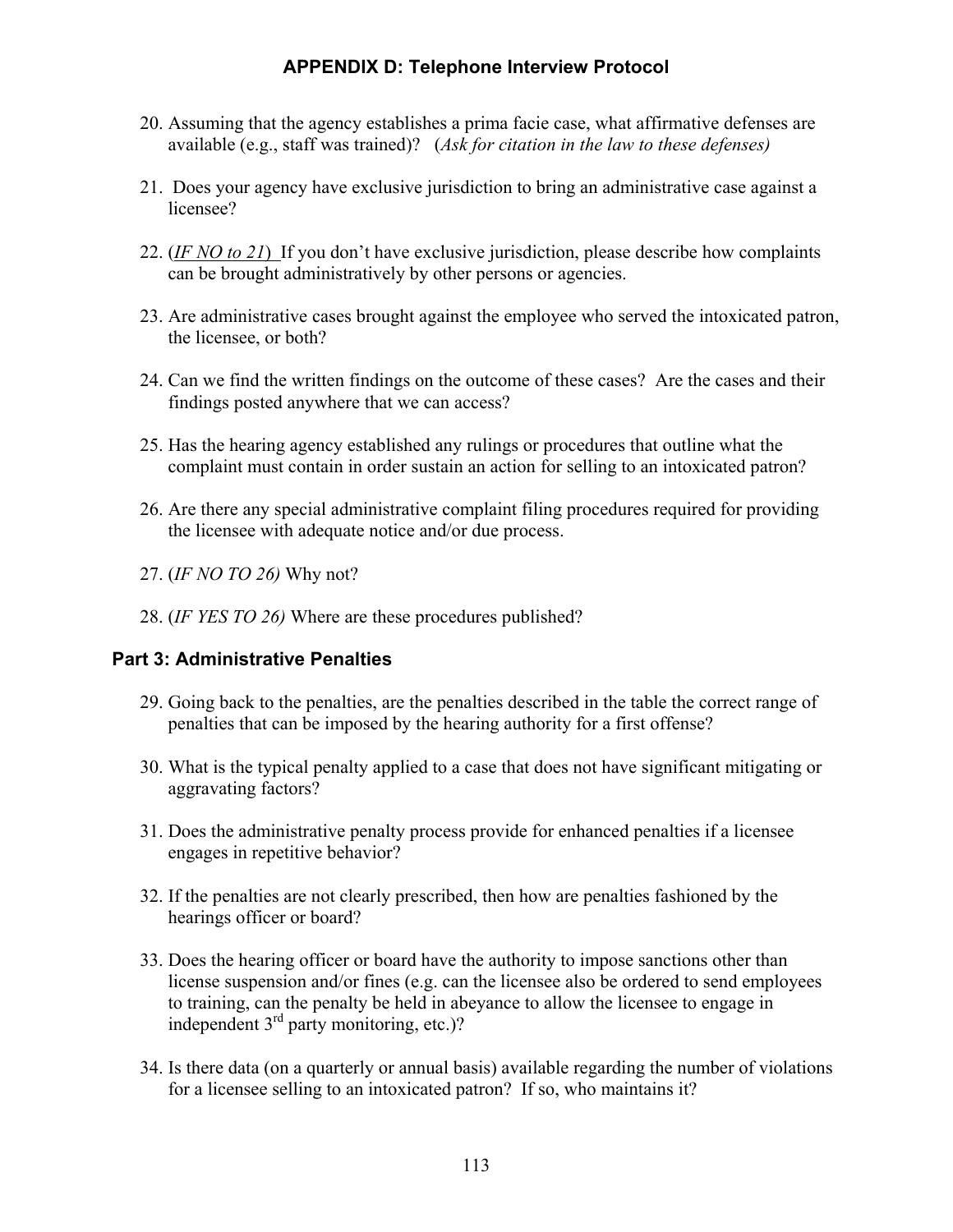## **Part 4: Local Jurisdictions**

- intoxicated persons a criminal or civil offense? 35. To your knowledge, are there any local ordinances in your state that make sales to
- 36. Does your agency refer such administrative cases to local jurisdictions for possible prosecution?
- to intoxicated persons, are their penalties reported to the state agency or authority? 37. If local authorities with licensing authority have the ability to impose penalties for sales
- penalty for the same violation? 38. If local hearings are allowed, can the state conduct its own hearing and impose a separate

## **Part 5: General Questions**

- involving alcohol overservice (sales to intoxicated persons) involving a licensee? 39. Does your agency keep statistics of any kind with respect to the referral of police cases
- 40. Are you aware of any innovative programs to enforce these laws currently being implemented out in the field (e.g., the Washington place of last drink program)?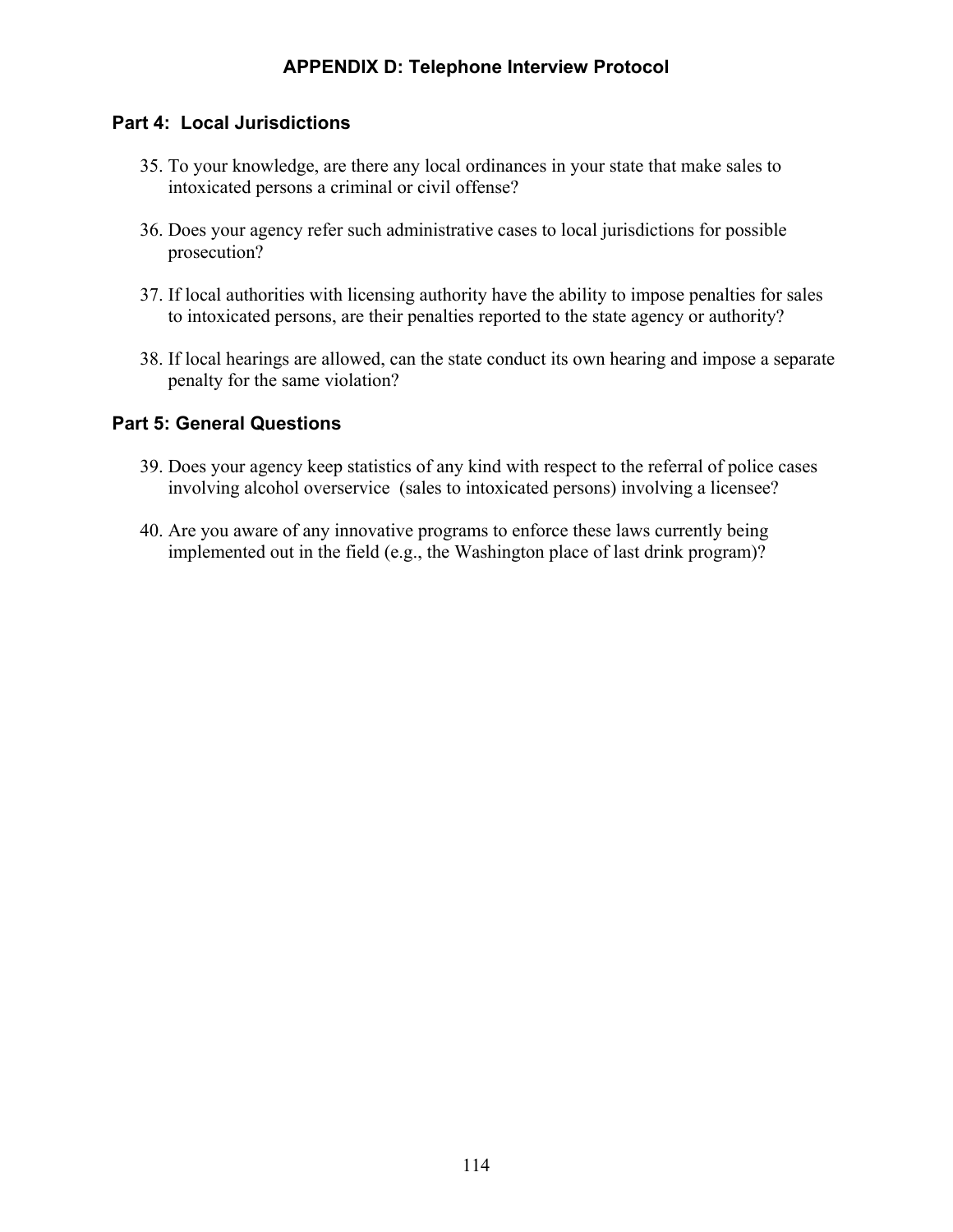# **APPENDIX E: On-Site Agency Interview Protocol**

#### **LAWS PROHIBITING SALES TO INTOXICATED PERSONS Enforcement Agency On-Site Interview Protocol**

#### **I. Enforcement of SIP laws:**

 **.** a. Is the sale of alcohol to intoxicated persons a significant problem in your state? **Yes | No**  i. If yes:



- 1. Why do you think this is so? Please describe the problem.
- 2. What are the consequences of this problem for the public and law enforcement?
- **. Yes | No**  b. In your opinion, has the enforcement of SIP laws been given sufficient priority in your state?
	- i. If yes, what has facilitated the enforcement of SIP laws in your state?
	- ii. If not, what are the barriers to enforcement of SIP laws?
		- 1. How was this accomplished (what programs are in place to facilitate enforcement, such as POLD, etc.)?
- **.** operations? **Yes | No**  c. If more funds and resources were made available, would you expand your SIP enforcement
	- i. If yes, how would you propose to expand the enforcement operations?
	- ii. If yes, please make an estimate as to the quantity/type of funds and resources needed for expansion.

#### **II. Special SIP enforcement programs:**

- a. What programs have been implemented to enforce SIP laws?<br>b. Please describe their history:
- - i. When did they start;
	- ii. Why were they implemented;
	- iii. How are they implemented;
	- iv. Who implements them?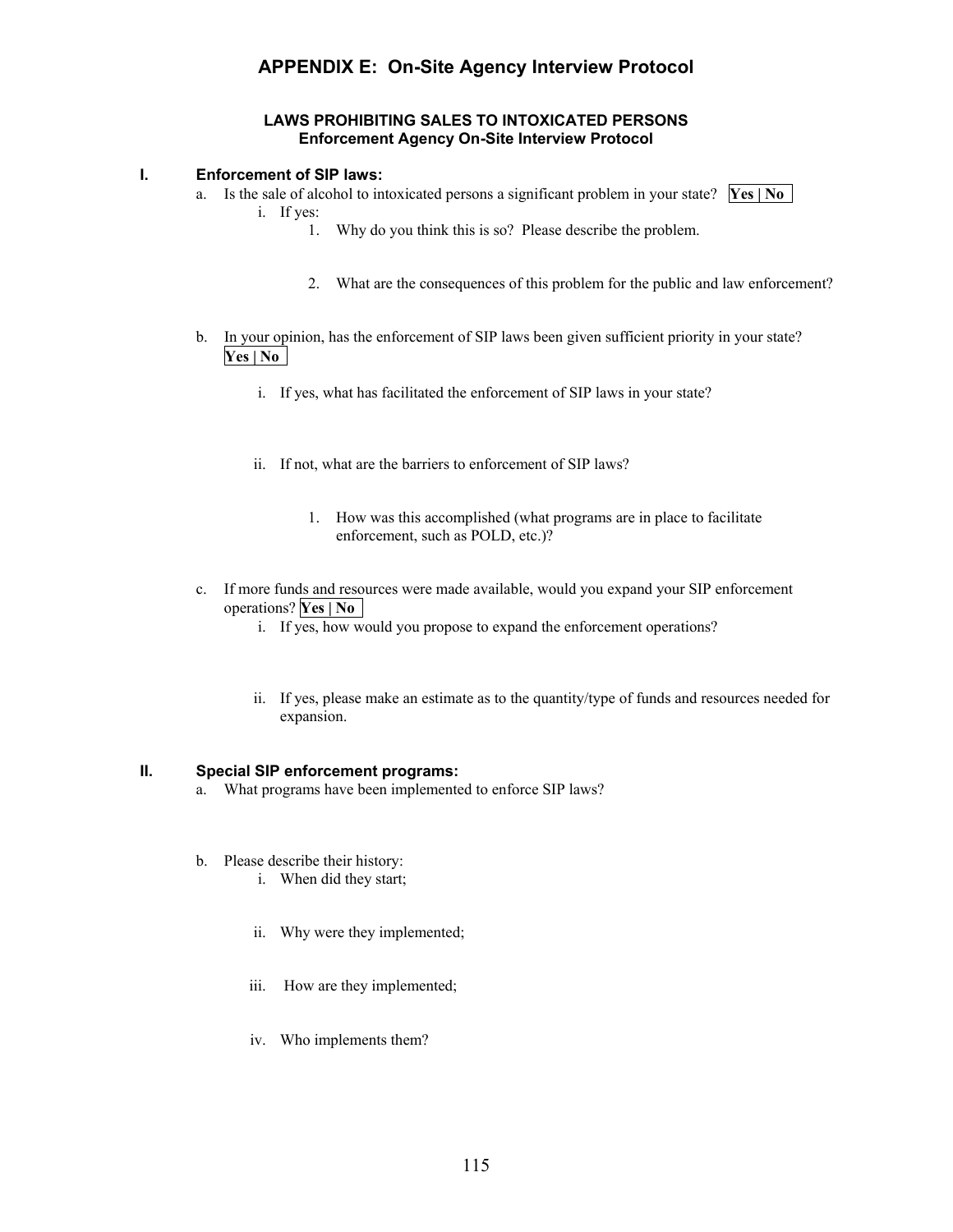## **APPENDIX E: On-Site Agency Interview Protocol**

- **.** c. Has/have the program(s) been effective? **Yes | No** 
	- i. What aspect(s) of the program has/have made it effective?
	- i. What aspect(s) of the program has/have made it effective?<br>ii. If there are problems, what have they been and how do you think they can be overcome?
- **. Yes | No**  d. Does implementation require coordination with other state and/or law enforcement agencies?
	- i. If so, which agencies, and how are the programs coordinated?
	- ii. How effectively has this coordination worked?
		- 1. If the coordination has not worked effectively, what barriers or problems exist to prevent the coordination?
		- 2. What could be done to improve coordination?
- program or for other purposes? **Yes** | **No** | Please describe. e. Do you have data on the implementation of the program, and has it been utilized to evaluate the
	- i. How extensive and detailed are the data—e.g. does the database include all data since inception of the program?
	- ii. How available are the data; are they in a readily accessible format? **Yes** | **No** 1. Please describe:
	- iii. If it hasn't already been used to evaluate the program, do you think that it could be useful for demonstrating the effectiveness of the program to policymakers, or for evaluating problems?
- **.** f. Have other states used your program as a model for their own programs? **Yes | No**  i. If yes, please explain.

#### **III. Legal Process:**

- a. Wording of law:
	- i. Does the wording of the SIP law in your state make it difficult to enforce in any way? **. Yes | No**
	- ii. If yes, please describe.
	- **. Yes | No**  iii. Could the wording of the law be expanded or rewritten to make it more effective?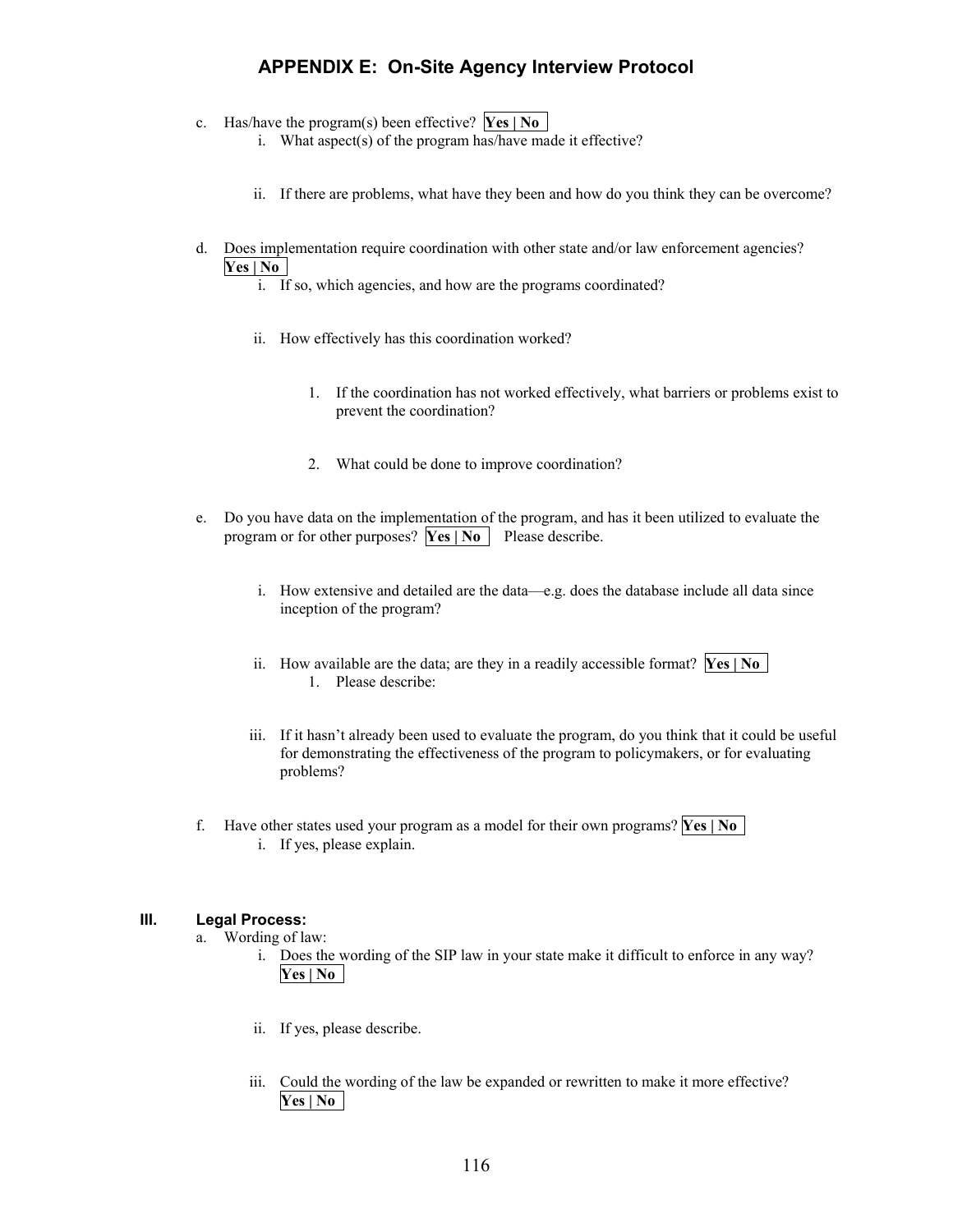## **APPENDIX E: On-Site Agency Interview Protocol**

- 1. If yes, please describe.
- b. Administrative hearing process:
	- i. Please describe the administrative hearing process for the prosecution of SIP cases against licensees:
		- 1. What are the typical steps of the process?
		- 2. How long does the process usually take, from initial citation to final resolution?
	- **.** ii. Do you think that the hearing process could be improved? **Yes | No**  1. If yes, how could it be improved?
- c. Requirements for evidence:
	- i. What are the requirements for evidence in order to successfully prosecute a SIP case against a licensee?
	- ii. Do these requirements create any barriers to successful prosecution, and if so, how so?

#### **IV. Penalties:**

- deterrent? Insufficient? a. In your opinion, are the penalties mandated for violations of this law sufficient? Serve as a
	- deterrent? Insufficient?<br>i. If penalties do not serve as a deterrent, why is this so, and what could change to make them more effective?
- **them more effective?**<br>b. Are penalties discretionary? **Yes | No** 
	- i. If so, do you think that they are imposed in such a way as to deter future violations?
	- i. If so, do you think that they are imposed in such a way as to deter future violations?<br>ii. If so, are they most frequently imposed at the minimum level? Maximum level? Neither, depends on case.
	- iii. If not, why not?

#### **V. Other comments:**

a. Do you have any other comments that you would like to add on the topic of SIP enforcement?

#### **Thank you!**